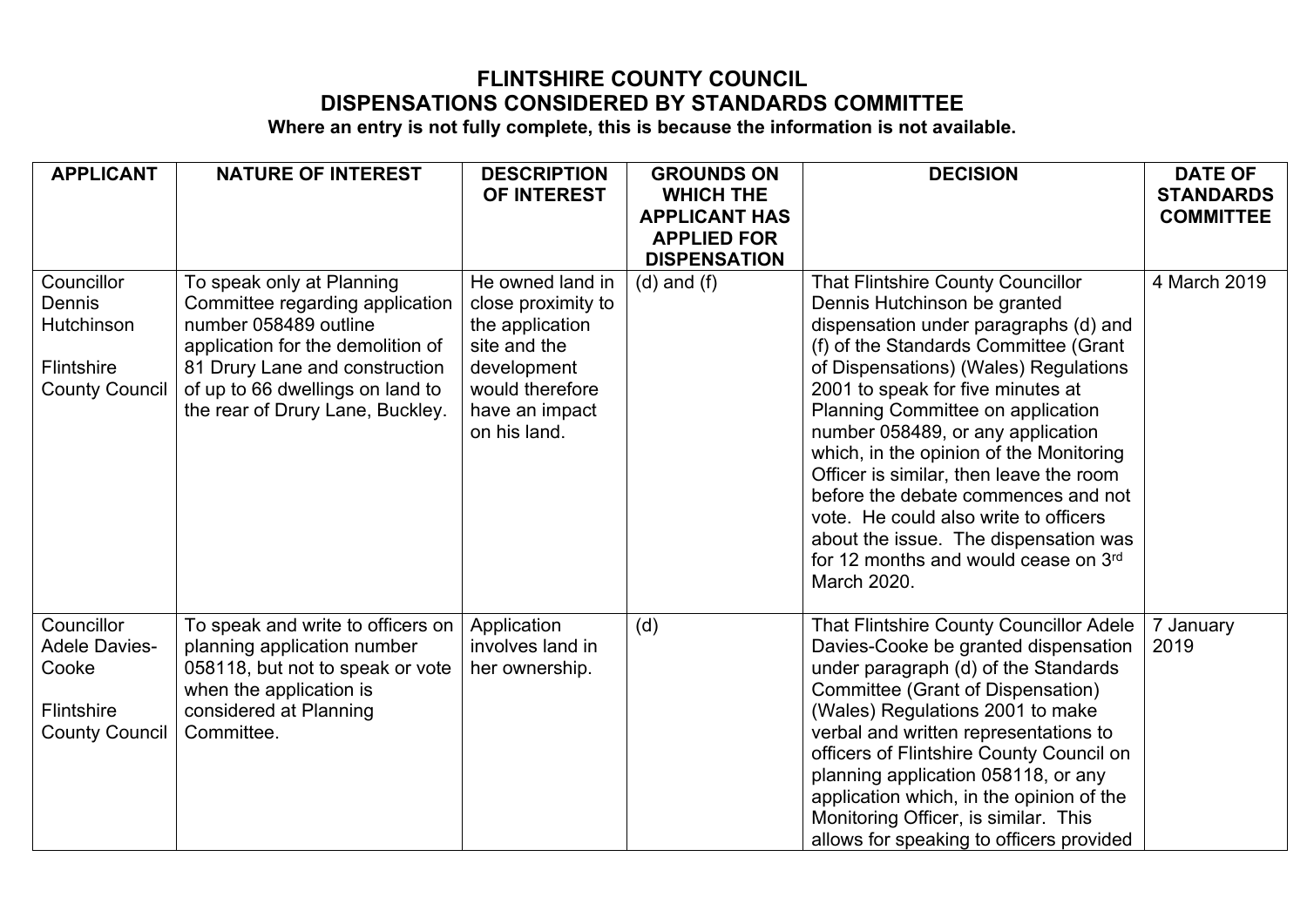|                                                                        |                                                                                                                                                                                                                                                           |                                                                                                                              |     | there is at least one witness, which will<br>ensure that there are at least three<br>people involved in the conversation,<br>and that the conversation be minuted.<br>When the item is considered at<br><b>Planning Committee, Councillor</b><br>Davies-Cooke is to leave the meeting<br>before the application is debated and<br>voted on. The dispensation to be<br>granted for 12 months, ceasing on 7<br>January 2020.     |                    |
|------------------------------------------------------------------------|-----------------------------------------------------------------------------------------------------------------------------------------------------------------------------------------------------------------------------------------------------------|------------------------------------------------------------------------------------------------------------------------------|-----|--------------------------------------------------------------------------------------------------------------------------------------------------------------------------------------------------------------------------------------------------------------------------------------------------------------------------------------------------------------------------------------------------------------------------------|--------------------|
| Councillor<br><b>Mike Peers</b><br>Flintshire<br><b>County Council</b> | To take part in discussions of<br>the Planning Committee and<br>other Council meetings on<br>matters relating to Pennaf<br>Housing Group. To speak and<br>remain in the room for such<br>debates but not to vote.                                         | <b>Councillor Peers'</b><br>son is employed<br>by Pennaf<br>Housing Group in<br>the IT<br>department.                        | (d) | That the dispensation request from<br><b>County Councillor Mike Peers in</b><br>respect of discussions at Planning<br>Committee on matters relating to<br>Pennaf Housing Group be refused on<br>the basis that he does not have a<br>prejudicial interest on the matter. The<br>request for permission to speak on the<br>same matter at other Council meetings<br>is also refused given there is<br>insufficient information. |                    |
| Councillor<br>Dennis<br>Hutchinson<br><b>Buckley Town</b><br>Council   | To be present, without<br>participating or voting, during<br>discussion on a review of local<br>bus routes at a meeting of<br><b>Buckley Town Council at which</b><br>a formal response will be made<br>to the County Council's<br>consultation exercise. | Councillor<br>Hutchinson's bus<br>company<br>provided the<br>'Shopper Hopper'<br>service which<br>was part of the<br>review. | (d) | That the dispensation in respect of<br>discussion on local bus services at<br>Buckley Town Council be refused.                                                                                                                                                                                                                                                                                                                 | 3 December<br>2018 |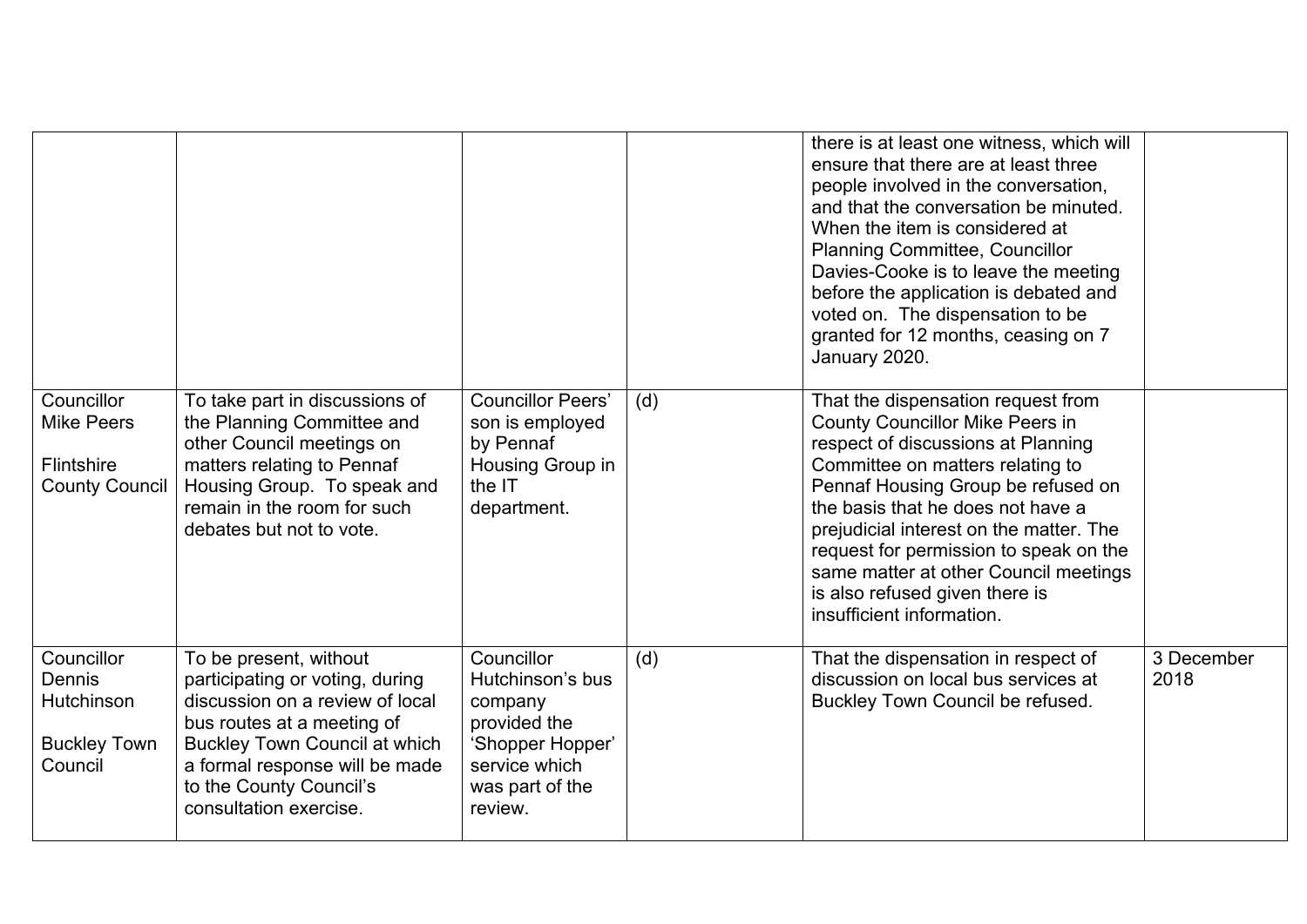| Councillor<br>Jeannie<br>Hutchinson<br><b>Buckley Town</b><br>Council                                          | To be present, without<br>participating or voting, during<br>discussion on a review of local<br>bus routes at a meeting of<br><b>Buckley Town Council at which</b><br>a formal response will be made<br>to the County Council's<br>consultation exercise. | Councillor<br>Hutchinson's bus<br>company<br>provided the<br>'Shopper Hopper'<br>service which<br>was part of the<br>review.                                                                 | (d)                             | That the dispensation in respect of<br>discussion on local bus services at<br>Buckley Town Council be refused.                                                                                                                                                                                                                                                                                                                                                                                                                                                                                                                                                                                                                                                                                                                                                                                                                                  | 3 December<br>2018 |
|----------------------------------------------------------------------------------------------------------------|-----------------------------------------------------------------------------------------------------------------------------------------------------------------------------------------------------------------------------------------------------------|----------------------------------------------------------------------------------------------------------------------------------------------------------------------------------------------|---------------------------------|-------------------------------------------------------------------------------------------------------------------------------------------------------------------------------------------------------------------------------------------------------------------------------------------------------------------------------------------------------------------------------------------------------------------------------------------------------------------------------------------------------------------------------------------------------------------------------------------------------------------------------------------------------------------------------------------------------------------------------------------------------------------------------------------------------------------------------------------------------------------------------------------------------------------------------------------------|--------------------|
| Councillor<br>Veronica Gay<br><b>Flintshire</b><br><b>County Council</b><br>and Saltney<br><b>Town Council</b> | To speak and write on issues<br>affecting the Saltney Dementia<br>support group and Memory<br>Café, without voting.                                                                                                                                       | <b>Councillor Gay</b><br>was a member of<br>the steering<br>group committee<br>for Saltney<br>Dementia support<br>group and a<br>volunteer /<br>signatory for the<br>monthly Memory<br>Café. | $(d)$ , $(e)$ , $(f)$ and $(h)$ | That Flintshire County Councillor and<br>Saltney Town Councillor Veronica Gay<br>be granted dispensation under<br>paragraphs $(d)$ , $(e)$ , $(f)$ and $(h)$ of the<br>Standards Committee (Grant of<br>Dispensations) (Wales) Regulations<br>2001 to make verbal and written<br>representations to Saltney Town<br><b>Council and Flintshire County Council</b><br>on matters relating to the Saltney<br>Dementia support group and the<br>monthly Memory Café. For public<br>meetings, Councillor Gay is to leave<br>the meeting after speaking, before the<br>application is debated and voted on.<br>For private meetings with County<br>Council officers, there is a requirement<br>for at least one witness to be present,<br>to ensure that there are at least three<br>people involved in the conversation,<br>and that the discussion be minuted.<br>The dispensation to be granted for 12<br>months, ceasing on 3rd December<br>2019. | 3 December<br>2018 |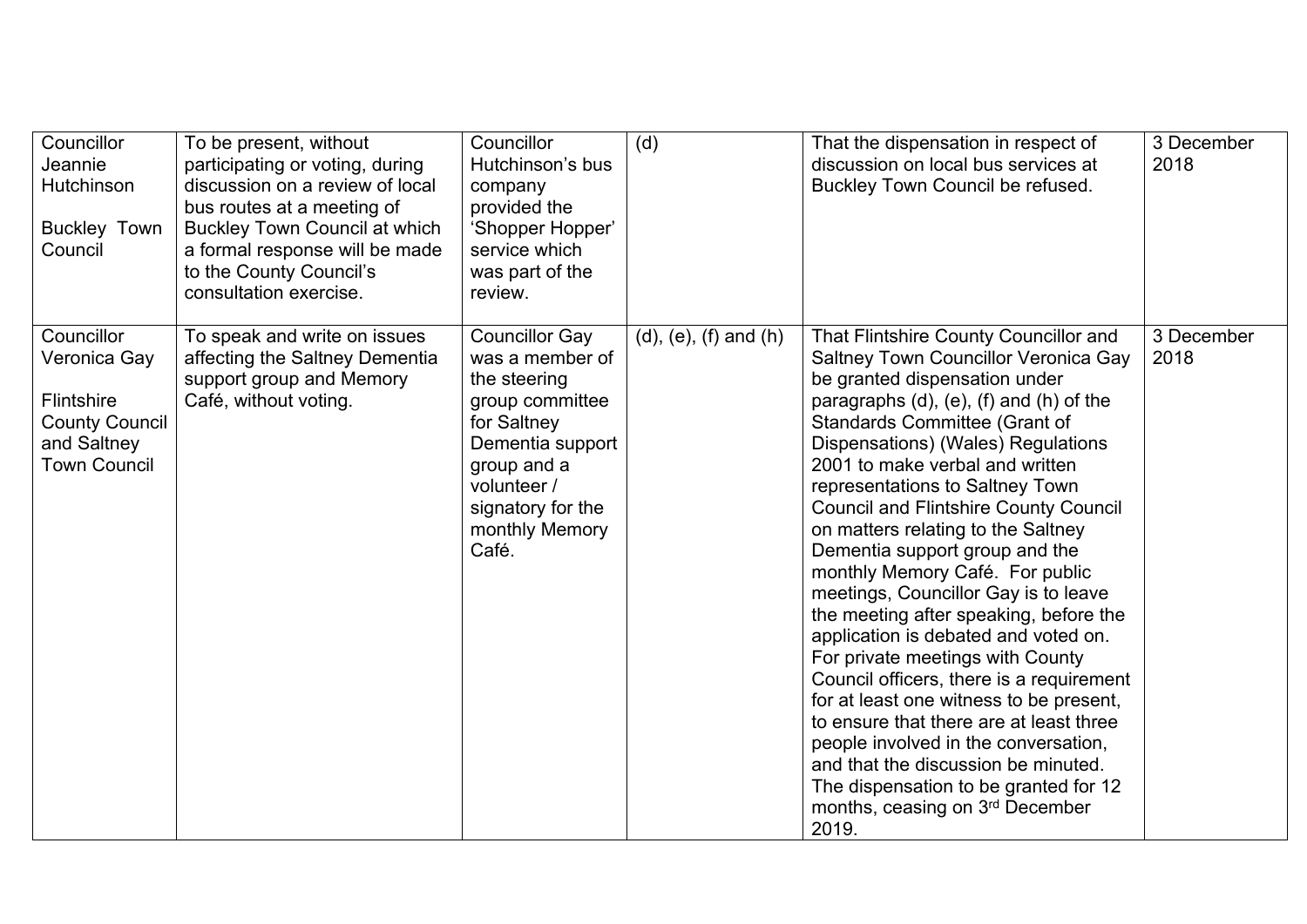| Councillor<br>Dennis<br>Hutchinson<br>Flintshire<br><b>County Council</b> | To speak only at Planning<br>Committee regarding application<br>number 058212 - land adjacent<br>to Woodside Cottages Bank<br>Lane, Drury, Buckley | He owned land in<br>close proximity to<br>the application<br>site and the<br>development<br>would therefore<br>have an impact<br>on his land.                                                                                  | $(d)$ and $(f)$         | The County Councillor Dennis<br>Hutchinson be granted dispensation<br>under paragraphs (d) and (f) of the<br><b>Standards Committee (Grant of</b><br>Dispensations) (Wales) Regulations<br>2001 to speak for five minutes at<br>Planning Committee on application<br>number 058212 and communication in<br>writing with officers, but to leave the<br>meeting before the debate and the<br>vote. The dispensation would apply for<br>a period of 12 months and include<br>similar applications as deemed by the<br>Monitoring Officer. | 4 June 2018  |
|---------------------------------------------------------------------------|----------------------------------------------------------------------------------------------------------------------------------------------------|--------------------------------------------------------------------------------------------------------------------------------------------------------------------------------------------------------------------------------|-------------------------|----------------------------------------------------------------------------------------------------------------------------------------------------------------------------------------------------------------------------------------------------------------------------------------------------------------------------------------------------------------------------------------------------------------------------------------------------------------------------------------------------------------------------------------|--------------|
| Councillor<br>Dennis<br>Hutchinson<br>Flintshire<br><b>County Council</b> | To speak for five minutes as<br>local Member at Planning<br>Committee on application<br>number 058489, 81 Drury Lane,<br>Drury                     | He was part<br>owner of land to<br>the rear of<br>"Hillcrest" off<br><b>Mount Pleasant</b><br>Road which has<br>planning consent<br>for housing. The<br>side is within one<br>mile of<br>application site at<br>81 Drury Lane. | $(d)$ and $(f)$         | The County Councillor Dennis<br>Hutchinson be granted dispensation<br>under paragraphs (d) and (f) of the<br><b>Standards Committee (Grant of</b><br>Dispensations) (Wales) Regulations<br>2001 to speak for five minutes at<br>Planning Committee on application<br>number 058489 and communication in<br>writing with officers, but to leave the<br>meeting before the debate and the<br>vote. The dispensation would apply for<br>a period of 12 months and include<br>similar applications as deemed by the<br>Monitoring Officer. | 4 June 2018  |
| Councillor<br><b>Mike Peers</b>                                           | To speak and vote on planning<br>applications 057514 and                                                                                           | Cllr Peers is a<br>member of                                                                                                                                                                                                   | $(c)$ , $(e)$ and $(f)$ | That County Councillor Mike Peers be<br>granted dispensation under                                                                                                                                                                                                                                                                                                                                                                                                                                                                     | 5 March 2018 |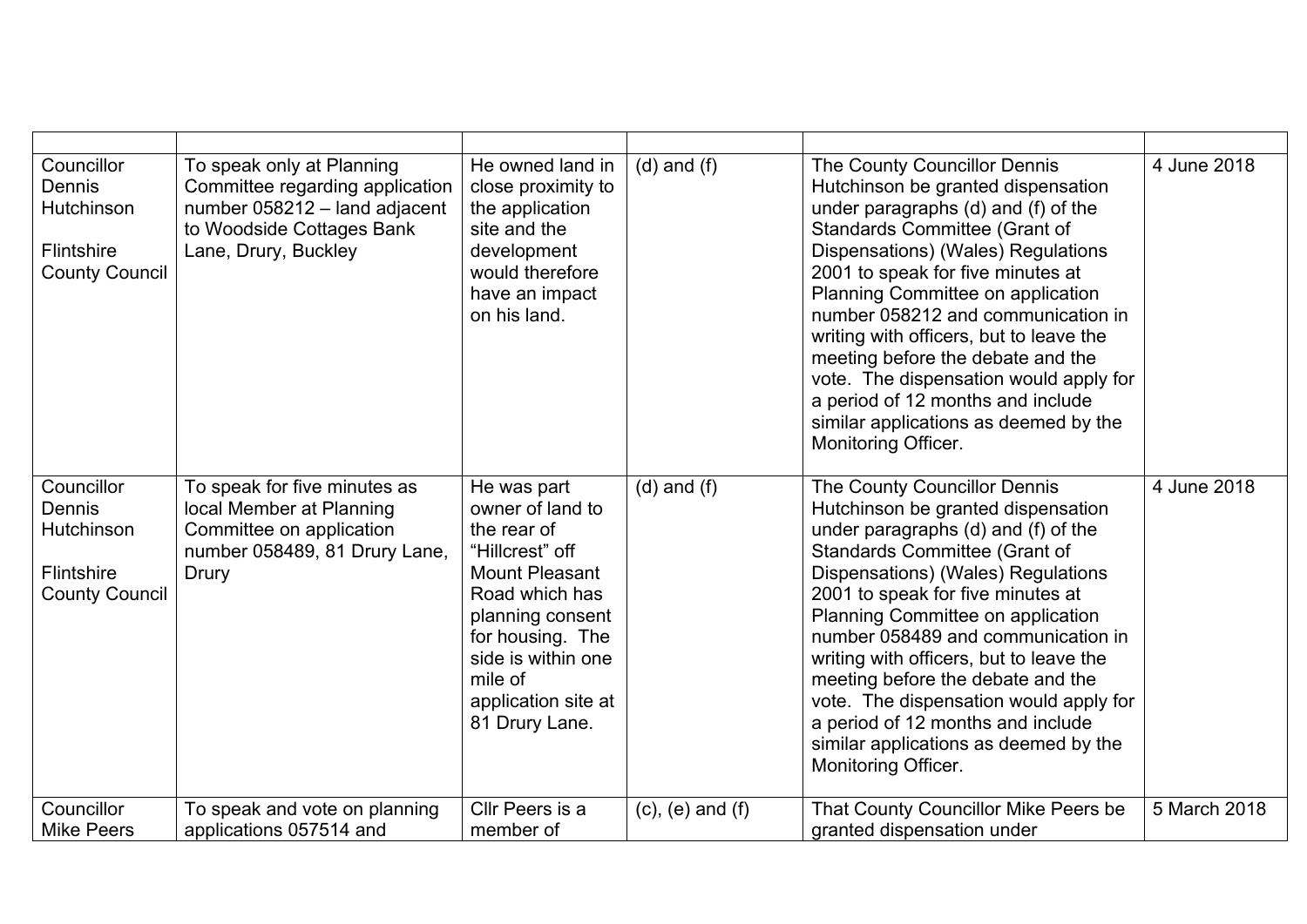| Flintshire<br><b>County Council</b>                                    | 057295 relating to Hawkesbury<br>Hall, Buckley                                           | Hawkesbury<br>Community<br>Centre<br>management<br>committee and a<br>member of the<br>Planning<br>Committee                                                                                      |                                          | paragraphs (e) and (f) of the Standards<br>Committee (Grant of Dispensations)<br>(Wales) Regulations 2001 to speak for<br>five minutes at Planning Committee<br>and make written representations on<br>planning applications 057514 and<br>057295, or any application which, in<br>the opinion of the Monitoring Officer, is<br>similar. Councillor Peers is to leave the<br>meeting after speaking, before the<br>application is debated and voted on.<br>The dispensation to be granted for 12<br>months, ceasing on 5 March 2019.                                                           |                    |
|------------------------------------------------------------------------|------------------------------------------------------------------------------------------|---------------------------------------------------------------------------------------------------------------------------------------------------------------------------------------------------|------------------------------------------|------------------------------------------------------------------------------------------------------------------------------------------------------------------------------------------------------------------------------------------------------------------------------------------------------------------------------------------------------------------------------------------------------------------------------------------------------------------------------------------------------------------------------------------------------------------------------------------------|--------------------|
| <b>Councillor Mike</b><br>Peers<br><b>Flintshire County</b><br>Council | To speak and vote on planning<br>application 057689 relating to<br>Alltami Road, Buckley | Approval of the<br>application would<br>result in financial<br>contributions<br>towards<br>education at<br>Mountain Lane<br><b>Primary School</b><br>where Cllr Peers<br>is Chair of<br>Governors | $(c)$ , $(e)$ and $(f)$                  | That County Councillor Mike Peers be<br>granted dispensation under<br>paragraphs (e) and (f) of the Standards<br>Committee (Grant of Dispensations)<br>(Wales) Regulations 2001 to speak for<br>five minutes at Planning Committee<br>and make written representations on<br>planning application 057689, or any<br>application which, in the opinion of the<br>Monitoring Officer, is similar. Councillor<br>Peers is to leave the meeting after<br>speaking, before the application is<br>debated and voted on. The<br>dispensation to be granted for 12<br>months, ceasing on 5 March 2019. | 5 March 2018       |
| Councillor<br><b>Clive Carver</b>                                      | Written and spoken, not voting<br>but would wish to remain in the<br>Council Chamber.    | He was one of<br>four Hawarden<br>Community                                                                                                                                                       | $(d)$ , $(e)$ , $(f)$ , $(h)$ and<br>(i) | That Community Councillor Clive<br>Carver be granted dispensation under<br>paragraphs $(d)$ , $(e)$ , $(f)$ , $(h)$ and $(i)$ of                                                                                                                                                                                                                                                                                                                                                                                                                                                               | 5 February<br>2018 |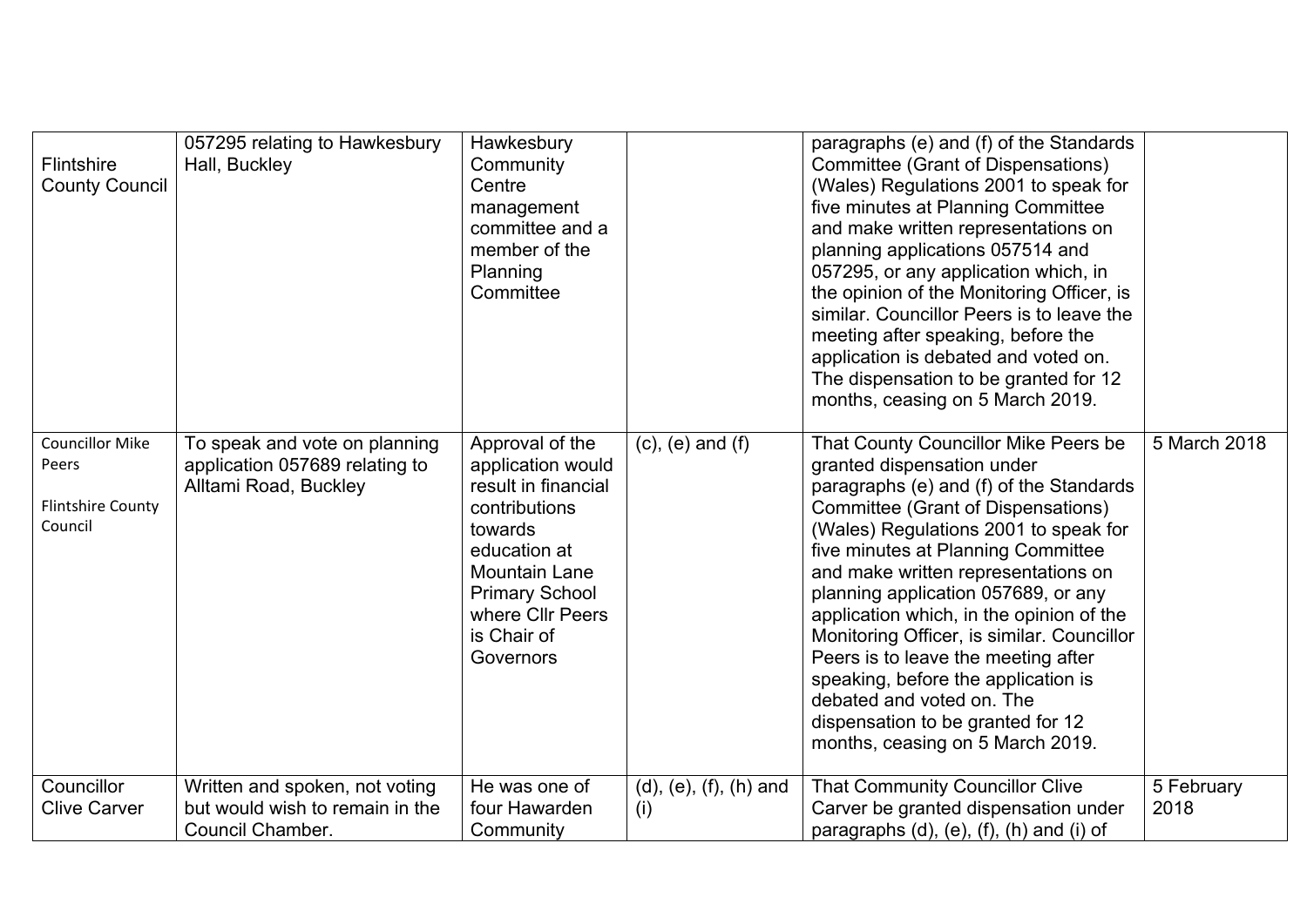| Hawarden<br>Community<br>Council                                       |                                                                                       | Council's (HCC)<br>external body<br>nominations on to<br>the Hawarden<br>Institute (HI)<br>Management<br>Committee. As<br>such, he could<br>rely on that when<br>dealing with<br>HCC/HI matters.<br>However once<br><b>HCC</b> servers its<br>relationship with<br>the HI, this will no<br>longer apply. |                                          | the Standards Committee (Grant of<br>Dispensations) (Wales) Regulations<br>2001 to speak to Hawarden<br>Community Council in person or by<br>telephone on matters relating to the<br>Hawarden Institute, provided there was<br>at least one witness, which would<br>ensure that there were at least three<br>people involved in the conversation,<br>and that the conversation be minuted.<br>Also, that Councillor Carver be allowed<br>to make contact in writing if he wished.<br>The dispensation to be granted for<br>12 months, ceasing on 5 February<br>2019.                                                                                                |                    |
|------------------------------------------------------------------------|---------------------------------------------------------------------------------------|----------------------------------------------------------------------------------------------------------------------------------------------------------------------------------------------------------------------------------------------------------------------------------------------------------|------------------------------------------|---------------------------------------------------------------------------------------------------------------------------------------------------------------------------------------------------------------------------------------------------------------------------------------------------------------------------------------------------------------------------------------------------------------------------------------------------------------------------------------------------------------------------------------------------------------------------------------------------------------------------------------------------------------------|--------------------|
| Councillor<br><b>Cheryl Carver</b><br>Hawarden<br>Community<br>Council | Written and spoken, not voting<br>but would wish to remain in the<br>Council Chamber. | She was one of<br>four Hawarden<br>Community<br>Council's (HCC)<br>external body<br>nominations on to<br>the Hawarden<br>Institute (HI)<br>Management<br>Committee. As<br>such she could<br>reply on that<br>when dealing with<br>HCC/HI matters.<br>However once<br><b>HCC</b> severs its               | $(d)$ , $(e)$ , $(f)$ , $(h)$ and<br>(i) | <b>That Community Councillor Cheryl</b><br>Carver be granted dispensation under<br>paragraphs $(d)$ , $(e)$ , $(f)$ , $(h)$ and $(i)$ of<br>the Standards Committee (Grant of<br>Dispensations) (Wales) Regulations<br>2001 to speak to Hawarden<br>Community Council in person or by<br>telephone on matters relating to the<br>Hawarden Institute, provided there was<br>at least one witness, which would<br>ensure that there were at least three<br>people involved in the conversation,<br>and that the conversation be minuted.<br>Also, that Councillor Carver be allowed<br>to make contact in writing if he wished.<br>The dispensation to be granted for | 5 February<br>2018 |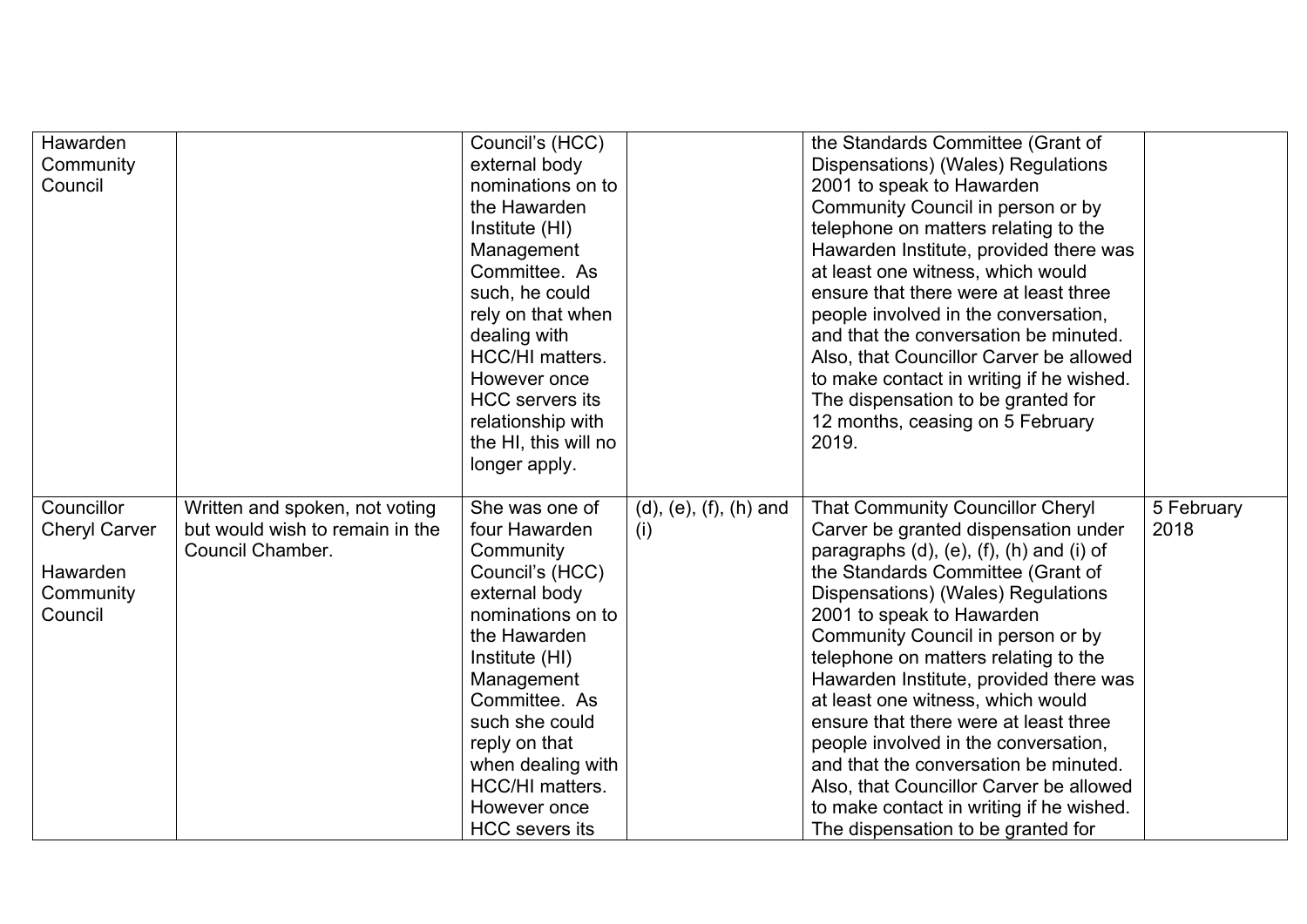|                                                                                 |                                                                                                                                                     | relationship with<br>the HI, this will no<br>longer apply.                                                                                                                                                                                                                                                                    |                                 | 12 months, ceasing on 5 February<br>2019.                                                                                                                                                                                                                                                                                                                                                                                                |                    |
|---------------------------------------------------------------------------------|-----------------------------------------------------------------------------------------------------------------------------------------------------|-------------------------------------------------------------------------------------------------------------------------------------------------------------------------------------------------------------------------------------------------------------------------------------------------------------------------------|---------------------------------|------------------------------------------------------------------------------------------------------------------------------------------------------------------------------------------------------------------------------------------------------------------------------------------------------------------------------------------------------------------------------------------------------------------------------------------|--------------------|
| Councillor<br><b>Clive Carver</b><br><b>Flintshire</b><br><b>County Council</b> | To speak and remain in the<br>Council Chamber, no vote.                                                                                             | <b>Cllr Carver chairs</b><br>the management<br>committee of a<br>registered charity<br>which has a<br>rateable value of<br>£6,400 and<br>currently receives<br>80% discretionary<br>business rate<br>relief. The<br>request is to take<br>part in the debate<br>on non-domestic<br>rates at County<br>Council on<br>20/02/18. | $(d), (e), (f), (h)$ and<br>(i) | That the dispensation request from<br><b>County Councillor Clive Carver in</b><br>respect of discussion on non-domestic<br>rates be refused on the basis that he<br>does not have a prejudicial interest on<br>the matter.<br>(Rateable value over the £6K<br>threshold)                                                                                                                                                                 | 5 February<br>2018 |
| Councillor<br>Christine<br>Jones<br>Flintshire<br><b>County Council</b>         | To speak for five minutes at<br>Planning Committee on<br>application 057808<br>(dispensation granted previously<br>in respect out outline approval) | Application site<br>was to the rear of<br>her home                                                                                                                                                                                                                                                                            | $(d)$ and $(f)$                 | That Councillor Christine Jones be<br>granted dispensation under<br>paragraphs (d) and (f) of the Standards<br>Committee (Grant of Dispensations)<br>(Wales) Regulations 2001 to speak for<br>five minutes as local Member at<br>Planning Committee on planning<br>application 057808, or any application<br>which, in the opinion of the Monitoring<br>Officer, is similar. Councillor Jones is<br>to leave the meeting after speaking. | 8 January<br>2018  |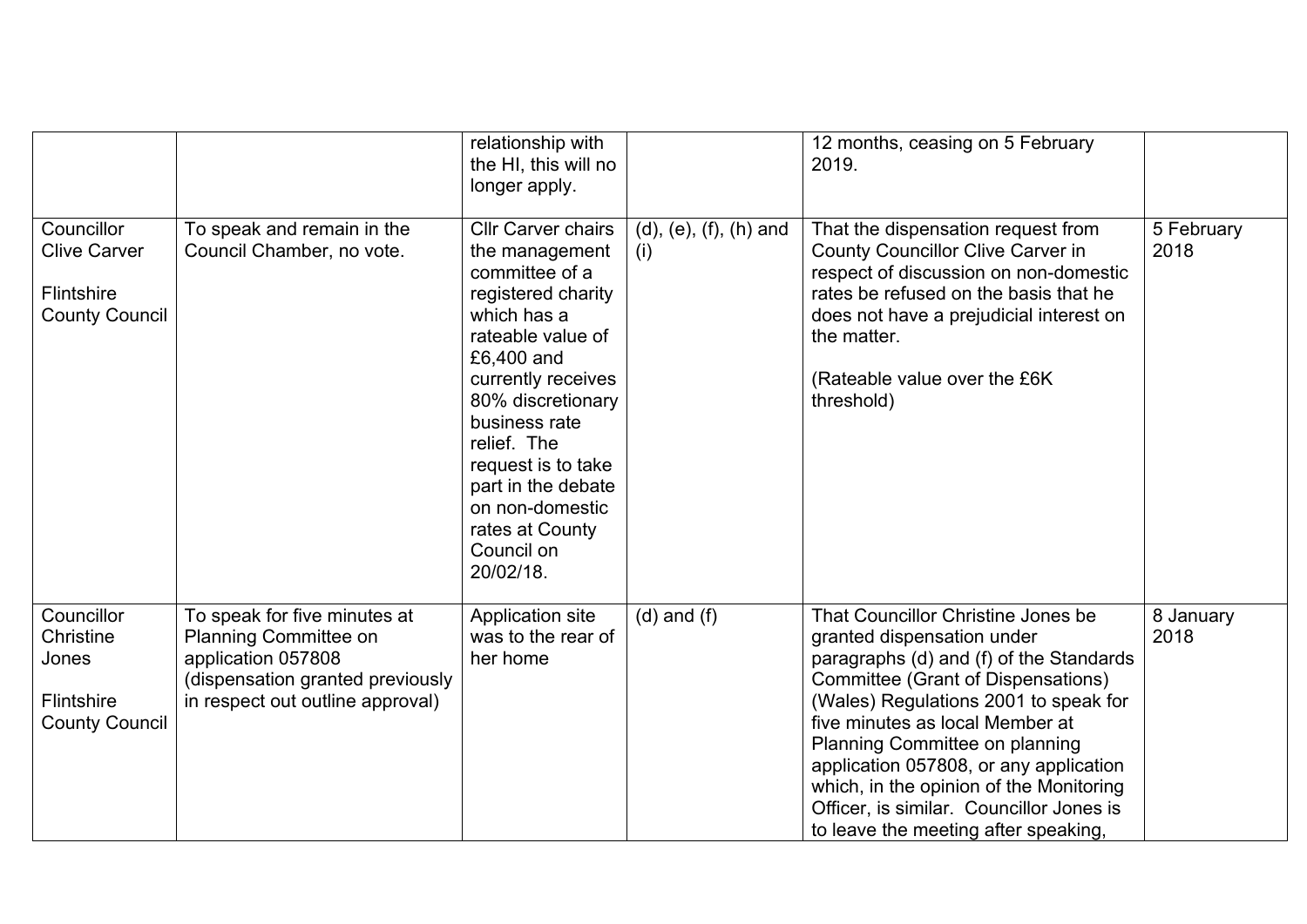|                                                                           |                                                                                                                                 |                                                                                                                                                                                               |                 | before the application is debated and<br>voted on. The dispensation to be<br>granted for 12 months, ceasing on<br>8 January 2019.                                                                                                                                                                                                                                                                                                                                                                                                                                                    |                     |
|---------------------------------------------------------------------------|---------------------------------------------------------------------------------------------------------------------------------|-----------------------------------------------------------------------------------------------------------------------------------------------------------------------------------------------|-----------------|--------------------------------------------------------------------------------------------------------------------------------------------------------------------------------------------------------------------------------------------------------------------------------------------------------------------------------------------------------------------------------------------------------------------------------------------------------------------------------------------------------------------------------------------------------------------------------------|---------------------|
| Councillor<br><b>Geoff Collett</b><br>Flintshire<br><b>County Council</b> | To speak for five minutes as<br>local Member at the forthcoming<br>Planning Committee meeting on<br>planning application 056742 | His home was<br>adjacent to the<br>proposed<br>development                                                                                                                                    | $(d)$ and $(f)$ | <b>That Councillor Geoff Collett be</b><br>granted dispensation under<br>paragraphs (d) and (f) of the Standards<br>Committee (Grant of Dispensations)<br>(Wales) Regulations 2001 to speak for<br>five minutes as local Member at<br>Planning Committee on planning<br>application 056742, or any application<br>which, in the opinion of the Monitoring<br>Officer, is similar. Councillor Collett is<br>to leave the meeting after speaking,<br>before the application is debated and<br>voted on. The dispensation to be<br>granted for 12 months, ceasing on<br>2 October 2018. | 2 October<br>2017   |
| Councillor<br>David Ellis<br><b>Buckley Town</b><br>Council               | To speak and vote on a<br>planning application that if<br>allowed would impact on<br><b>Hawkesbury Community Centre</b>         | He was Chairman<br>of Hawkesbury<br>Management<br>Committee<br>whose building<br>would be<br>impacted on<br>greatly if the<br>fence was<br>allowed to be<br>erected in the<br>location on the | (d)             | That Town Councillor David Ellis be<br>granted dispensation under paragraph<br>(d) of the Standards Committee (Grant<br>of Dispensations) (Wales) Regulations<br>2001 to speak at Buckley Town<br>Council on the application (reference<br>number: 057259), or any application<br>which, in the opinion of the Monitoring<br>Officer, is similar but to leave the room<br>before the application is debated and<br>voted on. Also to make written<br>representations on the application                                                                                              | 4 September<br>2017 |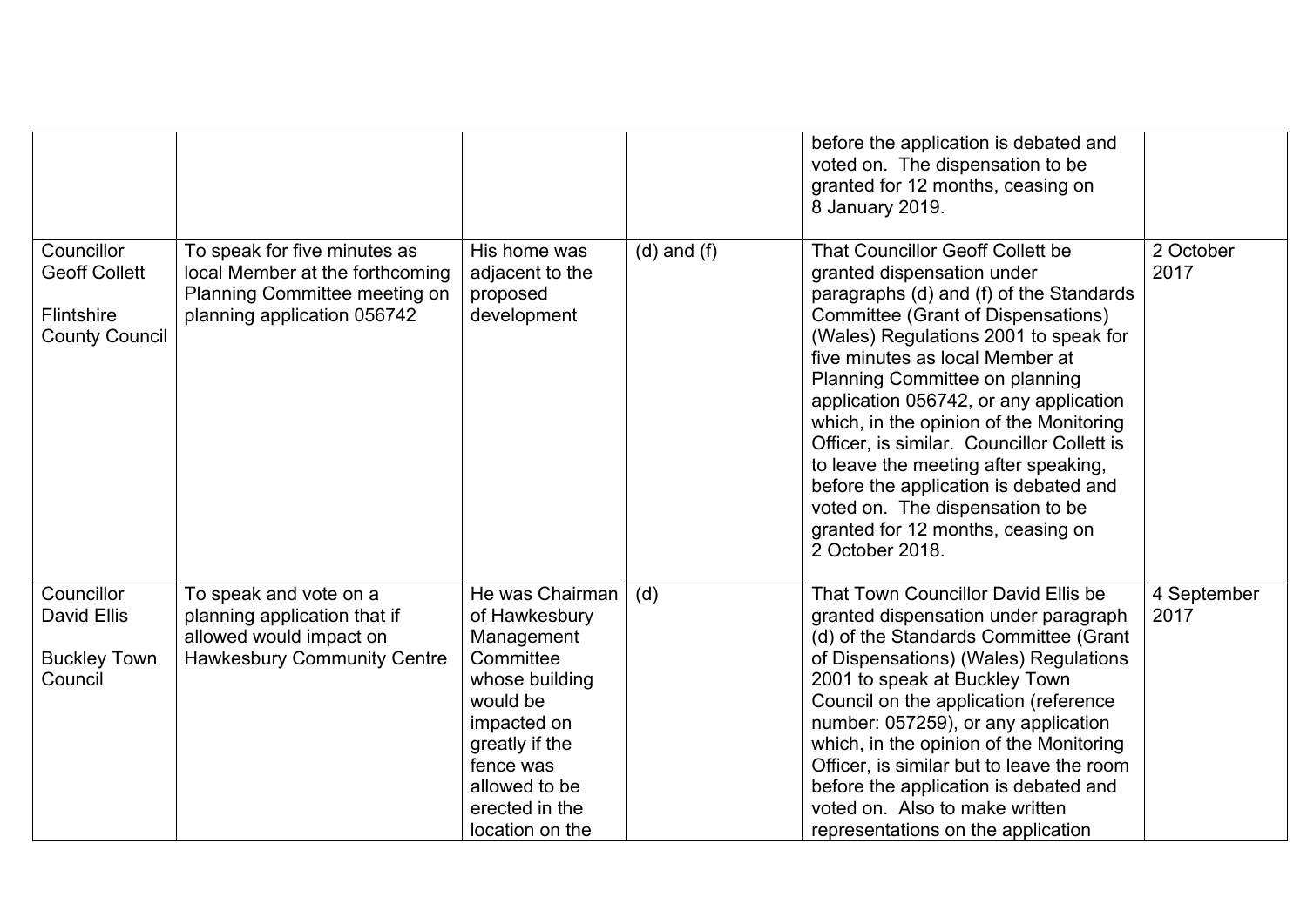|                                                                         |                                                                                                                         | planning<br>application                                                                                                                                                                        |                 | (reference number: 057259), or any<br>application which, in the opinion of the<br>Monitoring Officer, is similar to Buckley<br>Town Council. The dispensation be<br>granted for a 12 month period.                                                                                                                                                                                                                                                                                                                                                                                                                                                                                                                                                                                                                                    |                     |
|-------------------------------------------------------------------------|-------------------------------------------------------------------------------------------------------------------------|------------------------------------------------------------------------------------------------------------------------------------------------------------------------------------------------|-----------------|---------------------------------------------------------------------------------------------------------------------------------------------------------------------------------------------------------------------------------------------------------------------------------------------------------------------------------------------------------------------------------------------------------------------------------------------------------------------------------------------------------------------------------------------------------------------------------------------------------------------------------------------------------------------------------------------------------------------------------------------------------------------------------------------------------------------------------------|---------------------|
| Councillor<br><b>Carol Ellis</b><br>Flintshire<br><b>County Council</b> | To speak and vote on a<br>planning application that if<br>allowed would impact on<br><b>Hawkesbury Community Centre</b> | <b>Vice Chairman</b><br>and a member of<br>the Hawkesbury<br>Community<br>Centre<br>Management<br>Committee which<br>would be greatly<br>affected if<br>planning<br>permission was<br>granted. | (d)             | That County Councillor Carol Ellis be<br>granted dispensation under paragraph<br>(d) of the Standards Committee (Grant<br>of Dispensations) (Wales) Regulations<br>2001 to speak on the application<br>(reference number: 057259), or any<br>application which, in the opinion of the<br>Monitoring Officer, is similar, at<br>Buckley Town Council and for 5<br>minutes at the meeting of the Planning<br>Committee, but to leave the room<br>before the application is debated and<br>voted on. Also to make written<br>representations on the application<br>(reference number: 057259), or any<br>application which, in the opinion of the<br>Monitoring Officer, is similar to<br><b>Flintshire County Council's Planning</b><br>Committee and/or Buckley Town<br>Council. The dispensation be granted<br>for a 12 month period. | 4 September<br>2017 |
| Councillor<br><b>Peter Gibbons</b><br>Mostyn<br>Community               | To speak on agenda items<br>requesting match funding                                                                    | The agenda item<br>was asking<br>Mostyn<br>Community<br>Council for match                                                                                                                      | $(f)$ and $(h)$ | That Community Councillor Peter<br>Gibbons be granted<br>dispensation<br>under paragraphs (f) and (h) of the<br><b>Standards</b><br>Committee<br>(Grant<br>of<br>Dispensations) (Wales)<br><b>Regulations</b>                                                                                                                                                                                                                                                                                                                                                                                                                                                                                                                                                                                                                         | 3 July 2017         |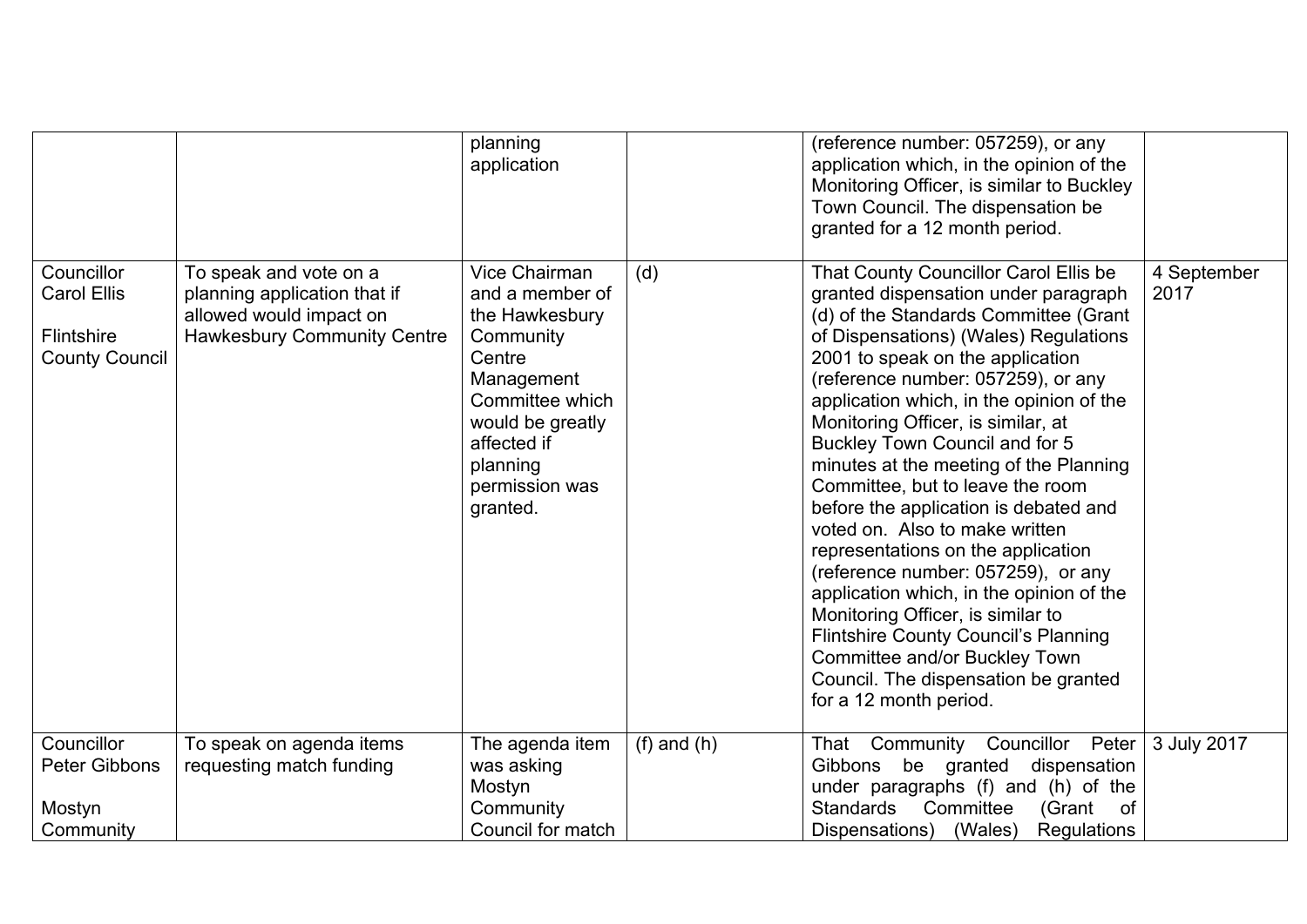| Council                                                       |                                                      | funding with<br><b>Mostyn Sports</b><br>and Leisure<br>Group (charity<br>number 1170389)<br>with a further<br>70% from<br>Cadwyn Clwyd to<br>secure a bid for a<br>LEADER grant.<br>He was one of<br>the Trustees of<br><b>Mostyn Sports</b><br>and Leisure<br>Group.                              |                 | 2001<br>to<br>and/or<br>speak<br>answer<br>questions at Mostyn Town Council<br>meetings in relation to agenda items<br>on match funding for Mostyn Sports<br>and Leisure Group, and to leave the<br>room during the debate and when the<br>matter is voted on. Also to speak to<br>officers provided that there was a<br>witness which would ensure that at<br>least three people would be present,<br>and that the conversation be minuted.                                                                                                                                                                      |             |
|---------------------------------------------------------------|------------------------------------------------------|----------------------------------------------------------------------------------------------------------------------------------------------------------------------------------------------------------------------------------------------------------------------------------------------------|-----------------|-------------------------------------------------------------------------------------------------------------------------------------------------------------------------------------------------------------------------------------------------------------------------------------------------------------------------------------------------------------------------------------------------------------------------------------------------------------------------------------------------------------------------------------------------------------------------------------------------------------------|-------------|
| Councillor<br>Angela Tattum<br>Mostyn<br>Community<br>Council | To speak on agenda items<br>requesting match funding | The agenda item<br>was asking<br>Mostyn<br>Community<br>Council for match<br>funding with<br><b>Mostyn Sports</b><br>and Leisure<br>Group (charity<br>number 1170389)<br>with a further<br>70% from<br>Cadwyn Clwyd to<br>secure a bid for a<br>LEADER grant.<br>She was one of<br>the Trustees of | $(f)$ and $(h)$ | That Community Councillor Angela<br>Tattum be granted dispensation under<br>paragraphs (f) and (h) of the Standards<br>Committee (Grant of Dispensations)<br>(Wales) Regulations 2001 to speak<br>and/or answer questions at Mostyn<br>Town Council meetings in relation to<br>agenda items on match funding for<br>Mostyn Sports and Leisure Group, and<br>to leave the room during the debate<br>and when the matter is voted on. Also<br>to speak to officers provided that there<br>was a witness which would ensure that<br>at least three people would be present,<br>and that the conversation be minuted. | 3 July 2017 |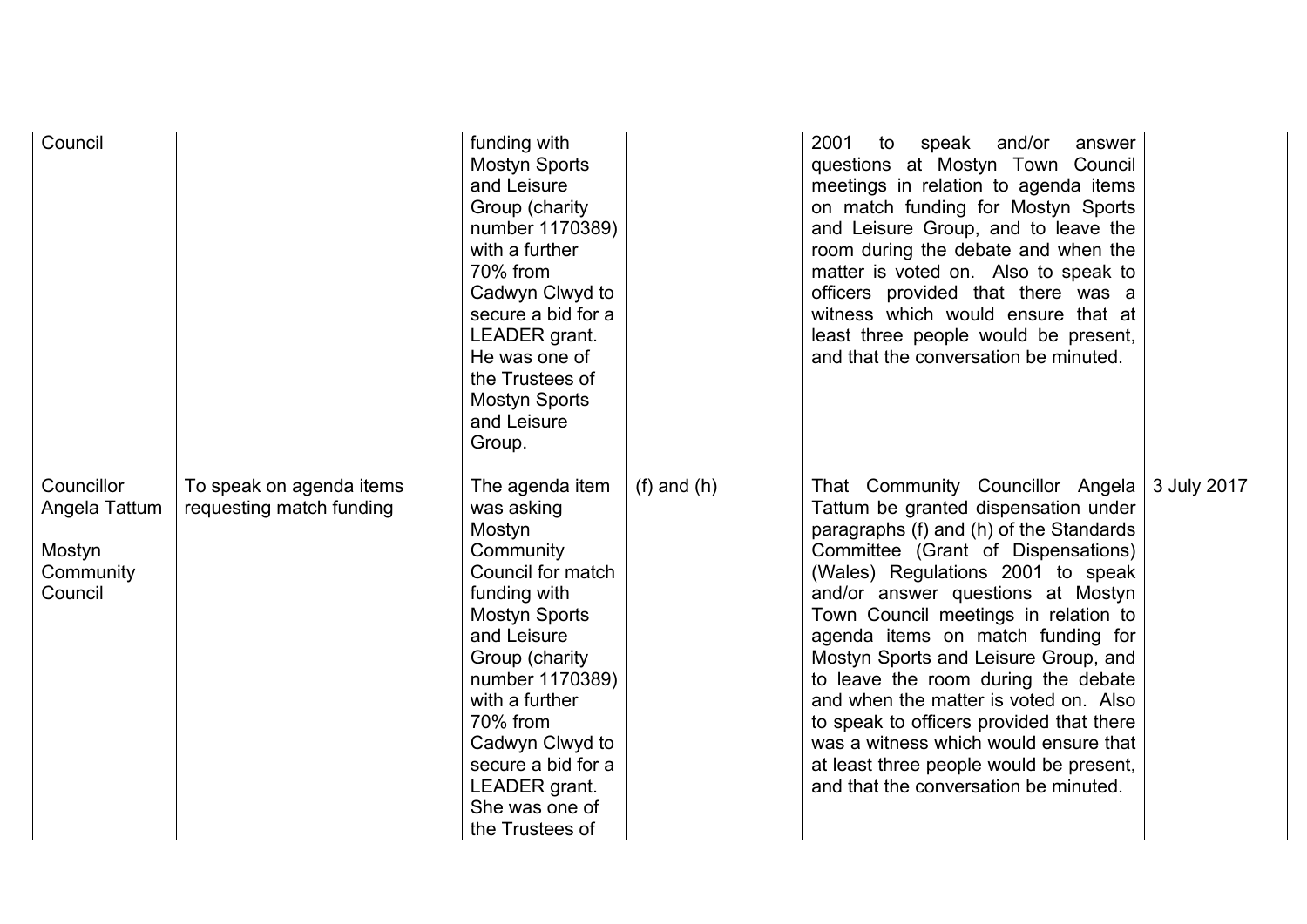|                                                                               |                                                                                                                                                                                                                                                                                     | <b>Mostyn Sports</b><br>and Leisure<br>Group.                                                                                                                                                                                                                                                                                                       |                   |                                                                                                                                                                                                                                                                                                                                                                                                                                                                                                                                                                                                                       |              |
|-------------------------------------------------------------------------------|-------------------------------------------------------------------------------------------------------------------------------------------------------------------------------------------------------------------------------------------------------------------------------------|-----------------------------------------------------------------------------------------------------------------------------------------------------------------------------------------------------------------------------------------------------------------------------------------------------------------------------------------------------|-------------------|-----------------------------------------------------------------------------------------------------------------------------------------------------------------------------------------------------------------------------------------------------------------------------------------------------------------------------------------------------------------------------------------------------------------------------------------------------------------------------------------------------------------------------------------------------------------------------------------------------------------------|--------------|
| Councillor<br>David Roney<br>Mostyn<br>Community<br>Council                   | To speak on agenda items<br>requesting match funding                                                                                                                                                                                                                                | The agenda item<br>was asking<br>Mostyn<br>Community<br>Council for match<br>funding with<br><b>Mostyn Sports</b><br>and Leisure<br>Group (charity<br>number 1170389)<br>with a further<br>70% from<br>Cadwyn Clwyd to<br>secure a bid for a<br>LEADER grant.<br>She was one of<br>the Trustees of<br><b>Mostyn Sports</b><br>and Leisure<br>Group. | $(f)$ and $(h)$   | That Community<br>Councillor<br>David<br>Roney be granted dispensation under<br>paragraphs (f) and (h) of the Standards<br>Committee (Grant of Dispensations)<br>(Wales) Regulations 2001 to speak<br>and/or answer questions at Mostyn<br>Town Council meetings in relation to<br>agenda items on match funding for<br>Mostyn Sports and Leisure Group, and<br>to leave the room during the debate<br>and when the matter is voted on. Also<br>to speak to officers provided that there<br>was a witness which would ensure that<br>at least three people would be present,<br>and that the conversation be minuted. | 3 July 2017  |
| Councillor<br>Marion<br><b>Bateman</b><br>Flintshire<br><b>County Council</b> | To speak at meetings of the<br><b>Planning and Development</b><br><b>Control Committee for 5 minutes</b><br>as local Member instead of 3 in<br>relation to planning application<br>number $054548 -$ the full<br>application for the erection of 43<br>No. dwellings and associated | She was the local<br>Member for the<br>area in which the<br>proposed<br>development was<br>situated and a<br>member of the<br>Planning and                                                                                                                                                                                                          | $(d)$ and $(f)$ . | That Councillor Marion Bateman be<br>granted<br>dispensation<br>under<br>paragraphs (d) and (f) of the Standards<br>Committee (Grant of Dispensations)<br>Regulations<br>2001<br>(Wales)<br>to<br>correspond with officers on planning<br>application number $054548 -$ the full<br>application for the erection of 43. No.                                                                                                                                                                                                                                                                                           | 6 March 2017 |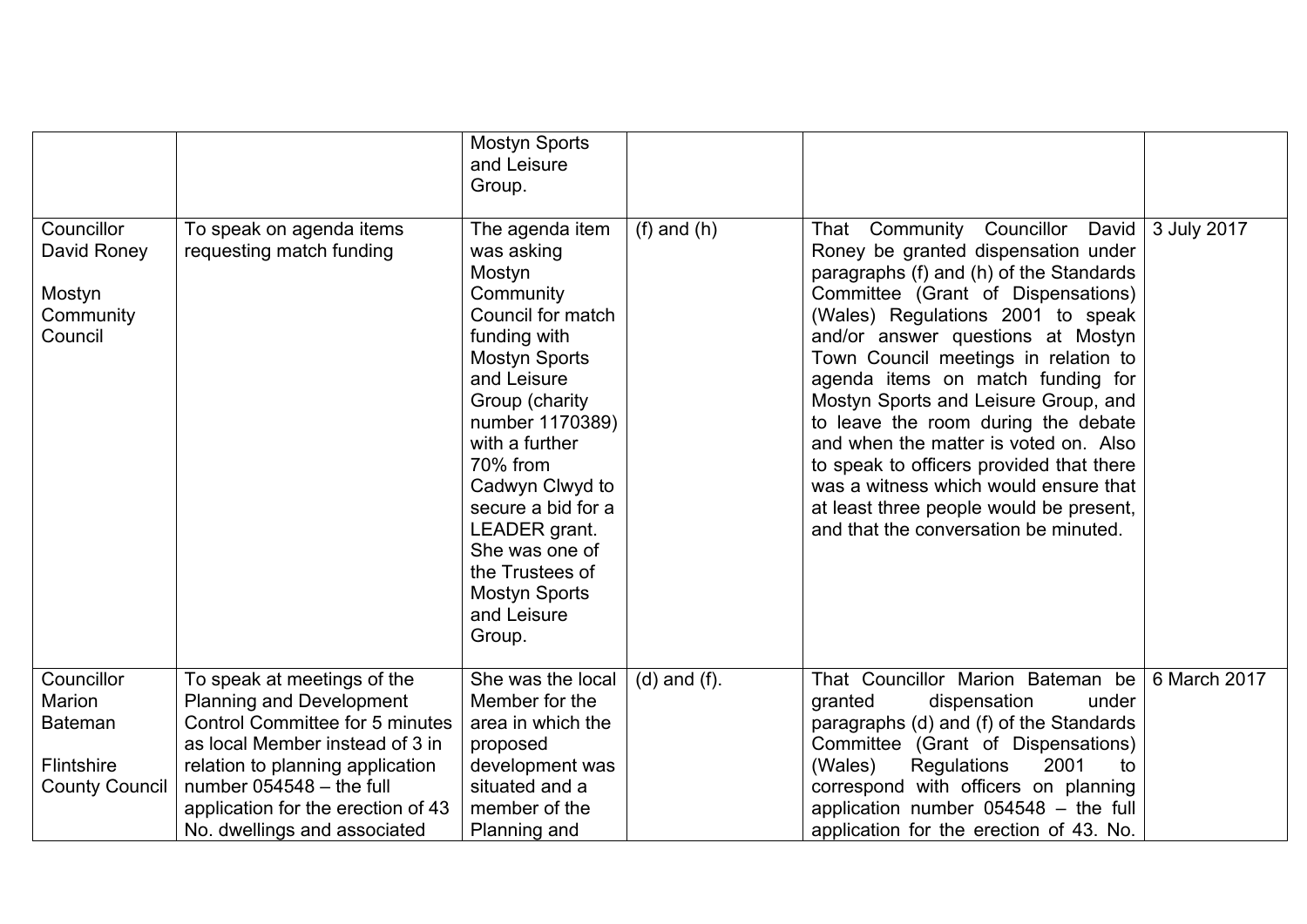|                                                                           | works at Ffordd Eldon (the<br>proposed development)                                                                                              | Development<br>Control<br>Committee. She<br>was also a<br>Governor of<br><b>Sychdyn Primary</b><br>School and the<br>proposed<br>development<br>would have an<br>impact on that<br>school. As such,<br>there was a<br>recommendation<br>that an education<br>contribution was<br>paid by the<br>developer for the<br>benefit of that<br>school in order to<br>seek to mitigate<br>the impact of the<br>proposed<br>development<br>upon it. |                 | dwellings and associated works at<br>Ffordd Eldon. Also to speak to officers<br>provided that there was a witness<br>which would ensure that at least three<br>people would be present, and that the<br>conversation be minuted. To speak for<br>five minutes prior to the matter being<br>debated at Committee and to leave the<br>room whilst the matter was debated<br>and voted on. The duration of the<br>dispensation was granted for 12<br>months ceasing on 5 <sup>th</sup> March 2018 or<br>8 <sup>th</sup> May 2017 if Councillor Bateman<br>was not re-elected. The dispensation<br>would apply to any other application,<br>which, in the Monitoring Officer's view,<br>were substantially the same. |                    |
|---------------------------------------------------------------------------|--------------------------------------------------------------------------------------------------------------------------------------------------|--------------------------------------------------------------------------------------------------------------------------------------------------------------------------------------------------------------------------------------------------------------------------------------------------------------------------------------------------------------------------------------------------------------------------------------------|-----------------|------------------------------------------------------------------------------------------------------------------------------------------------------------------------------------------------------------------------------------------------------------------------------------------------------------------------------------------------------------------------------------------------------------------------------------------------------------------------------------------------------------------------------------------------------------------------------------------------------------------------------------------------------------------------------------------------------------------|--------------------|
| Councillor<br>Dennis<br>Hutchinson<br>Flintshire<br><b>County Council</b> | To speak for five minutes as<br>local Member at the Planning<br>and Development Control<br>Committee in relation to<br>Application number 056023 | He was the<br>owner of land to<br>the rear of<br><b>Hillcrest Drury</b><br>Lane / Mount<br><b>Pleasant Road</b><br>which had                                                                                                                                                                                                                                                                                                               | $(d)$ and $(f)$ | Councillor<br>That<br>County<br>Dennis<br>Hutchinson be granted dispensation<br>under paragraphs (d) and (f) of the<br>Standards Committee<br>(Grant<br>of<br>Dispensations) (Wales) Regulations<br>2001 to speak for five minutes both in<br>relation to the application number                                                                                                                                                                                                                                                                                                                                                                                                                                 | 5 December<br>2016 |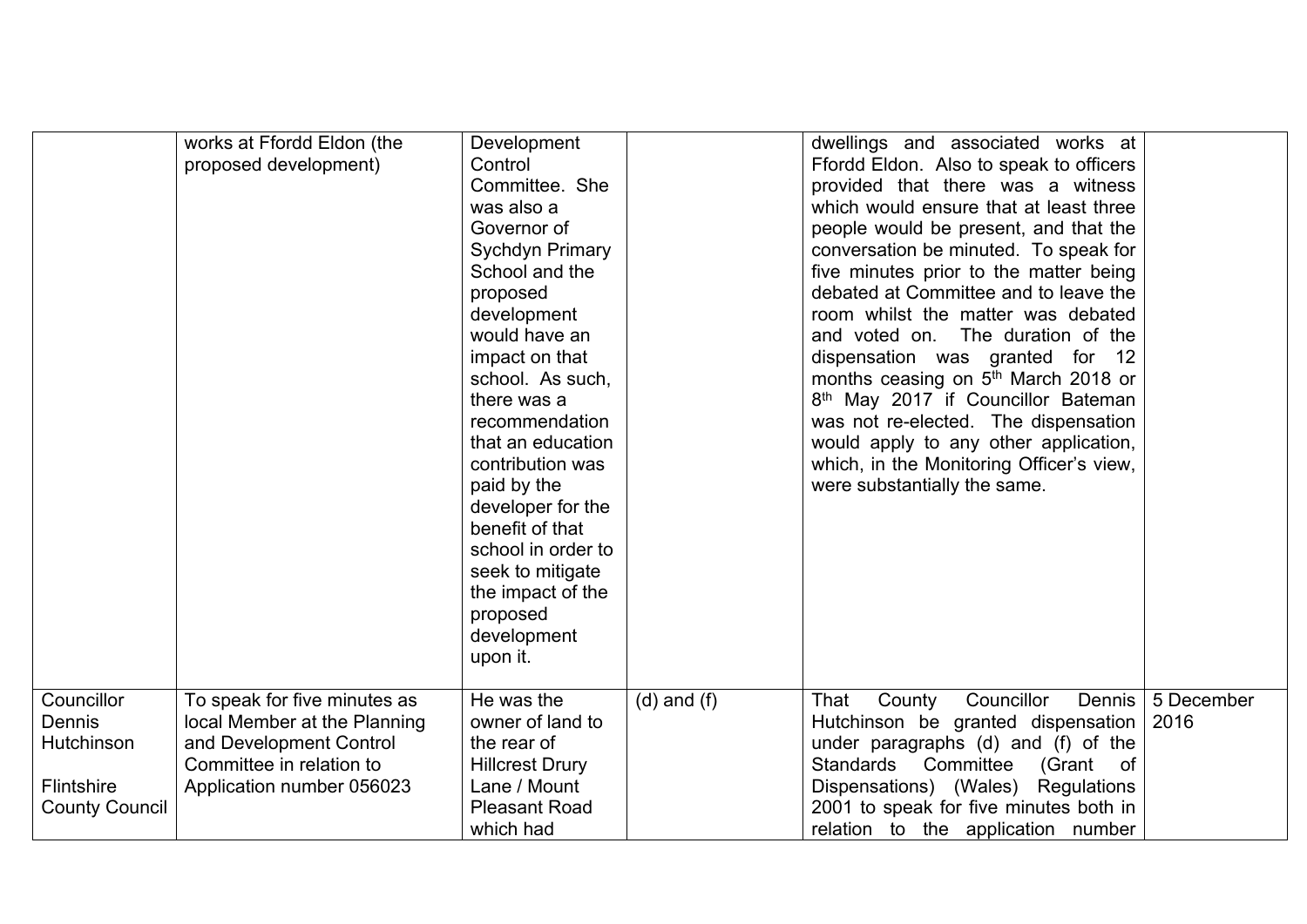|                                                                           |                                                                                                                                                                                                                                     | permission for<br>residential<br>development and<br>which was<br>currently awaiting<br>the outcome of a<br>renewal<br>application. The<br>site was within a<br>mile of the<br>application site                            |                 | 056023<br>also<br>subsequent<br>and<br>residential<br>applications<br>for<br>development on the adjoining land for<br>which access is to be gained through<br>that application, and to communicate<br>with officers in writing.                                                                                                                                                                                                                               |                    |
|---------------------------------------------------------------------------|-------------------------------------------------------------------------------------------------------------------------------------------------------------------------------------------------------------------------------------|---------------------------------------------------------------------------------------------------------------------------------------------------------------------------------------------------------------------------|-----------------|---------------------------------------------------------------------------------------------------------------------------------------------------------------------------------------------------------------------------------------------------------------------------------------------------------------------------------------------------------------------------------------------------------------------------------------------------------------|--------------------|
| Councillor<br><b>Richard Jones</b><br><b>Buckley Town</b><br>Council      | To speak to officers, Members<br>and others to enable him to put<br>the case for the effect and<br>changes required in relation to<br>Non Domestic Rate values that<br>may be considered necessary                                  | He was President<br>of the Buckley<br>and District<br>Chamber of<br>Commerce and it<br>was making<br>representation to<br>organisations<br>including the local<br>authority. His<br>wife was also a<br>trader in the town | $(d)$ and $(e)$ | That Town Councillor Richard Jones<br>granted<br>dispensation<br>under<br>be<br>(d) and<br>(e) of<br>the<br>paragraphs<br><b>Standards</b><br>Committee<br>(Grant<br>of<br>Dispensations) (Wales) Regulations<br>2001 to speak to officers, Members<br>others.<br>to<br>and<br>make<br>written<br>representations and to speak to<br>Buckley Town Council Committees on<br>Non Domestic Rates and to remain in<br>the chamber and hear the related<br>debate. | 5 December<br>2016 |
| Councillor<br><b>Richard Jones</b><br>Flintshire<br><b>County Council</b> | To speak to officers, Members<br>and others, to make written<br>representations and to speak to<br><b>Council Committees and to</b><br>remain in the Chamber to hear<br>the related debate in relation to<br>the car parking policy | He had been<br>appointed<br>President of the<br><b>Buckley and</b><br><b>District Chamber</b><br>of Commerce and<br>that body was<br>making                                                                               | $(d)$ and $(e)$ | That Councillor Richard<br>Jones<br>be<br>granted<br>dispensation<br>under<br>the<br>$(d)$ and<br>of<br>paragraphs<br>(e)<br>Committee<br>Standards<br>(Grant<br>of<br>Dispensations) (Wales) Regulations<br>2001<br>to<br>enter<br>written<br>into<br>communications with officers on car<br>parking charges in Buckley, to take                                                                                                                             | 4 July 2016        |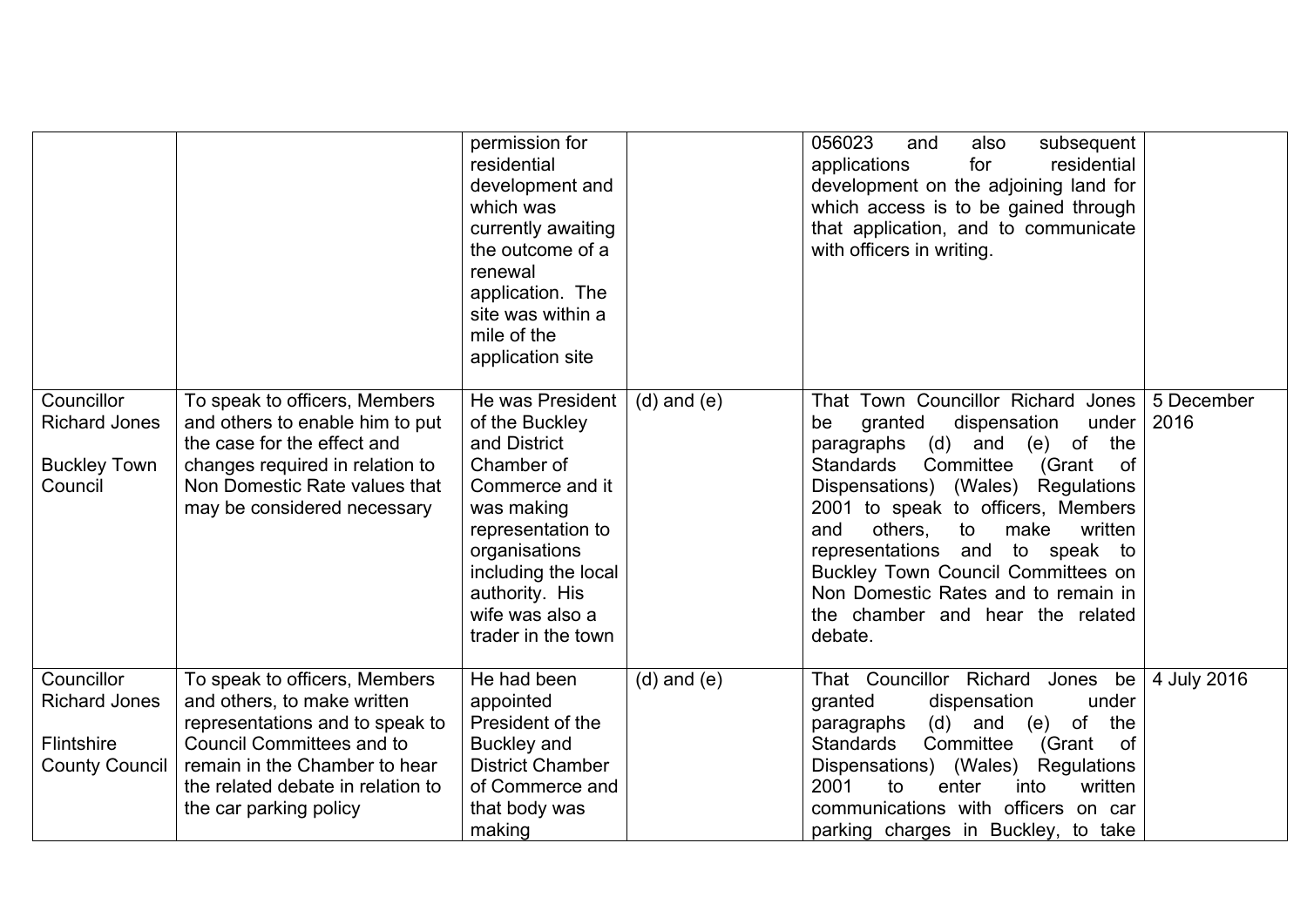|                                                                   |                                                                                                                                                                                                                                                       | representations<br>to the Council,<br>seeking to have<br>the car parking<br>charges policy<br>amended for<br>Buckley. Also his<br>wife was a trader<br>in the town                         |                         | part in the debate but not vote when<br>the item was reported to a Committee<br>or County Council meeting but to<br>remain in the room to hear the debate.<br>The duration of the dispensation was<br>granted for 12 months ceasing on 3<br><b>July 2017.</b>                                                                                                                                                                                                                                                                                                                                                                                                                                                                                                                                                                                                                                                     |             |
|-------------------------------------------------------------------|-------------------------------------------------------------------------------------------------------------------------------------------------------------------------------------------------------------------------------------------------------|--------------------------------------------------------------------------------------------------------------------------------------------------------------------------------------------|-------------------------|-------------------------------------------------------------------------------------------------------------------------------------------------------------------------------------------------------------------------------------------------------------------------------------------------------------------------------------------------------------------------------------------------------------------------------------------------------------------------------------------------------------------------------------------------------------------------------------------------------------------------------------------------------------------------------------------------------------------------------------------------------------------------------------------------------------------------------------------------------------------------------------------------------------------|-------------|
| Councillor<br>Stephen<br>Rodham<br><b>Saltney Town</b><br>Council | To:<br>Speak with officers<br>To write to officers and or<br>the Council<br>To speak and / or answer<br>questions at Council<br>meetings<br>To remain in the room<br>during any debate<br>To vote at Council<br>meetings and or<br>Committee meetings | He was a Saltney<br><b>Town Councillor</b><br>and also a<br>member of a<br>provisional<br>Charitable<br>Incorporated<br>Organisation<br>(CIO) which had<br>undertaken a bid<br>for the CAT | $(d)$ , $(e)$ and $(f)$ | That Councillor Stephen Rodham be<br>under<br>granted<br>dispensation<br>paragraphs (d), (e) and (f) of the<br>Standards<br>Committee<br>(Grant of<br>Dispensations) (Wales) Regulations<br>2001 to correspond with officers on the<br>CAT of the Community Centre, Library<br>and Youth Centre. Also to speak to<br>officers provided that there was a<br>witness which would ensure that at<br>least three people would be present,<br>and that the conversation be minuted.<br>To speak and/or answer questions at<br>Town Council meetings, to remain in<br>the room during the debate but not<br>vote at Council or Committee<br>meetings. It was also agreed that in<br>the absence of a Code of Conduct of<br>the CIO that the Town Council's Code<br>of Conduct be followed. In addition,<br>should Councillor Rodham become a<br>Councillor<br>then<br>the<br>County<br>dispensation should be reviewed. | 4 July 2016 |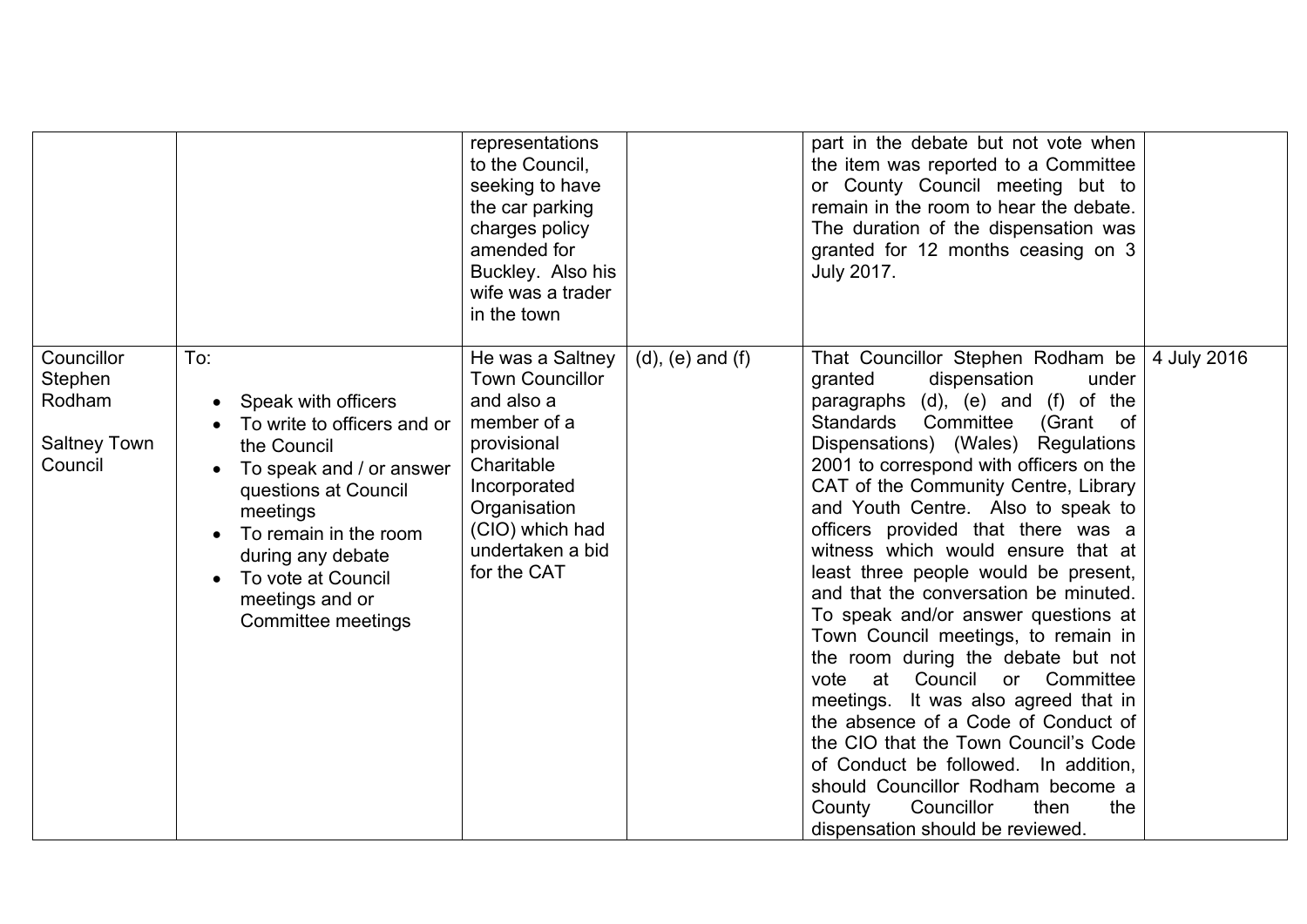| Councillor<br><b>Shelly Streeter</b><br><b>Saltney Town</b><br>Council          | To:<br>Speak with officers<br>To write to officers and or<br>the Council<br>To speak and / or answer<br>$\bullet$<br>questions at Council<br>meetings<br>To remain in the room<br>during any debate<br>To vote at Council<br>meetings and or<br>Committee meetings | She was a<br><b>Saltney Town</b><br>Councillor and<br>also a member of<br>a provisional<br>Charitable<br>Incorporated<br>Organisation<br>(CIO) which had<br>undertaken a bid<br>for the CAT | $(d)$ , $(e)$ and $(f)$ | That Councillor Shelley Streeter be<br>granted<br>dispensation<br>under<br>paragraphs (d), (e) and (f) of the<br>Standards<br>Committee<br>(Grant of<br>Dispensations) (Wales)<br>Regulations<br>2001 to correspond with officers on the<br>CAT of the Community Centre, Library<br>and Youth Centre. Also to speak to<br>officers provided that there was a<br>witness which would ensure that at<br>least three people would be present,<br>and that the conversation be minuted.<br>To speak and/or answer questions at<br>Town Council meetings, to remain in<br>the room during the debate but not<br>at Council or Committee<br>vote<br>meetings. It was also agreed that in<br>the absence of a Code of Conduct of<br>the CIO that the Town Council's Code<br>of Conduct be followed. In addition,<br>should Councillor Streeter become a<br>Councillor<br>County<br>then<br>the<br>dispensation should be reviewed. | 4 July 2016   |
|---------------------------------------------------------------------------------|--------------------------------------------------------------------------------------------------------------------------------------------------------------------------------------------------------------------------------------------------------------------|---------------------------------------------------------------------------------------------------------------------------------------------------------------------------------------------|-------------------------|-----------------------------------------------------------------------------------------------------------------------------------------------------------------------------------------------------------------------------------------------------------------------------------------------------------------------------------------------------------------------------------------------------------------------------------------------------------------------------------------------------------------------------------------------------------------------------------------------------------------------------------------------------------------------------------------------------------------------------------------------------------------------------------------------------------------------------------------------------------------------------------------------------------------------------|---------------|
| <b>Councillor Billy</b><br><b>Mullin</b><br>Flintshire<br><b>County Council</b> | To speak at Planning and<br><b>Development Control</b><br>Committee on 20 April 2016 on<br>item 054887                                                                                                                                                             | The proposed<br>development is<br>near to his<br>dwelling and is<br>situation within<br>his ward. He was<br>therefore the<br>local Member but                                               | $(d)$ and $(f)$         | That Councillor Billy Mullin be granted<br>dispensation under paragraphs (d) and<br>(f) of the Standards Committee (Grant<br>of Dispensations) (Wales) Regulations<br>2001 for a period of 12 months (ending<br>10 April 2017) to speak as local<br>Member<br>planning<br>on<br>application<br>number 054887 relating to a proposed                                                                                                                                                                                                                                                                                                                                                                                                                                                                                                                                                                                         | 11 April 2016 |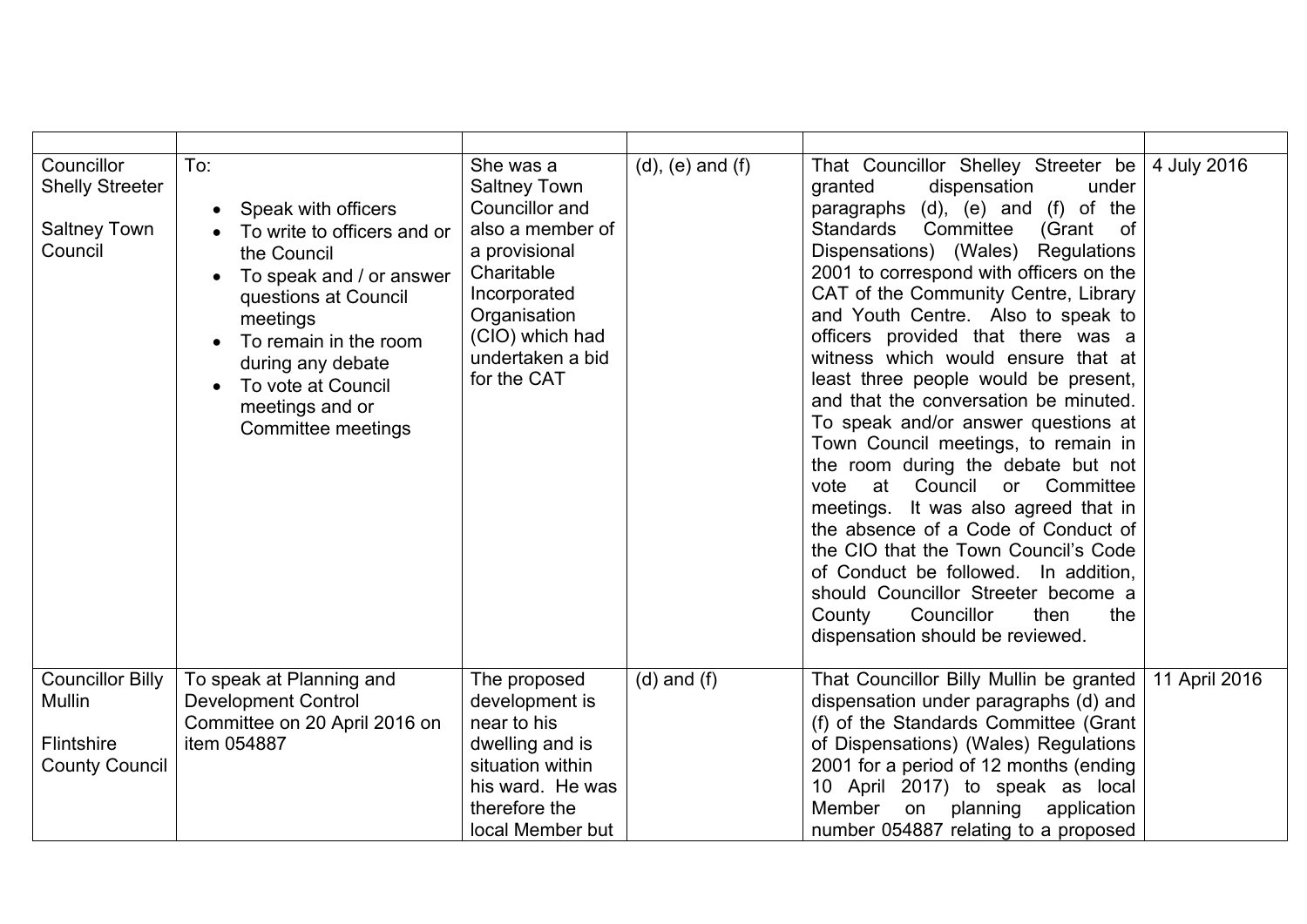|                                                                                                                               |                                                                                                                                                                                                                                                                                                                 | also affected by<br>the development                                                                             |                         | development near his dwelling.<br>The<br>dispensation would apply to any other<br>applications, which, in the Monitoring<br>Officer's view, were substantially the<br>same.                                                                                                                                                                                                                                                                                                                                                                                                                      |                    |
|-------------------------------------------------------------------------------------------------------------------------------|-----------------------------------------------------------------------------------------------------------------------------------------------------------------------------------------------------------------------------------------------------------------------------------------------------------------|-----------------------------------------------------------------------------------------------------------------|-------------------------|--------------------------------------------------------------------------------------------------------------------------------------------------------------------------------------------------------------------------------------------------------------------------------------------------------------------------------------------------------------------------------------------------------------------------------------------------------------------------------------------------------------------------------------------------------------------------------------------------|--------------------|
| <b>Councillor Tim</b><br>Newhouse<br><b>Flintshire</b><br><b>County Council</b>                                               | To be allowed to speak at Audit<br>Committee meetings in respect<br>of reports relating to E Tech, but<br>not to vote on them                                                                                                                                                                                   | Wife was a<br>supply teacher<br>registered with E<br>Tech                                                       | $(d)$ , $(e)$ and $(f)$ | That Councillor Tim Newhouse be<br>granted<br>dispensation<br>under<br>paragraphs (d), (e) and (f) of the<br>Standards<br>Committee<br>(Grant<br>of<br>Dispensations) (Wales)<br>Regulations<br>2001 to speak and answer questions in<br>respect of matters relating to E Tech<br>but to leave the room before the<br>debate and vote when the item is<br>considered at meetings of the Audit<br>Committee. The Vice Chair to take the<br>position of Chair during the absence of<br>Councillor Newhouse as Chair of the<br>Audit Committee. The dispensation to<br>cover a period of 12 months. | 7 March 2016       |
| Councillors<br>Carol Ellis,<br><b>Dennis</b><br><b>Hutchinson</b><br>and Mike<br>Peers<br>Flintshire<br><b>County Council</b> | To participate in<br>communications with officers of<br>both Buckley Town Council and<br>Flintshire County Council in all<br>matters relating to the Old<br><b>Buckley Baths Community Hall</b><br>Limited:<br>• To be able to speak and<br>answer questions<br>To leave the meeting<br>before the debate takes | Director / Trustee<br>of the Limited<br>Company formed<br>to take forward<br>the future use of<br>the building. | $(d)$ , $(f)$ and $(h)$ | That County Councillors Carol Ellis,<br>Dennis Hutchinson and Mike Peers be<br>granted<br>dispensation<br>under<br>paragraphs (d), (f) and (h) of the<br>Committee<br><b>Standards</b><br>(Grant<br>of<br>Dispensations) (Wales)<br>Regulations<br>2001 to:<br>• To be able to speak and answer<br>questions<br>To leave the meeting before the<br>debate takes place                                                                                                                                                                                                                            | 2 November<br>2015 |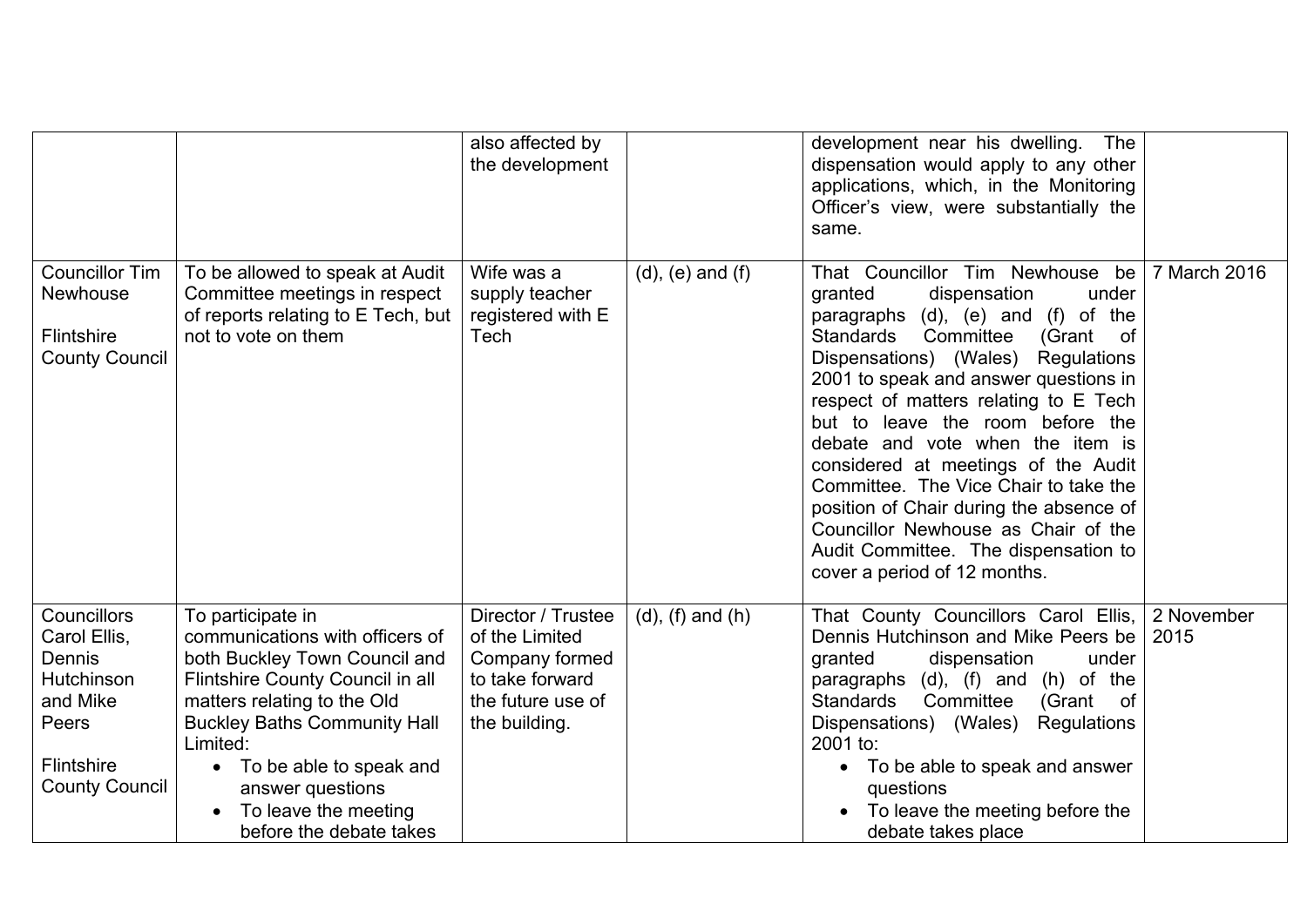|                                                                                          | place<br>To not vote<br>To communicate with<br>officers in writing<br>To discuss with officers if<br>$\bullet$<br>at least 3 people were<br>$present - 2 independent$<br>(not another trustee or<br>their spouse) and that<br>discussions be minuted<br>To apply until the next<br>$\bullet$<br><b>County Council elections</b><br>in May 2017                                                                                                                             |                                                                                              |                         | To not vote<br>$\bullet$<br>To communicate with officers in<br>writing<br>To discuss with officers if at<br>least 3 people were present $-2$<br>independent (not another<br>trustee or their spouse) and that<br>discussions be minuted<br>To apply until the next County<br>Council elections in May 2017                                                                                                                                                                                                                                                                                                 |                    |
|------------------------------------------------------------------------------------------|----------------------------------------------------------------------------------------------------------------------------------------------------------------------------------------------------------------------------------------------------------------------------------------------------------------------------------------------------------------------------------------------------------------------------------------------------------------------------|----------------------------------------------------------------------------------------------|-------------------------|------------------------------------------------------------------------------------------------------------------------------------------------------------------------------------------------------------------------------------------------------------------------------------------------------------------------------------------------------------------------------------------------------------------------------------------------------------------------------------------------------------------------------------------------------------------------------------------------------------|--------------------|
| Councillors<br>David Ellis and<br>Jeanne<br>Hutchinson<br><b>Buckley Town</b><br>Council | To participate in<br>communications with officers of<br>both Buckley Town Council and<br>Flintshire County Council in all<br>matters relating to the Old<br><b>Buckley Baths Community Hall</b><br>Limited:<br>• To be able to speak and<br>answer questions<br>To leave the meeting<br>before the debate takes<br>place<br>To not vote<br>To communicate with<br>officers in writing<br>To discuss with officers if<br>at least 3 people are<br>$present - 2 independent$ | Spouses were<br>Directors of the<br>Old Buckley<br><b>Baths Community</b><br><b>Hall Ltd</b> | $(d)$ , $(f)$ and $(h)$ | That Buckley Town Councillors David<br><b>Ellis</b><br>and Jeanne<br>Hutchinson<br>be<br>granted<br>dispensation<br>under<br>paragraphs (d), (f) and (h) of the<br>Committee<br><b>Standards</b><br>(Grant<br>of<br>Dispensations) (Wales)<br>Regulations<br>2001 to:<br>To be able to speak and answer<br>$\bullet$<br>questions<br>To leave the meeting before the<br>$\bullet$<br>debate takes place<br>To not vote<br>To communicate with officers in<br>writing<br>To discuss with officers if at<br>least 3 people are present $-2$<br>independent (not another<br>trustee or their spouse) and that | 2 November<br>2015 |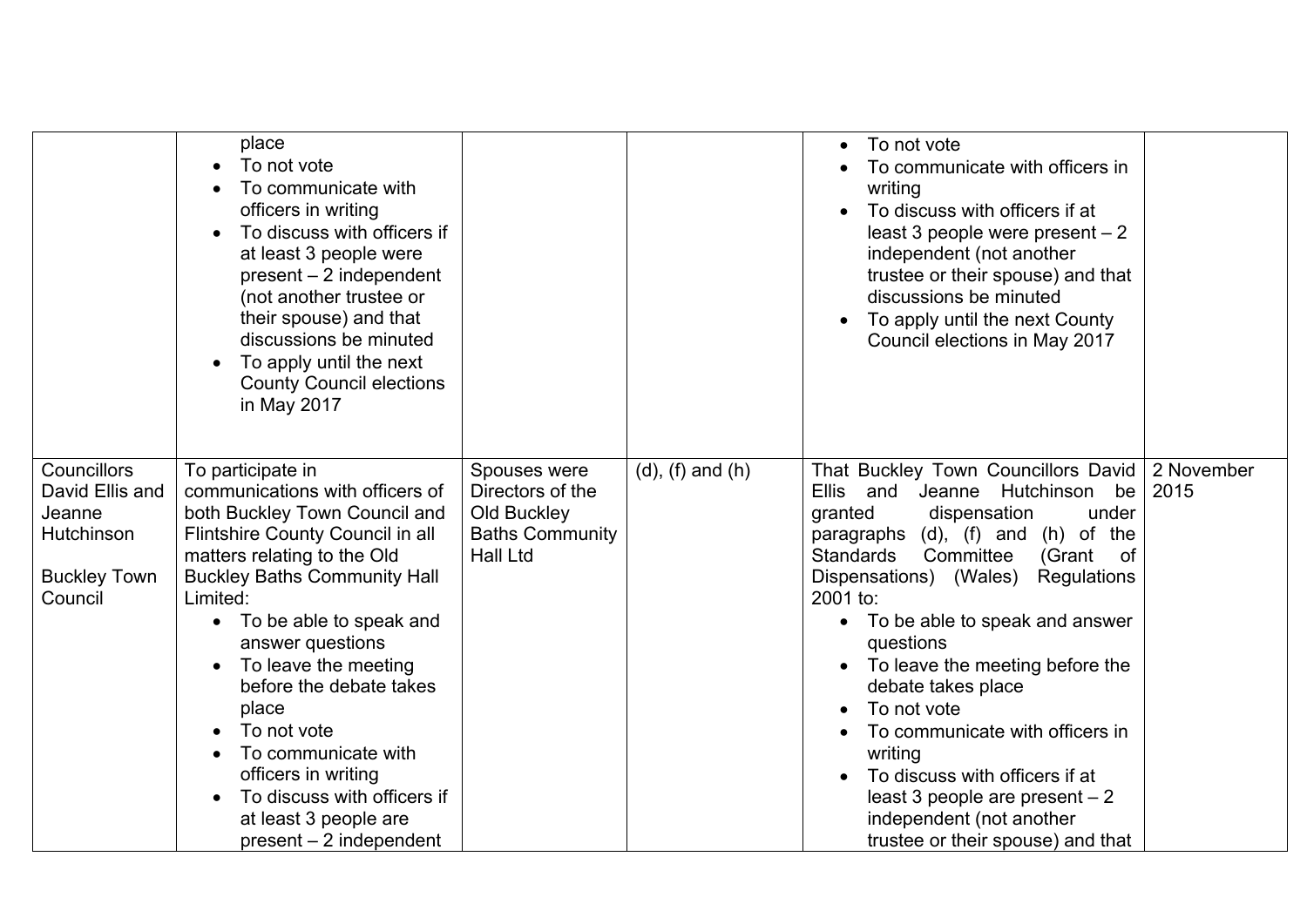|                                                                                    | (not another trustee or<br>their spouse) and that<br>discussions are minuted<br>To apply until the next<br><b>County Council elections</b><br>in May 2017                                                                          |                                                                                                                        |                         | discussions are minuted<br>To apply until the next County<br>Council elections in May 2017                                                                                                                                                                                                                                                                                                                                                                                                                                                                                                                                                                    |                   |
|------------------------------------------------------------------------------------|------------------------------------------------------------------------------------------------------------------------------------------------------------------------------------------------------------------------------------|------------------------------------------------------------------------------------------------------------------------|-------------------------|---------------------------------------------------------------------------------------------------------------------------------------------------------------------------------------------------------------------------------------------------------------------------------------------------------------------------------------------------------------------------------------------------------------------------------------------------------------------------------------------------------------------------------------------------------------------------------------------------------------------------------------------------------------|-------------------|
| <b>Councillors</b><br><b>Chris Bithell</b><br>and Helen<br><b>Brown</b>            | To take part in discussions at<br>meetings with officers and in<br>Cabinet as part of the budget<br>process on the issue of<br>reductions in rate relief for<br><b>National Non Domestic Rates</b><br>for commercial organisations | Members of local<br>community<br>groups that could<br>be affected by<br>suggestions to<br>reduce rate relief<br>by 10% | $(d)$ , $(f)$ and $(h)$ | That Councillors Chris<br>Bithell and<br>Helen Brown be granted dispensation<br>under paragraphs $(d)$ , $(f)$ and $(h)$ of the<br>Standards Committee<br>(Grant of<br>Dispensations) (Wales)<br>Regulations<br>2001 to:<br>• To be able to speak at Informal<br>Cabinet and Cabinet meetings<br>and answer questions<br>Not vote and leave the room<br>when voting takes place<br>Discuss with officers if at least 3<br>people are present (2 to be<br>independent) and that the<br>discussions are minuted<br>Dispensation to apply to the<br>conclusion of the budget setting<br>process for the financial year<br>2016/17 (no later than March<br>2016). |                   |
| Councillor<br><b>Bernie Attridge</b><br><b>Flintshire</b><br><b>County Council</b> | To speak and answer questions<br>relating to the Council's<br>company, North East Wales<br>(NEW) Homes Ltd, when<br>considered at meetings of                                                                                      | He was Chairman<br>of NEW Homes<br>Ltd                                                                                 | $(d)$ and $(f)$         | That Councillor Bernie Attridge be<br>granted<br>dispensation<br>under<br>paragraphs (d) and (f) of the Standards<br>Committee (Grant of Dispensations)<br>Wales Regulations 2001 to speak and                                                                                                                                                                                                                                                                                                                                                                                                                                                                | 5 October<br>2015 |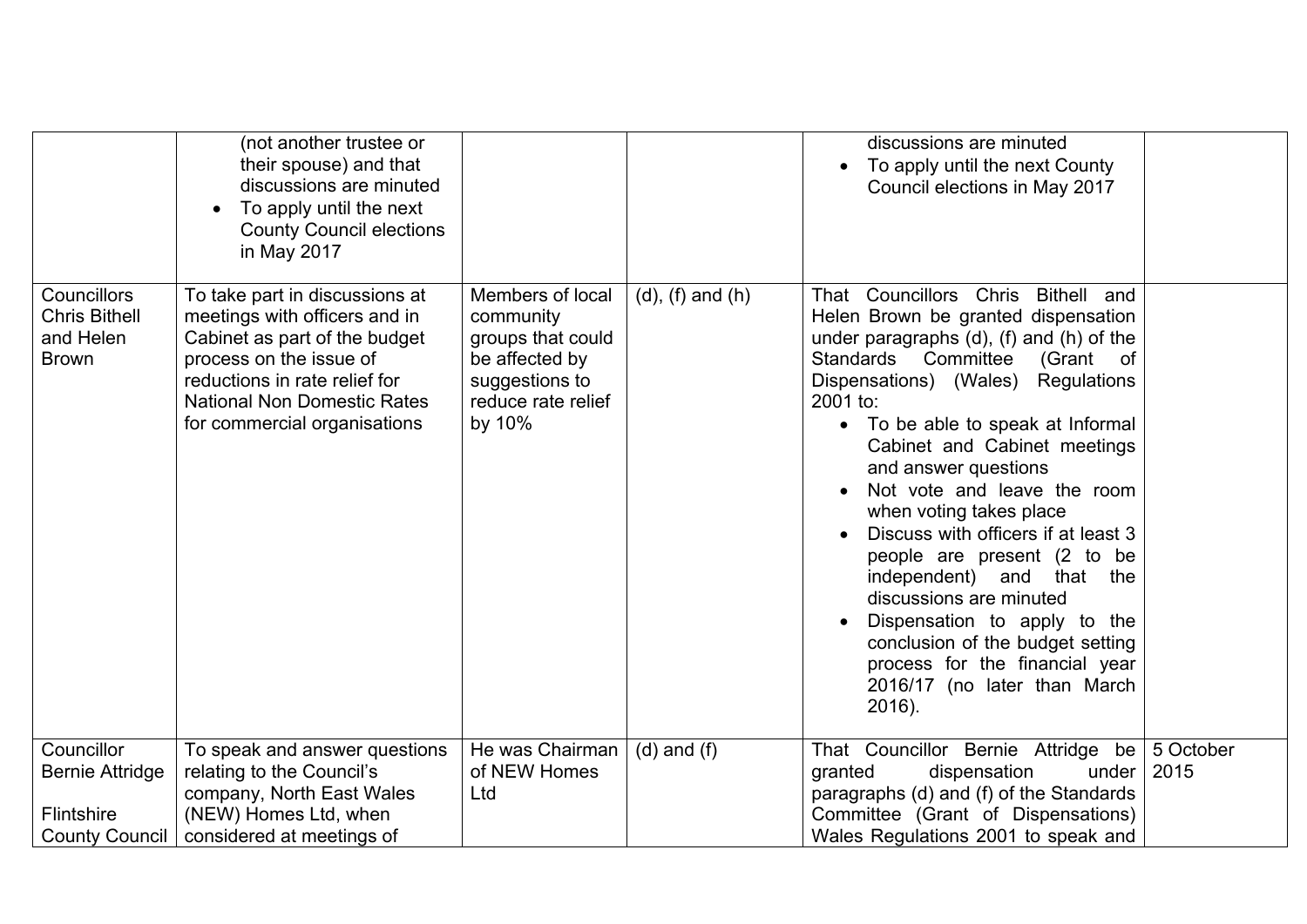|                                                                                   | Cabinet or Overview and<br>Scrutiny                                                                                                                                                                                                                                                                                              |                                                                                                                               |     | answer questions on matters relating<br>to NEW Homes Ltd but to leave the<br>room before the debate and vote when<br>the item is considered at meetings of<br>Cabinet and Overview and Scrutiny. If<br>legislation permits, the dispensation to<br>cover a period of four years (ending 4<br>October 2019) or else until the end of<br>the current Council term in 2017. The<br>Monitoring Officer to liaise direct with<br>Councillor Attridge on the outcome.                                                                                                 |                     |
|-----------------------------------------------------------------------------------|----------------------------------------------------------------------------------------------------------------------------------------------------------------------------------------------------------------------------------------------------------------------------------------------------------------------------------|-------------------------------------------------------------------------------------------------------------------------------|-----|-----------------------------------------------------------------------------------------------------------------------------------------------------------------------------------------------------------------------------------------------------------------------------------------------------------------------------------------------------------------------------------------------------------------------------------------------------------------------------------------------------------------------------------------------------------------|---------------------|
| Councillor<br><b>Hilary McGuill</b><br><b>Flintshire</b><br><b>County Council</b> | To speak at the Planning and<br><b>Development Control</b><br>Committee meeting on 16<br>September 2015 on planning<br>application number 053208 to<br>build 59 dwellings in the ward<br>adjacent to hers. She was<br>attending the meeting on behalf<br>of Councillor Bragg would was<br>the local Member but was on<br>holiday | She was a<br>governor at both<br>schools that<br>would receive<br>monies should<br>the planning<br>application be<br>approved | (d) | That Councillor Hilary McGuill be<br>granted dispensation under paragraph<br>(d) of the Standards Committee (Grant<br>of Dispensations) (Wales) Regulations<br>2001 for a period of 12 months (ending<br>September 2015) to speak on<br>6<br>planning application number 053208<br>relating to an application to build 59<br>dwellings in Mynydd Isa and to remain<br>in the room during the debate and<br>voting. The dispensation would apply<br>to any other applications, which, in the<br>Monitoring Officer's<br>view,<br>were<br>substantially the same. | 7 September<br>2015 |
| Councillor<br>Mary Auty<br><b>Holywell Town</b><br>Council                        | To speak and vote on an issue<br>in relation to Greenfield<br><b>Resident's Association</b>                                                                                                                                                                                                                                      | She was<br>Secretary to the<br>Resident's<br>Association                                                                      |     | Following advice from the Monitoring<br>Officer, it was agreed that he write to<br>Councillor Auty to explain that a<br>dispensation was not granted as it was<br>not deemed that she had a personal<br>and prejudicial interest.                                                                                                                                                                                                                                                                                                                               | 6 July 2015         |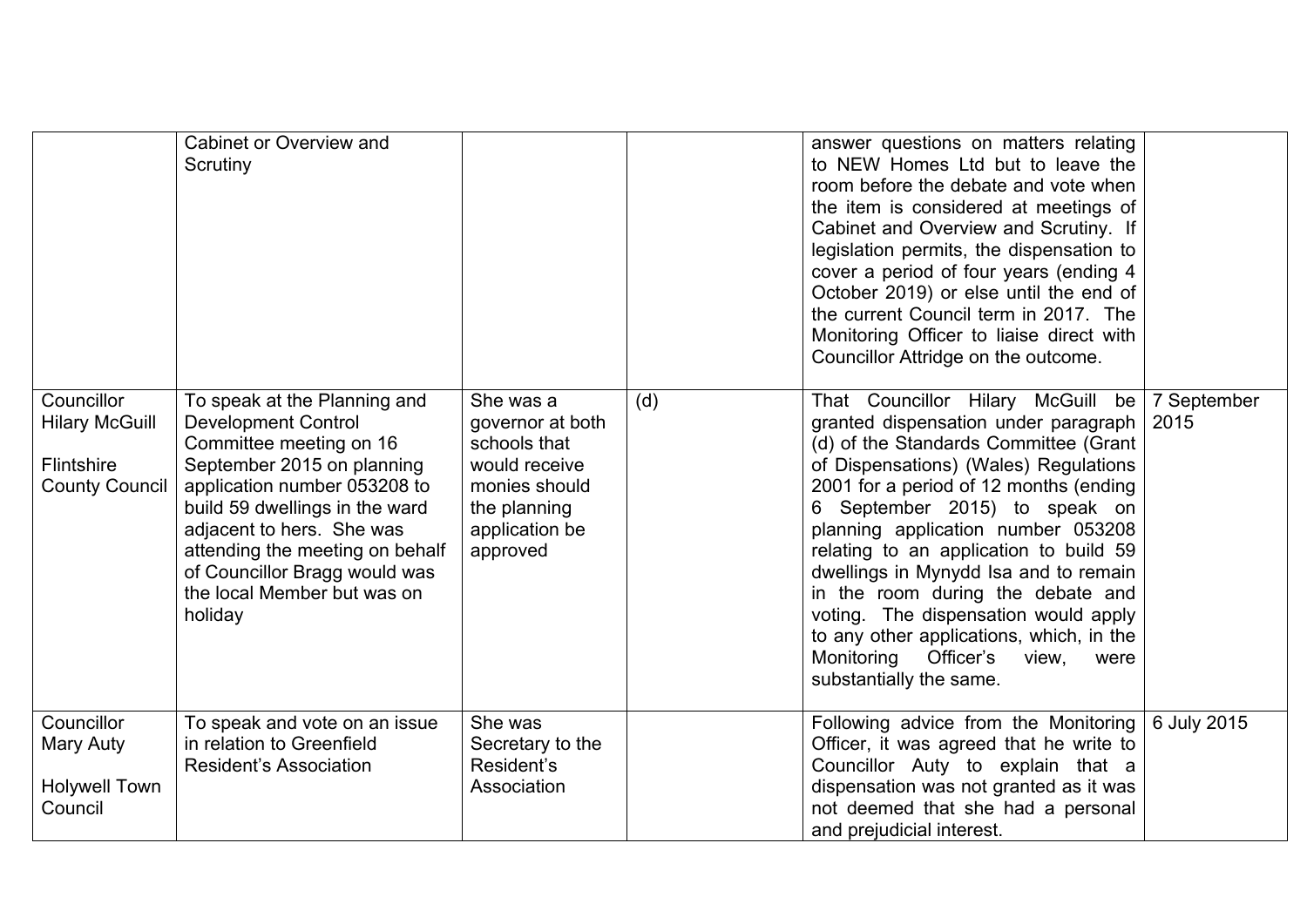| Councillor<br>Rosetta<br>Dolphin<br>Flintshire<br><b>County Council</b>       | To speak only at Committee<br>meetings on proposals for<br>Flintshire payments to no longer<br>be made at Post Offices                                                                                                                           | She was owner of<br>a Post Office                                            | $(d)$ and $(f)$    | That Councillor Rosetta Dolphin be<br>granted dispensation to enter into<br>written communications with officers on<br>proposals for Flintshire payments to no<br>longer be able to be made at Post<br>Offices. To take part in the debate but<br>not vote when the item is reported to a<br>Committee or County Council meeting.<br>The duration of the dispensation was<br>granted for 12 months, ceasing on 10<br>May 2016. | 11 May 2015<br>Minute<br>Number 62   |
|-------------------------------------------------------------------------------|--------------------------------------------------------------------------------------------------------------------------------------------------------------------------------------------------------------------------------------------------|------------------------------------------------------------------------------|--------------------|--------------------------------------------------------------------------------------------------------------------------------------------------------------------------------------------------------------------------------------------------------------------------------------------------------------------------------------------------------------------------------------------------------------------------------|--------------------------------------|
| Councillor<br><b>Richard Jones</b><br>Flintshire<br><b>County Council</b>     | To participate in making the<br>case against car parking<br>charges in Flintshire County<br>Council car parks as outlined in<br>the strategy for car parking and<br>to communicate with written and<br>oral representations to speak<br>and vote | His wife owned a<br>flower shop in<br><b>Buckley</b>                         | (d) and $\epsilon$ | That Councillor Richard<br>Jones be<br>granted dispensation to enter into<br>written communications with officers on<br>proposed car parking charges across<br>Flintshire. To take part in the debate<br>but not vote when the item is reported<br>to a Committee or County Council<br>meeting.<br>The duration<br>of<br>the<br>dispensation was granted<br>for<br>12<br>months ceasing on 10 May 2016.                        | 11 May 2015<br>Minute<br>Number 62   |
| Councillor<br><b>Brian Dunn</b><br><b>Flintshire</b><br><b>County Council</b> | To speak to officers. To speak<br>and vote on proposals for<br>Flintshire payments to no longer<br>be able to be made at Post<br><b>Offices</b>                                                                                                  | He was owner<br>and Post Master<br>at Wepre Post<br>Office, Connah's<br>Quay | $(d)$ and $(f)$    | That Councillor Brian Dunn be granted<br>dispensation to enter into written<br>with<br>officers,<br>communication<br>on<br>proposals for Flintshire payments to no<br>longer be able to be made at Post<br>Offices. To take part in the debate but<br>not vote when the item is reported to a<br>Committee or County Council meeting.<br>The duration of the dispensation was                                                  | 13 April 2015<br>Minute<br>Number 55 |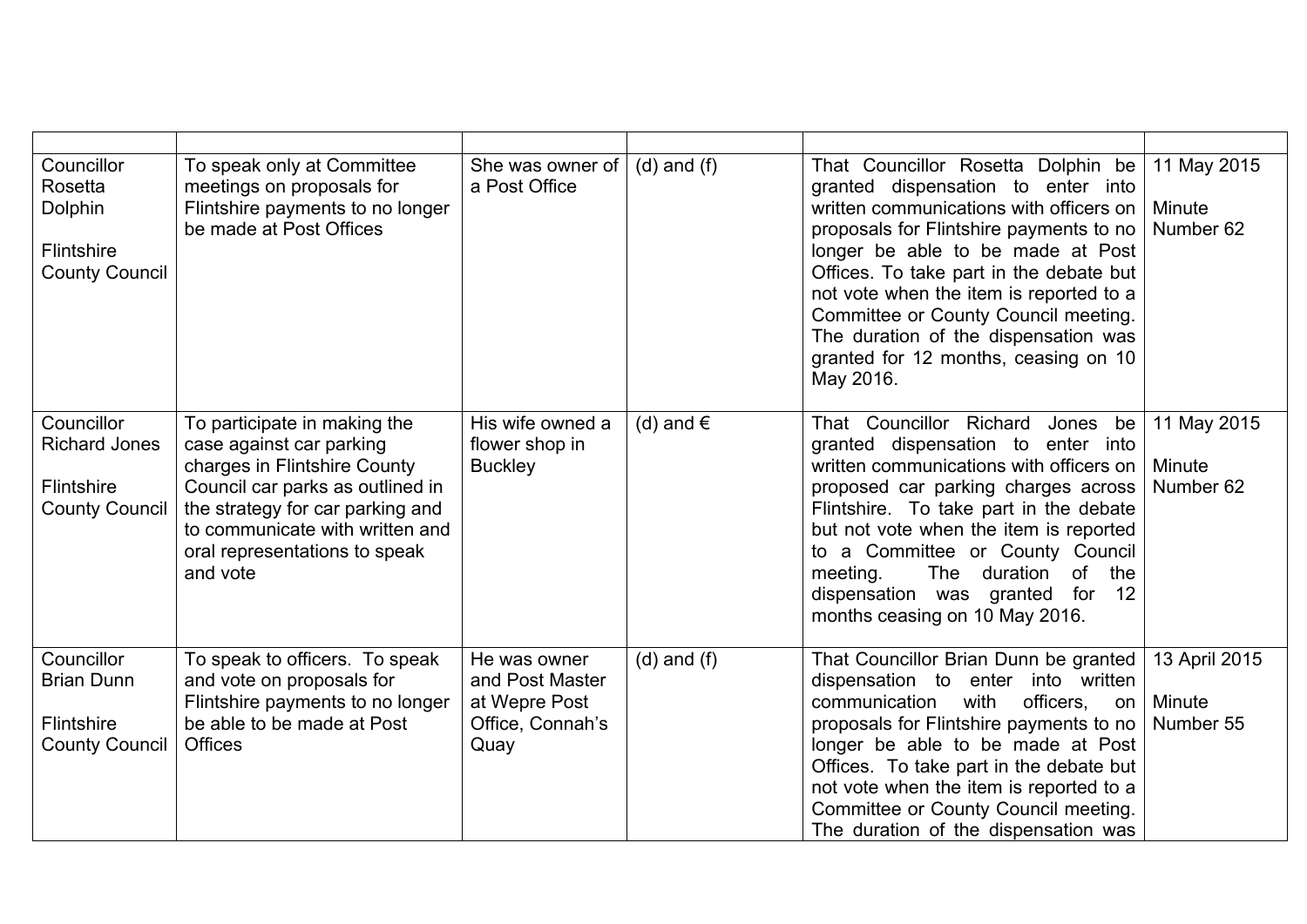|                                                               |                                                                                                                                               |                                                                                                               |                         | granted for one year ceasing on 12<br>April 2016.                                                                                                                                                                                                                                                                                                                                                                                    |                                           |
|---------------------------------------------------------------|-----------------------------------------------------------------------------------------------------------------------------------------------|---------------------------------------------------------------------------------------------------------------|-------------------------|--------------------------------------------------------------------------------------------------------------------------------------------------------------------------------------------------------------------------------------------------------------------------------------------------------------------------------------------------------------------------------------------------------------------------------------|-------------------------------------------|
| Councillor J.<br>Lamb<br>Northop Hall<br>Community<br>Council | To speak only about sites, other<br>than his own, which had been<br>submitted for inclusion in the<br>new Local Development Plan<br>$(LDP)$ . | His son had<br>submitted a site<br>for inclusion in<br>the new LDP<br>which was in Mr<br>Lamb's<br>ownership  | $(d)$ and $(f)$         | That Councillor John Lamb be granted<br>dispensation under paragraphs (d) and<br>(f) of the Standards Committee (Grant<br>of Dispensations) (Wales) Regulations<br>2001 to speak on other sites, and not<br>his own, which have been submitted<br>for inclusion in the LDP. To leave the<br>room once spoken and before the vote<br>takes place, on the basis that he had<br>not previously spoken against any of<br>those sites.    | 9 February<br>2015<br>Minute<br>Number 48 |
| Councillor H.<br>Lamb<br>Northop Hall<br>Community<br>Council | To speak only about sites, other<br>than her own, which had been<br>submitted for inclusion in the<br>new Local Development Plan<br>$(LDP)$ . | Her son had<br>submitted a site<br>for inclusion in<br>the new LDP<br>which was in Mrs<br>Lamb's<br>ownership |                         | That Councillor Hilary Lamb be granted<br>dispensation under paragraphs (d) and<br>(f) of the Standards Committee (Grant<br>of Dispensations) (Wales) Regulations<br>2001 to speak on other sites, and not<br>her own, which have been submitted<br>for inclusion in the LDP. To leave the<br>room once spoken and before the vote<br>takes place, on the basis that she had<br>not previously spoken against any of<br>those sites. | 9 February<br>2015<br>Minute<br>Number 48 |
| Councillor P.<br>York<br><b>Holywell Town</b><br>Council      | To speak and vote on planning<br>application number 052922 -<br>two wind turbines                                                             | Domicile in the<br>vicinity of the<br>proposed<br>development                                                 | $(c)$ , $(d)$ and $(e)$ | That Councillor Peter York be granted<br>dispensation under paragraphs (c), (d)<br>and (e) of the Standards Committee<br>(Grant of Dispensations) (Wales)<br>Regulations 2001 for a period of 12<br>months (ending 8 February 2016) to                                                                                                                                                                                               | 9 February<br>2015<br>Minute<br>Number 48 |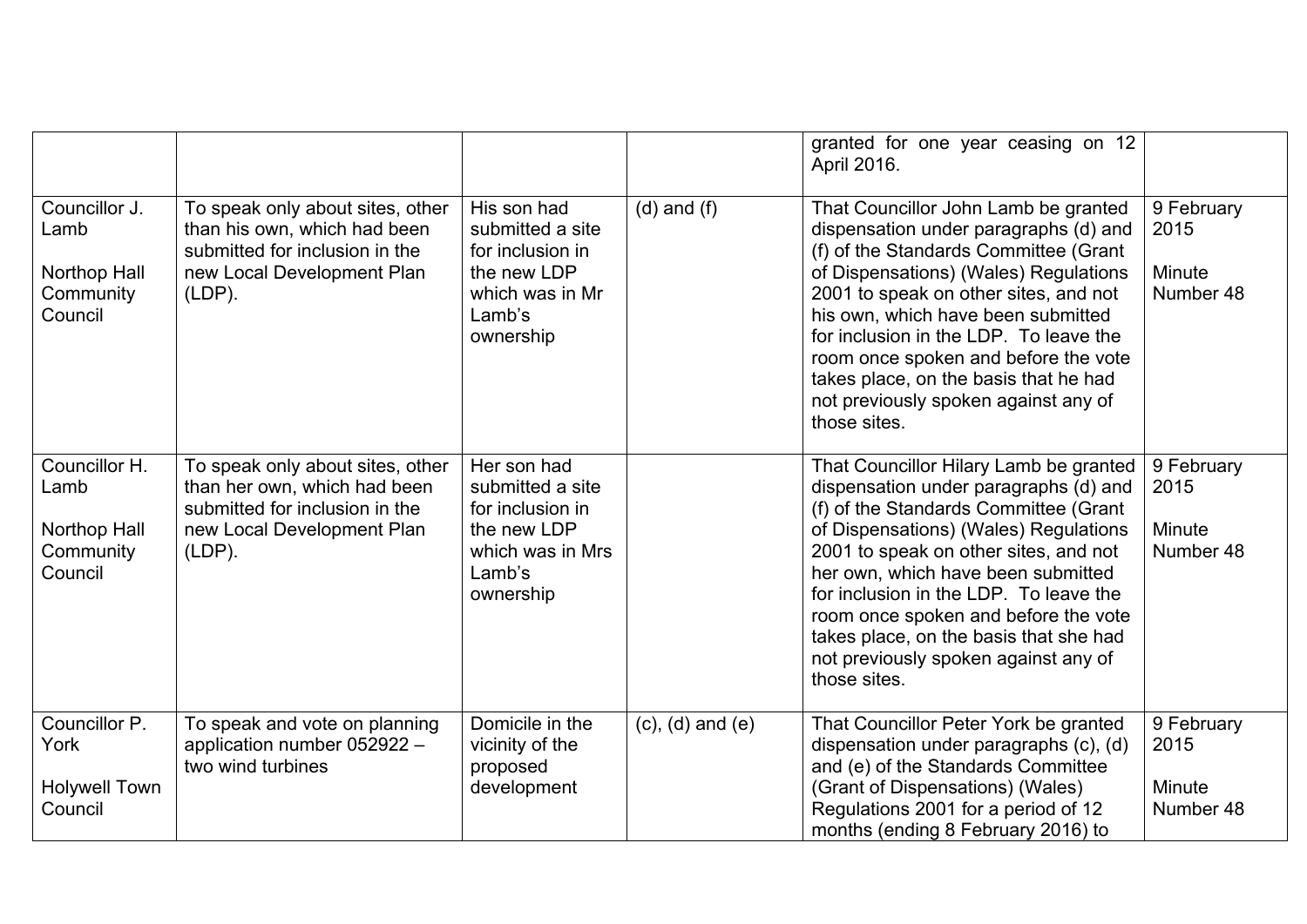|                                                                       |                                                                                                                                           |                                                                                                                                                                                                                 |                         | speak and vote on planning application<br>number 052922 relating to two wind<br>turbines and in the Monitoring Officer's<br>view, on any similar applications                                                                                                                                                                                                                                                                                                                                                                                                                            |                                           |
|-----------------------------------------------------------------------|-------------------------------------------------------------------------------------------------------------------------------------------|-----------------------------------------------------------------------------------------------------------------------------------------------------------------------------------------------------------------|-------------------------|------------------------------------------------------------------------------------------------------------------------------------------------------------------------------------------------------------------------------------------------------------------------------------------------------------------------------------------------------------------------------------------------------------------------------------------------------------------------------------------------------------------------------------------------------------------------------------------|-------------------------------------------|
| Councillor C.<br>Jones<br>Flintshire<br><b>County Council</b>         | To speak only for 5 minutes at<br>Planning Committee and to<br>make written oral<br>representations to officers on<br>application 052887. | The planning<br>application<br>affects her<br>property as the<br>right of way is<br>partially owned<br>by Cllr Jones                                                                                            | $(c)$ and $(d)$         | That Councillor Christine Jones be<br>granted dispensation under<br>paragraphs (c) and (d) of the<br>Standards Committee (Grant of<br>Dispensation) (Wales) Regulations<br>2001 for a period of 12 months (ending<br>8 December 2015) to contact officers<br>in writing on planning application<br>052887 or any application which, in the<br>Monitoring Officer's opinion, was of a<br>similar nature. Councillor Jones would<br>be entitled to remain in the room to<br>speak for three minutes on the item<br>before withdrawing from the room (and<br>thus not vote) after doing so. | 8 December<br>2014<br>Minute number<br>41 |
| Councillor C.<br>Thomas<br><b>Flintshire</b><br><b>County Council</b> | To make representations in<br>relation to the County Youth<br><b>Music Service</b>                                                        | She was a<br>member of the<br>Lifelong Learning<br>Overview and<br>Scrutiny<br>Committee and<br>one of her<br>children<br>participated in the<br><b>County Youth</b><br><b>Music Service</b><br>through Castell | $(d)$ , $(e)$ and $(f)$ | That Councillor Carolyn Thomas be<br>granted dispensation under<br>paragraphs (d), (e) and (f) of the<br>Standards Committee (Grant of<br>Dispensations) (Wales) Regulations<br>2001:- (a) to contact officers in writing<br>and to speak on the specific issue of<br>the Music Service when it is<br>considered in the Lifelong Learning<br><b>Overview and Scrutiny Committee</b><br>meeting but not vote and to leave the<br>room when the voting take place, and                                                                                                                     | 3 November<br>2014<br>Minute<br>Number 32 |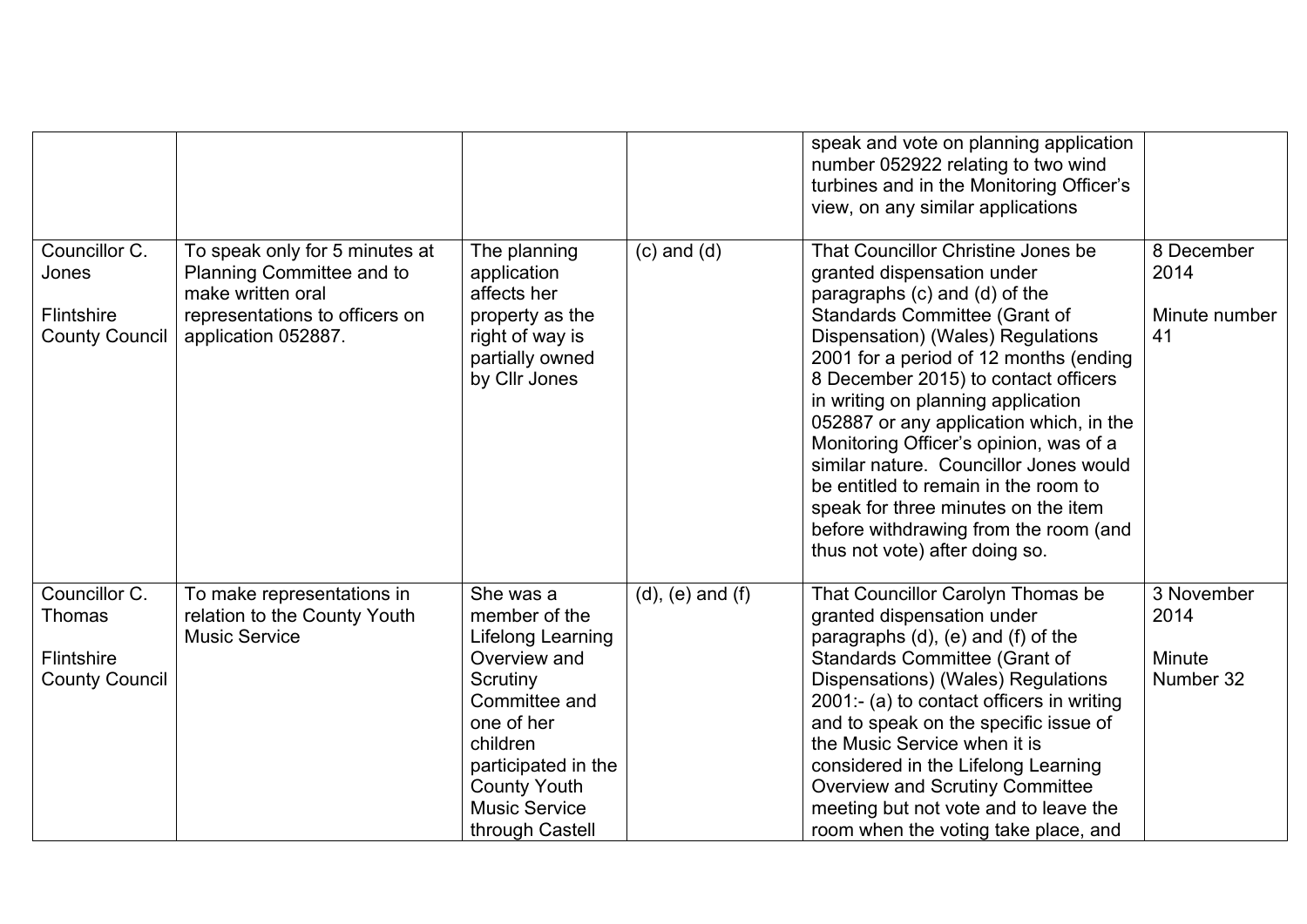|                                                                |                                                                                                                                                                                                                       | Alun High School                                                                                                                                                                                                                                               |                         | (b) to speak and vote when the general<br>budget is discussed                                                                                                                                                                                                                                                          |                                            |
|----------------------------------------------------------------|-----------------------------------------------------------------------------------------------------------------------------------------------------------------------------------------------------------------------|----------------------------------------------------------------------------------------------------------------------------------------------------------------------------------------------------------------------------------------------------------------|-------------------------|------------------------------------------------------------------------------------------------------------------------------------------------------------------------------------------------------------------------------------------------------------------------------------------------------------------------|--------------------------------------------|
| Councillor C.<br>Jones<br>Flintshire<br><b>County Council</b>  | To speak at Planning<br>Committee on an application for<br>a crematorium in Northop                                                                                                                                   | Her son-in-law<br>was an<br>undertaker                                                                                                                                                                                                                         | (d)                     | That Councillor Christine Jones be<br>granted an extension to her<br>dispensation relating to the erection of<br>a crematorium at Northop which would<br>now end on 2 September 2015                                                                                                                                   | 1 September<br>2014<br>Minute<br>Number 15 |
| Councillor C.<br>Carver<br>Flintshire<br><b>County Council</b> | To take part in the debate at<br>County Council and/or other<br>Committees relating to the<br><b>Officers' Code of Conduct</b>                                                                                        | The draft of the<br>new Officers'<br>Code of Conduct<br>removed the<br>requirement to<br>notify the Head of<br>Legal and<br>Democratic<br>Services of their<br>membership of<br>certain<br>organisations<br>including<br>Freemasonry.<br>He was a<br>Freemason | (f)                     | That Councillor Carver be granted<br>dispensation under paragraph (f) of the<br><b>Standards Committee (Grant of</b><br>Dispensations) (Wales) Regulations<br>2001 to speak at County Council<br>and/or other Committees relating to the<br>Officers' Code of Conduct but to leave<br>the room when the vote was taken | 1 September<br>2014<br>Minute<br>Number 15 |
| Councillor C.<br>Carver<br>Flintshire<br><b>County Council</b> | To discuss with officers the<br>failed Community Chest Grant<br>application by 'The Hawarden<br>Institute'. To discuss verbally<br>and/or in writing. Not to vote,<br>but remain in the room in any<br>future hearing | He was the<br>Chairman of the<br>Hawarden<br><b>Institutes</b><br>Management<br>Council. He was<br>a member of the                                                                                                                                             | $(d)$ , $(f)$ and $(h)$ | That Councillor Clive Carver be<br>granted dispensation under<br>paragraphs (d), (f) and (h) of the<br><b>Standards Committee (Grant of</b><br>Dispensations) (Wales) Regulations<br>2001 to speak to officers, in person of<br>by telephone, provided there was at                                                    | 1 September<br>2014<br>Minute<br>Number 15 |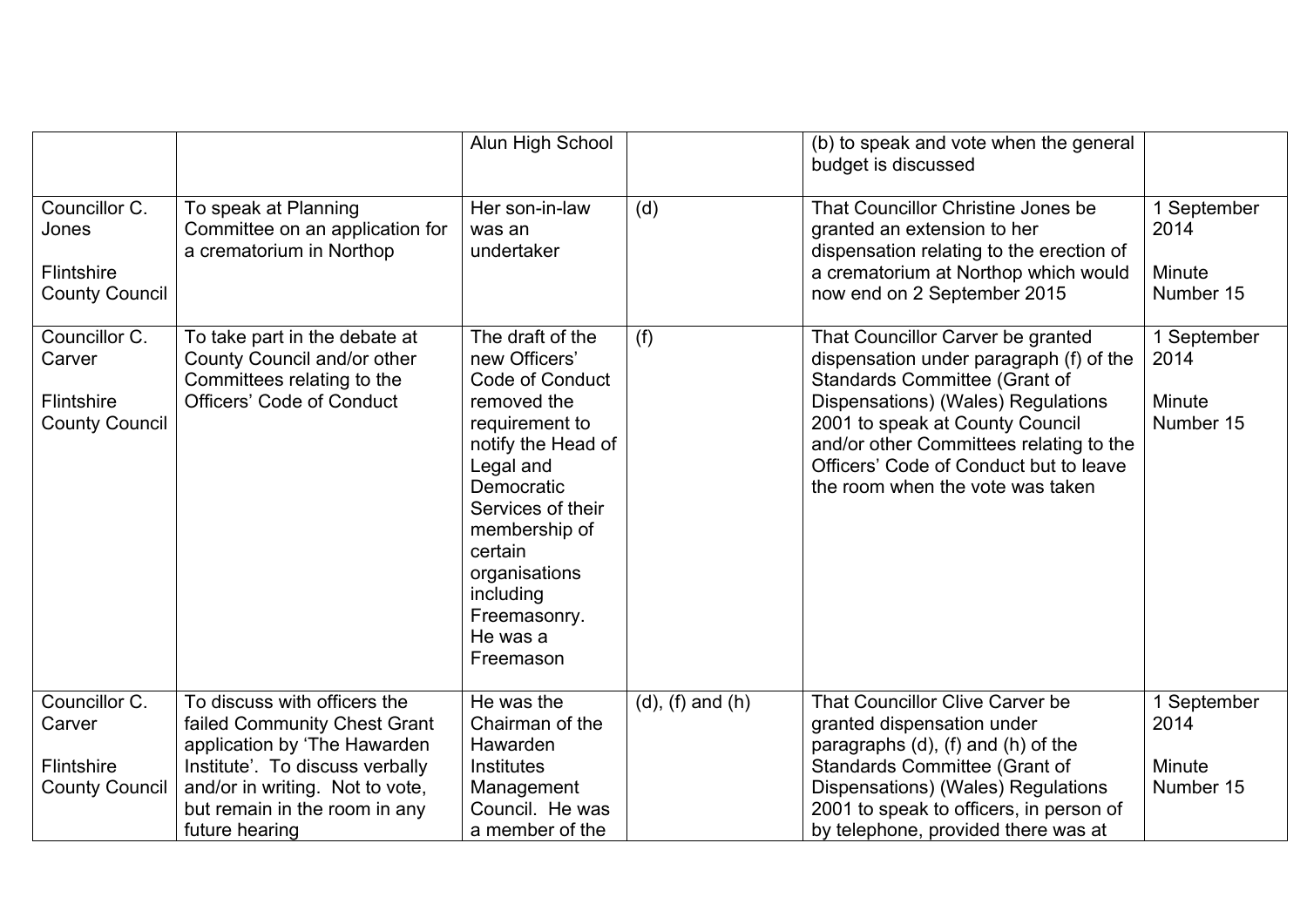|                                                                                         | 'Community<br>Chest Panel'.<br>Note that the<br>Hawarden<br>Institute was not<br>located within his<br>electoral division |                         | least one witness, which would ensure<br>that there were at least three people<br>involved in the conversation, and that<br>the conversation be minuted. Also,<br>that Councillor Carver be allowed to<br>contact officers in writing if he wished.<br>If the discussions failed to resolve<br>Councillor Carver's concerns about the<br>application and the grant application<br>was either resubmitted to the<br>Community Chest Panel or a fresh<br>application was made, then Councillor<br>Carver would need to submit a further<br>request for dispensation to the<br><b>Standards Committee</b> |                     |
|-----------------------------------------------------------------------------------------|---------------------------------------------------------------------------------------------------------------------------|-------------------------|--------------------------------------------------------------------------------------------------------------------------------------------------------------------------------------------------------------------------------------------------------------------------------------------------------------------------------------------------------------------------------------------------------------------------------------------------------------------------------------------------------------------------------------------------------------------------------------------------------|---------------------|
| Councillor V.<br>To be able to negotiate the co-<br>location of Council services<br>Gay | She was a<br>volunteer and                                                                                                | $(d)$ , $(f)$ and $(h)$ | That Councillor Veronica Gay be<br>granted dispensation under                                                                                                                                                                                                                                                                                                                                                                                                                                                                                                                                          | 1 September<br>2014 |
| such as the Library or a                                                                | committee                                                                                                                 |                         | paragraphs (f) and (h) only of the                                                                                                                                                                                                                                                                                                                                                                                                                                                                                                                                                                     |                     |
| Flintshire<br>Flintshire Connects and other                                             | member for the                                                                                                            |                         | <b>Standards Committees (Grant of</b>                                                                                                                                                                                                                                                                                                                                                                                                                                                                                                                                                                  | Minute              |
| <b>County Council</b><br>public services such as the<br>Police into the Community       | Sandy Lane<br>Community                                                                                                   |                         | Dispensations) (Wales) Regulations<br>2001 to correspond with officers on the                                                                                                                                                                                                                                                                                                                                                                                                                                                                                                                          | Number 15           |
| Centre, including the negotiation<br><b>Saltney Town</b>                                | Centre helping to                                                                                                         |                         | item. Also to speak to officers                                                                                                                                                                                                                                                                                                                                                                                                                                                                                                                                                                        |                     |
| Council<br>of a fresh lease/management                                                  | manage bookings                                                                                                           |                         | provided there is a witness which                                                                                                                                                                                                                                                                                                                                                                                                                                                                                                                                                                      |                     |
| agreement. To be able to                                                                | which included                                                                                                            |                         | would ensure that at least three people                                                                                                                                                                                                                                                                                                                                                                                                                                                                                                                                                                |                     |
| negotiate face to face and in                                                           | opening/closing                                                                                                           |                         | would be present, and that the                                                                                                                                                                                                                                                                                                                                                                                                                                                                                                                                                                         |                     |
| writing with officers; to speak to                                                      | the centre. She                                                                                                           |                         | conversation be minuted. Also that                                                                                                                                                                                                                                                                                                                                                                                                                                                                                                                                                                     |                     |
| answer questions at Committee                                                           | was also the                                                                                                              |                         | Councillor Gay be allowed to speak on                                                                                                                                                                                                                                                                                                                                                                                                                                                                                                                                                                  |                     |
| or Cabinet in relation to the                                                           | Chairperson for                                                                                                           |                         | the matter at any Council or Committee                                                                                                                                                                                                                                                                                                                                                                                                                                                                                                                                                                 |                     |
| matter; and to remain in the<br>room after speaking/answering                           | Environment and<br>Regeneration for                                                                                       |                         | meeting but not to vote and to<br>withdraw from the room at the point the                                                                                                                                                                                                                                                                                                                                                                                                                                                                                                                              |                     |
| questions and to vote                                                                   | <b>Saltney Town</b>                                                                                                       |                         | vote was taken                                                                                                                                                                                                                                                                                                                                                                                                                                                                                                                                                                                         |                     |
|                                                                                         | Council as well                                                                                                           |                         |                                                                                                                                                                                                                                                                                                                                                                                                                                                                                                                                                                                                        |                     |
|                                                                                         | as the ward                                                                                                               |                         |                                                                                                                                                                                                                                                                                                                                                                                                                                                                                                                                                                                                        |                     |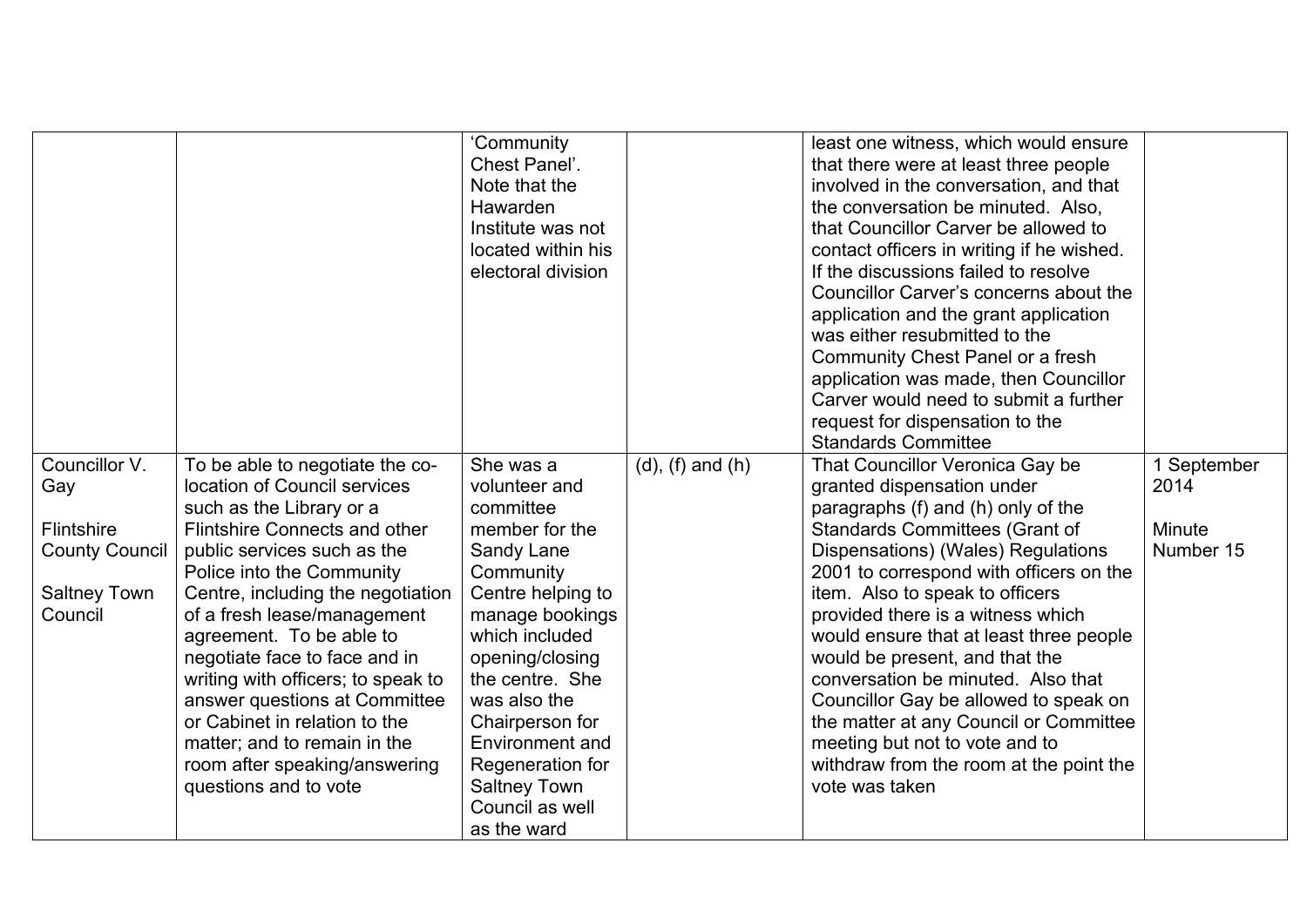|                                                                |                                                                                                                                                                                                                                                   | member for the<br>Saltney<br>Stonebridge<br>Ward                                                                                             |                         |                                                                                                                                                                                                                                                                                                                                                                                                                                                                                                                            |                                    |
|----------------------------------------------------------------|---------------------------------------------------------------------------------------------------------------------------------------------------------------------------------------------------------------------------------------------------|----------------------------------------------------------------------------------------------------------------------------------------------|-------------------------|----------------------------------------------------------------------------------------------------------------------------------------------------------------------------------------------------------------------------------------------------------------------------------------------------------------------------------------------------------------------------------------------------------------------------------------------------------------------------------------------------------------------------|------------------------------------|
| Councillor M.<br>Peers<br>Flintshire<br><b>County Council</b>  | To be able to participate at<br><b>Buckley Town Council meetings</b><br>when it debates issues affecting<br><b>Hawkesbury Community Centre</b><br>$-$ to (1) contact officers, (2)<br>remain in the room during<br>debate, (3) speak and (4) vote | He was a<br>member of<br>Hawksbury<br>Community<br>Centre<br>Management<br>Committee (not<br>appointed by<br><b>Buckley Town</b><br>Council) | $(d)$ , $(f)$ and $(h)$ | That Councillor Mike Peers be granted<br>dispensation under paragraphs (d) and<br>(f) of the Standards Committee (Grant<br>of Dispensations) (Wales) Regulations<br>2001 to be able to participate at<br><b>Buckley Town Council meetings when</b><br>it debates issues affecting Hawkesbury<br>Community Council. The dispensation<br>would allow him to contact officers in<br>writing, remain in the room to speak<br>and answer questions but he must<br>withdraw from the room (and thus note<br>vote) after doing so | 7 July 2014<br>Minute<br>Number 3  |
| Councillor D.<br>Mackie<br>Flintshire<br><b>County Council</b> | To speak for 5 minutes at a<br>forthcoming Planning<br>Committee meeting on planning<br>permission for two schools in<br>Hawarden which would receive<br>payments for educational<br>contributions if granted                                     | He was a<br>governor at<br>Hawarden High<br>School and<br>Penarlag CP<br>School                                                              | (d)                     | That Councillor David Mackie be<br>granted dispensation under paragraph<br>(d) of the Standards Committee (Grant<br>of Dispensations) (Wales) Regulations<br>2001 for a period of 12 months (ending<br>12 May 2015) to speak for 5 minutes at<br>the Planning Committee but to leave<br>the room after he has spoken. The<br>dispensation to apply to planning<br>application 051613 or any application<br>which in the opinion of the Monitoring<br>Officer was similar                                                   | 12 May 2014<br>Minute<br>Number 61 |
| Councillor A.                                                  | To speak for 5 minutes, vote                                                                                                                                                                                                                      | She was a                                                                                                                                    | (d)                     | That Councillor Alison Halford be                                                                                                                                                                                                                                                                                                                                                                                                                                                                                          | 12 May 2014                        |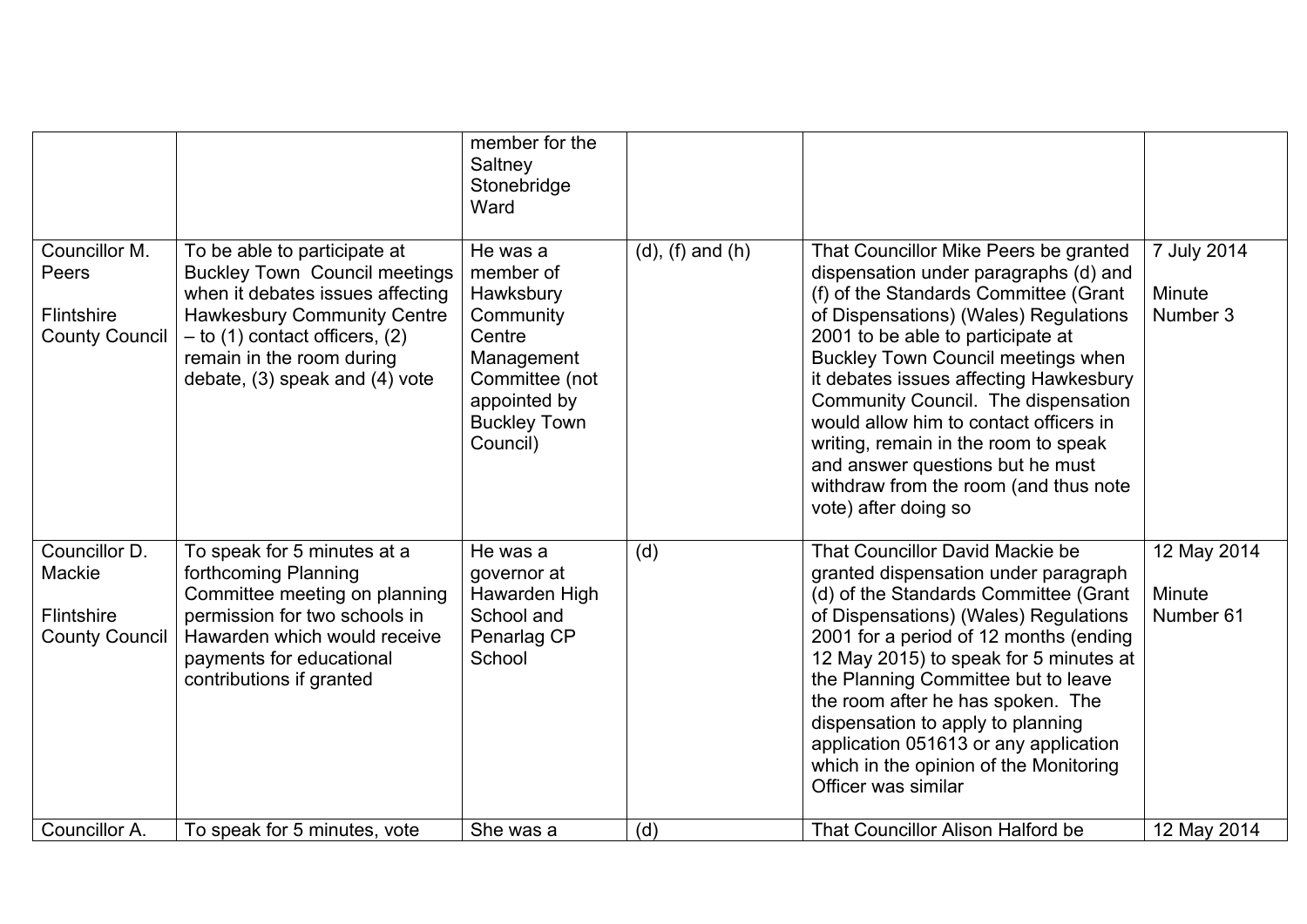| Halford<br>Flintshire<br><b>County Council</b>                        | and communicate with officers<br>outside of the formal meeting on<br>planning permission for two<br>schools in Hawarden which<br>would receive payments for<br>educational contributions if<br>granted | governor and<br>member of the<br>Finance<br>Committee at<br>Hawarden High<br>School  |                     | granted dispensation under paragraph<br>(d) of the Standards Committee (Grant<br>of Dispensations) (Wales) Regulations<br>2001 for a period of 12 months (ending<br>12 May 2015 to speak at the Planning<br>Committee, to vote on the application<br>and to communicate with officers in<br>writing. The dispensation to apply to<br>planning application 051613 or any<br>application which in the opinion of the<br>Monitoring Officer was similar | Minute<br>Number 61                 |
|-----------------------------------------------------------------------|--------------------------------------------------------------------------------------------------------------------------------------------------------------------------------------------------------|--------------------------------------------------------------------------------------|---------------------|------------------------------------------------------------------------------------------------------------------------------------------------------------------------------------------------------------------------------------------------------------------------------------------------------------------------------------------------------------------------------------------------------------------------------------------------------|-------------------------------------|
| Councillor C.<br>Carver<br>Flintshire<br><b>County Council</b>        | To extend his dispensation<br>granted on 10 June 2013                                                                                                                                                  | He lives on<br>Overleigh Drive                                                       | $(d)$ (e) and $(f)$ | Dispensation be granted to extend the<br>original dispensation which will end on<br>16 June 2015                                                                                                                                                                                                                                                                                                                                                     | 7 April 2014<br>Minute<br>Number 54 |
| Councillor B.<br>Dunn<br>Flintshire<br><b>County Council</b>          | To be present and vote on the<br>item on Post Office<br>Modernisation at the meeting of<br><b>Community Profile and</b><br>Partnerships Overview and<br><b>Scrutiny Committee</b>                      | He was<br>Subpostmaster at<br><b>Wepre Post</b><br>Office, Connah's<br>Quay          | $(d)$ and $(f)$     | That Councillor Brian Dunn be granted<br>dispensation under paragraphs (d) and (f)<br>of the Standards Committee (Grant of<br>Dispensation) (Wales) Regulations 2001<br>to speak at, remain in the room, and to<br>vote on the item on Post Office<br>Modernisation, but that he did not Chair<br>the meeting of the Community Profile and<br>Partnerships Overview and Scrutiny<br>Committee whilst the item was considered                         | 7 April 2014<br>Minute<br>Number 54 |
| Councillor G.<br><b>Diskin</b><br>Flintshire<br><b>County Council</b> | To be present and vote on the<br>item on Post Office<br>Modernisation at the meeting of<br><b>Community Profile and</b><br>Partnerships Overview and                                                   | Her husband was<br>Subpostmaster<br>and partner in a<br>shop inside a<br>post office | $(d)$ and $(f)$     | That Councillor Glenys Diskin be granted<br>dispensation under paragraphs (d) and (f)<br>of the Standards Committee (Grant of<br>Dispensations) (Wales) Regulations 2001<br>to speak at, remain in the room and vote<br>on the item on Post Office Modernisation.                                                                                                                                                                                    | 7 April 2014<br>Minute<br>Number 54 |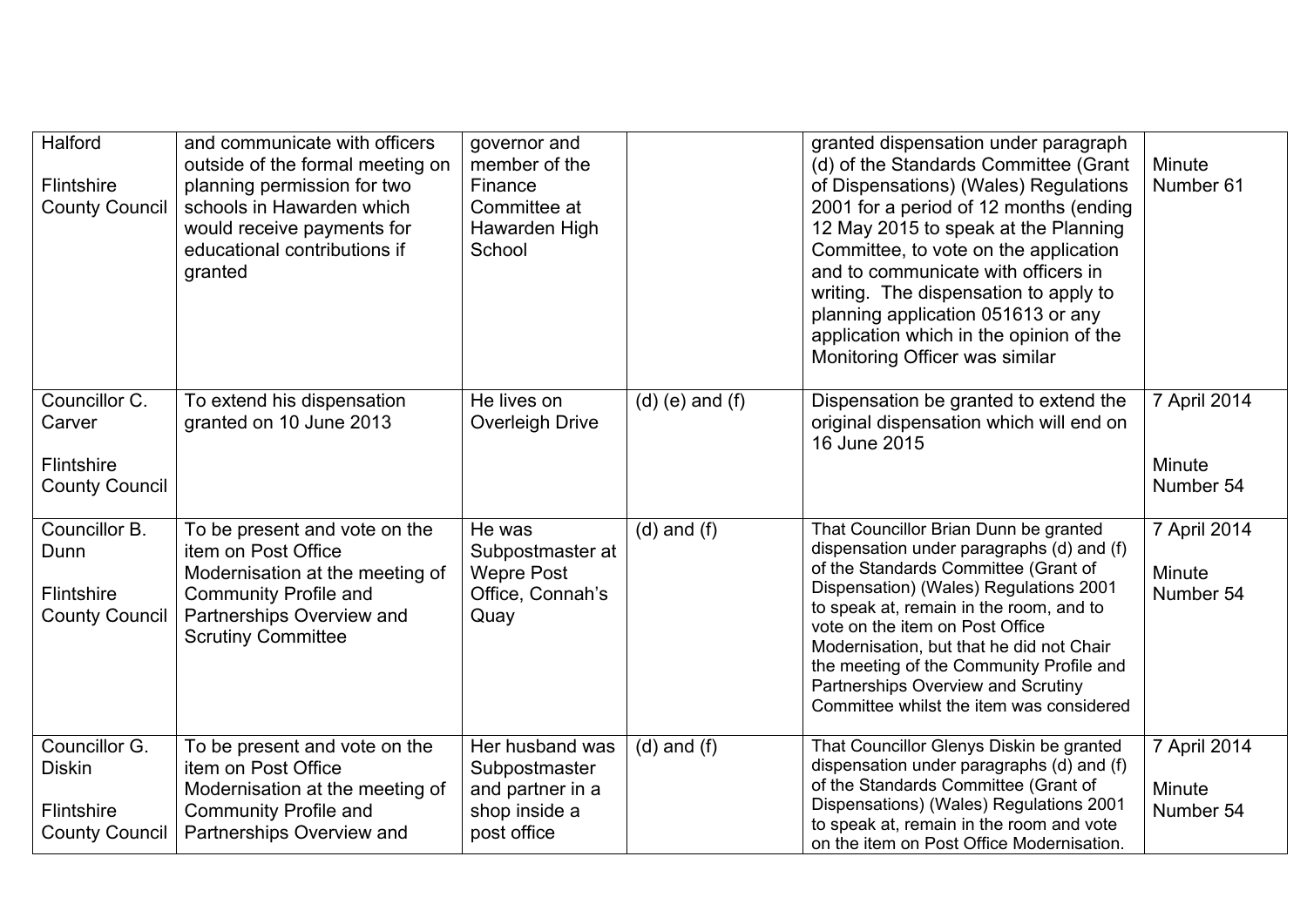|                                                                 | <b>Scrutiny Committee</b>                                                              |                                                                                            |                 |                                                                                                                                                                                                                                                                                                                                                                                                                                                                                                                                                |               |
|-----------------------------------------------------------------|----------------------------------------------------------------------------------------|--------------------------------------------------------------------------------------------|-----------------|------------------------------------------------------------------------------------------------------------------------------------------------------------------------------------------------------------------------------------------------------------------------------------------------------------------------------------------------------------------------------------------------------------------------------------------------------------------------------------------------------------------------------------------------|---------------|
| Councillor C.<br><b>Ellis</b><br><b>Buckley Town</b><br>Council | To be present and vote in<br>matters relating to Hawksbury<br><b>Community Centre</b>  | She was a<br>Committee<br>Member / Trustee<br>with no vested<br>interest                   | (h)             | That Councillor Carol Ellis be granted<br>dispensation under paragraph (h) of the<br>Standards Committee (Grant of<br>Dispensations) (Wales) Regulations 2001<br>for a period of 12 months (ending 9 March<br>2015) to speak at, remain in the room<br>during the debate on and to vote at<br><b>Buckley Town Council meetings in</b><br>consideration of requests for financial<br>assistance from Hawkesbury Community<br>Centre                                                                                                             | 10 March 2014 |
| Councillor D.<br><b>Ellis</b><br><b>Buckley Town</b><br>Council | To be present and speak on<br>matters relating to Hawksbury<br><b>Community Centre</b> | He was Chairman<br>of Hawksbury<br>Committee, but<br>no vested interest<br>in the building | (h)             | That Councillor David Ellis be granted<br>dispensation under paragraphs (f) and (h)<br>of the Standards Committee (Grant of<br>Dispensations) (Wales) Regulations 2001<br>for a period of 12 months (ending 9 March<br>2015) to speak at Buckley Town Council<br>meetings in consideration of requests for<br>financial assistance from Hawkesbury<br>Community Centre. The dispensation<br>would allow him to remain in the room to<br>speak and answer questions but he must<br>withdraw from the room (and thus not<br>vote) after doing so | 10 March 2014 |
| Councillor D.<br>Hutchinson<br><b>Buckley Town</b><br>Council   | To speak and vote on matters<br>relating to Hawksbury<br><b>Community Centre</b>       | He was a<br>member of<br>Hawksbury<br>Community<br>Centre<br>Management<br>Committee (a    | $(d)$ and $(h)$ | That Councillor Dennis Hutchinson be<br>granted dispensation under paragraph (h)<br>of the Standards Committee (Grant of<br>Dispensations) (Wales) Regulations 2001<br>for a period of 12 months (ending 9 March<br>2015) to speak at Buckley Town Council<br>meetings in consideration of requests for<br>financial assistance from Hawkesbury                                                                                                                                                                                                | 10 March 2014 |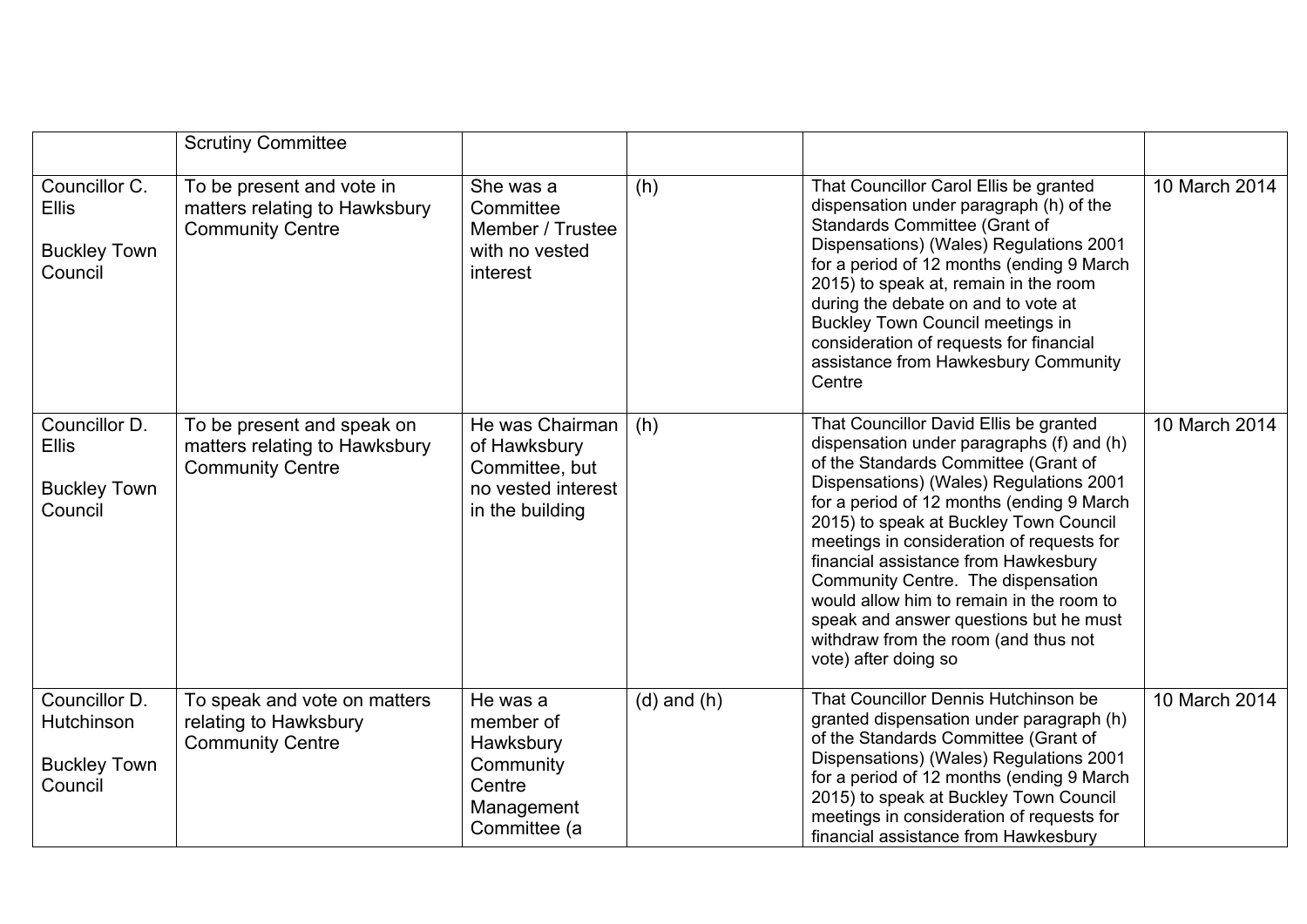|                                                                  |                                                                                                                                                                                      | registered<br>charity). Not<br>appointed by<br><b>Buckley Town</b><br>Council |                 | Community Centre. The dispensation<br>would allow him to remain in the room to<br>speak and answer questions but he must<br>withdraw from the room (and thus not<br>vote) after doing so                                                                                                                                                                                                                                                                                                                                                                                                                                                                                                                                                                                                                                                                                                                                     |                                           |
|------------------------------------------------------------------|--------------------------------------------------------------------------------------------------------------------------------------------------------------------------------------|-------------------------------------------------------------------------------|-----------------|------------------------------------------------------------------------------------------------------------------------------------------------------------------------------------------------------------------------------------------------------------------------------------------------------------------------------------------------------------------------------------------------------------------------------------------------------------------------------------------------------------------------------------------------------------------------------------------------------------------------------------------------------------------------------------------------------------------------------------------------------------------------------------------------------------------------------------------------------------------------------------------------------------------------------|-------------------------------------------|
| Councillor A.<br>Aldridge<br>Flintshire<br><b>County Council</b> | To fully participate, speak and<br>vote, in formal and informal<br>meetings concerning the<br>proposed Single Status<br>Agreement and to communicate<br>with relevant officers on it | His daughter was<br>employed by the<br>Council                                | $(c)$ and $(d)$ | Dispensation be granted in the<br>following terms:<br>"That the Councillor is allowed to<br>participate in all briefings and meetings<br>in respect of the current proposed<br>Single Status agreement and that they<br>be allowed to communicate with<br>officers, whether orally or in writing, on<br>the issues of general principle involved<br>(including the impact of changes to<br>general terms and conditions such as<br>travelling expenses etc). This<br>dispensation to include approval to<br>remain in the room, speak and vote on<br>the issue" and<br>"That the dispensation does not permit<br>the Councillor to ask about the impact<br>on a closely associated person and will<br>not apply if the Councillor is or<br>becomes aware of any impact that is<br>specific to the post occupied by any<br>closely associated person within the<br>meaning of paragraph $10(2)(c)$ of the<br>Code of Conduct" | 14 October<br>2013<br>Minute number<br>26 |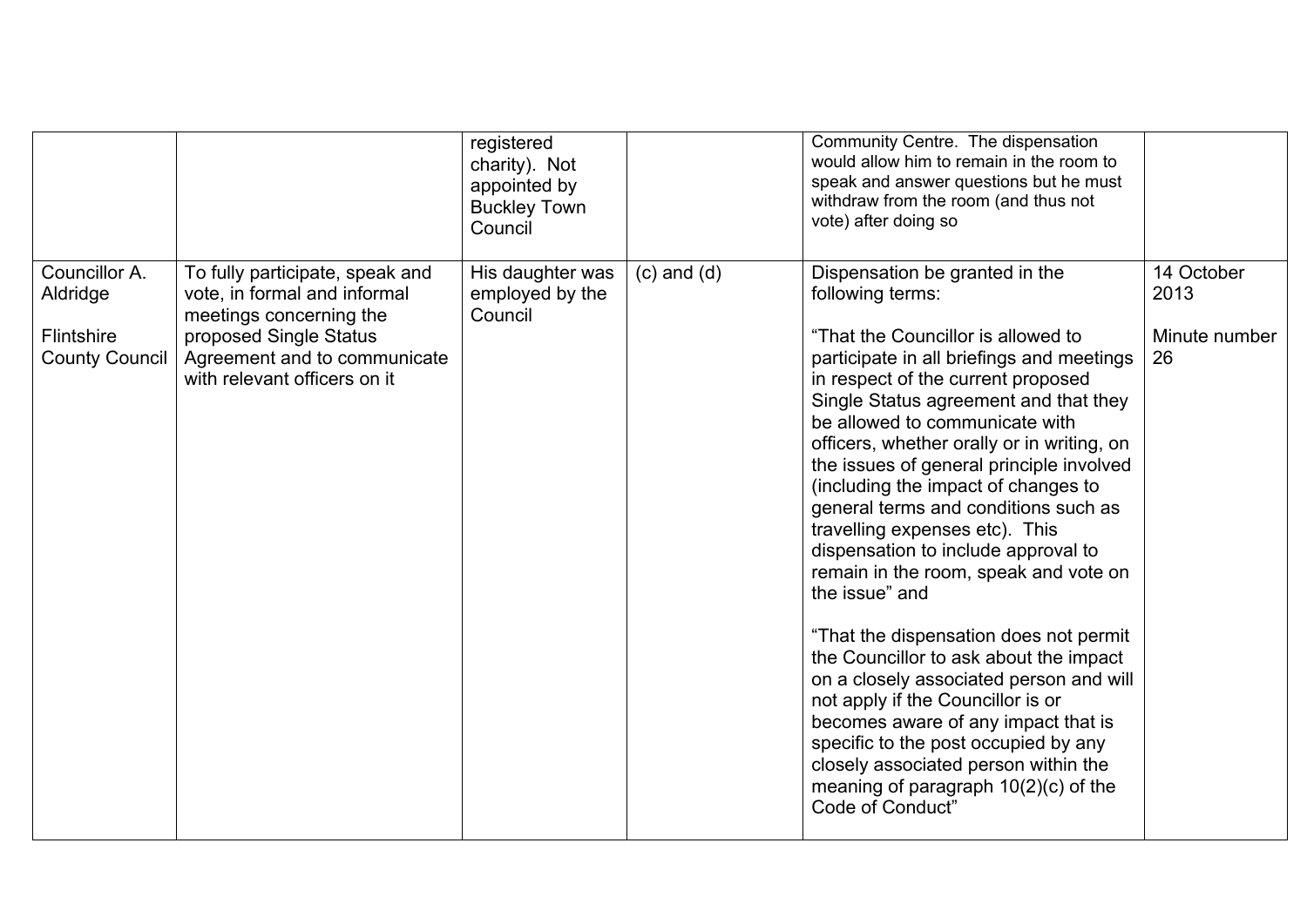| Councillor A.<br><b>Bragg</b><br>Flintshire<br><b>County Council</b> | To participate fully in the Single<br>Status process, speaking to<br>officers, communicating in<br>writing and speaking and voting<br>when required | Two family<br>friends work for<br>the LEA as<br>MDSA and<br>Classroom<br>Assistant | $(c)$ and $(d)$ | Dispensation be granted in the<br>following terms:<br>"That the Councillor is allowed to<br>participate in all briefings and meetings<br>in respect of the current proposed<br>Single Status agreement and that they<br>be allowed to communicate with<br>officers, whether orally or in writing, on<br>the issues of general principle involved<br>(including the impact of changes to<br>general terms and conditions such as<br>travelling expenses etc). This<br>dispensation to include approval to<br>remain in the room, speak and vote on<br>the issue" and<br>"That the dispensation does not permit<br>the Councillor to ask about the impact<br>on a closely associated person and will<br>not apply if the Councillor is or<br>becomes aware of any impact that is<br>specific to the post occupied by any<br>closely associated person within the<br>meaning of paragraph $10(2)(c)$ of the<br>Code of Conduct" | 14 October<br>2013<br><b>Minute</b><br>Number 26 |
|----------------------------------------------------------------------|-----------------------------------------------------------------------------------------------------------------------------------------------------|------------------------------------------------------------------------------------|-----------------|------------------------------------------------------------------------------------------------------------------------------------------------------------------------------------------------------------------------------------------------------------------------------------------------------------------------------------------------------------------------------------------------------------------------------------------------------------------------------------------------------------------------------------------------------------------------------------------------------------------------------------------------------------------------------------------------------------------------------------------------------------------------------------------------------------------------------------------------------------------------------------------------------------------------------|--------------------------------------------------|
| Councillor H.                                                        | To speak and vote on Single                                                                                                                         | Family and                                                                         | $(c)$ and $(d)$ | Dispensation be granted in the                                                                                                                                                                                                                                                                                                                                                                                                                                                                                                                                                                                                                                                                                                                                                                                                                                                                                               | 14 October                                       |
| <b>Brown</b>                                                         | <b>Status</b>                                                                                                                                       | friends employed<br>by the Council                                                 |                 | following terms:                                                                                                                                                                                                                                                                                                                                                                                                                                                                                                                                                                                                                                                                                                                                                                                                                                                                                                             | 2013                                             |
| <b>Flintshire</b><br><b>County Council</b>                           |                                                                                                                                                     |                                                                                    |                 | "That the Councillor is allowed to<br>participate in all briefings and meetings<br>in respect of the current proposed                                                                                                                                                                                                                                                                                                                                                                                                                                                                                                                                                                                                                                                                                                                                                                                                        | <b>Minute</b><br>Number 26                       |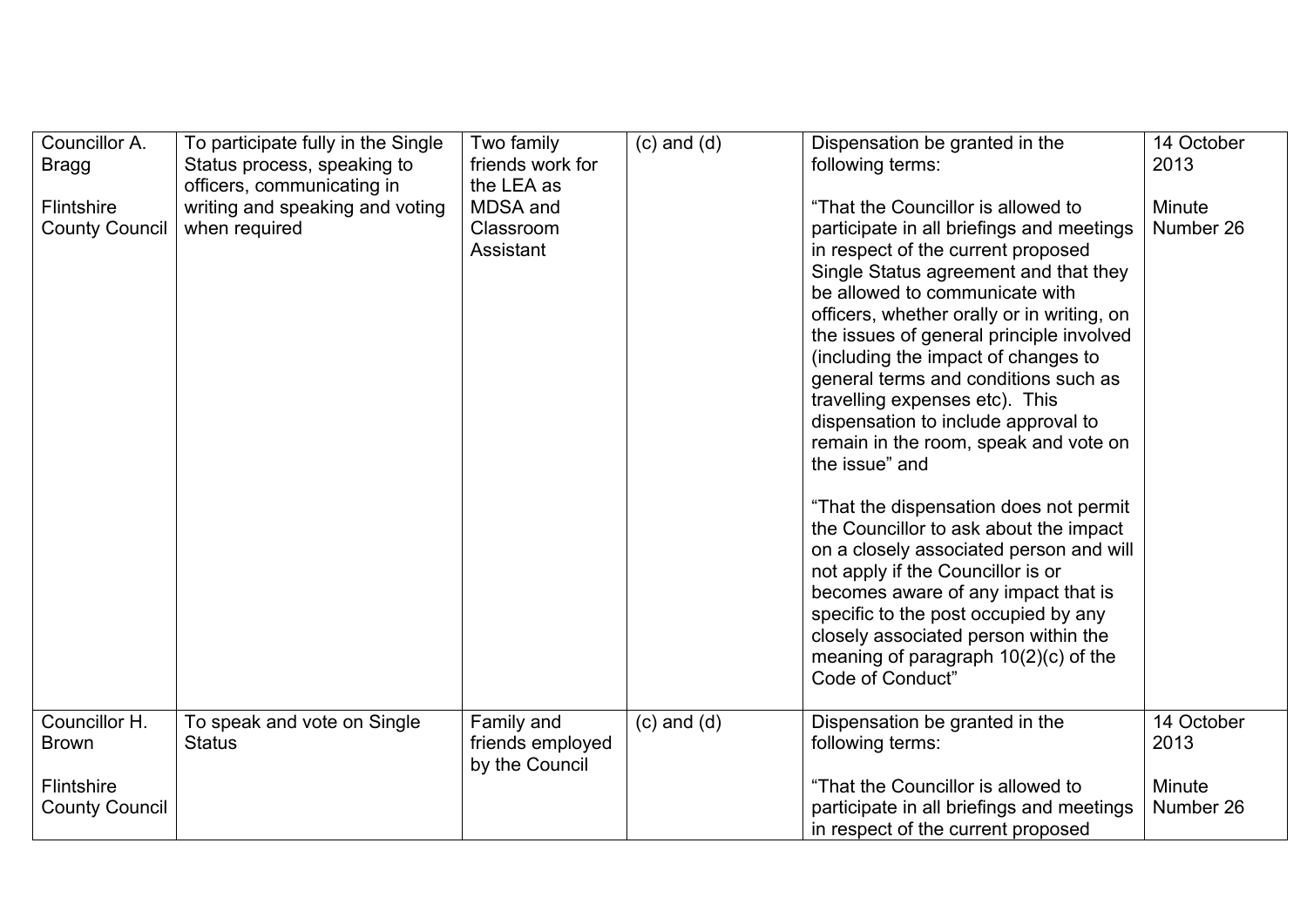|                                                               |                                                                           |                                                                                                                               |                 | Single Status agreement and that they<br>be allowed to communicate with<br>officers, whether orally or in writing, on<br>the issues of general principle involved<br>(including the impact of changes to<br>general terms and conditions such as<br>travelling expenses etc). This<br>dispensation to include approval to<br>remain in the room, speak and vote on<br>the issue" and                                                                              |                                           |
|---------------------------------------------------------------|---------------------------------------------------------------------------|-------------------------------------------------------------------------------------------------------------------------------|-----------------|-------------------------------------------------------------------------------------------------------------------------------------------------------------------------------------------------------------------------------------------------------------------------------------------------------------------------------------------------------------------------------------------------------------------------------------------------------------------|-------------------------------------------|
|                                                               |                                                                           |                                                                                                                               |                 | "That the dispensation does not permit<br>the Councillor to ask about the impact<br>on a closely associated person and will<br>not apply if the Councillor is or<br>becomes aware of any impact that is<br>specific to the post occupied by any<br>closely associated person within the<br>meaning of paragraph $10(2)(c)$ of the<br>Code of Conduct"                                                                                                             |                                           |
| Councillor K.<br>Jones<br>Flintshire<br><b>County Council</b> | To fully participate in the Single<br>Status debates at County<br>Council | The regular<br>contact with and<br>debates with<br>numerous staff<br>members<br>resultant from<br>duties as Cabinet<br>Member | $(c)$ and $(d)$ | Dispensation be granted in the<br>following terms:<br>"That the Councillor is allowed to<br>participate in all briefings and meetings<br>in respect of the current proposed<br>Single Status agreement and that they<br>be allowed to communicate with<br>officers, whether orally or in writing, on<br>the issues of general principle involved<br>(including the impact of changes to<br>general terms and conditions such as<br>travelling expenses etc). This | 14 October<br>2013<br>Minute<br>Number 26 |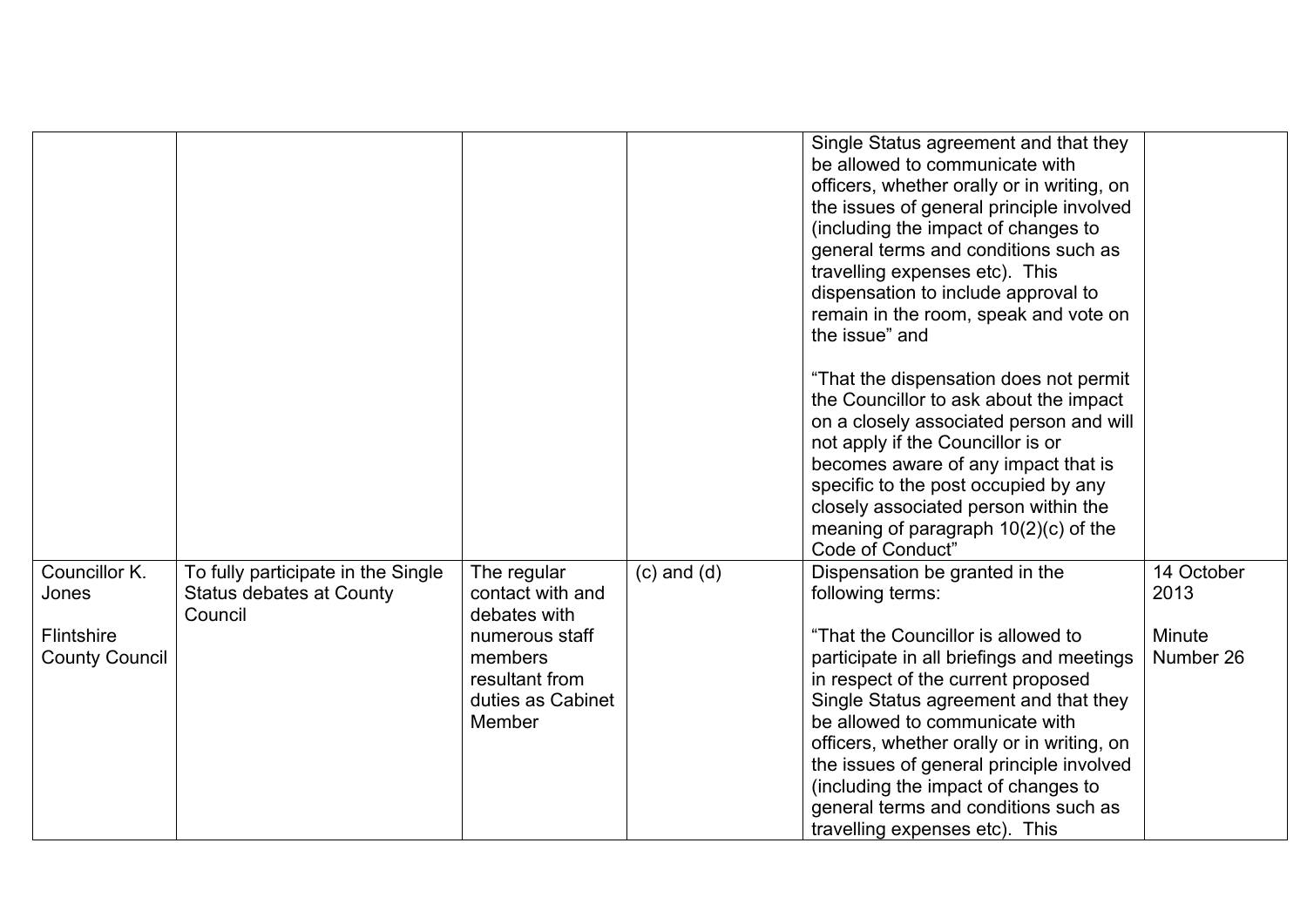|                                                              |                                                                                                                                              |                                                      |                 | dispensation to include approval to<br>remain in the room, speak and vote on<br>the issue" and<br>"That the dispensation does not permit<br>the Councillor to ask about the impact<br>on a closely associated person and will<br>not apply if the Councillor is or<br>becomes aware of any impact that is<br>specific to the post occupied by any<br>closely associated person within the<br>meaning of paragraph $10(2)(c)$ of the<br>Code of Conduct"                                                                                                                                                                                                 |                                           |
|--------------------------------------------------------------|----------------------------------------------------------------------------------------------------------------------------------------------|------------------------------------------------------|-----------------|---------------------------------------------------------------------------------------------------------------------------------------------------------------------------------------------------------------------------------------------------------------------------------------------------------------------------------------------------------------------------------------------------------------------------------------------------------------------------------------------------------------------------------------------------------------------------------------------------------------------------------------------------------|-------------------------------------------|
| Councillor C.<br>Legg<br>Flintshire<br><b>County Council</b> | To participate fully in meetings<br>concerning the proposed Single<br>Status Agreement and to<br>communicate with relevant<br>officers on it | Neighbours and<br>friends employed<br>by the Council | $(c)$ and $(d)$ | Dispensation be granted in the<br>following terms:<br>"That the Councillor is allowed to<br>participate in all briefings and meetings<br>in respect of the current proposed<br>Single Status agreement and that they<br>be allowed to communicate with<br>officers, whether orally or in writing, on<br>the issues of general principle involved<br>(including the impact of changes to<br>general terms and conditions such as<br>travelling expenses etc). This<br>dispensation to include approval to<br>remain in the room, speak and vote on<br>the issue" and<br>"That the dispensation does not permit<br>the Councillor to ask about the impact | 14 October<br>2013<br>Minute<br>Number 26 |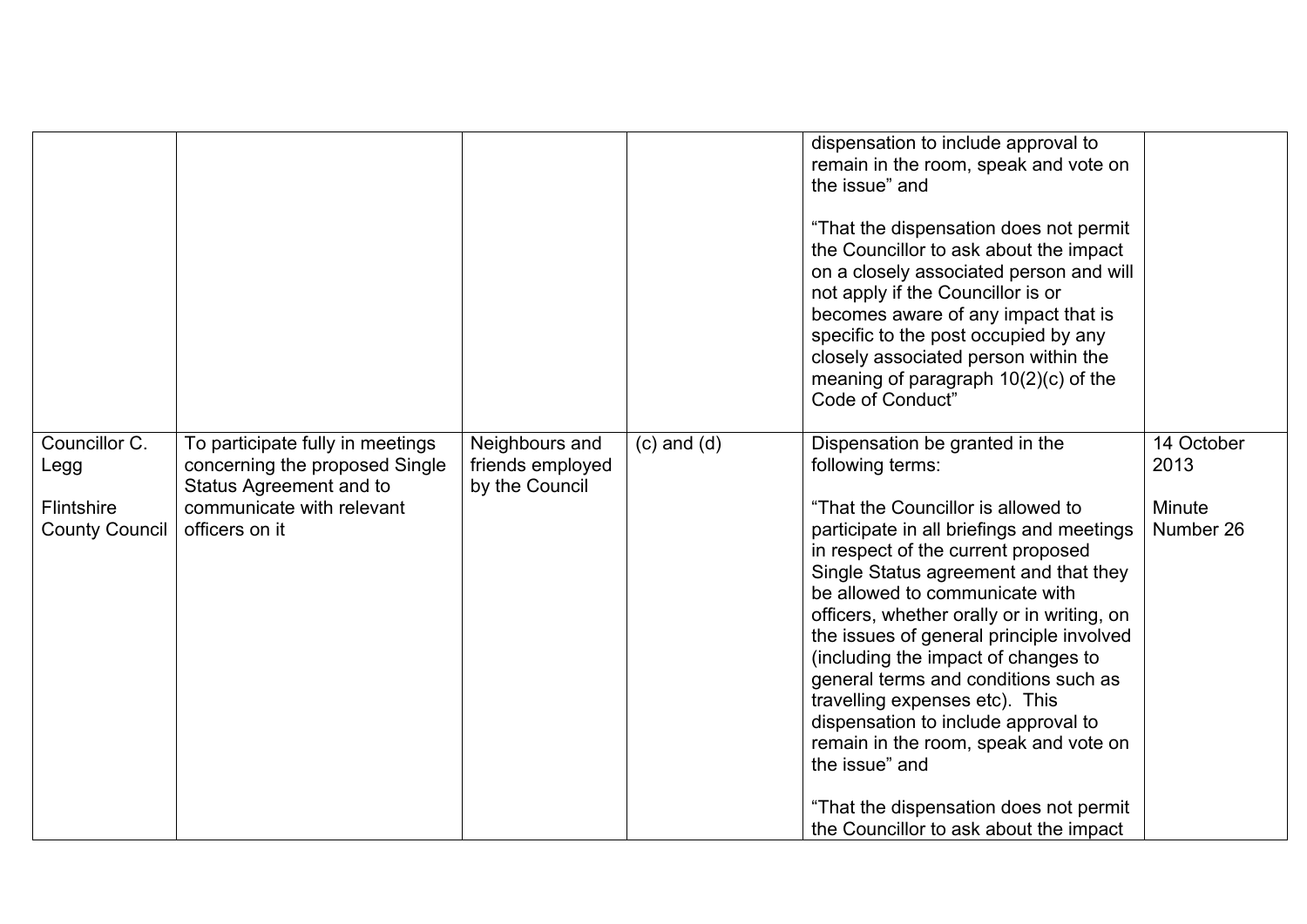|                                                                         |                                                                 |                                                       |                 | on a closely associated person and will<br>not apply if the Councillor is or<br>becomes aware of any impact that is<br>specific to the post occupied by any<br>closely associated person within the<br>meaning of paragraph $10(2)(c)$ of the<br>Code of Conduct"                                                                                                                                                                                                                                                                                                                                                                                                                                                                                                                                                                                                                                        |                                           |
|-------------------------------------------------------------------------|-----------------------------------------------------------------|-------------------------------------------------------|-----------------|----------------------------------------------------------------------------------------------------------------------------------------------------------------------------------------------------------------------------------------------------------------------------------------------------------------------------------------------------------------------------------------------------------------------------------------------------------------------------------------------------------------------------------------------------------------------------------------------------------------------------------------------------------------------------------------------------------------------------------------------------------------------------------------------------------------------------------------------------------------------------------------------------------|-------------------------------------------|
| Councillor N.<br><b>Phillips</b><br>Flintshire<br><b>County Council</b> | To speak and vote on the<br>proposed Single Status<br>Agreement | Son and daughter<br>in-law employed<br>by the Council | $(c)$ and $(d)$ | Dispensation be granted in the<br>following terms:<br>"That the Councillor is allowed to<br>participate in all briefings and meetings<br>in respect of the current proposed<br>Single Status agreement and that they<br>be allowed to communicate with<br>officers, whether orally or in writing, on<br>the issues of general principle involved<br>(including the impact of changes to<br>general terms and conditions such as<br>travelling expenses etc). This<br>dispensation to include approval to<br>remain in the room, speak and vote on<br>the issue" and<br>"That the dispensation does not permit<br>the Councillor to ask about the impact<br>on a closely associated person and will<br>not apply if the Councillor is or<br>becomes aware of any impact that is<br>specific to the post occupied by any<br>closely associated person within the<br>meaning of paragraph $10(2)(c)$ of the | 14 October<br>2013<br>Minute<br>Number 26 |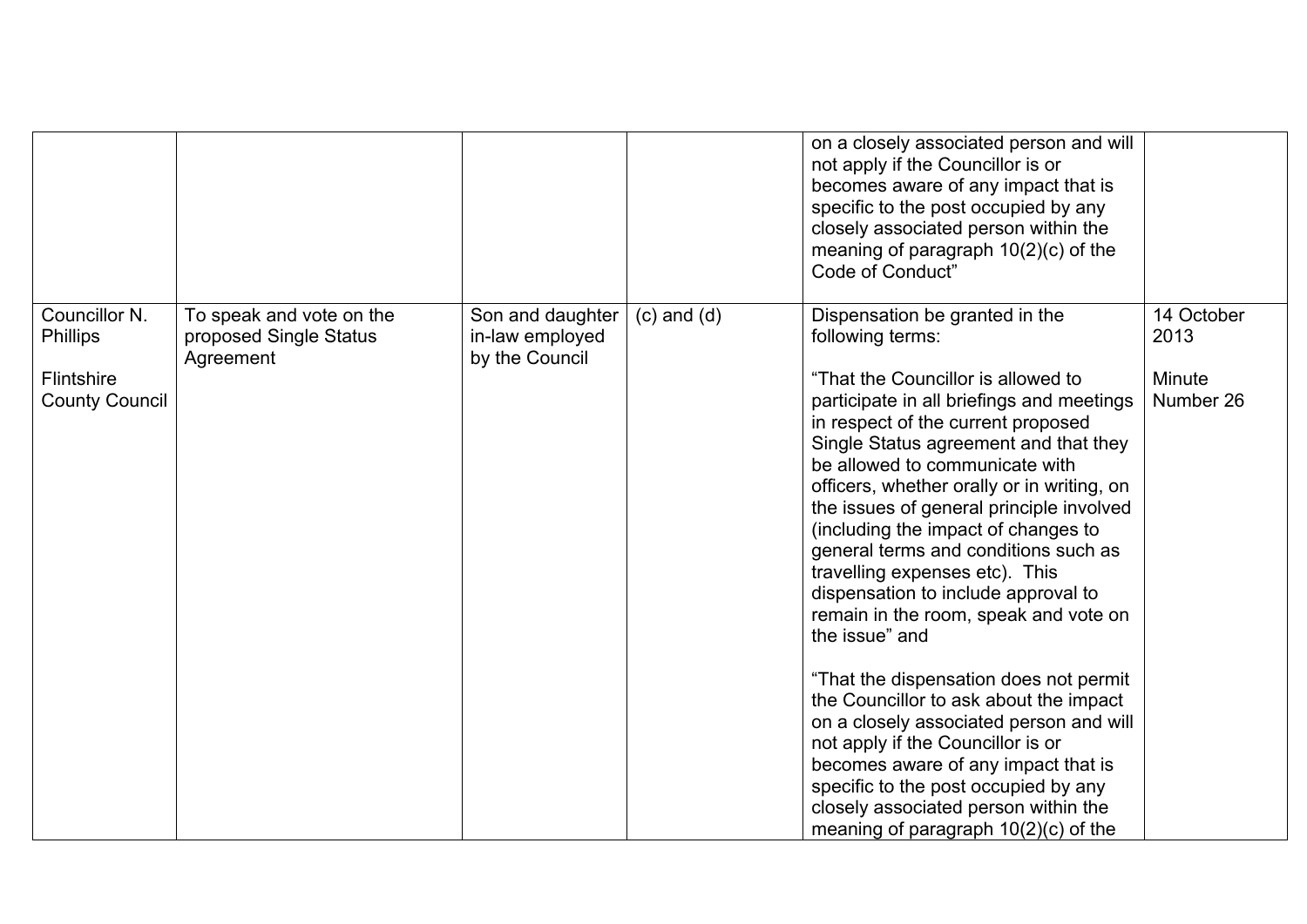|                                                               |                                                                                                                 |                                                            |                 | Code of Conduct"                                                                                                                                                                                                                                                                                                                                                                                                                                                                                                                                                                                                                                                                                                                                                                                                                                                                                                             |                                           |
|---------------------------------------------------------------|-----------------------------------------------------------------------------------------------------------------|------------------------------------------------------------|-----------------|------------------------------------------------------------------------------------------------------------------------------------------------------------------------------------------------------------------------------------------------------------------------------------------------------------------------------------------------------------------------------------------------------------------------------------------------------------------------------------------------------------------------------------------------------------------------------------------------------------------------------------------------------------------------------------------------------------------------------------------------------------------------------------------------------------------------------------------------------------------------------------------------------------------------------|-------------------------------------------|
| Councillor I.<br>Smith<br>Flintshire<br><b>County Council</b> | To speak and vote and take part<br>in the debate on Single Status<br>when it is considered by County<br>Council | His partner works<br>for the Council as<br>a school escort | $(c)$ and $(d)$ | Dispensation be granted in the<br>following terms:<br>"That the Councillor is allowed to<br>participate in all briefings and meetings<br>in respect of the current proposed<br>Single Status agreement and that they<br>be allowed to communicate with<br>officers, whether orally or in writing, on<br>the issues of general principle involved<br>(including the impact of changes to<br>general terms and conditions such as<br>travelling expenses etc). This<br>dispensation to include approval to<br>remain in the room, speak and vote on<br>the issue" and<br>"That the dispensation does not permit<br>the Councillor to ask about the impact<br>on a closely associated person and will<br>not apply if the Councillor is or<br>becomes aware of any impact that is<br>specific to the post occupied by any<br>closely associated person within the<br>meaning of paragraph $10(2)(c)$ of the<br>Code of Conduct' | 14 October<br>2013<br>Minute<br>Number 26 |
| Councillor C.<br><b>Thomas</b><br>Flintshire                  | To take part, speak and vote in<br>the Full Council meeting<br>regarding the Single Status<br>Agreement         | Two sisters in-law<br>are employed by<br>the Council       | $(c)$ and $(d)$ | Dispensation be granted in the<br>following terms:<br>"That the Councillor is allowed to                                                                                                                                                                                                                                                                                                                                                                                                                                                                                                                                                                                                                                                                                                                                                                                                                                     | 14 October<br>2013<br>Minute              |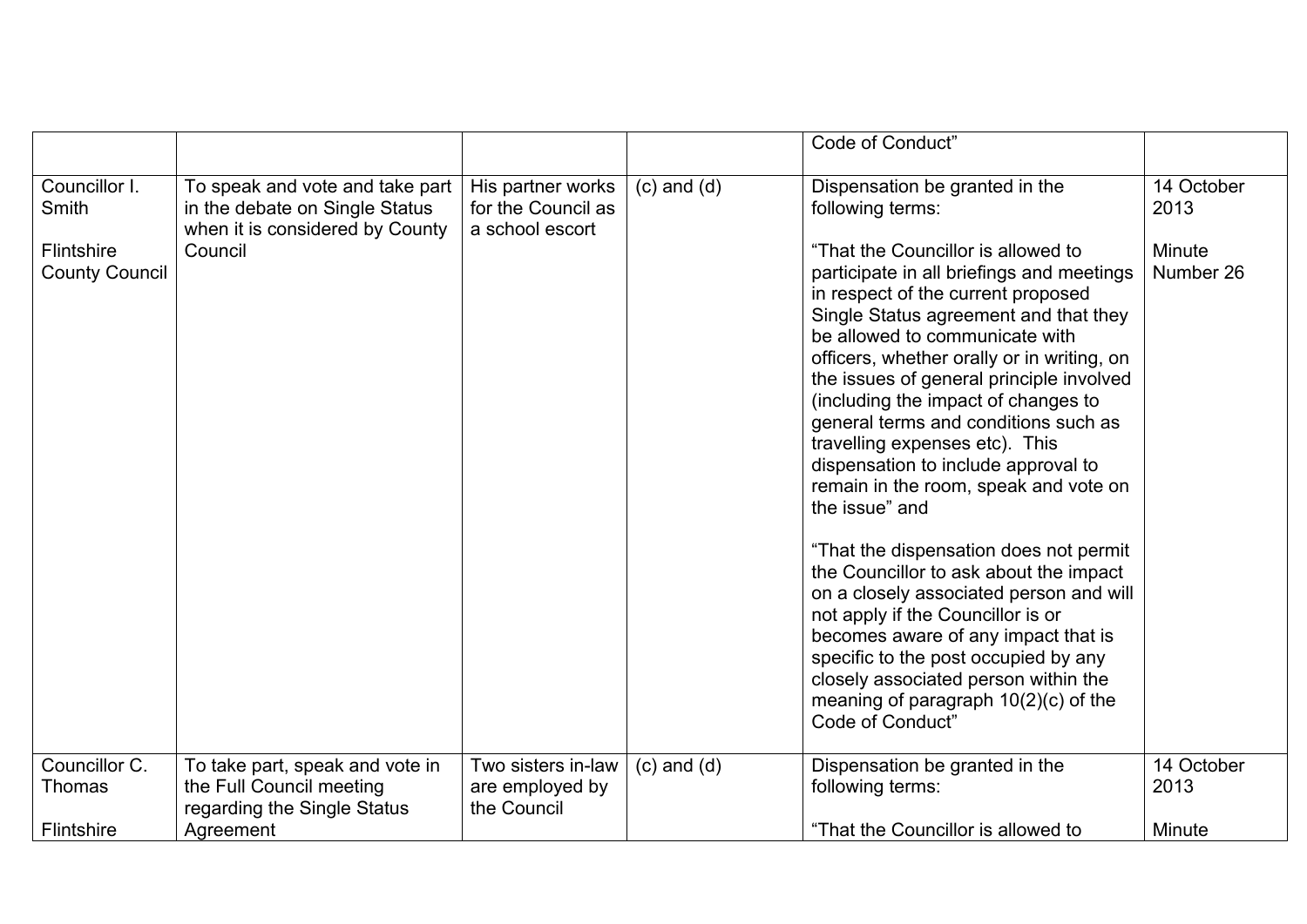| <b>County Council</b>                                                          |                                                                                                                                                                               |                                         |                 | participate in all briefings and meetings<br>in respect of the current proposed<br>Single Status agreement and that they<br>be allowed to communicate with<br>officers, whether orally or in writing, on<br>the issues of general principle involved<br>(including the impact of changes to<br>general terms and conditions such as<br>travelling expenses etc). This<br>dispensation to include approval to<br>remain in the room, speak and vote on<br>the issue" and<br>"That the dispensation does not permit<br>the Councillor to ask about the impact<br>on a closely associated person and will<br>not apply if the Councillor is or<br>becomes aware of any impact that is<br>specific to the post occupied by any<br>closely associated person within the<br>meaning of paragraph $10(2)(c)$ of the<br>Code of Conduct" | Number 26                                 |
|--------------------------------------------------------------------------------|-------------------------------------------------------------------------------------------------------------------------------------------------------------------------------|-----------------------------------------|-----------------|----------------------------------------------------------------------------------------------------------------------------------------------------------------------------------------------------------------------------------------------------------------------------------------------------------------------------------------------------------------------------------------------------------------------------------------------------------------------------------------------------------------------------------------------------------------------------------------------------------------------------------------------------------------------------------------------------------------------------------------------------------------------------------------------------------------------------------|-------------------------------------------|
| Councillor D.<br><b>Williams</b><br><b>Flintshire</b><br><b>County Council</b> | To participate, speak and vote in<br>Members consideration of the<br>proposed Single Status<br>Agreement at Council and other<br>relevant meetings on Single<br><b>Status</b> | Sister is<br>employed by the<br>Council | $(c)$ and $(d)$ | Dispensation be granted in the<br>following terms:<br>"That the Councillor is allowed to<br>participate in all briefings and meetings<br>in respect of the current proposed<br>Single Status agreement and that they<br>be allowed to communicate with<br>officers, whether orally or in writing, on<br>the issues of general principle involved                                                                                                                                                                                                                                                                                                                                                                                                                                                                                 | 14 October<br>2013<br>Minute<br>Number 26 |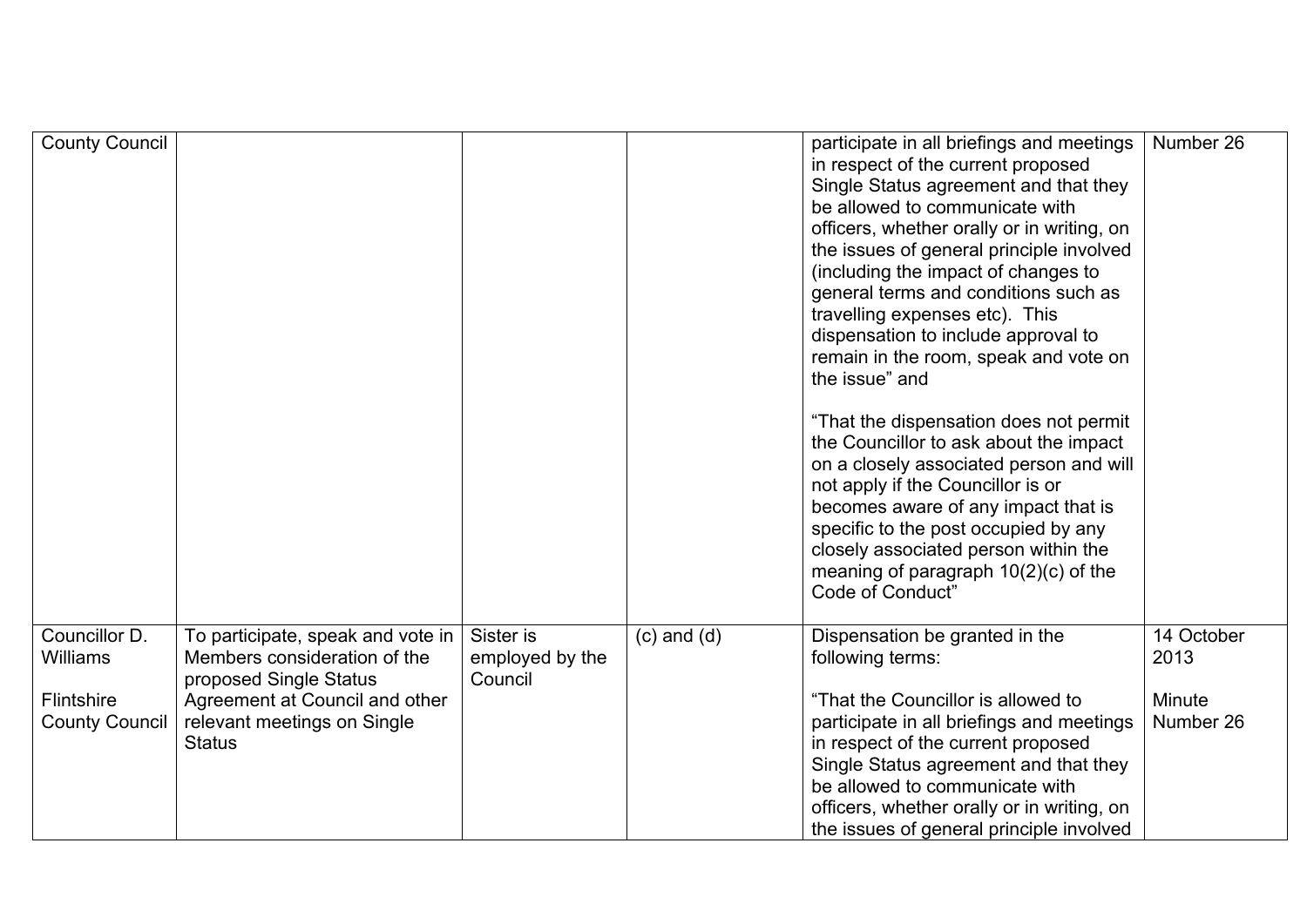|                                            |                                                                 |                                                    |                 | (including the impact of changes to<br>general terms and conditions such as<br>travelling expenses etc). This<br>dispensation to include approval to<br>remain in the room, speak and vote on<br>the issue" and                                                                                                                                                                                                                                                                                               |                     |
|--------------------------------------------|-----------------------------------------------------------------|----------------------------------------------------|-----------------|---------------------------------------------------------------------------------------------------------------------------------------------------------------------------------------------------------------------------------------------------------------------------------------------------------------------------------------------------------------------------------------------------------------------------------------------------------------------------------------------------------------|---------------------|
|                                            |                                                                 |                                                    |                 | "That the dispensation does not permit<br>the Councillor to ask about the impact<br>on a closely associated person and will<br>not apply if the Councillor is or<br>becomes aware of any impact that is<br>specific to the post occupied by any<br>closely associated person within the<br>meaning of paragraph $10(2)(c)$ of the<br>Code of Conduct"                                                                                                                                                         |                     |
| Councillor H.<br>Isherwood                 | To speak and vote on the<br>proposed Single Status<br>Agreement | Her son is paid<br>by the school to<br>help in the | $(c)$ and $(d)$ | Dispensation be granted in the<br>following terms:                                                                                                                                                                                                                                                                                                                                                                                                                                                            | 14 October<br>2013  |
| <b>Flintshire</b><br><b>County Council</b> |                                                                 | canteen at<br>lunchtime                            |                 | "That the Councillor is allowed to<br>participate in all briefings and meetings<br>in respect of the current proposed<br>Single Status agreement and that they<br>be allowed to communicate with<br>officers, whether orally or in writing, on<br>the issues of general principle involved<br>(including the impact of changes to<br>general terms and conditions such as<br>travelling expenses etc). This<br>dispensation to include approval to<br>remain in the room, speak and vote on<br>the issue" and | Minute<br>Number 26 |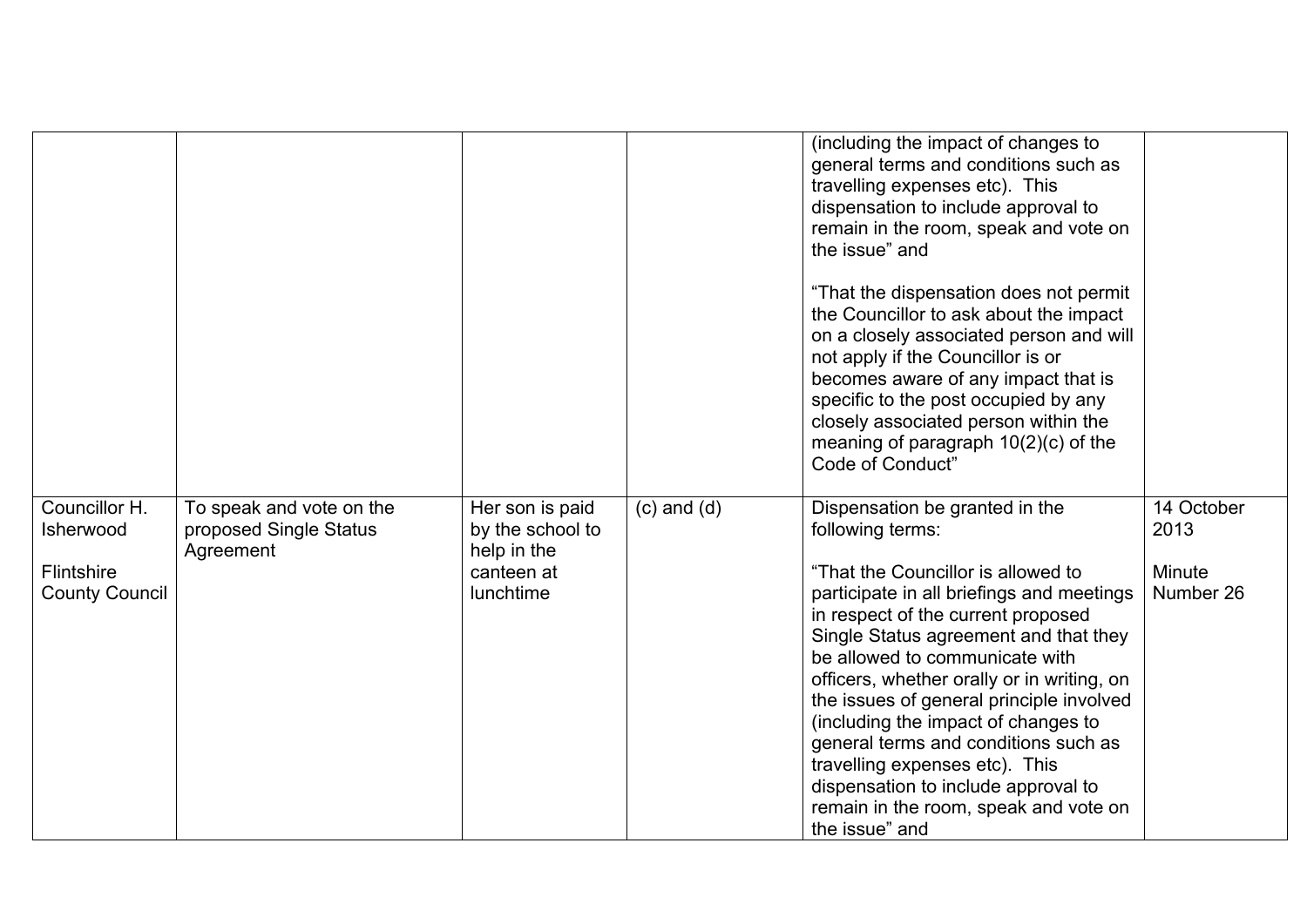|                                                                        |                                                                 |                                                |                 | "That the dispensation does not permit<br>the Councillor to ask about the impact<br>on a closely associated person and will<br>not apply if the Councillor is or<br>becomes aware of any impact that is<br>specific to the post occupied by any<br>closely associated person within the<br>meaning of paragraph 10(2)(c) of the<br>Code of Conduct"                                                                                                                                                                                                                                                                                                                                                                                                                            |                                           |
|------------------------------------------------------------------------|-----------------------------------------------------------------|------------------------------------------------|-----------------|--------------------------------------------------------------------------------------------------------------------------------------------------------------------------------------------------------------------------------------------------------------------------------------------------------------------------------------------------------------------------------------------------------------------------------------------------------------------------------------------------------------------------------------------------------------------------------------------------------------------------------------------------------------------------------------------------------------------------------------------------------------------------------|-------------------------------------------|
| Councillor H.<br><b>McGuill</b><br>Flintshire<br><b>County Council</b> | To speak and vote on the<br>proposed Single Status<br>Agreement | Her sons partner<br>employed by the<br>Council | $(c)$ and $(d)$ | Dispensation be granted in the<br>following terms:<br>"That the Councillor is allowed to<br>participate in all briefings and meetings<br>in respect of the current proposed<br>Single Status agreement and that they<br>be allowed to communicate with<br>officers, whether orally or in writing, on<br>the issues of general principle involved<br>(including the impact of changes to<br>general terms and conditions such as<br>travelling expenses etc). This<br>dispensation to include approval to<br>remain in the room, speak and vote on<br>the issue" and<br>"That the dispensation does not permit<br>the Councillor to ask about the impact<br>on a closely associated person and will<br>not apply if the Councillor is or<br>becomes aware of any impact that is | 14 October<br>2013<br>Minute<br>Number 26 |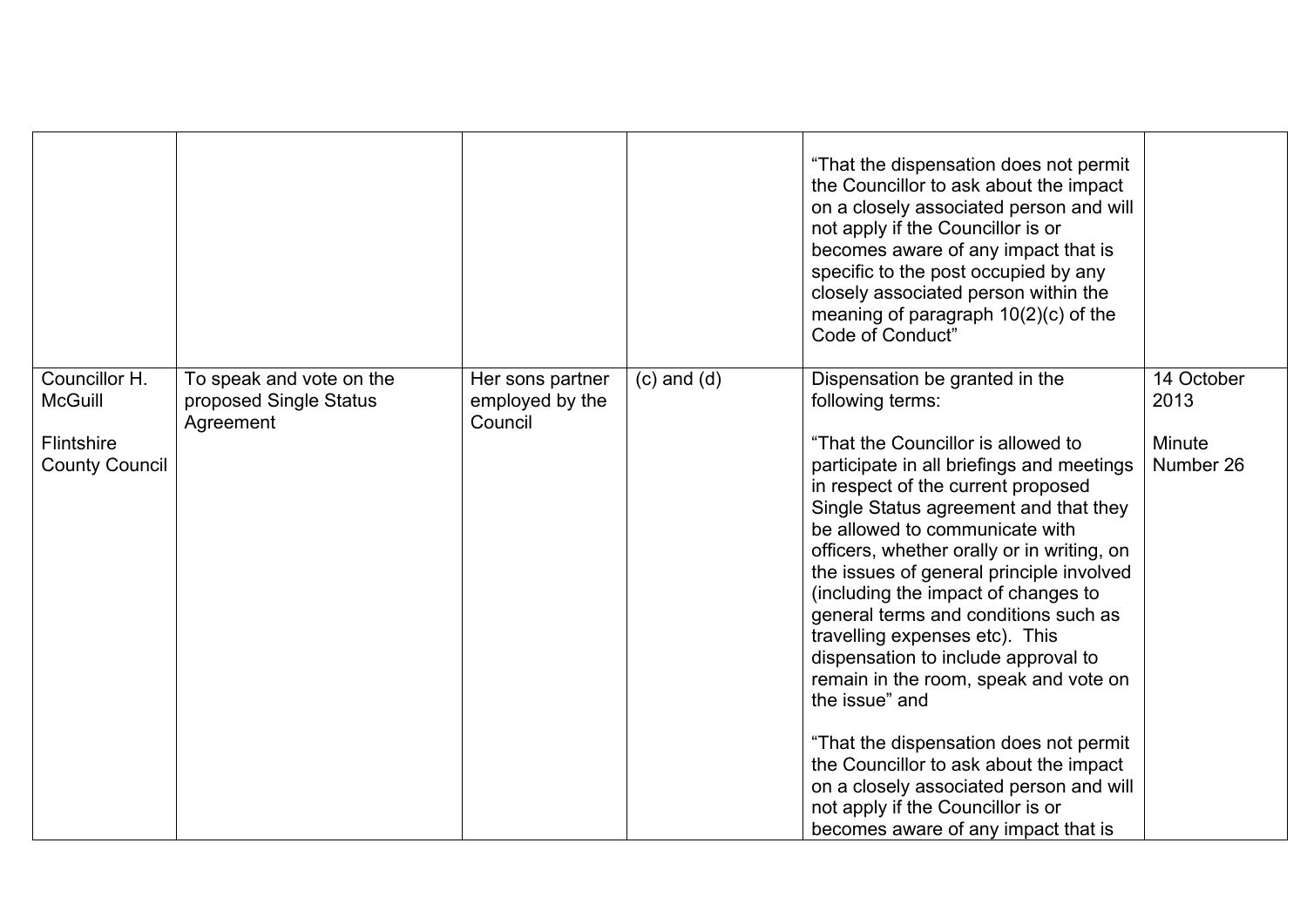|                                                                                          |                                                                                             |                                                                            |                                                    | specific to the post occupied by any<br>closely associated person within the<br>meaning of paragraph $10(2)(c)$ of the<br>Code of Conduct"                                                                                                                                                                                                                                                                                                                                                                                                                                                                                                                                                                                                                                                                                                                                                                                                                     |                                                         |
|------------------------------------------------------------------------------------------|---------------------------------------------------------------------------------------------|----------------------------------------------------------------------------|----------------------------------------------------|----------------------------------------------------------------------------------------------------------------------------------------------------------------------------------------------------------------------------------------------------------------------------------------------------------------------------------------------------------------------------------------------------------------------------------------------------------------------------------------------------------------------------------------------------------------------------------------------------------------------------------------------------------------------------------------------------------------------------------------------------------------------------------------------------------------------------------------------------------------------------------------------------------------------------------------------------------------|---------------------------------------------------------|
| Councillor B.<br>Attridge<br><b>Flintshire</b><br><b>County Council</b><br>Councillor B. | To speak and vote on the<br>proposed Single Status<br>Agreement<br>To speak and vote on the | His wife works for<br>the Council as a<br>school escort<br>Several friends | $(c)$ , $(d)$ and $(f)$<br>$(c)$ , $(d)$ and $(f)$ | Dispensation be granted in the<br>following terms:<br>"That the Councillor is allowed to<br>participate in all briefings and meetings<br>in respect of the current proposed<br>Single Status agreement and that they<br>be allowed to communicate with<br>officers, whether orally or in writing, on<br>the issues of general principle involved<br>(including the impact of changes to<br>general terms and conditions such as<br>travelling expenses etc). This<br>dispensation to include approval to<br>remain in the room, speak and vote on<br>the issue" and<br>"That the dispensation does not permit<br>the Councillor to ask about the impact<br>on a closely associated person and will<br>not apply if the Councillor is or<br>becomes aware of any impact that is<br>specific to the post occupied by any<br>closely associated person within the<br>meaning of paragraph $10(2)(c)$ of the<br>Code of Conduct"<br>Dispensation be granted in the | 14 October<br>2013<br>Minute<br>Number 26<br>14 October |
|                                                                                          |                                                                                             |                                                                            |                                                    |                                                                                                                                                                                                                                                                                                                                                                                                                                                                                                                                                                                                                                                                                                                                                                                                                                                                                                                                                                |                                                         |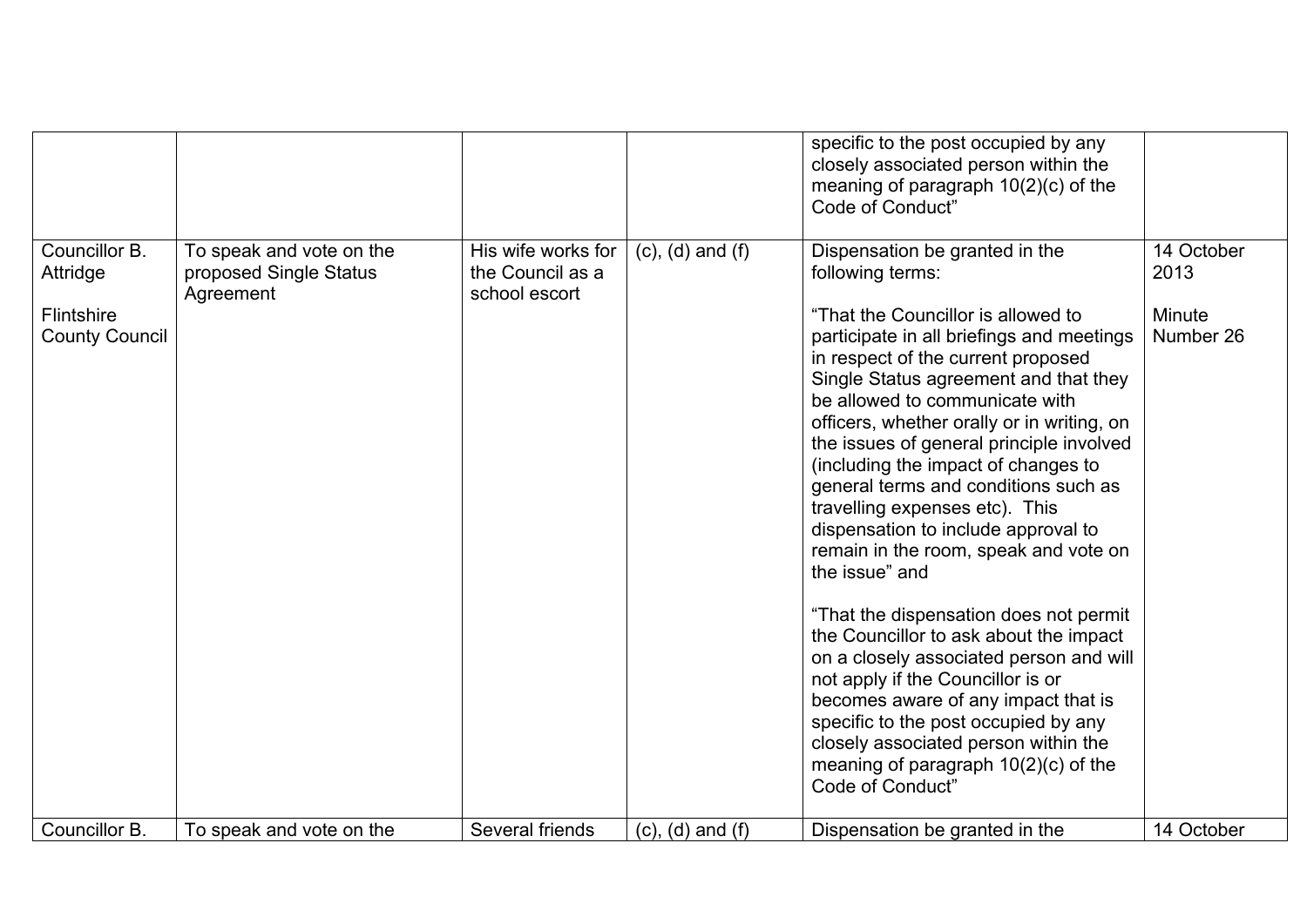| Mullin                                                                 | proposed Single Status                                          | work for                           |                         | following terms:                                                                                                                                                                                                                                                                                                                                                                                                                                                                                                                                                                                                                                                                                                                                                                                                                                                       | 2013                                      |
|------------------------------------------------------------------------|-----------------------------------------------------------------|------------------------------------|-------------------------|------------------------------------------------------------------------------------------------------------------------------------------------------------------------------------------------------------------------------------------------------------------------------------------------------------------------------------------------------------------------------------------------------------------------------------------------------------------------------------------------------------------------------------------------------------------------------------------------------------------------------------------------------------------------------------------------------------------------------------------------------------------------------------------------------------------------------------------------------------------------|-------------------------------------------|
| <b>Flintshire</b><br><b>County Council</b>                             | Agreement                                                       | Streetscene                        |                         | "That the Councillor is allowed to<br>participate in all briefings and meetings<br>in respect of the current proposed<br>Single Status agreement and that they<br>be allowed to communicate with<br>officers, whether orally or in writing, on<br>the issues of general principle involved<br>(including the impact of changes to<br>general terms and conditions such as<br>travelling expenses etc). This<br>dispensation to include approval to<br>remain in the room, speak and vote on<br>the issue" and<br>"That the dispensation does not permit<br>the Councillor to ask about the impact<br>on a closely associated person and will<br>not apply if the Councillor is or<br>becomes aware of any impact that is<br>specific to the post occupied by any<br>closely associated person within the<br>meaning of paragraph $10(2)(c)$ of the<br>Code of Conduct" | Minute<br>Number 26                       |
| Councillor A.<br>Shotton<br><b>Flintshire</b><br><b>County Council</b> | To speak and vote on the<br>proposed Single Status<br>Agreement | Partner employed<br>by the Council | $(c)$ , $(d)$ and $(f)$ | Dispensation be granted in the<br>following terms:<br>"That the Councillor is allowed to<br>participate in all briefings and meetings<br>in respect of the current proposed<br>Single Status agreement and that they                                                                                                                                                                                                                                                                                                                                                                                                                                                                                                                                                                                                                                                   | 14 October<br>2013<br>Minute<br>Number 26 |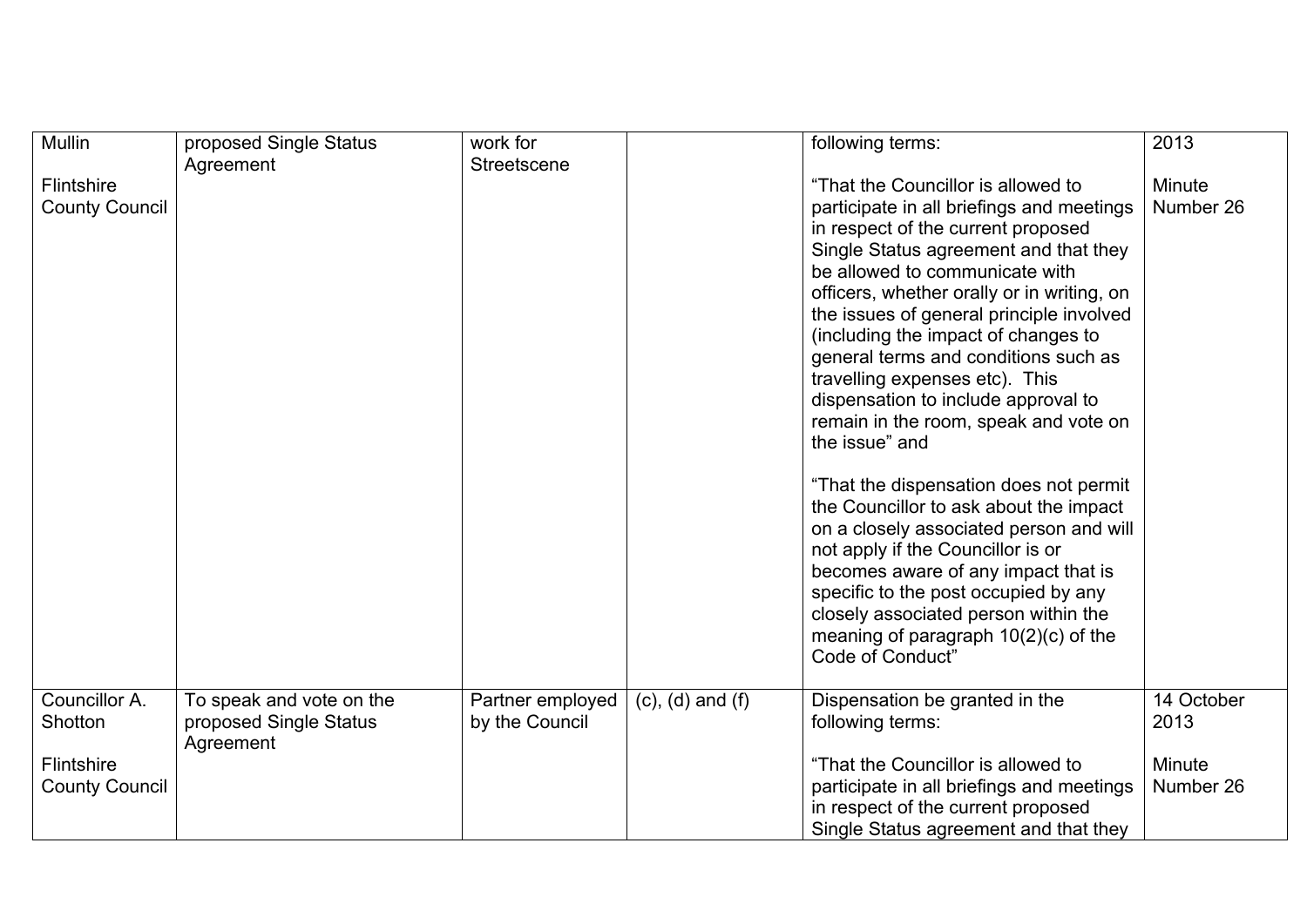|                                                                  |                                                                                                                      |                                                                       |     | be allowed to communicate with<br>officers, whether orally or in writing, on<br>the issues of general principle involved<br>(including the impact of changes to<br>general terms and conditions such as<br>travelling expenses etc). This<br>dispensation to include approval to<br>remain in the room, speak and vote on<br>the issue" and                                                                                                                                                                            |                                            |
|------------------------------------------------------------------|----------------------------------------------------------------------------------------------------------------------|-----------------------------------------------------------------------|-----|------------------------------------------------------------------------------------------------------------------------------------------------------------------------------------------------------------------------------------------------------------------------------------------------------------------------------------------------------------------------------------------------------------------------------------------------------------------------------------------------------------------------|--------------------------------------------|
|                                                                  |                                                                                                                      |                                                                       |     | "That the dispensation does not permit<br>the Councillor to ask about the impact<br>on a closely associated person and will<br>not apply if the Councillor is or<br>becomes aware of any impact that is<br>specific to the post occupied by any<br>closely associated person within the<br>meaning of paragraph $10(2)(c)$ of the<br>Code of Conduct"                                                                                                                                                                  |                                            |
| Councillor C.<br>M. Jones<br>Flintshire<br><b>County Council</b> | To speak and vote at Planning<br>and Development Control<br>Committee on an application<br>relating to a Crematorium | Her daughter's<br>partner worked<br>as an undertaker<br>in Flintshire | (f) | Dispensation be granted for a period of<br>12 months (ending 1 September 2014)<br>to speak at, remain in the room during<br>the debate on and to vote on any<br>council or committee meetings of<br>Flintshire County Council at which the<br>press and/or public are entitled to be<br>present which are considering matters<br>pertaining to the planning application<br>051043 (including any subsequent<br>appeal(s)) for erection of a<br>crematorium with associated car<br>parking, new access, landscaping and | 2 September<br>2013<br>Minute<br>Number 18 |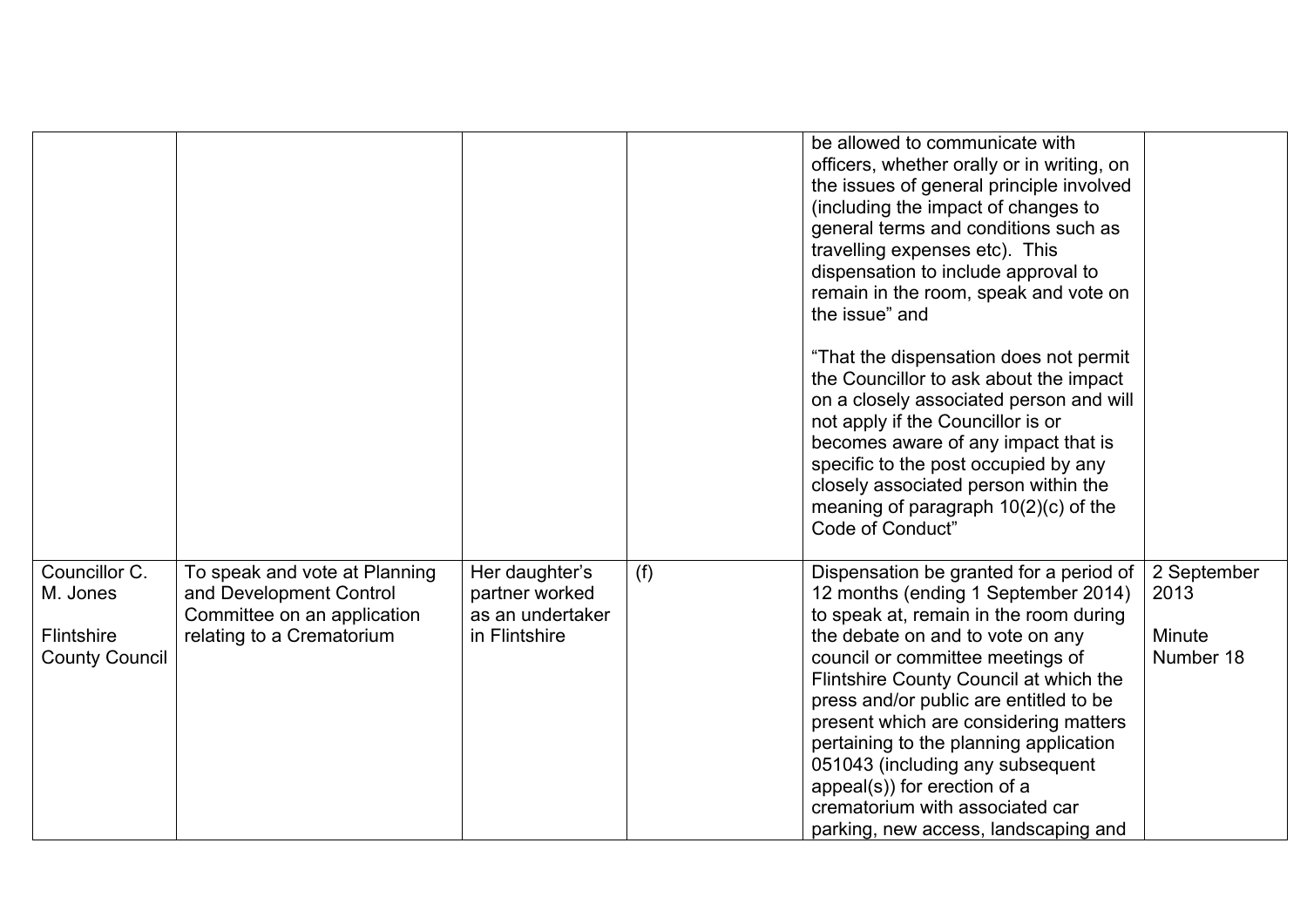|                                                                                |                                                                                                                                            |                                                                                            |                     | garden of rest at land east of A5119<br>and south of Tyddyn Starkey, Starkey<br>Lane, Northop, Mold, CH7 6DG (or any<br>application which in the opinion of the<br>Monitoring Officer in consultation with<br>the Chair of the Standards Committee<br>is substantially the same) |                                            |
|--------------------------------------------------------------------------------|--------------------------------------------------------------------------------------------------------------------------------------------|--------------------------------------------------------------------------------------------|---------------------|----------------------------------------------------------------------------------------------------------------------------------------------------------------------------------------------------------------------------------------------------------------------------------|--------------------------------------------|
| Councillor C.<br>Carver<br>Flintshire<br><b>County Council</b>                 | To extend his dispensation<br>granted on 18 June 2012                                                                                      | He lives on<br>Overleigh Drive                                                             | $(d)$ (e) and $(f)$ | Dispensation be granted to extend the<br>original dispensation which will end on<br>16 June 2014                                                                                                                                                                                 | 10 June 2013<br>Minute<br>Number 6         |
| Councillor N.<br><b>Phillips</b><br><b>Flintshire</b><br><b>County Council</b> | To speak and vote on an<br>application being considered by<br>Planning Committee on 20<br>February 2013 on Buckley<br><b>Health Centre</b> | He was on the<br>Management<br>Committee at the<br><b>Health Centre</b>                    | $(d)$ and $(f)$     | Dispensation be granted to speak but<br>not to vote on the planning application<br>for Buckley Health Centre at the<br>meeting of Planning and Development<br>Control Committee to be held on 20<br>February 2013                                                                | 18 February<br>2013<br>Minute<br>Number 46 |
| Councillor D.<br>Hutchinson<br><b>Flintshire</b><br><b>County Council</b>      | To speak and vote on an<br>application being considered by<br>Planning Committee on 20<br>February 2013 on Buckley<br><b>Health Centre</b> | Flintshire<br>appointment to<br>the Management<br>Committee at the<br><b>Health Centre</b> | $(d)$ and $(f)$     | Dispensation be granted to speak but<br>not to vote on the planning application<br>for Buckley Health Centre at the<br>meeting of Planning and Development<br>Control Committee to be held on 20<br>February 2013                                                                | 18 February<br>2013<br>Minute<br>Number 46 |
| Councillor R.<br>Hampson<br>Flintshire<br><b>County Council</b>                | To speak and vote on an<br>application being considered by<br>Planning Committee on 20<br>February 2013 on Buckley<br><b>Health Centre</b> | Flintshire<br>appointment to<br>the Management<br>Committee at the<br><b>Health Centre</b> | $(d)$ and $(f)$     | Dispensation be granted to speak but<br>not to vote on the planning application<br>for Buckley Health Centre at the<br>meeting of Planning and Development<br>Control Committee to be held on 20                                                                                 | 18 February<br>2013<br>Minute<br>Number 46 |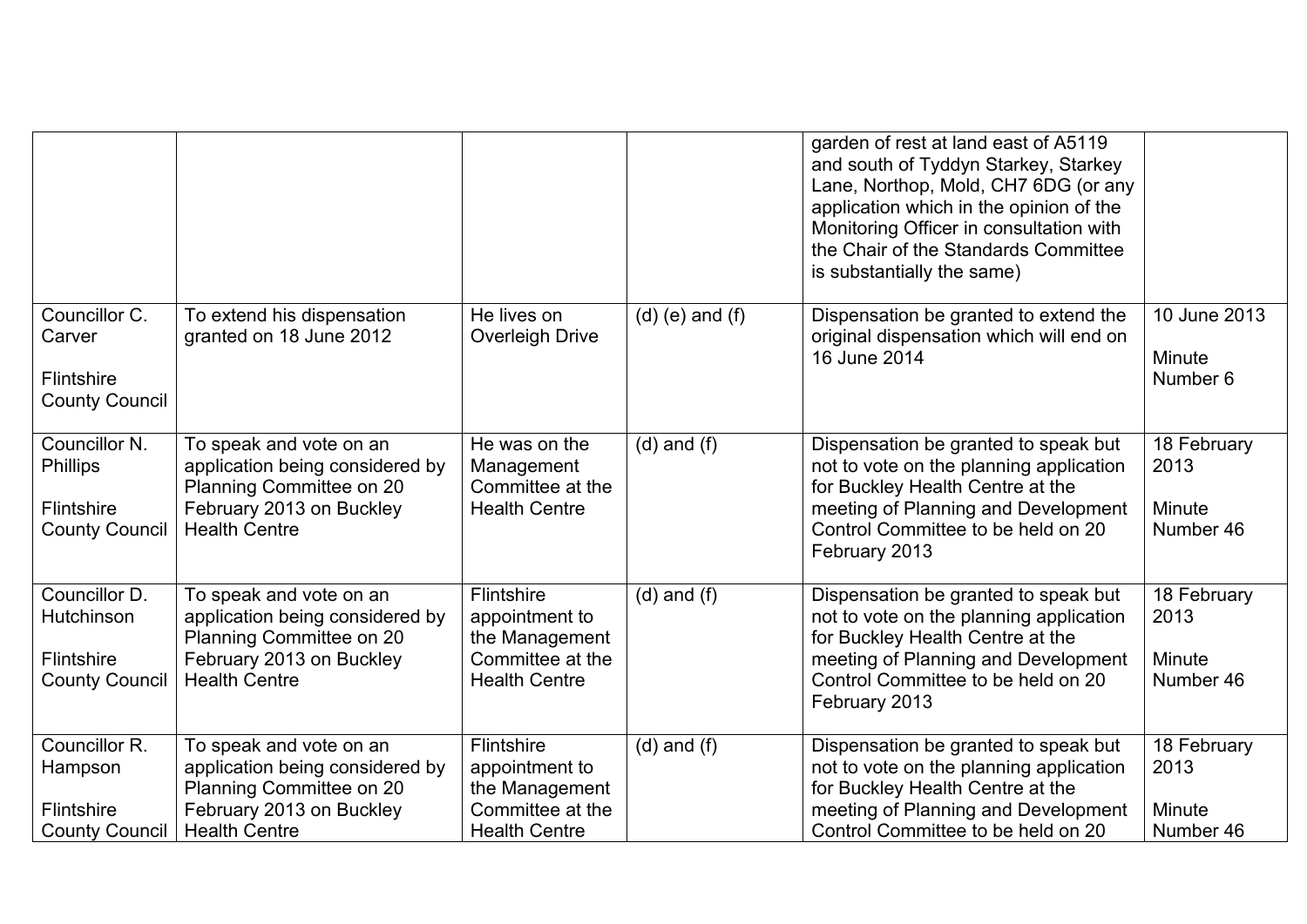|                                                                                  |                                                                                                                                                                                                                                                                        |                                                                                                                                                              |                 | February 2013                                                                                                                                                                                                                                                                               |                                           |
|----------------------------------------------------------------------------------|------------------------------------------------------------------------------------------------------------------------------------------------------------------------------------------------------------------------------------------------------------------------|--------------------------------------------------------------------------------------------------------------------------------------------------------------|-----------------|---------------------------------------------------------------------------------------------------------------------------------------------------------------------------------------------------------------------------------------------------------------------------------------------|-------------------------------------------|
| Councillor G.<br><b>Banks</b><br><b>Flintshire</b><br><b>County Council</b>      | To write to Council officers<br>about the planning application<br>for the erection of a monument<br>at the former Point of Ayr Pit<br>Head, Ffynonngroew                                                                                                               | Member of the<br>Committee<br>formed to<br>organise the<br>erection of a<br>monument<br>comprising the<br>former Point of<br>Ayr Pit Head in<br>Ffynonngroew | $(d)$ and $(h)$ | Dispensation be granted for Councillor<br>G. Banks to write to Council officers<br>about the erection of a monument at<br>the former Point of Ayr Pit Head,<br>Ffynonngroew                                                                                                                 | 3 December<br>2012<br>Minute<br>Number 33 |
| Councillor H. J.<br><b>McGuill</b><br><b>Flintshire</b><br><b>County Council</b> | To contact officers and speak at<br>the Planning Committee on 7<br>November 2012 on a planning<br>application for new homes on<br>her land, including alterations to<br>her own home                                                                                   | Land and home<br>owner of the item<br>being considered<br>at Planning<br>Committee                                                                           | (d)             | No dispensations granted to Councillor<br>H. J. McGuill as the nature of interest,<br>as land owner was too significant. As<br>a member of the public, Councillor<br>McGuill could apply to speak for 3<br>minutes at Planning Committee,<br>declare her interest and leave the<br>meeting  | 5 November<br>2012<br>Minute<br>Number 25 |
| Councillor R.<br>Lloyd<br>Flintshire<br><b>County Council</b>                    | To speak at Planning<br>Committee on an application for<br>a new Scout Hut in Saltney<br>(original dispensation<br>application was to speak and<br>vote but following advice from<br>the Head of Legal and<br>Democratic Services, he<br>withdrew his request to vote) | He was a<br>Member of the<br><b>Town Council</b><br>who had<br>submitted the<br>application                                                                  | $(d)$ and $(e)$ | Dispensation be granted for Councillor<br>R. Lloyd to write to Council officers<br>about planning application 049848 and<br>to speak for 5 minutes at any<br>subsequent Planning Committee, he<br>would then have to withdraw from the<br>meeting and play no part in the voting<br>process | 1 October<br>2012<br>Minute<br>Number 20  |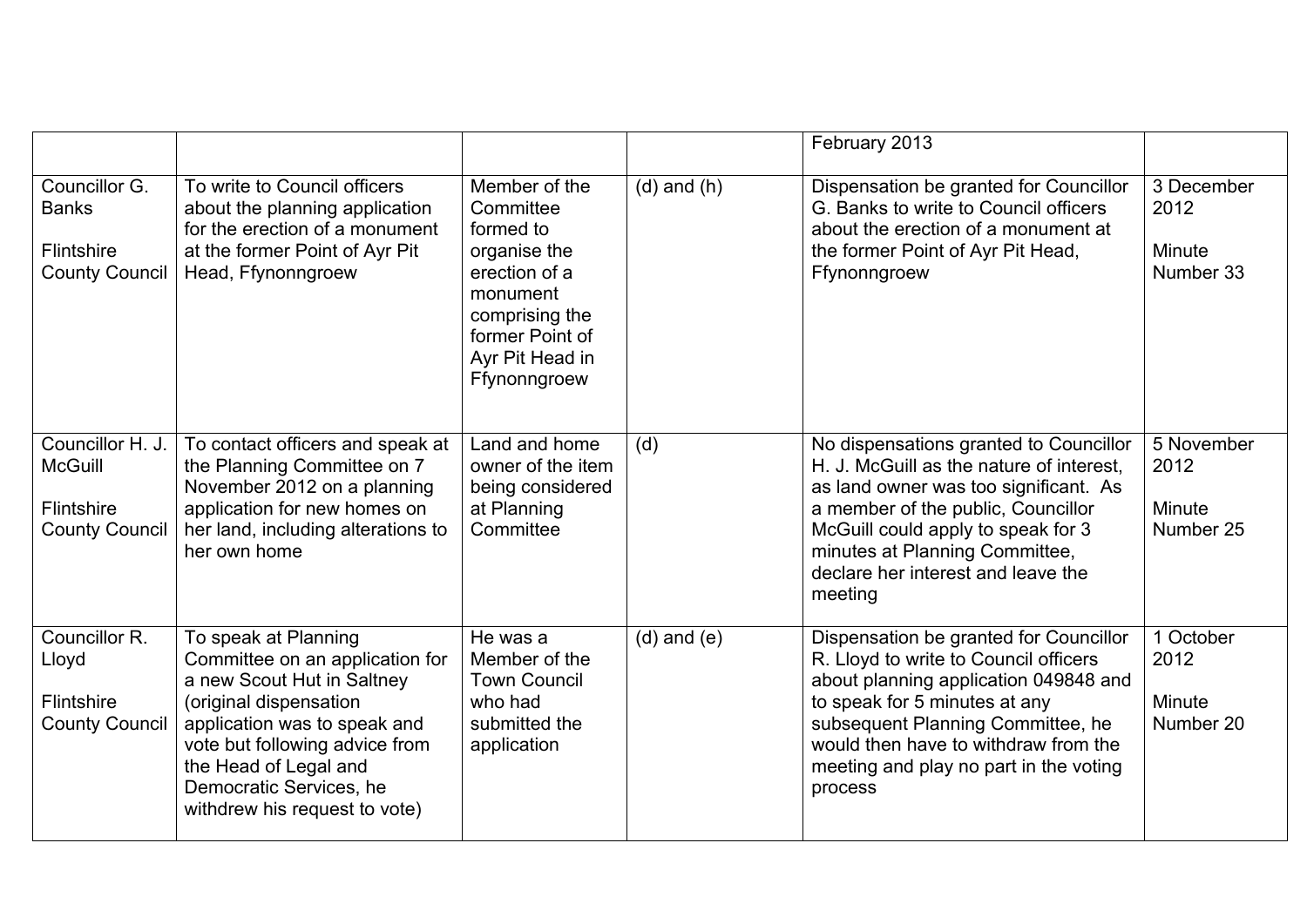| Councillor C.         | To correspond and discuss with        | He lives on     | $(d)$ (e) and $(f)$ | (a) Dispensation be granted for a         | 18 June 2012 |
|-----------------------|---------------------------------------|-----------------|---------------------|-------------------------------------------|--------------|
| Carver                | officers, and speak on planning       | Overleigh Drive |                     | period of 12 months ending 17 June        |              |
|                       | applications relating to              |                 |                     | 2013 enabling Councillor Carver to:       | Minute       |
| <b>Flintshire</b>     | Overleigh Drive, Hawarden, at         |                 |                     |                                           | Number 3     |
| <b>County Council</b> | <b>Planning Committee meetings at</b> |                 |                     | 1. make written representations to and    |              |
|                       | <b>Flintshire County Council and</b>  |                 |                     | to request written information from       |              |
|                       | <b>Hawarden Community Council</b>     |                 |                     | Flintshire County Council as Local        |              |
|                       |                                       |                 |                     | <b>Planning Authority;</b>                |              |
|                       |                                       |                 |                     | 2. speak at and/or remain in the room     |              |
|                       |                                       |                 |                     | during the debate:                        |              |
|                       |                                       |                 |                     | • at any council or committee meetings    |              |
|                       |                                       |                 |                     | of Flintshire County Council and/or       |              |
|                       |                                       |                 |                     | Hawarden Community Council at             |              |
|                       |                                       |                 |                     | which the press and/or public are         |              |
|                       |                                       |                 |                     | entitled                                  |              |
|                       |                                       |                 |                     | to be present; and                        |              |
|                       |                                       |                 |                     | • which are considering matters           |              |
|                       |                                       |                 |                     | pertaining to the planning application    |              |
|                       |                                       |                 |                     | (including any subsequent appeal(s))      |              |
|                       |                                       |                 |                     | for land off Overlea Drive, Hawarden      |              |
|                       |                                       |                 |                     | (or any application which in the opinion  |              |
|                       |                                       |                 |                     | of the Monitoring Officer in consultation |              |
|                       |                                       |                 |                     | with the Chair of the Standards           |              |
|                       |                                       |                 |                     | Committee is substantially the same)      |              |
|                       |                                       |                 |                     | as shown on the plan attached to the      |              |
|                       |                                       |                 |                     | dispensation.                             |              |
|                       |                                       |                 |                     |                                           |              |
|                       |                                       |                 |                     | (b) That under the terms of the           |              |
|                       |                                       |                 |                     | dispensation Cllr Carver is not           |              |
|                       |                                       |                 |                     | permitted to vote on nor exercise any     |              |
|                       |                                       |                 |                     | council functions (whether executive      |              |
|                       |                                       |                 |                     | or otherwise)                             |              |
|                       |                                       |                 |                     |                                           |              |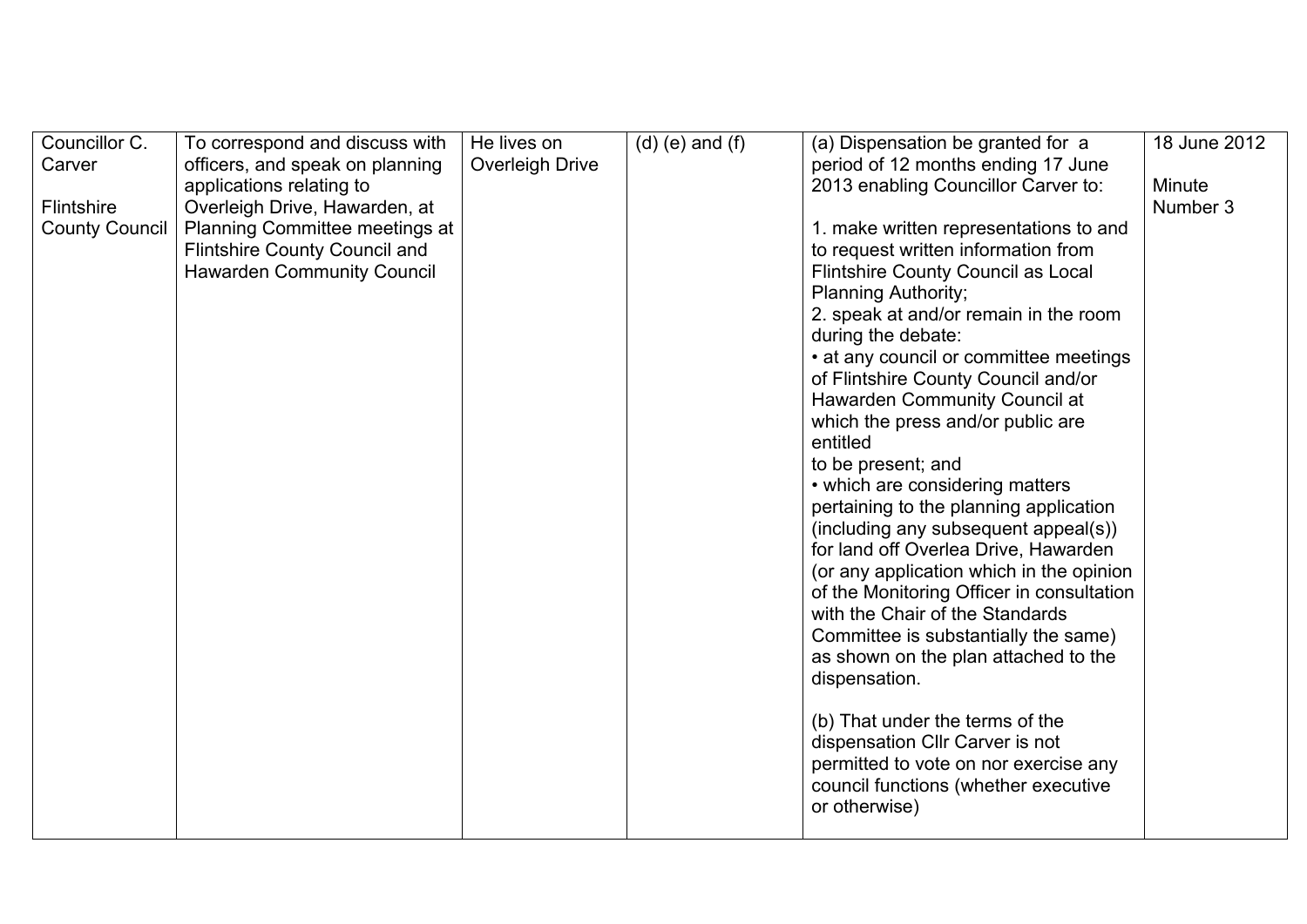| Dr P. York<br><b>Holywell Town</b><br>Council                                                             | To chair the meeting of Holywell<br>Town Council and speak on<br>planning application number<br>049300                                                                                                                  | He lived near the<br>site of the<br>proposed wind<br>turbines         | $(d)$ (e) and $(f)$     | Dispensation be granted to chair the<br>meeting and speak on application<br>number 049300 be granted under<br>paragraphs (d) (e) and (f)                                                                                                               | 20 February<br>2012<br>Minute<br>Number 49                 |
|-----------------------------------------------------------------------------------------------------------|-------------------------------------------------------------------------------------------------------------------------------------------------------------------------------------------------------------------------|-----------------------------------------------------------------------|-------------------------|--------------------------------------------------------------------------------------------------------------------------------------------------------------------------------------------------------------------------------------------------------|------------------------------------------------------------|
| Councillor C.<br>Carver<br>Hawarden<br>Community<br>Council<br><b>Flintshire</b><br><b>County Council</b> | To speak and vote at Hawarden<br><b>Community Council on matters</b><br>relating to Overleigh Drive,<br>Hawarden<br>To also correspond/discuss with<br>officers and make<br>representations on planning<br>applications | He lived on<br>Overleigh Drive                                        | $(d)$ (e) and $(f)$     | Dispensation be granted to speak and<br>vote on the item at Hawarden<br><b>Community Council</b><br>Dispensation be granted to correspond<br>/ discuss with planning officers and<br>make written representations on the<br>item to Planning Committee | 14 November<br>2011<br>Minute<br>Number 32                 |
| Councillor P. C<br>Carver<br>Hawarden<br>Community<br>Council                                             | To speak and vote at Hawarden<br><b>Community Council on matters</b><br>relating to Overleigh Drive,<br>Hawarden                                                                                                        | She lived on<br>Overleigh Drive                                       | $(d)$ (e) and $(f)$     | Dispensation be granted to speak and<br>vote on the item at Hawarden<br><b>Community Council</b>                                                                                                                                                       | 14 November<br>2011<br>Minute<br>Number 32                 |
| Councillor R.<br>Hampson<br>Flintshire<br><b>County Council</b>                                           | To speak and vote on the item<br>on the future of Buckley old<br>baths                                                                                                                                                  | <b>Buckley</b><br>Councillor and<br>interest under<br>para $10(2)(b)$ | $(d)$ , $(e)$ and $(f)$ | That dispensation be granted to speak<br>and vote on the item on the future of<br>Buckley old baths                                                                                                                                                    | 5 September<br>2011<br>Minute<br>Number 17                 |
| Councillor N.<br><b>Phillips</b><br><b>Flintshire</b><br><b>County Council</b><br>Councillor C.           | To speak and vote on the item<br>on the future of Buckley old<br>baths<br>To speak and vote on the future                                                                                                               | <b>Buckley</b><br>Councillor and<br>interest under<br>para $10(2)(b)$ | $(d)$ , $(e)$ and $(f)$ | That dispensation be granted to speak<br>and vote on the item on the future of<br>Buckley old baths<br>That dispensation be granted to speak                                                                                                           | 5 September<br>2011<br>Minute<br>Number 17<br>11 July 2011 |
|                                                                                                           |                                                                                                                                                                                                                         | <b>Buckley</b>                                                        | $(d)$ , $(e)$ and $(f)$ |                                                                                                                                                                                                                                                        |                                                            |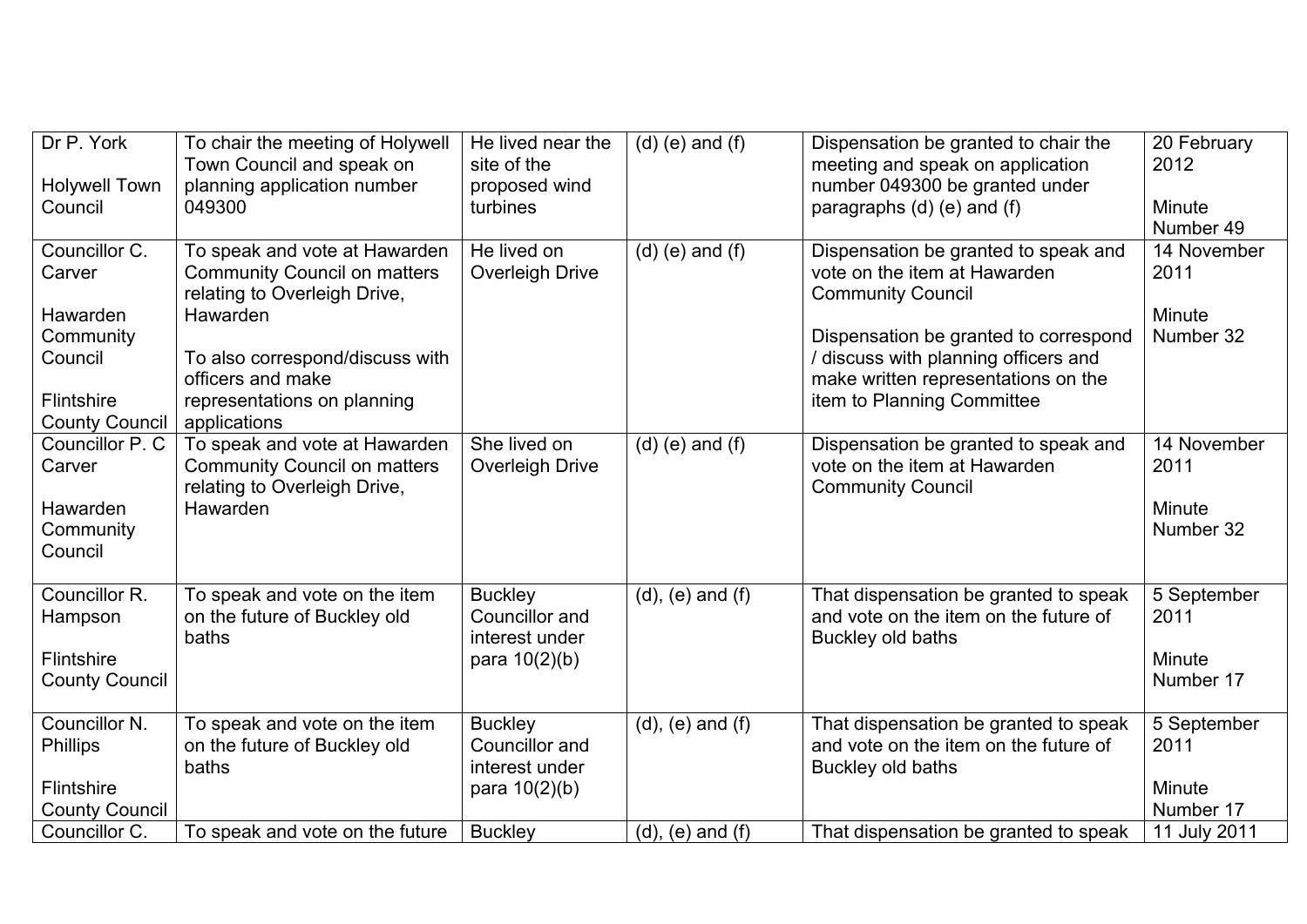| <b>Ellis</b><br>Flintshire<br><b>County Council</b>                  | of Buckley old baths                                                                                                             | Councillor and<br>interest under<br>para $10(2)(b)$                      |                         | and vote on the item on the future of<br>Buckley old baths                                                                                           | <b>Minute</b><br>Number 10                     |
|----------------------------------------------------------------------|----------------------------------------------------------------------------------------------------------------------------------|--------------------------------------------------------------------------|-------------------------|------------------------------------------------------------------------------------------------------------------------------------------------------|------------------------------------------------|
| Councillor D.<br>Hutchinson<br>Flintshire<br><b>County Council</b>   | To speak and vote on the future<br>of Buckley old baths                                                                          | <b>Buckley</b><br>Councillor and<br>interest under<br>para $10(2)(b)$    | $(d)$ , $(e)$ and $(f)$ | That dispensation be granted to speak<br>and vote on the item on the future of<br>Buckley old baths                                                  | 11 July 2011<br><b>Minute</b><br>Number 10     |
| Councillor R.<br>Jones<br><b>Flintshire</b><br><b>County Council</b> | To speak and vote on the future<br>of Buckley old baths                                                                          | <b>Buckley</b><br>Councillor and<br>interest under<br>para $10(2)(b)$    | $(d)$ , $(e)$ and $(f)$ | That dispensation be granted to speak<br>and vote on the item on the future of<br>Buckley old baths                                                  | 11 July 2011<br>Minute<br>Number 10            |
| Councillor M.<br>Peers<br>Flintshire<br><b>County Council</b>        | To speak and vote on the future<br>of Buckley old baths                                                                          | <b>Buckley</b><br>Councillor and<br>interest under<br>para $10(2)(b)$    | $(d)$ , $(e)$ and $(f)$ | That dispensation be granted to speak<br>and vote on the item on the future of<br>Buckley old baths                                                  | 11 July 2011<br>Minute<br>Number <sub>10</sub> |
| Councillor A.<br>Woolley<br>Flintshire<br><b>County Council</b>      | To speak and vote on the future<br>of Buckley old baths                                                                          | <b>Buckley</b><br>Councillor and<br>interest under<br>para $10(2)(b)$    | $(d)$ , $(e)$ and $(f)$ | That dispensation be granted to speak<br>and vote on the item on the future of<br>Buckley old baths                                                  | 11 July 2011<br>Minute<br>Number 10            |
| Councillor A.<br>Woolley<br>Flintshire                               | To speak at County Council and<br><b>Overview and Scrutiny</b><br>Committees during deliberation<br>on the EFW plant proposal in | A long standing<br>environmental<br>activist, Chair of<br>CANK, Chair of | $(d)$ , $(e)$ and $(f)$ | That dispensation be granted to speak<br>on the item of the waste plant proposal<br>at County Council and Overview and<br><b>Scrutiny Committees</b> | 11 July 2011<br>Minute<br>Number 10            |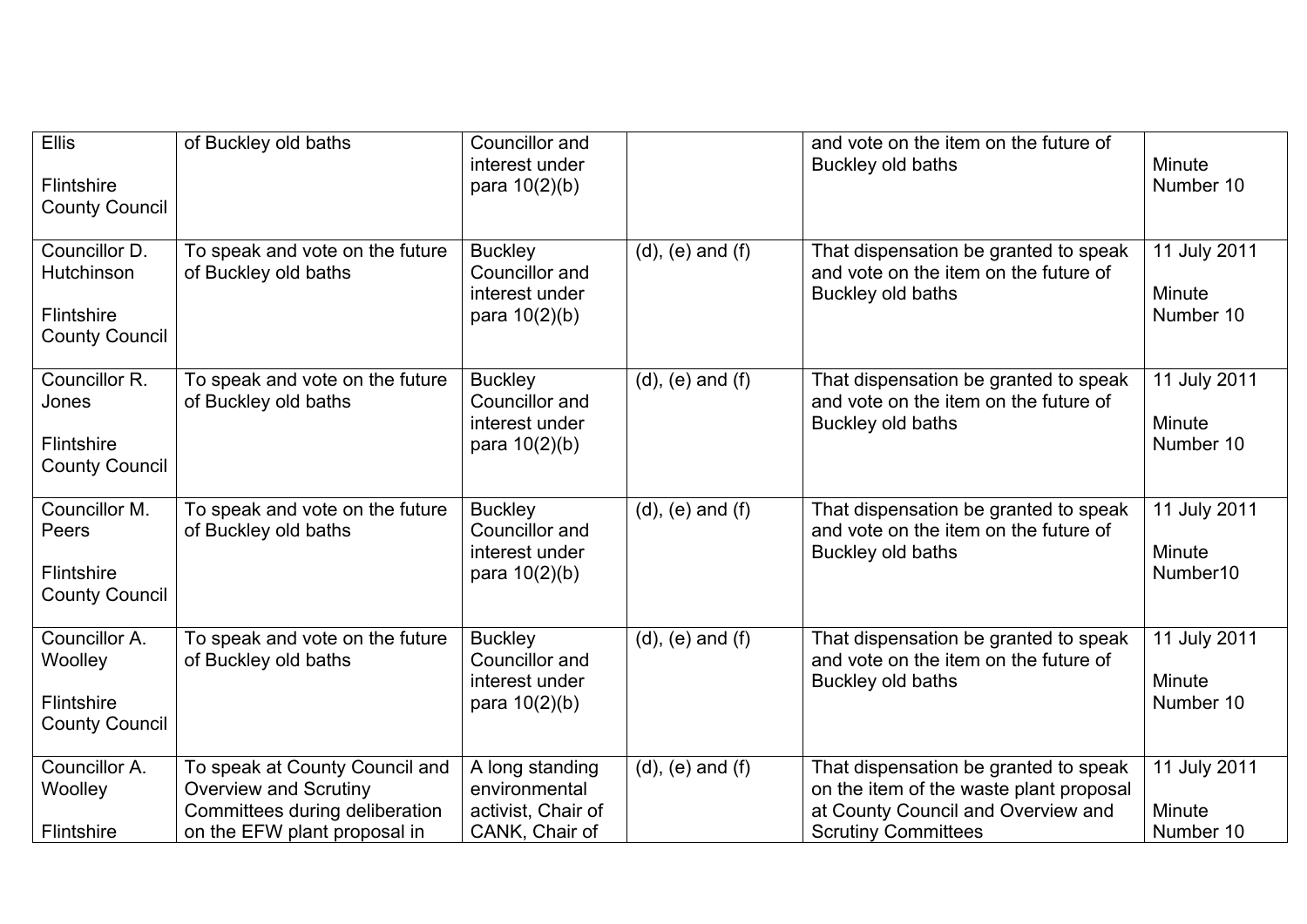| <b>County Council</b>                                                            | terms of the North Wales<br><b>Residual Waste Treatment Plan</b>                                                                                                                                                 | Zero Waste<br>Alliance (UK) and<br>a member of<br><b>GAIA</b>                   |                                                                                                                      |                                            |
|----------------------------------------------------------------------------------|------------------------------------------------------------------------------------------------------------------------------------------------------------------------------------------------------------------|---------------------------------------------------------------------------------|----------------------------------------------------------------------------------------------------------------------|--------------------------------------------|
| Councillor H. J.<br><b>McGuill</b><br><b>Flintshire</b><br><b>County Council</b> | To speak and vote on issues<br>relating to Argoed School                                                                                                                                                         | Unclear on<br>application - see<br>decision                                     | Dispensation be deferred to the next<br>meeting to obtain clarification on the<br>nature of the prejudicial interest | 11 July 2011<br>Minute<br>Number 10        |
| Councillor J. B.<br>Attridge<br><b>Flintshire</b><br><b>County Council</b>       | To speak and vote at the County<br>Council meeting on 1 March<br>2011 on the Council Fund<br>Revenue Budget 2011/12 item<br>as it contained details on<br>charging for storing musical<br>instruments in schools | His youngest<br>daughter wanted<br>to play a musical<br>instrument at<br>school | Dispensation be granted to speak and<br>vote on the item                                                             | 22 February<br>2011<br>Minute<br>Number 33 |
| Councillor C.<br>A. Thomas<br><b>Flintshire</b><br><b>County Council</b>         | To speak and vote at the County<br>Council meeting on 1 March<br>2011 on the Council Fund<br>Revenue Budget 2011/12 item<br>as it contained details on<br>charging for storing musical<br>instruments in schools | Her son used the<br><b>Youth Music</b><br>Service                               | Dispensation be granted to speak and<br>vote on the item                                                             | 22 February<br>2011<br>Minute<br>Number 33 |
| Councillor R.<br>G. Hampson<br><b>Flintshire</b><br><b>County Council</b>        | To speak and vote at the County<br>Council meeting on 1 March<br>2011 on the Council Fund<br>Revenue Budget 2011/12 item<br>as it contained details on<br>changes to the current                                 | His son had<br>learning<br>difficulties                                         | Dispensation be granted to speak and<br>vote on the item                                                             | 22 February<br>2011<br>Minute<br>Number 33 |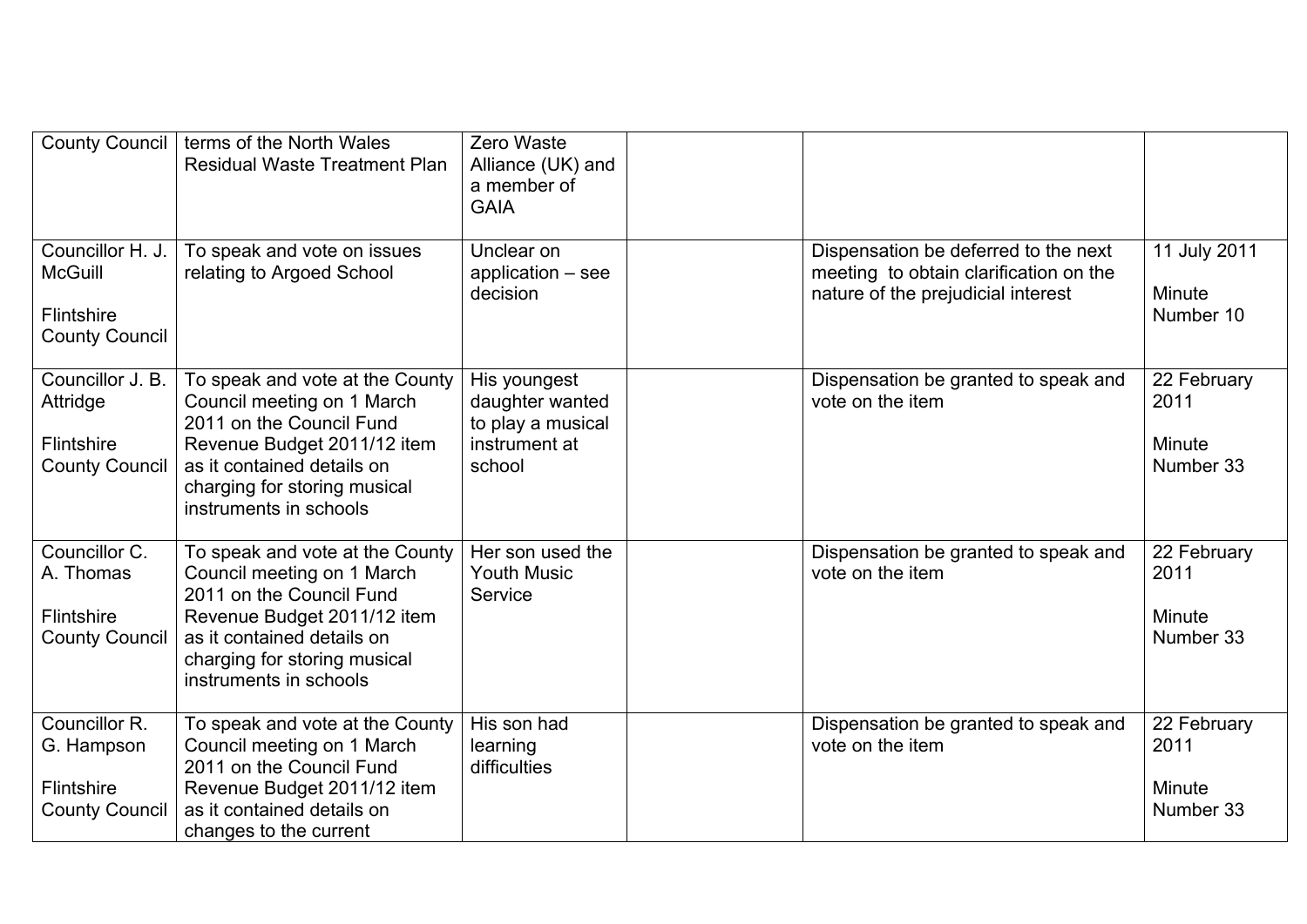|                                                                | arrangements to Day Centres<br>for residents of Flintshire in<br>respect of higher mobility<br>allowance                                                                                                                                          |                                 |                         |                                                                                                                                                                                                                   |                                            |
|----------------------------------------------------------------|---------------------------------------------------------------------------------------------------------------------------------------------------------------------------------------------------------------------------------------------------|---------------------------------|-------------------------|-------------------------------------------------------------------------------------------------------------------------------------------------------------------------------------------------------------------|--------------------------------------------|
| Councillor P.<br>C. Carver<br>Hawarden<br>Community<br>Council | Extension to speak and vote at<br><b>Hawarden Community Council</b><br>on the item "land off Overleigh<br>Drive" in Hawarden. She had<br>been appointed representative<br>to speak at Planning Committee<br>on behalf of the Community<br>Council | She lived on<br>Overleigh Drive |                         | Dispensation be granted to speak on<br>the item at the Planning Committee                                                                                                                                         | 10 January<br>2011<br>Minute<br>Number 27  |
| Councillor C.<br>S. Carver                                     | Request to speak and vote at<br><b>Hawarden Community Council</b><br>in relation to a potential planning<br>application on the site known as<br>'land off Overlea Drive' in<br>Hawarden                                                           | He lived on<br>Overleigh Drive. | $(d)$ , $(e)$ and $(f)$ | Dispensation be granted to speak and<br>vote on the item at Hawarden<br><b>Community Council</b><br>Dispensation be granted to make<br>written representations on the item<br>including to the Planning Committee | 13 September<br>2010<br>Minute<br>Number 8 |
| Hawarden<br>Community<br>Council                               | Also requested was permission<br>to make oral and written<br>representations, as the Local<br>Member, at Planning Committee<br>on this issue                                                                                                      |                                 |                         |                                                                                                                                                                                                                   |                                            |
| Councillor P.<br>C. Carver<br>Hawarden<br>Community<br>Council | Request to speak and vote at<br><b>Hawarden Community Council</b><br>in relation to a potential planning<br>application on the site known as<br>'land off Overlea Drive' in<br>Hawarden                                                           | She lived on<br>Overleigh Drive | $(d)$ , $(e)$ and $(f)$ | Dispensation be granted to speak and<br>vote on the item at Hawarden<br><b>Community Council</b>                                                                                                                  | 13 September<br>2010<br>Minute<br>Number 8 |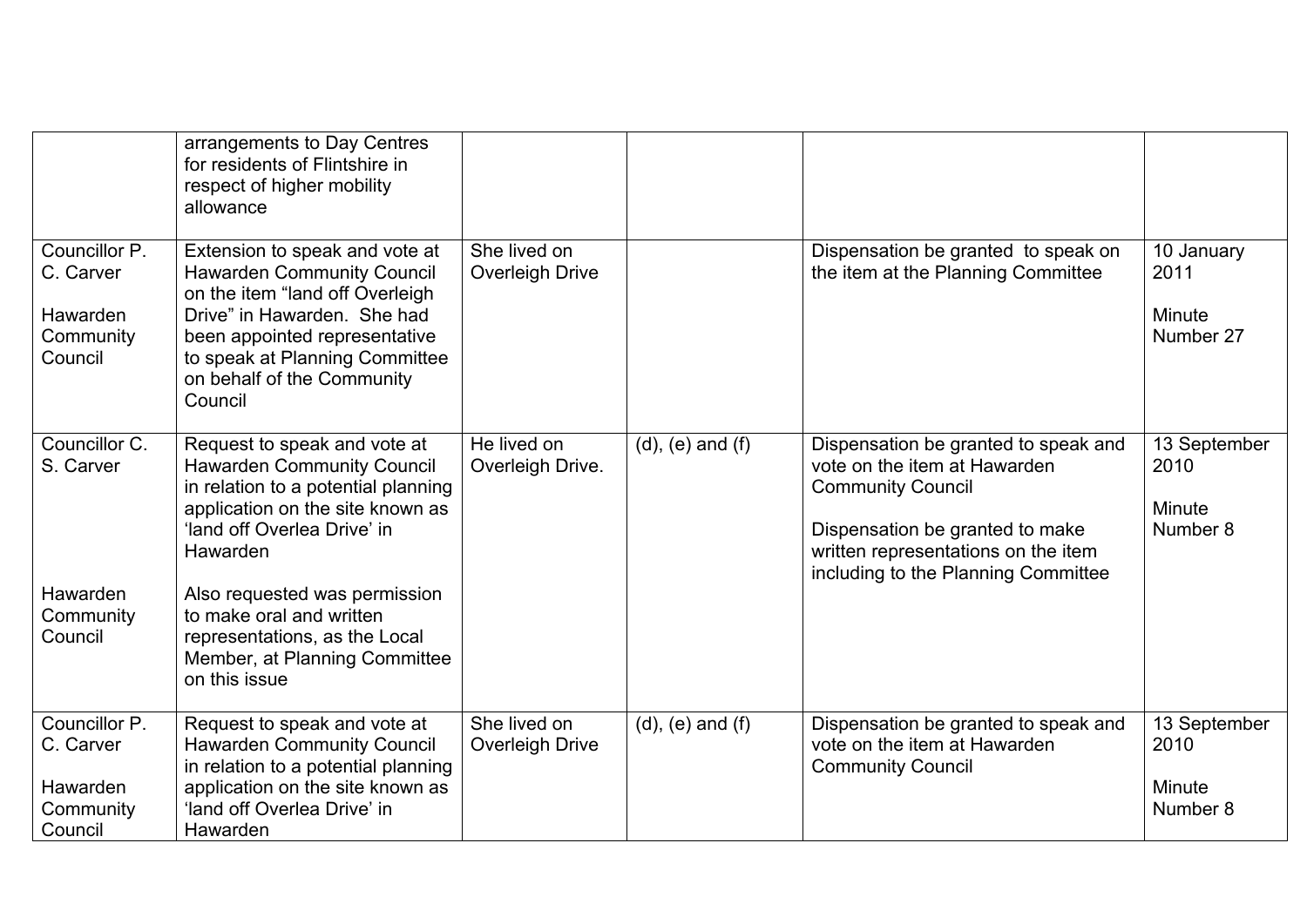| Councillor M.<br>J. Peers                  | Request to make written<br>representations on an issue in<br>Drury, Buckley which was at the                              | The site in<br>question adjoined<br>the boundary of             | $(d)$ , $(e)$ and $(f)$ | Dispensation be granted to make<br>written representations on behalf of his<br>constituents when the item arose at  | 13 September<br>2010  |
|--------------------------------------------|---------------------------------------------------------------------------------------------------------------------------|-----------------------------------------------------------------|-------------------------|---------------------------------------------------------------------------------------------------------------------|-----------------------|
| Flintshire<br><b>County Council</b>        | consultation stage                                                                                                        | his property                                                    |                         | <b>Planning Committee</b>                                                                                           | Minute<br>Number 8    |
| Councillor C.<br>A. Thomas                 | Request to speak and vote as a<br>Local Member on a planning<br>application submitted for                                 | She was a<br>Member of<br>Treuddyn                              | $(d)$ , $(e)$ and $(f)$ | Dispensation be granted to make<br>representations at Planning Committee                                            | 13 September<br>2010  |
| <b>Flintshire</b><br><b>County Council</b> | construction of a bike track and<br>associated works by Treuddyn<br><b>Community Council of which</b><br>she was a Member | Community<br>Council                                            |                         |                                                                                                                     | Minute<br>Number 8    |
| Councillor P.<br>G. Heesom                 | Request to speak and vote at<br>the special County Council<br>meeting on 25 May                                           | Consideration at<br>that meeting of a<br>report of the          |                         | Dispensation be granted to attend and<br>speak at County Council on 25 May.<br>The Committee agreed that Councillor | 24 May 2010<br>Minute |
| <b>Flintshire</b><br><b>County Council</b> |                                                                                                                           | Personnel<br>Committee                                          |                         | Heesom be entitled to speak at the<br>Council meeting, but no proposal was<br>made to grant a dispensation to vote  | Number 3              |
| Councillor A.<br>M. Halford                | Request to speak and vote at<br>the special County Council<br>meeting on 25 May                                           | Consideration at<br>that meeting of a<br>report of the          |                         | Dispensation be granted to attend and<br>speak at County Council on 25 May.<br>The Committee agreed that Councillor | 24 May 2010<br>Minute |
| <b>Flintshire</b><br><b>County Council</b> |                                                                                                                           | Personnel<br>Committee                                          |                         | Halford be entitled to speak at the<br>Council meeting, but no proposal was<br>made to grant a dispensation to vote | Number 3              |
| Councillor P.<br>Parry                     | Request to speak on an<br>application to Caerwys Town<br>Council for a financial donation                                 | He was Treasurer<br>of the Caerwys<br><b>Historical Society</b> |                         | Dispensation be granted to speak at<br>the Caerwys Town Council meeting                                             | 24 May 2010<br>Minute |
| Caerwys Town<br>Council                    | in excess of £500 to the<br><b>Caerwys Historical Society</b>                                                             |                                                                 |                         |                                                                                                                     | Number 3              |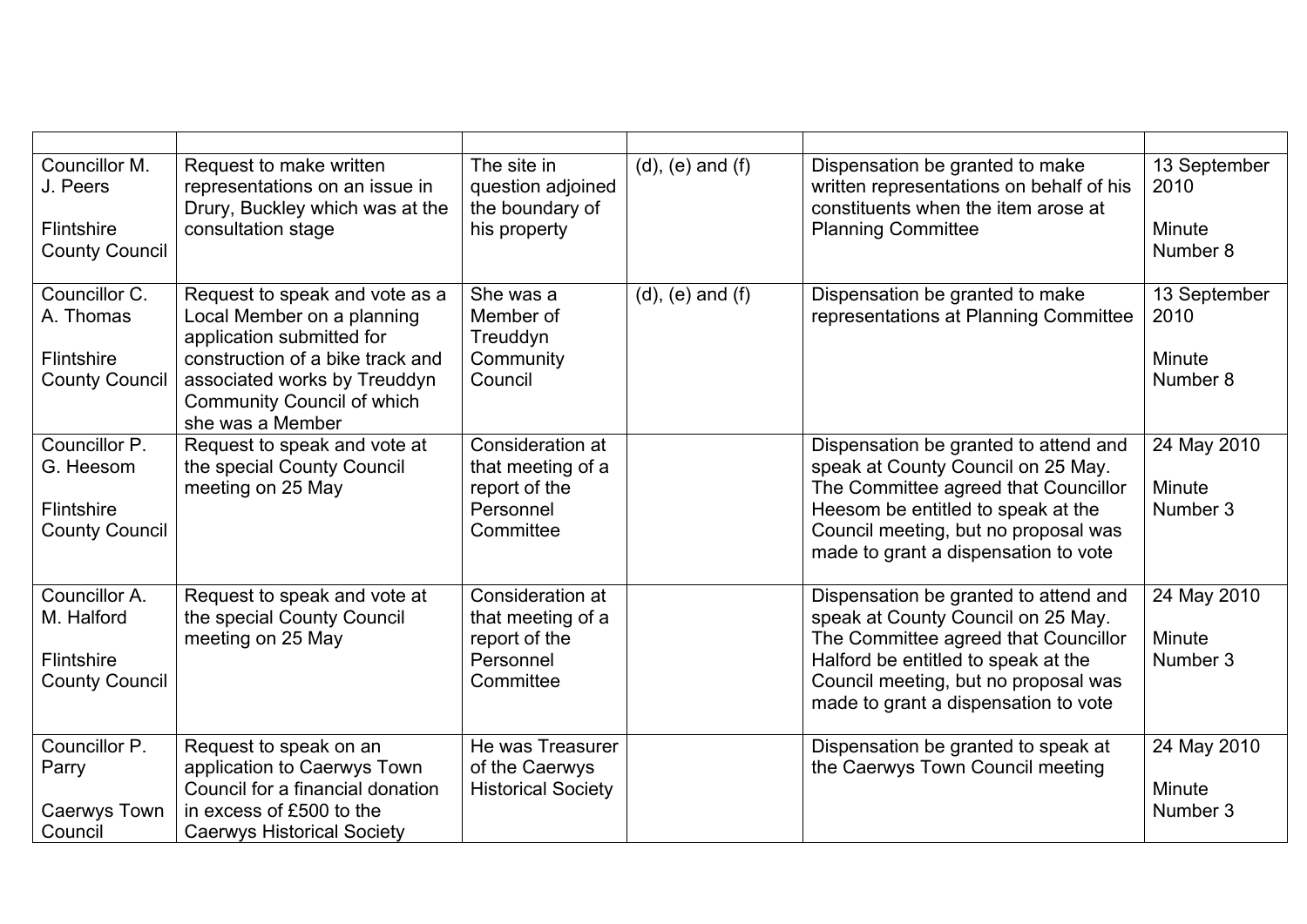| Councillor J.<br>Woolley<br><b>Buckley Town</b><br>Council                                                | Request to speak at a meeting<br>of Buckley Town Council in<br>relation to a proposal to raise<br>funds by Buckley Southdown<br><b>Primary School</b> |                                                                          |                 | Dispensation be granted to speak on<br>the item                                                                                                                   | 12 April 2010<br>Minute<br>Number 71       |
|-----------------------------------------------------------------------------------------------------------|-------------------------------------------------------------------------------------------------------------------------------------------------------|--------------------------------------------------------------------------|-----------------|-------------------------------------------------------------------------------------------------------------------------------------------------------------------|--------------------------------------------|
| Councillor P.<br>Hughes<br>Northop<br>Community<br>Council                                                | Request to speak and vote on a<br>grant application from a<br>voluntary organisation, amount<br>of over £500                                          |                                                                          |                 | Dispensation be granted to speak on<br>the item                                                                                                                   | 8 February<br>2010<br>Minute<br>Number 67  |
| Councillor K.<br>Houghton<br>Argoed<br>Community<br>Council                                               | Request to speak at a meeting<br>of Argoed Community Council<br>on 17 December 2009 to<br>discuss the lease for the Bonc<br>recreational area         |                                                                          |                 | Dispensation be granted to speak at a<br>meeting of the Argoed Community<br>Council on 17 December 2009 to<br>discuss the lease for the Bonc<br>recreational area | 14 December<br>2009<br>Minute<br>Number 58 |
| Councillor C.<br>S. Carver<br>Flintshire<br><b>County Council</b><br>and Hawarden<br>Community<br>Council | Request to discuss matters on<br>the provision of allotments for<br>local residents with the Clerk<br>and Financial Officer of the<br>Council         | He was Chairman<br>of the Hawarden<br>Institute<br>Management<br>Council |                 | Dispensation be granted to speak on<br>matters arising from the Hawarden<br>Institute Management Council                                                          | 14 December<br>2009<br>Minute<br>Number 58 |
| Councillor J. B.<br>Attridge                                                                              | Request to speak and vote at<br>the special County Council                                                                                            | His wife was a<br>part-time                                              | $(d)$ and $(e)$ | Dispensation be granted to speak on<br>general issues of single status outside                                                                                    | 2 November<br>2009                         |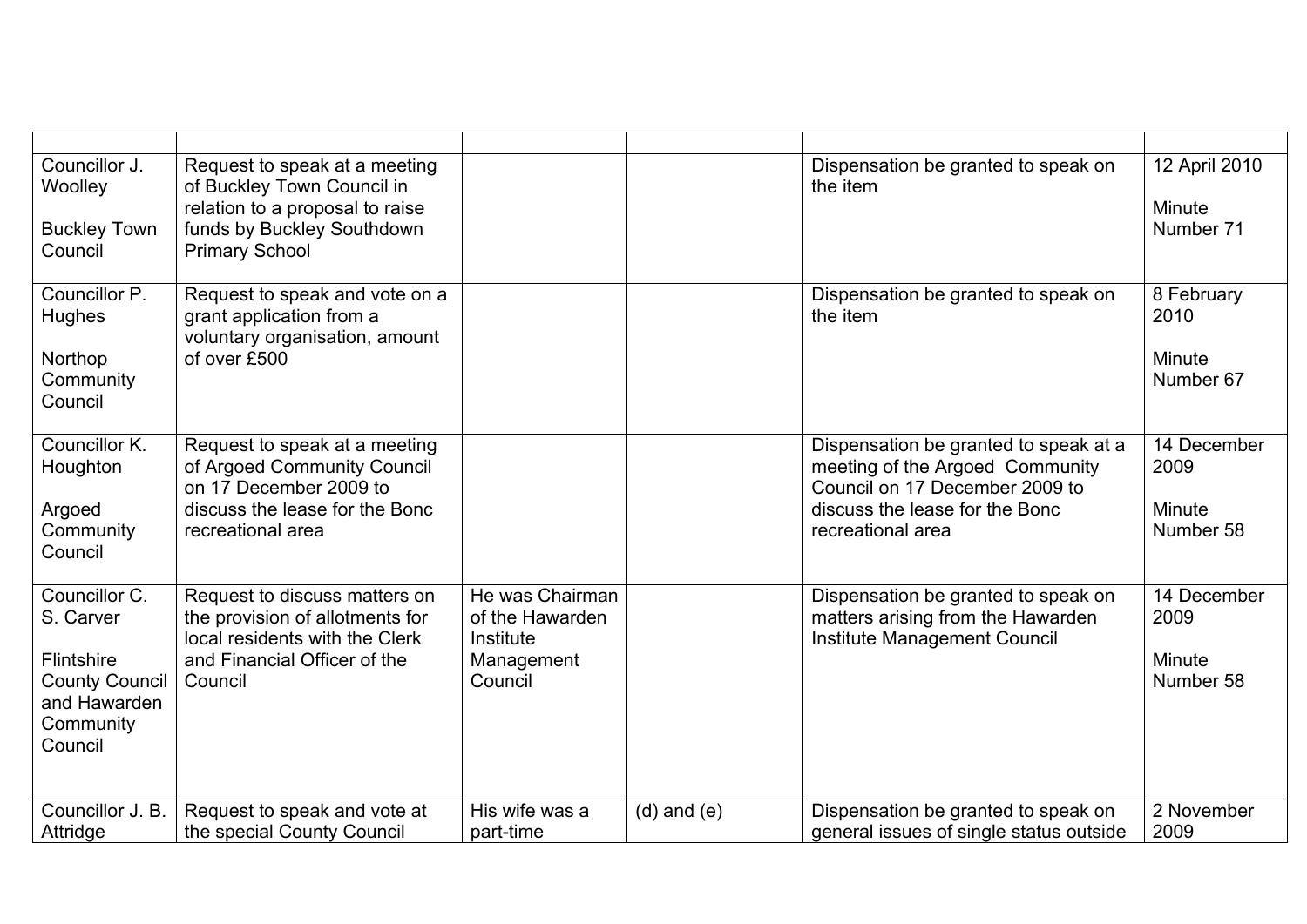| <b>Flintshire</b><br><b>County Council</b>                                   | meeting on 3 November 2009<br>which had been convened for<br>the sole purpose of discussing<br>the outcome of the exercise                                                               | employee of the<br>Council.<br>He was Chairman<br>of Governors of<br>Dee Road Infants<br>School in<br>Connah's Quay<br>and a number of<br>those employees<br>had been<br>affected by the<br>proposals. |                 | of the Special Meeting of the County<br>Council on 3 November 2009<br>Dispensation be granted to speak and<br>vote at the Special Meeting of the<br>County Council on 3 November 2009<br>on the basis that only general<br>principles will be discussed; if it<br>becomes apparent that more specific<br>personal issues are discussed, then<br>they should reconsider their position                                                                                   | Minute<br>Number 51                       |
|------------------------------------------------------------------------------|------------------------------------------------------------------------------------------------------------------------------------------------------------------------------------------|--------------------------------------------------------------------------------------------------------------------------------------------------------------------------------------------------------|-----------------|-------------------------------------------------------------------------------------------------------------------------------------------------------------------------------------------------------------------------------------------------------------------------------------------------------------------------------------------------------------------------------------------------------------------------------------------------------------------------|-------------------------------------------|
| Councillor D.<br><b>Barratt</b><br>Flintshire<br><b>County Council</b>       | Request to speak and vote at<br>the special County Council<br>meeting on 3 November 2009<br>which had been convened for<br>the sole purpose of discussing<br>the outcome of the exercise | His wife's sister<br>was an employee<br>of the Council                                                                                                                                                 | $(d)$ and $(e)$ | Dispensation be granted to speak on<br>general issues of single status outside<br>of the Special Meeting of the County<br>Council on 3 November 2009<br>Dispensation be granted to speak and<br>vote at the Special Meeting of the<br>County Council on 3 November 2009<br>on the basis that only general<br>principles will be discussed; if it<br>becomes apparent that more specific<br>personal issues are discussed, then<br>they should reconsider their position | 2 November<br>2009<br>Minute<br>Number 51 |
| Councillor R.<br>P. Macfarlane<br><b>Flintshire</b><br><b>County Council</b> | Request to speak and vote at<br>the special County Council<br>meeting on 3 November 2009<br>which had been convened for<br>the sole purpose of discussing                                | His wife was a<br>mid-day<br>supervisor in a<br>school.                                                                                                                                                | $(d)$ and $(e)$ | Dispensation be granted to speak on<br>general issues of single status outside<br>of the Special Meeting of the County<br>Council on 3 November 2009.<br>Dispensation be granted to speak and                                                                                                                                                                                                                                                                           | 2 November<br>2009<br>Minute<br>Number 51 |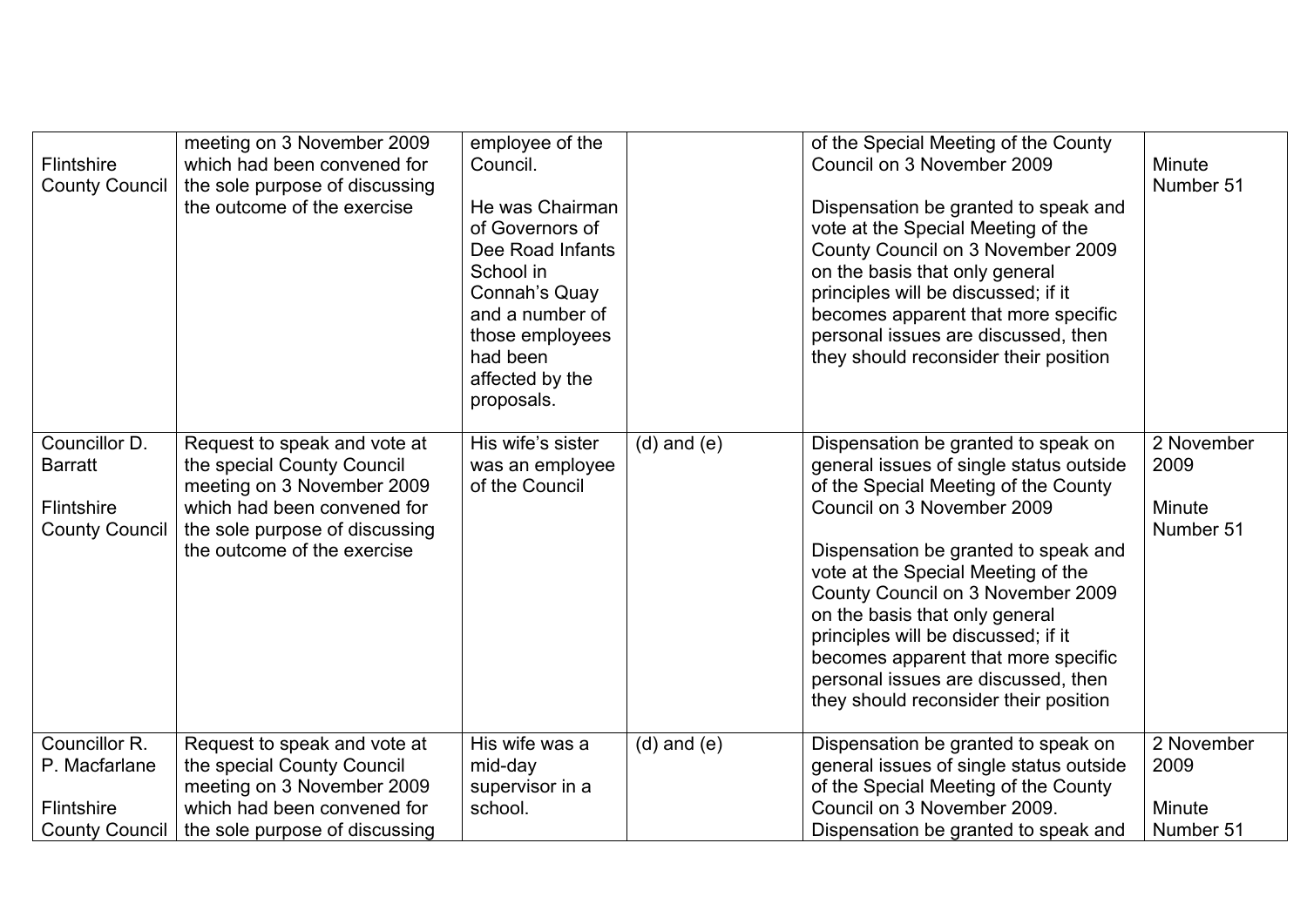|                                                                    | the outcome of the exercise                                                                                                                                                              | He was Chairman<br>of Lifelong<br>Learning OSC<br>and although the<br>proposals did not<br>affect teaching<br>staff, there were<br>a number of non-<br>teaching staff<br>employed in<br>schools                                                              |                         | vote at the Special Meeting of the<br>County Council on 3 November 2009<br>on the basis that only general<br>principles will be discussed; if it<br>becomes apparent that more specific<br>personal issues are discussed, then<br>they should reconsider their position                                                                                                                                                                                                 |                                           |
|--------------------------------------------------------------------|------------------------------------------------------------------------------------------------------------------------------------------------------------------------------------------|--------------------------------------------------------------------------------------------------------------------------------------------------------------------------------------------------------------------------------------------------------------|-------------------------|-------------------------------------------------------------------------------------------------------------------------------------------------------------------------------------------------------------------------------------------------------------------------------------------------------------------------------------------------------------------------------------------------------------------------------------------------------------------------|-------------------------------------------|
| Councillor A.<br>P. Shotton<br>Flintshire<br><b>County Council</b> | Request to speak and vote at<br>the special County Council<br>meeting on 3 November 2009<br>which had been convened for<br>the sole purpose of discussing<br>the outcome of the exercise | His partner was<br>an employee of<br>the Council<br>In his previous<br>role as Leader of<br>the Council he<br>had been actively<br>involved in a<br>number of<br>discussions and<br>had gained a<br>considerable<br>degree of<br>knowledge of the<br>process | $(d)$ , $(e)$ and $(f)$ | Dispensation be granted to speak on<br>general issues of single status outside<br>of the Special Meeting of the County<br>Council on 3 November 2009<br>Dispensation be granted to speak and<br>vote at the Special Meeting of the<br>County Council on 3 November 2009<br>on the basis that only general<br>principles will be discussed; if it<br>becomes apparent that more specific<br>personal issues are discussed, then<br>they should reconsider their position | 2 November<br>2009<br>Minute<br>Number 51 |
| Councillor C. J.<br>Dolphin<br>Flintshire                          | Request to speak and vote at<br>the special County Council<br>meeting on 3 November 2009<br>which had been convened for                                                                  | A family member<br>worked for the<br>Council                                                                                                                                                                                                                 | $(d)$ and $(e)$         | Dispensation be granted to speak on<br>general issues of single status outside<br>of the Special Meeting of the County<br>Council on 3 November 2009                                                                                                                                                                                                                                                                                                                    | 2 November<br>2009<br>Minute              |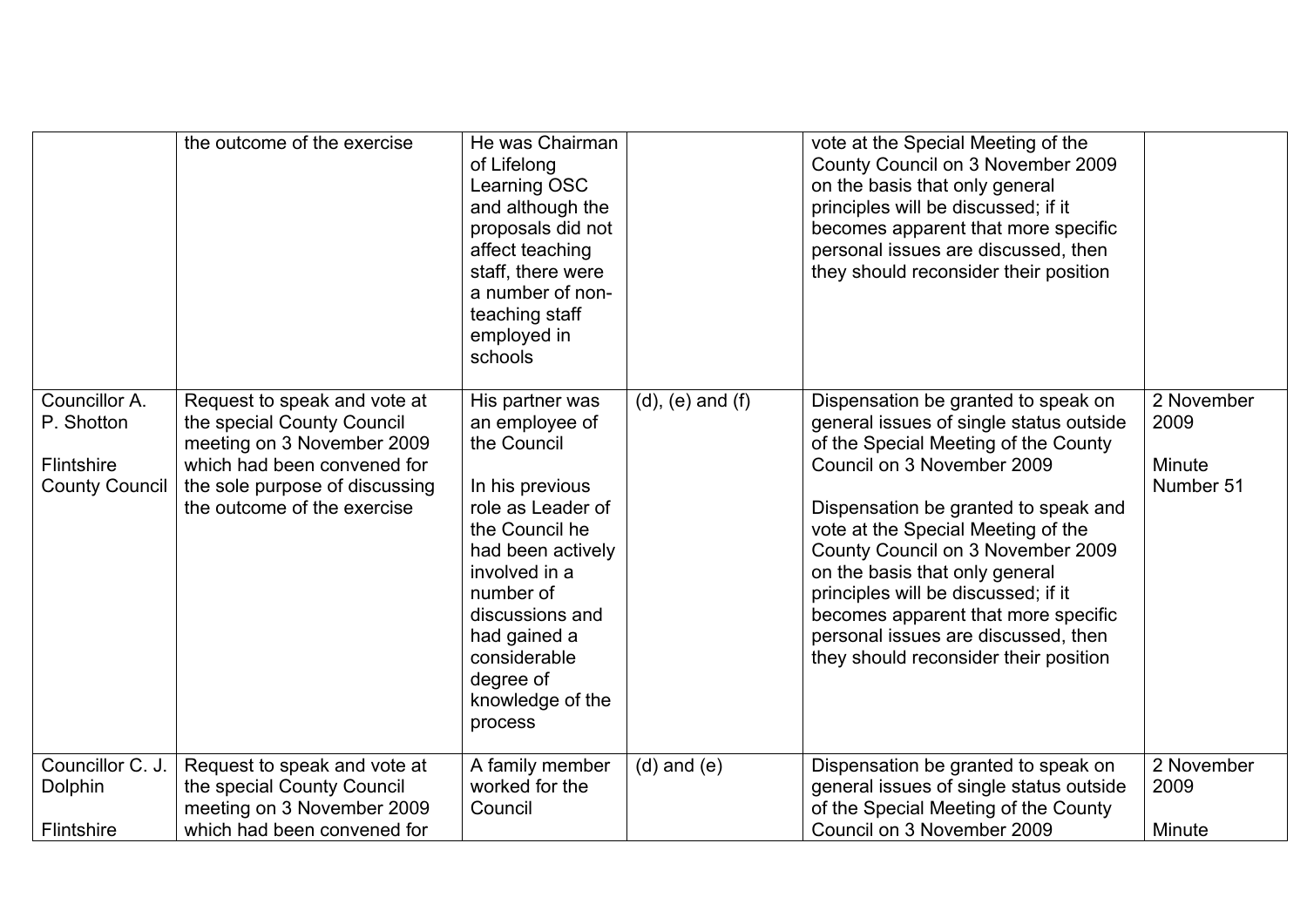| <b>County Council</b>                                             | the sole purpose of discussing<br>the outcome of the exercise                                                                                                                            |                                              |                 | Dispensation be granted to speak and<br>vote at the Special Meeting of the<br>County Council on 3 November 2009<br>on the basis that only general<br>principles will be discussed; if it<br>becomes apparent that more specific<br>personal issues are discussed, then<br>they should reconsider their position                                                                                                                                                         | Number 51                                 |
|-------------------------------------------------------------------|------------------------------------------------------------------------------------------------------------------------------------------------------------------------------------------|----------------------------------------------|-----------------|-------------------------------------------------------------------------------------------------------------------------------------------------------------------------------------------------------------------------------------------------------------------------------------------------------------------------------------------------------------------------------------------------------------------------------------------------------------------------|-------------------------------------------|
| Councillor R.<br>Dolphin<br>Flintshire<br><b>County Council</b>   | Request to speak and vote at<br>the special County Council<br>meeting on 3 November 2009<br>which had been convened for<br>the sole purpose of discussing<br>the outcome of the exercise | A family member<br>worked for the<br>Council | $(d)$ and $(e)$ | Dispensation be granted to speak on<br>general issues of single status outside<br>of the Special Meeting of the County<br>Council on 3 November 2009<br>Dispensation be granted to speak and<br>vote at the Special Meeting of the<br>County Council on 3 November 2009<br>on the basis that only general<br>principles will be discussed; if it<br>becomes apparent that more specific<br>personal issues are discussed, then<br>they should reconsider their position | 2 November<br>2009<br>Minute<br>Number 51 |
| Councillor C.<br>A. Thomas<br>Flintshire<br><b>County Council</b> | Request to speak and vote at<br>the special County Council<br>meeting on 3 November 2009<br>which had been convened for<br>the sole purpose of discussing<br>the outcome of the exercise | A family member<br>worked for the<br>Council | $(d)$ and $(e)$ | Dispensation be granted to speak on<br>general issues of single status outside<br>of the Special Meeting of the County<br>Council on 3 November 2009<br>Dispensation be granted to speak and<br>vote at the Special Meeting of the<br>County Council on 3 November 2009<br>on the basis that only general                                                                                                                                                               | 2 November<br>2009<br>Minute<br>Number 51 |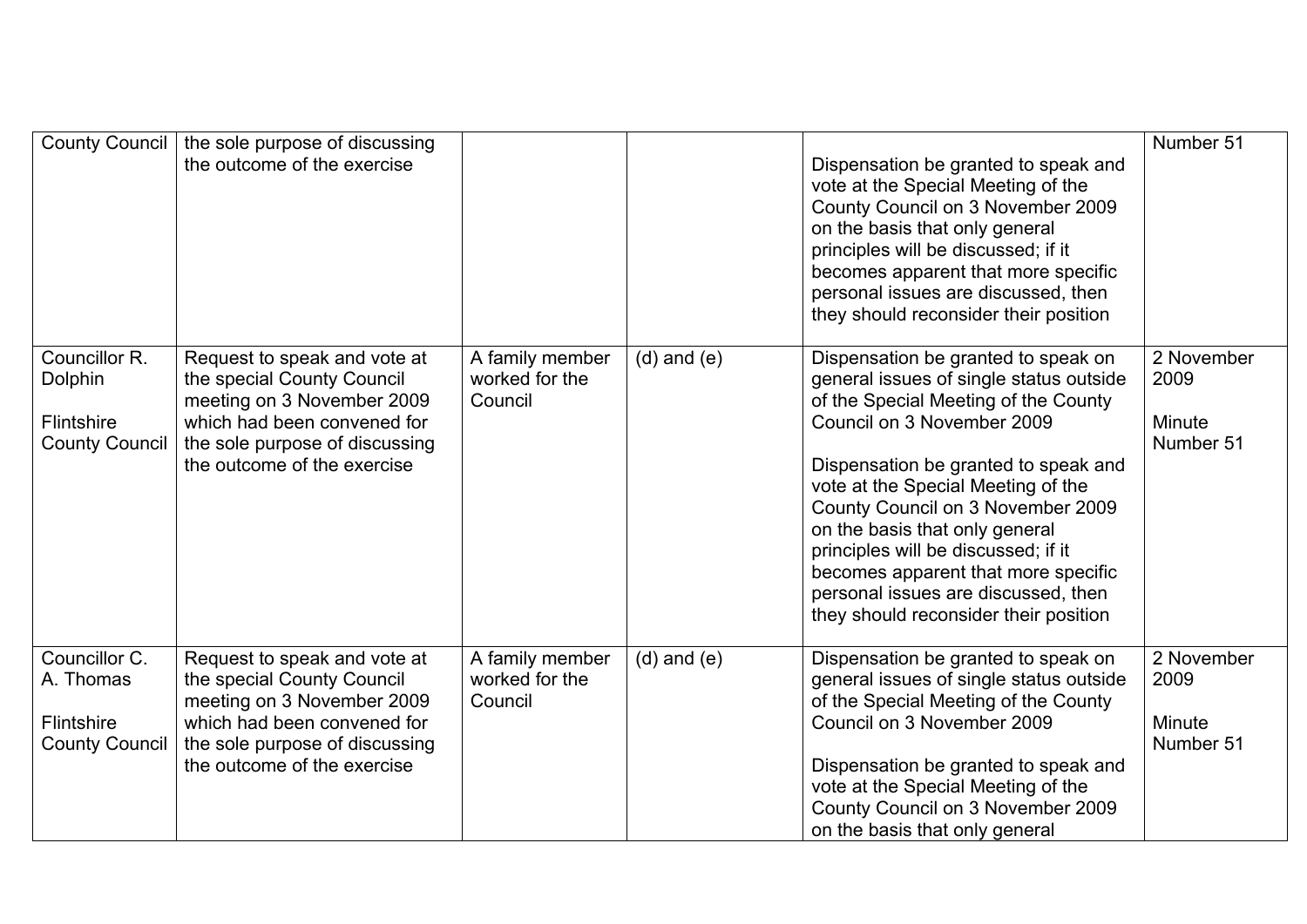|                                                                                |                                                                                                                                                                                          |                                             |                 | principles will be discussed; if it<br>becomes apparent that more specific<br>personal issues are discussed, then<br>they should reconsider their position                                                                                                                                                                                                                                                                                                              |                                           |
|--------------------------------------------------------------------------------|------------------------------------------------------------------------------------------------------------------------------------------------------------------------------------------|---------------------------------------------|-----------------|-------------------------------------------------------------------------------------------------------------------------------------------------------------------------------------------------------------------------------------------------------------------------------------------------------------------------------------------------------------------------------------------------------------------------------------------------------------------------|-------------------------------------------|
| Councillor N.<br><b>Phillips</b><br><b>Flintshire</b><br><b>County Council</b> | Request to speak and vote at<br>the special County Council<br>meeting on 3 November 2009<br>which had been convened for<br>the sole purpose of discussing<br>the outcome of the exercise | Family members<br>worked for the<br>Council | $(d)$ and $(e)$ | Dispensation be granted to speak on<br>general issues of single status outside<br>of the Special Meeting of the County<br>Council on 3 November 2009<br>Dispensation be granted to speak and<br>vote at the Special Meeting of the<br>County Council on 3 November 2009<br>on the basis that only general<br>principles will be discussed; if it<br>becomes apparent that more specific<br>personal issues are discussed, then<br>they should reconsider their position | 2 November<br>2009<br>Minute<br>Number 51 |
| Councillor H.<br>Yale<br><b>Flintshire</b><br><b>County Council</b>            | Request to speak and vote at<br>the special County Council<br>meeting on 3 November 2009<br>which had been convened for<br>the sole purpose of discussing<br>the outcome of the exercise | Family members<br>worked for the<br>Council | $(d)$ and $(e)$ | Dispensation be granted to speak on<br>general issues of single status outside<br>of the Special Meeting of the County<br>Council on 3 November 2009<br>Dispensation be granted to speak and<br>vote at the Special Meeting of the<br>County Council on 3 November 2009<br>on the basis that only general<br>principles will be discussed; if it<br>becomes apparent that more specific<br>personal issues are discussed, then<br>they should reconsider their position | 2 November<br>2009<br>Minute<br>Number 51 |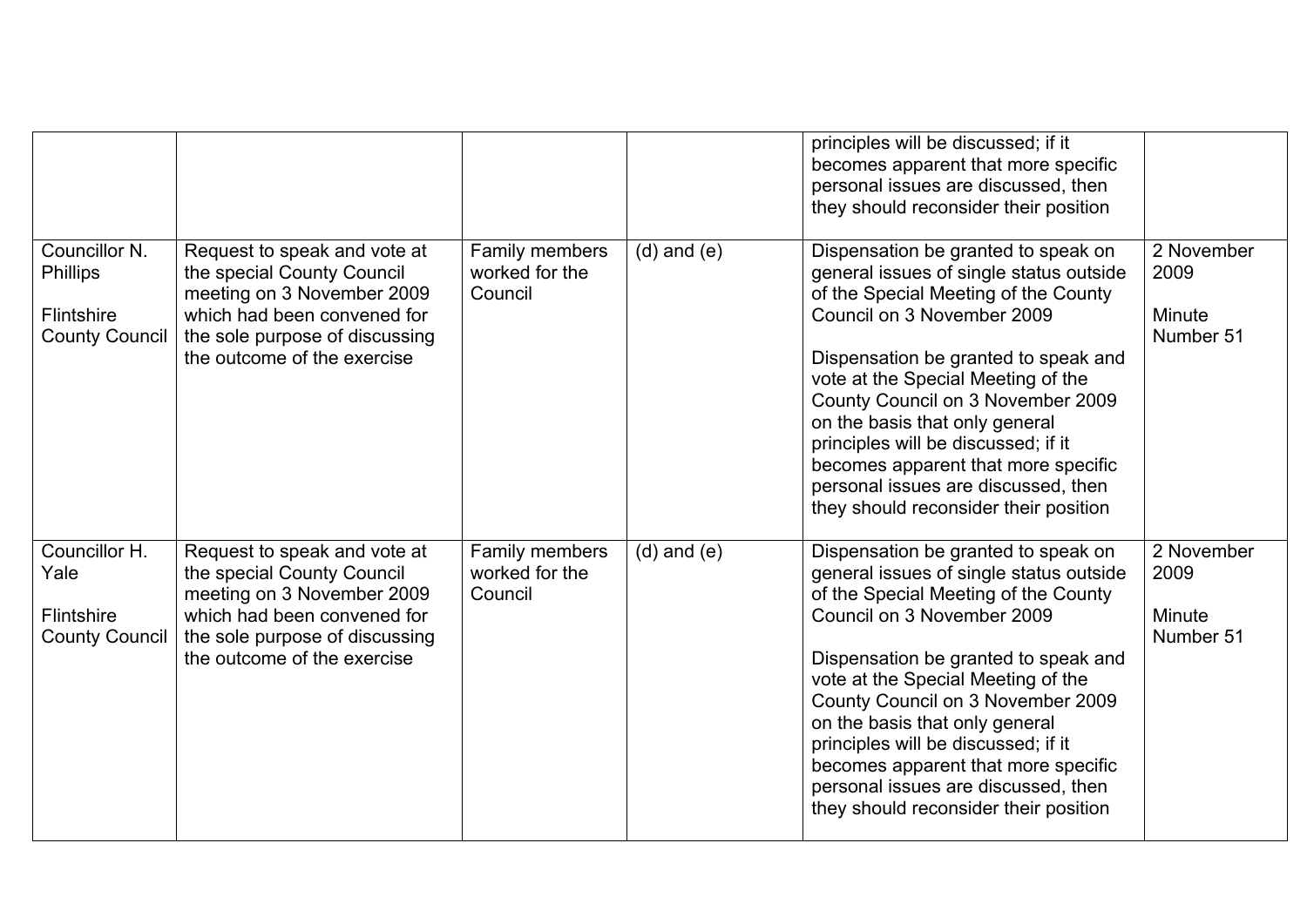| Councillor W.<br><b>Mullin</b><br><b>Flintshire</b><br><b>County Council</b> | Request to speak and vote on<br>an application at Planning<br>Committee on the application for<br>Tesco's development at<br><b>Broughton</b>           | His daughter was<br>a Photographic<br>Assistant at<br>Tesco                                                                                                                           | (d) | Dispensation be granted to speak and<br>vote at the Planning Committee in<br>relation to the report to that Committee,<br>as circulated at the meeting                                                                                                                                                       | 2 November<br>2009<br>Minute<br>Number 51   |
|------------------------------------------------------------------------------|--------------------------------------------------------------------------------------------------------------------------------------------------------|---------------------------------------------------------------------------------------------------------------------------------------------------------------------------------------|-----|--------------------------------------------------------------------------------------------------------------------------------------------------------------------------------------------------------------------------------------------------------------------------------------------------------------|---------------------------------------------|
| Councillor K.<br>Houghton<br>Argoed<br>Community<br>Council                  | Request to speak and vote on<br>issues relating to the provision<br>of youth facilities in the area                                                    | He was a<br>member of the<br><b>MIFFY</b><br>Committee which<br>had raised in<br>excess of<br>£150,000 towards<br>the scheme.<br>There was no<br>financial interest<br>in the project |     | Dispensation be granted to Councillor<br>K. Houghton, and other members of<br>the Argoed Community Council, who<br>were also represented on MIFFY, to<br>speak and vote                                                                                                                                      | 14 September<br>2009<br>Minute<br>Number 47 |
| Councillor C.<br>S. Carver<br>Flintshire<br><b>County Council</b>            | Request to speak and vote at a<br><b>Special Meeting of County</b><br>Council which had been called<br>to receive the Inspector's report<br>on the UDP | He lived on<br>Overlea Drive,<br>Hawarden.                                                                                                                                            |     | Dispensation be granted to speak and<br>vote at the forthcoming Special<br>meeting of County Council in relation<br>to issues on the UDP and in particular,<br>the site at Overlea Drive, Hawarden.<br>The dispensation would not extend to<br>any planning application submitted in<br>relation to the site | 13 July 2009<br>Minute<br>Number 42         |
| Councillor M.<br>Peers<br>Flintshire<br><b>County Council</b>                | Request to speak and vote at a<br><b>Special Meeting of County</b><br>Council which had been called<br>to receive the Inspector's report<br>on the UDP | He had made<br>representations<br>on the UDP in<br>relation to land at<br>the rear of his<br>property but that                                                                        |     | Dispensation be granted to speak and<br>vote at the forthcoming Special<br>meeting of County Council in relation<br>to the UDP upon those sites which<br><b>Councillor Peers had made</b><br>representations within his electoral                                                                            | 13 July 2009<br>Minute<br>Number 42         |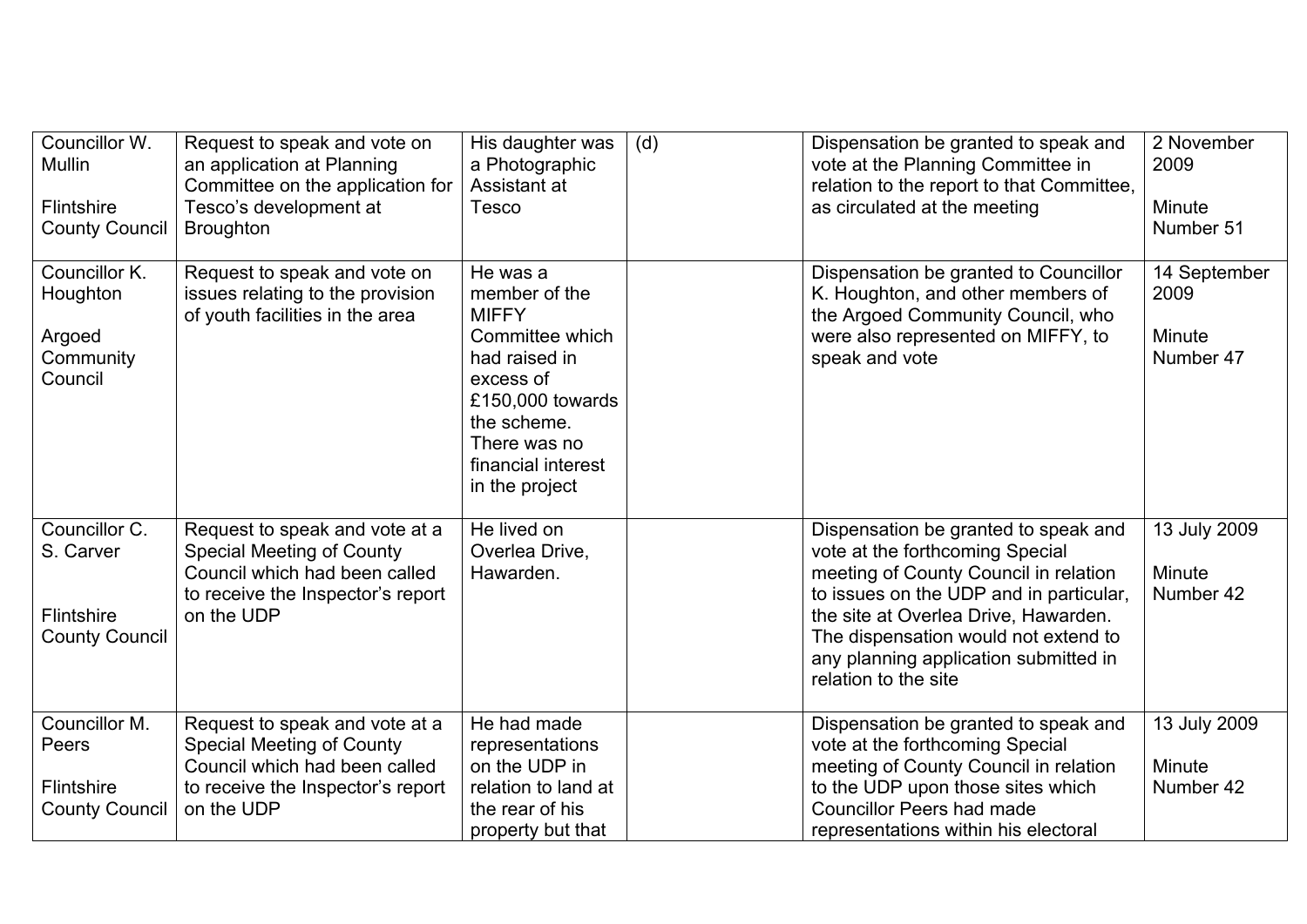|                                                                  |                                                                                                                                                                                                                                                                                                                                                                                  | was prior to him<br>being a member<br>of Flintshire<br><b>County Council</b>                                                                                  | division<br>The dispensation would not extend to<br>any planning application submitted in<br>relation to any of the sites concerned                                                                                                                                                                                                                                                                                                                              |                                      |
|------------------------------------------------------------------|----------------------------------------------------------------------------------------------------------------------------------------------------------------------------------------------------------------------------------------------------------------------------------------------------------------------------------------------------------------------------------|---------------------------------------------------------------------------------------------------------------------------------------------------------------|------------------------------------------------------------------------------------------------------------------------------------------------------------------------------------------------------------------------------------------------------------------------------------------------------------------------------------------------------------------------------------------------------------------------------------------------------------------|--------------------------------------|
| Councillor H.<br>M. Jones<br><b>Flint Town</b><br>Council        | Request to speak and vote at a<br>special meeting of Flint Town<br>Council on a major development<br>at Croes Atti                                                                                                                                                                                                                                                               | Her property<br>bordered the<br>application site.<br>The development<br>would also have<br>a bearing on the<br>Ward she<br>represented,<br><b>Castle Ward</b> | Dispensation be granted to speak and<br>vote at the forthcoming meeting of Flint<br>Town Council to be addressed by the<br><b>Chief Executive and Senior Officers of</b><br>Flintshire County Council in relation to<br>the development at the Croes Atti site<br>in Oakenholt, Flint<br>If there were any other formal<br>applications relevant to that site, it<br>would be necessary for Councillor<br>Jones to re-apply to the Committee for<br>dispensation | 22 June 2009<br>Minute<br>Number 37  |
| Councillor M.<br>J. Peers<br>Flintshire<br><b>County Council</b> | Request to speak and vote at<br>the Planning and Development<br>Control Committee on 29 April<br>2009 on the following<br>application "Erection and<br>operation of a ready mix<br>concrete batching plant and<br>auxiliary facilities (in retrospect)<br>on land that borders two<br>industrial estates, Saltney"<br>Request to speak and vote on<br>issues involving Airbus at | It related to his<br>employment at<br>the Airbus Aircraft<br>factory as the<br>applicant was a<br>sub-contractor for<br>the firm                              | That the request for dispensation to<br>speak and vote at the Planning and<br>Development Control Committee on 29<br>April 2009 in respect of the planning<br>application be refused<br>That the request to be granted<br>dispensation to speak and vote at<br>meetings of the Overview and Scrutiny<br>Committee's involving Airbus be<br>granted                                                                                                               | 27 April 2009<br>Minute<br>Number 34 |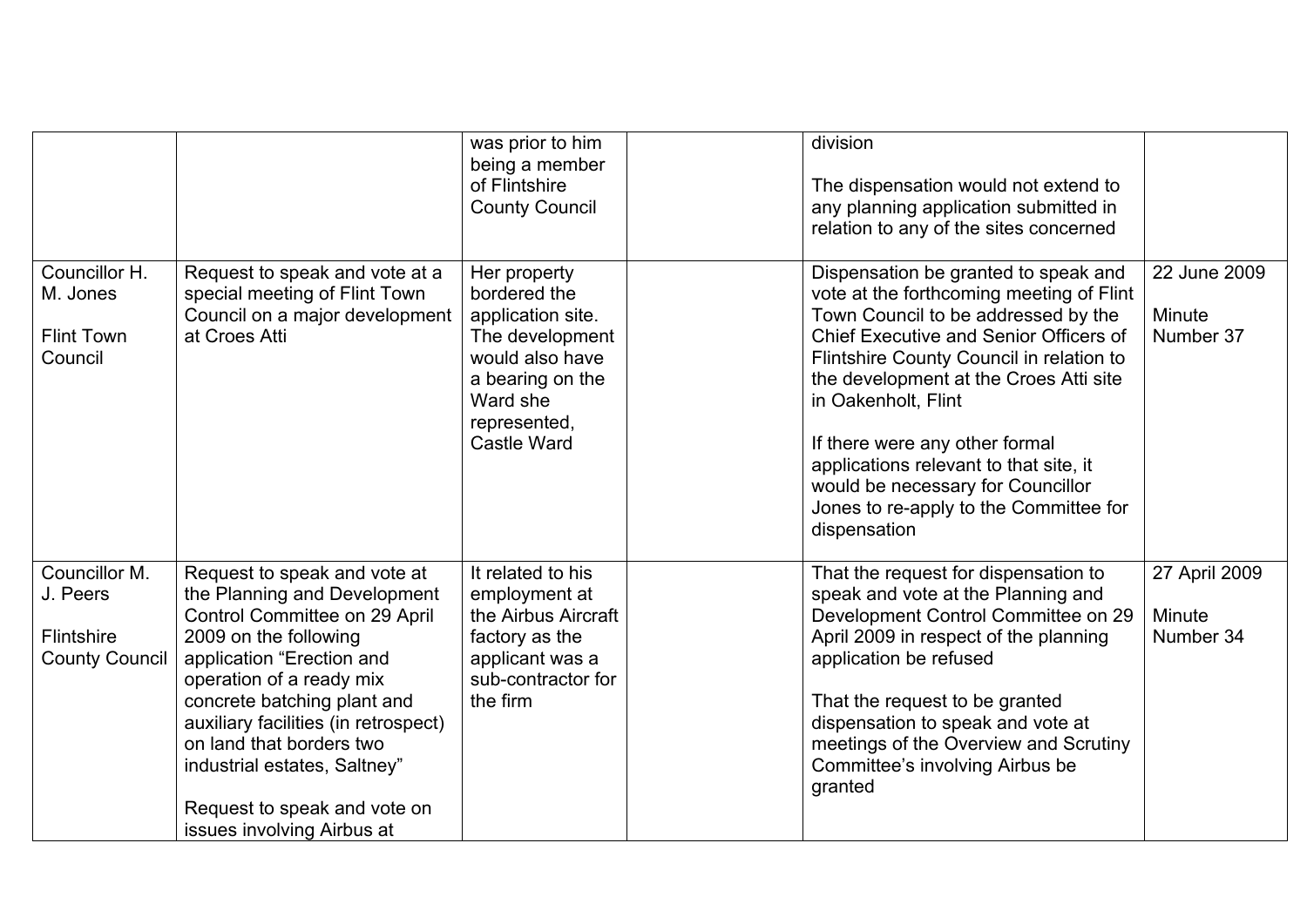|                                                                              | <b>Overview and Scrutiny</b><br>Committees                                                                                                                                                                                            |                                                                                                                                                                                                                                                          |                                                                                                                                                                                                               |                                           |
|------------------------------------------------------------------------------|---------------------------------------------------------------------------------------------------------------------------------------------------------------------------------------------------------------------------------------|----------------------------------------------------------------------------------------------------------------------------------------------------------------------------------------------------------------------------------------------------------|---------------------------------------------------------------------------------------------------------------------------------------------------------------------------------------------------------------|-------------------------------------------|
| Councillor C.<br><b>Ellis</b><br><b>Flintshire</b><br><b>County Council</b>  | Request to speak and vote at<br>the Executive meeting on 9<br>December 2008 and any<br>subsequent meetings of<br><b>Overview and Scrutiny</b><br>Committees following the<br>Executive on the sale of the old<br><b>Buckley baths</b> | As well as being<br>members of the<br>Executive, they<br>were members of<br><b>Buckley Town</b><br>Council and the<br>Sub-Committee<br>of the Town<br>Council that had<br>been established<br>to consider<br>information<br>obtained through<br>research | Dispensation be granted to speak and<br>vote on issues relating to the old<br>Buckley baths building at Executive on<br>9 December 2008 and any subsequent<br>meetings of Overview and Scrutiny<br>Committees | 8 December<br>2008<br>Minute<br>Number 26 |
| Councillor H.<br>D. Hutchinson<br><b>Flintshire</b><br><b>County Council</b> | Request to speak and vote at<br>the Executive meeting on 9<br>December 2008 and any<br>subsequent meetings of<br><b>Overview and Scrutiny</b><br>Committees following the<br>Executive on the sale of the old<br><b>Buckley baths</b> | As well as being<br>members of the<br>Executive, they<br>were members of<br><b>Buckley Town</b><br>Council and the<br>Sub-Committee<br>of the Town<br>Council that had<br>been established<br>to consider<br>information<br>obtained through<br>research | Dispensation be granted to speak and<br>vote on issues relating to the old<br>Buckley baths building at Executive on<br>9 December 2008 and any subsequent<br>meetings of Overview and Scrutiny<br>Committees | 8 December<br>2008<br>Minute<br>Number 26 |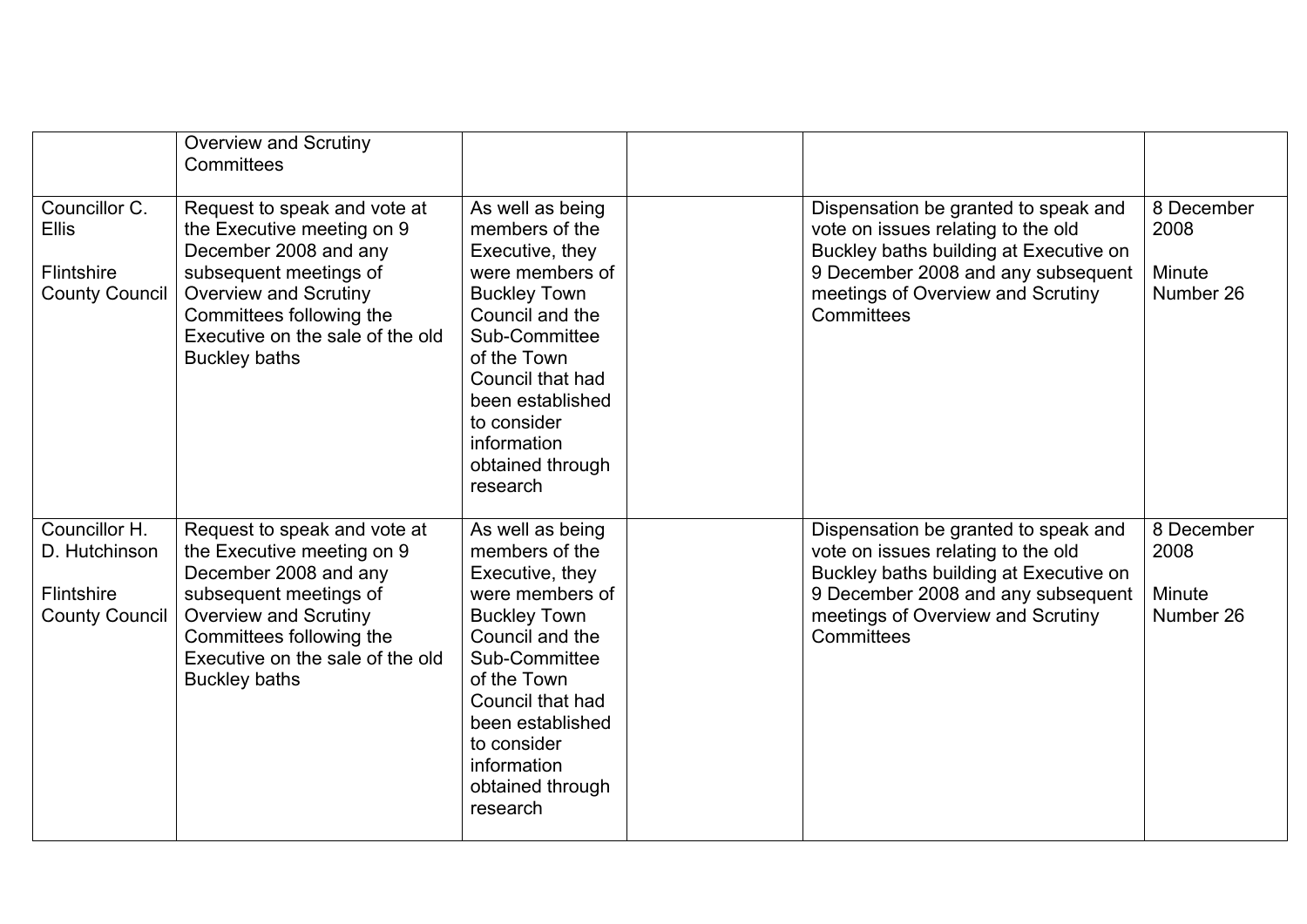| Councillor N.<br><b>Phillips</b><br>Flintshire<br><b>County Council</b> | Request to speak and vote at<br>the Executive meeting on 9<br>December 2008 and any<br>subsequent meetings of<br><b>Overview and Scrutiny</b><br>Committees following the<br>Executive on the sale of the old<br><b>Buckley baths</b> | As well as being<br>members of the<br>Executive, they<br>were members of<br><b>Buckley Town</b><br>Council and the<br>Sub-Committee<br>of the Town<br>Council that had<br>been established<br>to consider<br>information<br>obtained through<br>research | Dispensation be granted to speak and<br>vote on issues relating to the old<br>Buckley baths building at Executive on<br>9 December 2008 and any subsequent<br>meetings of Overview and Scrutiny<br>Committees | 8 December<br>2008<br>Minute<br>Number 26 |
|-------------------------------------------------------------------------|---------------------------------------------------------------------------------------------------------------------------------------------------------------------------------------------------------------------------------------|----------------------------------------------------------------------------------------------------------------------------------------------------------------------------------------------------------------------------------------------------------|---------------------------------------------------------------------------------------------------------------------------------------------------------------------------------------------------------------|-------------------------------------------|
| Councillor A.<br>Woolley<br><b>Flintshire</b><br><b>County Council</b>  | Request to speak and vote at<br>the Executive meeting on 9<br>December 2008 and any<br>subsequent meetings of<br><b>Overview and Scrutiny</b><br>Committees following the<br>Executive on the sale of the old<br><b>Buckley baths</b> | As well as being<br>members of the<br>Executive, they<br>were members of<br><b>Buckley Town</b><br>Council and the<br>Sub-Committee<br>of the Town<br>Council that had<br>been established<br>to consider<br>information<br>obtained through<br>research | Dispensation be granted to speak and<br>vote on issues relating to the old<br>Buckley baths building at Executive on<br>9 December 2008 and any subsequent<br>meetings of Overview and Scrutiny<br>Committees | 8 December<br>2008<br>Minute<br>Number 26 |
| Councillor H.<br>M. Jones<br><b>Flint Town</b>                          | Request to speak and vote at a<br>meeting of Flint Town Council in<br>relation to an item on the<br>maisonettes in Flint                                                                                                              | Her sister had an<br>interest in one of<br>the properties.                                                                                                                                                                                               | Dispensation be granted to speak but<br>not vote on issues relating to Flint<br>maisonettes.                                                                                                                  | 13 October<br>2008<br>Minute<br>Number 22 |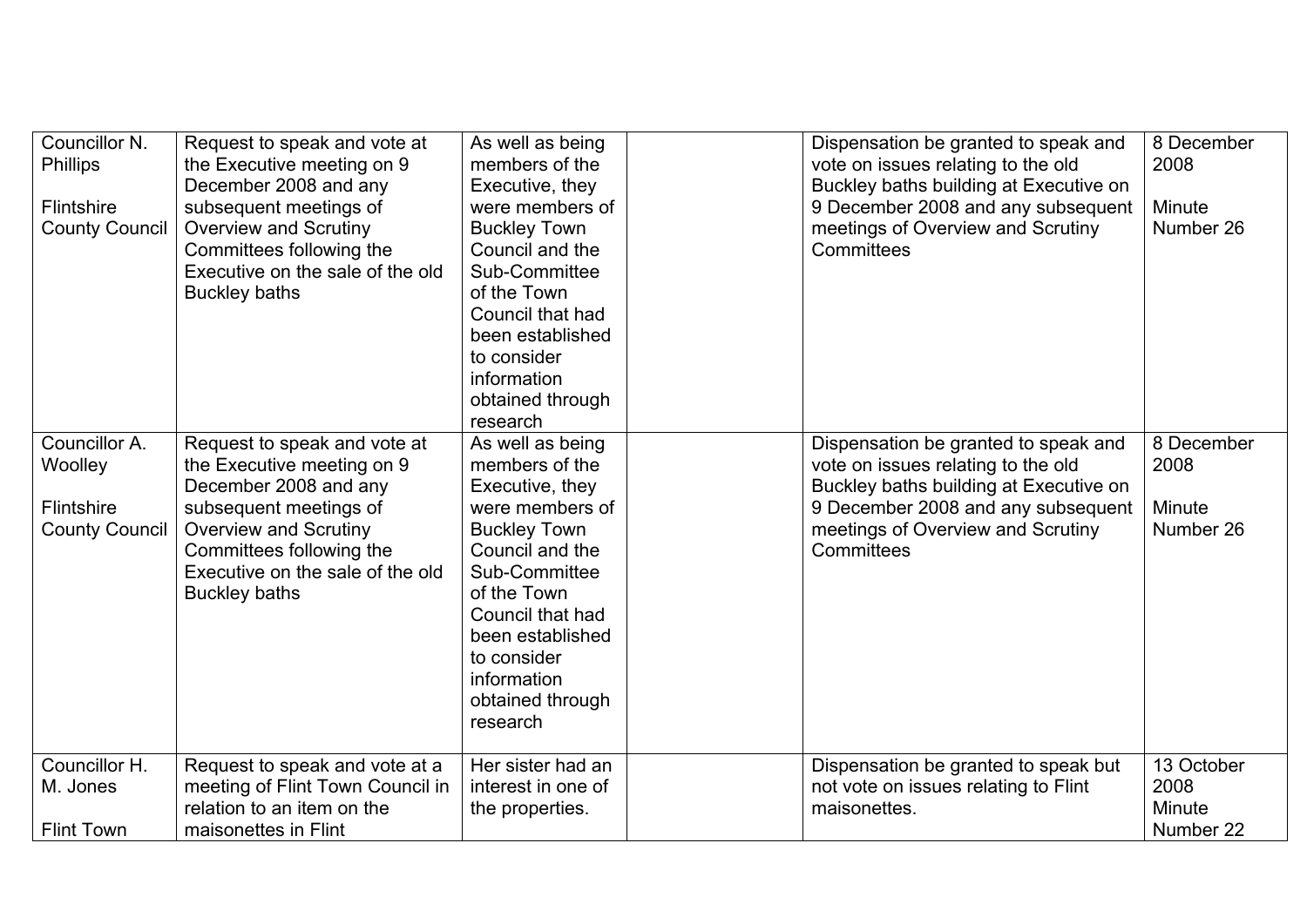| Council                                                                        |                                                                                                                                                                    |                                                           |                                                                                                                                                               |                                           |
|--------------------------------------------------------------------------------|--------------------------------------------------------------------------------------------------------------------------------------------------------------------|-----------------------------------------------------------|---------------------------------------------------------------------------------------------------------------------------------------------------------------|-------------------------------------------|
| Councillor A.<br>Woolley<br><b>Buckley Town</b><br>Council                     | Request to speak on issues<br>relating to Castle Cement which<br>was to be discussed at the<br><b>General Purposes Committee of</b><br><b>Buckley Town Council</b> | He was Chair of a<br>pressure group<br><b>CANK</b>        | Dispensation be granted to speak but<br>not vote on issues relating to Castle<br>Cement                                                                       | 11 February<br>2008<br>Minute<br>Number 3 |
| Councillor A.<br>Woolley<br>Flintshire<br><b>County Council</b>                | Request to speak on issues on<br>the Older People's Forum                                                                                                          | He had<br>involvement with<br>the Older<br>People's Forum | Dispensation be granted to speak but<br>not vote on issues relating to the Older<br>People's Forum                                                            | 9 October<br>2006<br>Minute<br>Number 24  |
| Mr D Hytch<br>$Co$ -optee $-$<br>Flintshire<br><b>County Council</b>           | Request to speak and vote on<br>education matters                                                                                                                  |                                                           | Dispensation be granted to speak and<br>vote on education matters on the same<br>basis as those previously agreed for<br>Members of the County Council        | 10 April 2006<br>Minute<br>Number 2       |
| Mr F Marney<br>$Co$ -optee $-$<br>Flintshire<br><b>County Council</b>          | Request to speak and vote on<br>education matters                                                                                                                  |                                                           | Dispensation be granted to speak and<br>vote on education matters on the same<br>basis as those previously agreed for<br>Members of the County Council        | 10 April 2006<br>Minute<br>Number 2       |
| Mrs Lesley<br>Wilson<br>$Co$ -optee $-$<br>Flintshire<br><b>County Council</b> | Request to speak and vote on<br>education matters                                                                                                                  |                                                           | Dispensation be granted to speak and<br>vote on education matters on the same<br>basis as those previously agreed for<br><b>Members of the County Council</b> | 10 April 2006<br>Minute<br>Number 2       |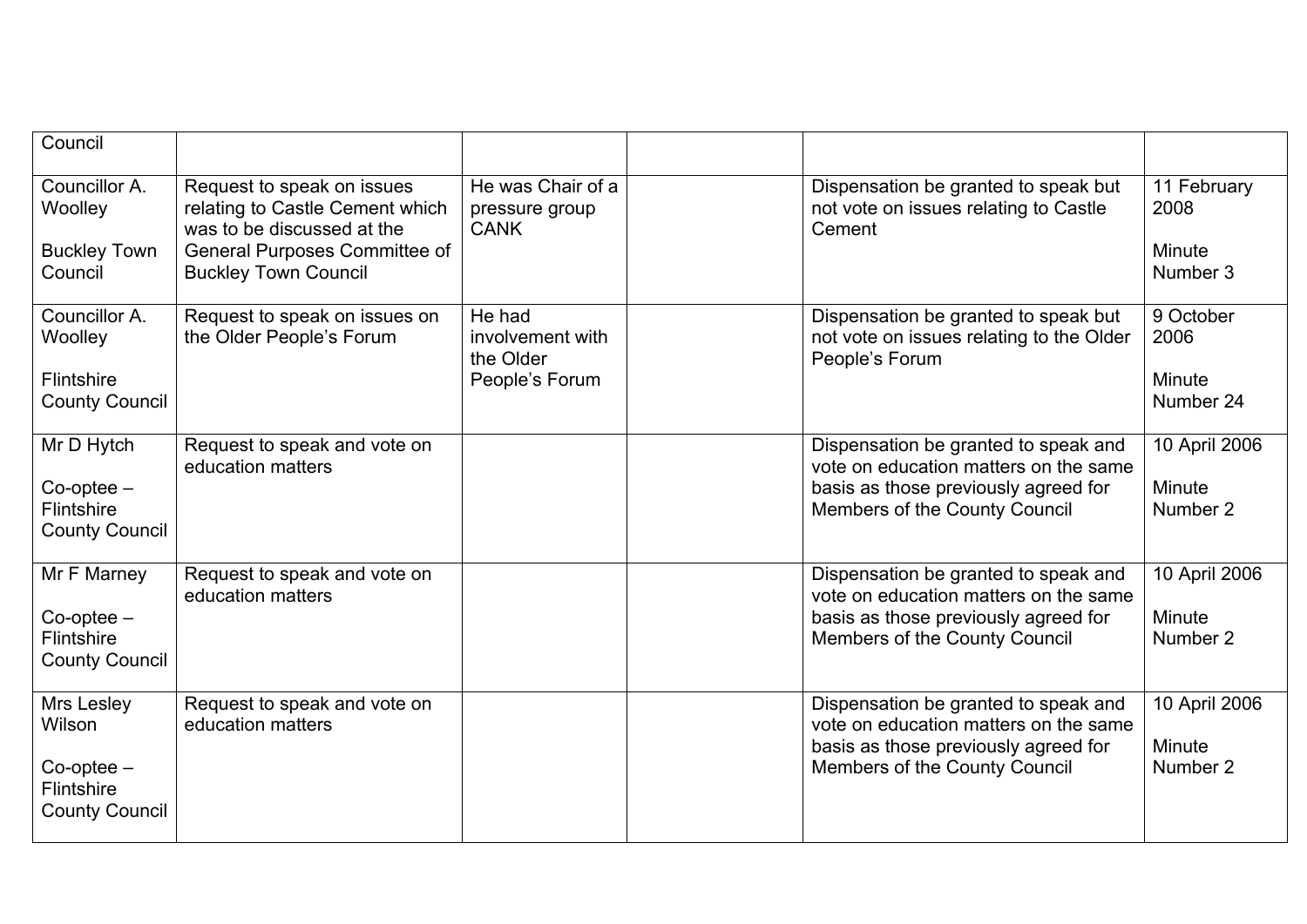| See decision<br>column                                           | Request to speak and vote on<br>issues relating to Special<br><b>Education within Flintshire</b>     | In view of the<br>Committee's<br>previous decision<br>to allow the<br>general<br>dispensation to<br>all Members of<br>the Council who<br>had requested it<br>on education<br><b>issues</b> | Dispensation be granted for those<br>Members who had already received<br>dispensation to speak and vote on all<br>matters relating to the functions of the<br>Local Education Authority including the<br>Youth Service, Admissions Policy and<br>the Funding of Schools be granted a<br>similar dispensation to speak and vote<br>in relation to issues of Special<br><b>Education within Flintshire</b> | 14 November<br>2005<br>Minute<br>Number 14 |
|------------------------------------------------------------------|------------------------------------------------------------------------------------------------------|--------------------------------------------------------------------------------------------------------------------------------------------------------------------------------------------|----------------------------------------------------------------------------------------------------------------------------------------------------------------------------------------------------------------------------------------------------------------------------------------------------------------------------------------------------------------------------------------------------------|--------------------------------------------|
| Councillor C<br>Dolphin<br>Whitford<br>Community<br>Council      | Request to speak and vote on<br>issues as presented by the<br><b>Monitoring Officer</b>              | Following<br>explanation of a<br>set of<br>circumstances<br>involving the<br>Member and one<br>other Member                                                                                | Dispensation be granted to speak and<br>vote on the issues as presented by the<br><b>Monitoring Officer</b>                                                                                                                                                                                                                                                                                              | 14 November<br>2005<br>Minute<br>Number 14 |
| Councillor A.<br>S. Jennings<br>Whitford<br>Community<br>Council | Request to speak and vote on<br>issues as presented by the<br><b>Monitoring Officer</b>              | Following<br>explanation of a<br>set of<br>circumstances<br>involving the<br>Member and one<br>other Member                                                                                | Dispensation be granted to speak and<br>vote on the issues as presented by the<br><b>Monitoring Officer</b>                                                                                                                                                                                                                                                                                              | 14 November<br>2005<br>Minute<br>Number 14 |
| Councillor R. J.<br>T. Guest<br>Flintshire                       | Request to speak and vote on<br>education issues in line with<br>dispensations previously<br>granted | He had been<br>appointed as<br><b>School Governor</b>                                                                                                                                      | Dispensation be granted to speak and<br>vote on education issues                                                                                                                                                                                                                                                                                                                                         | 9 May 2005<br>Minute<br>Number 4           |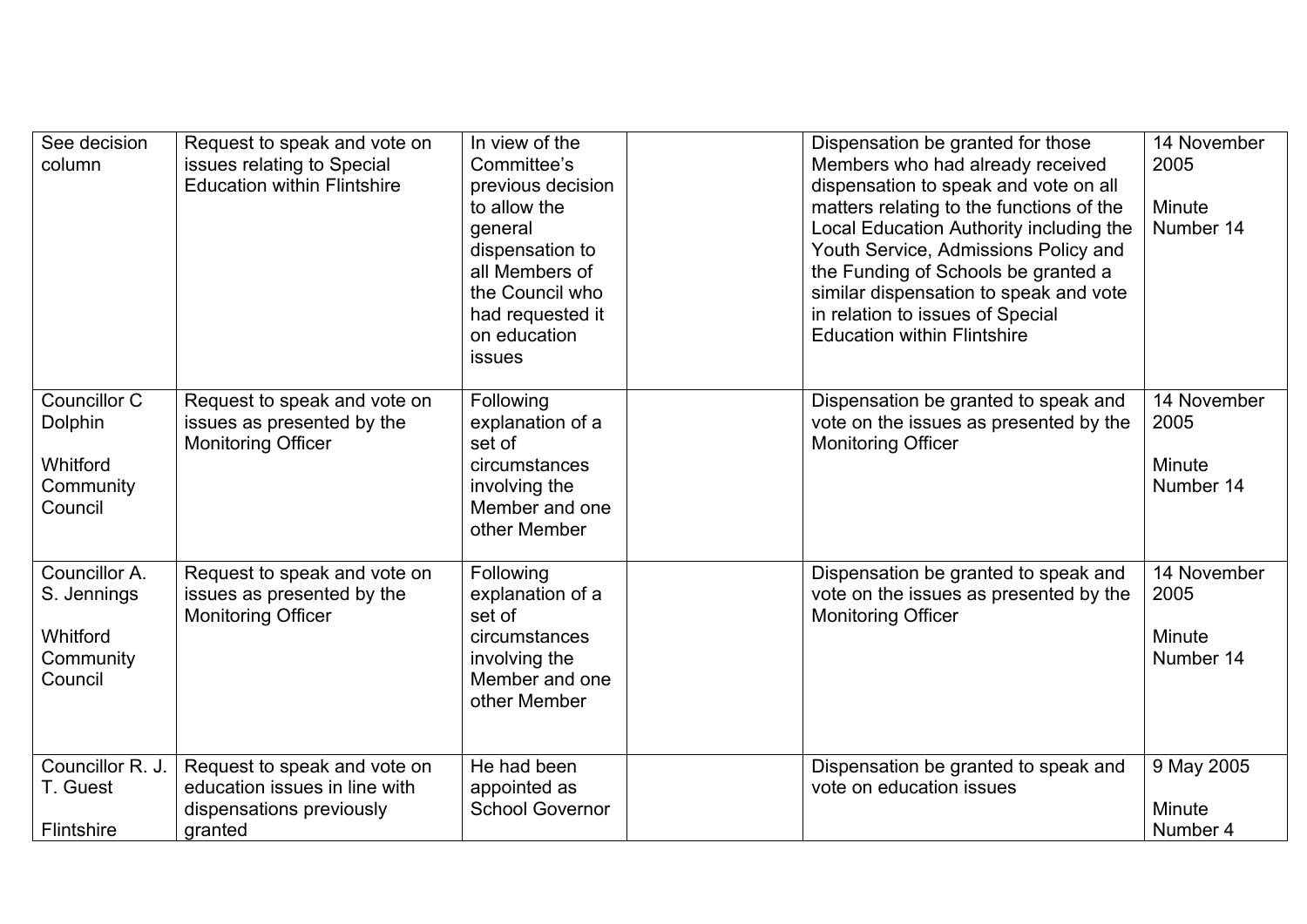| <b>County Council</b>                                                 |                                                                                        |                                                                                                                                                                                                                      |                                                                                                                                                                                                                                                                                            |                                           |
|-----------------------------------------------------------------------|----------------------------------------------------------------------------------------|----------------------------------------------------------------------------------------------------------------------------------------------------------------------------------------------------------------------|--------------------------------------------------------------------------------------------------------------------------------------------------------------------------------------------------------------------------------------------------------------------------------------------|-------------------------------------------|
| Councillor M.<br>J. Peers<br>Flintshire<br><b>County Council</b>      | Request to speak and vote on<br>issues at the Economic Forum<br>relative to Airbus UK  | He was an<br>employee of<br>Airbus but felt<br>that it would be<br>useful if he could<br>contribute to<br>discussions in<br>this Forum                                                                               | That Councillor Peers be asked to<br>submit a letter detailing the reasons<br>why he felt it was appropriate for him to<br>be granted dispensation to speak and<br>vote on such issues                                                                                                     | 9 May 2005<br>Minute<br>Number 4          |
| Councillor D.<br><b>Butler</b><br>Flintshire<br><b>County Council</b> | Request to speak and vote on<br>all issues relative to social and<br>health            | His daughter-in-<br>law was<br>employed in the<br>Children's<br><b>Services Section</b><br>and he had<br>recently been<br>appointed<br>Chairman of the<br>Social and Health<br>Overview and<br>Scrutiny<br>Committee | Dispensation be granted to speak and<br>vote on all issues relative to social and<br>health except those which would<br>directly concern the areas of operation<br>specifically affecting his daughter-in-<br>law, upon which he should seek further<br>advice from the Monitoring Officer | 14 March 2005<br>Minute<br>Number 43      |
| Councillor R.<br>G. Hampson<br>Flintshire<br><b>County Council</b>    | Request to speak and vote on<br>issues in relation to the<br>evaluation of tax credits | He was a<br>member of the<br><b>Land Tax Credit</b><br>Tribunal                                                                                                                                                      | Dispensation be granted to speak and<br>vote on issues in relation to the<br>evaluation of tax credits                                                                                                                                                                                     | 10 January<br>2005<br>Minute<br>Number 37 |
| Councillor S.<br>R. Baker                                             | Request to speak and vote on<br>issues in relation to The Strand /                     | He was a Trustee<br>of The Strand /                                                                                                                                                                                  | Dispensation be granted to speak and<br>vote on issues in relation to The Strand                                                                                                                                                                                                           | 10 January<br>2005                        |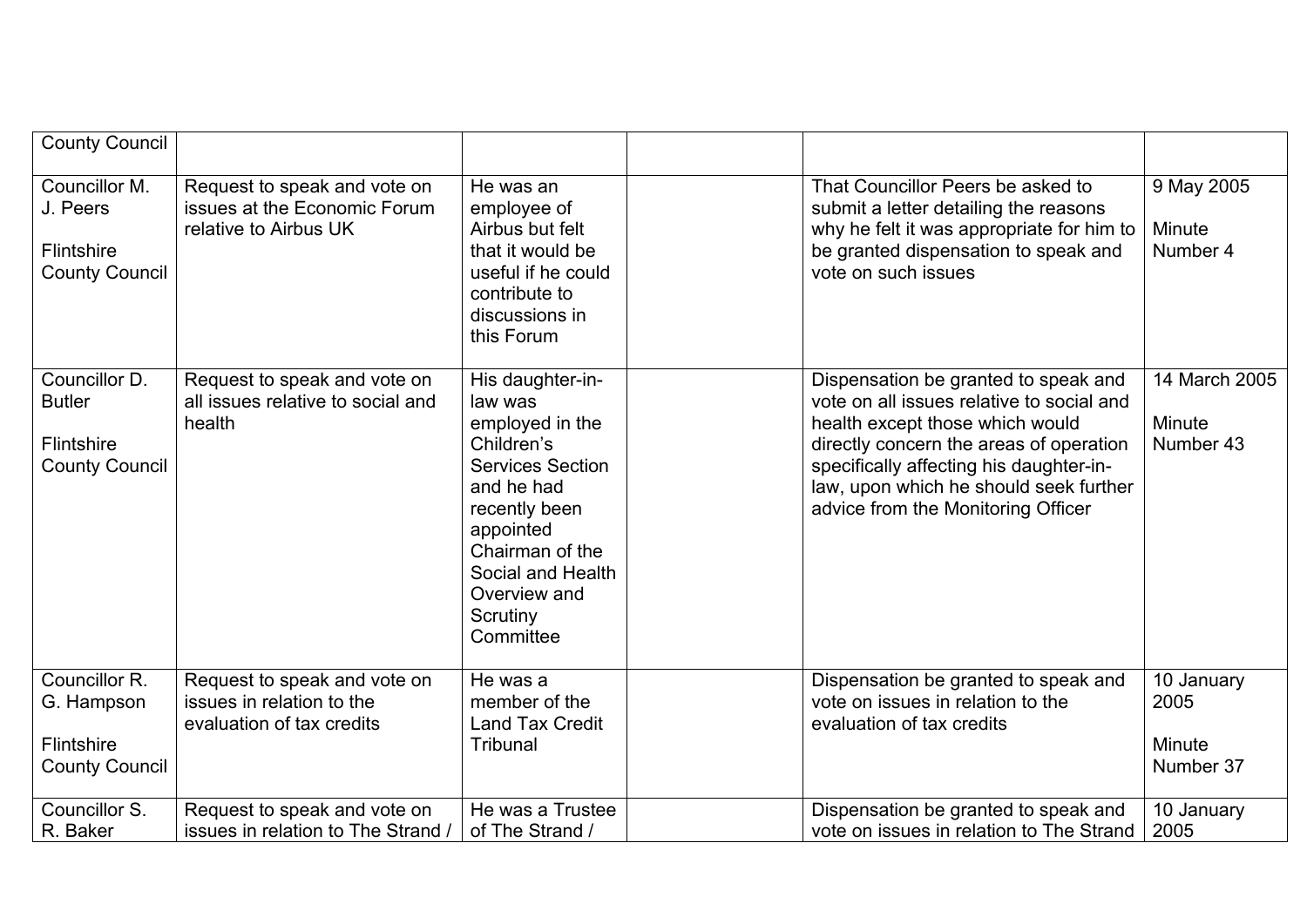| <b>Flintshire</b><br><b>County Council</b><br>and<br><b>Holywell Town</b><br>Council | Pen-y-Maes Community House                                                                                                                                                                                  | Pen-y-Maes<br>Community<br>House                                | / Pen-y-Maes Community House but<br>not to vote on any financial matters<br>affecting the Trust itself                                                                                                                                                                                                                                                                                                                                               | Minute<br>Number 37                       |
|--------------------------------------------------------------------------------------|-------------------------------------------------------------------------------------------------------------------------------------------------------------------------------------------------------------|-----------------------------------------------------------------|------------------------------------------------------------------------------------------------------------------------------------------------------------------------------------------------------------------------------------------------------------------------------------------------------------------------------------------------------------------------------------------------------------------------------------------------------|-------------------------------------------|
| Councillor S.<br>Jones<br><b>Flintshire</b><br><b>County Council</b>                 | Request to speak and vote on<br>all matters relating to the<br>function of the Local Education<br>Authority including the Youth<br>Service, Admissions Policy and<br>funding of schools                     | She had been<br>made School<br>Governor                         | That Councillor S. Jones be added to<br>the list of Members who had been<br>granted dispensation to speak and<br>vote on all matters relating to the<br>function of the Local Education<br>Authority including the Youth Service,<br>admissions policy and funding of<br>schools in their capacity as a School<br>Governor and/or if they have children,<br>grandchildren, stepchildren or their<br>partner has children in the Flintshire<br>school | 10 January<br>2005<br>Minute<br>Number 37 |
| Councillor N.<br><b>M</b> Davies<br>Ysceifiog<br>Community<br>Council                | Request to re-consider the<br>original request to speak and<br>vote in relation to the question of<br>affordable housing in the<br>communities in which the<br>problems were to be addressed<br>(see above) | As per her<br>original request                                  | That the decision not to grant<br>Councillor N. M. Daives of Ysceigiog<br>Community Council dispensation to<br>speak or vote on issues relating to<br>affordable housing be re-affirmed                                                                                                                                                                                                                                                              | 10 January<br>2005<br>Minute<br>Number 37 |
| Councillor R.<br>G. Hampson<br><b>Flintshire</b><br><b>County Council</b>            | Request to speak and vote on<br>issues in relation to the<br>evaluation of tax credits                                                                                                                      | He was a<br>member of the<br><b>Land Tax Credit</b><br>Tribunal | Dispensation be granted to speak and<br>vote on issues in relation to the<br>evaluation of tax credits                                                                                                                                                                                                                                                                                                                                               | 10 January<br>2005<br>Minute<br>Number 37 |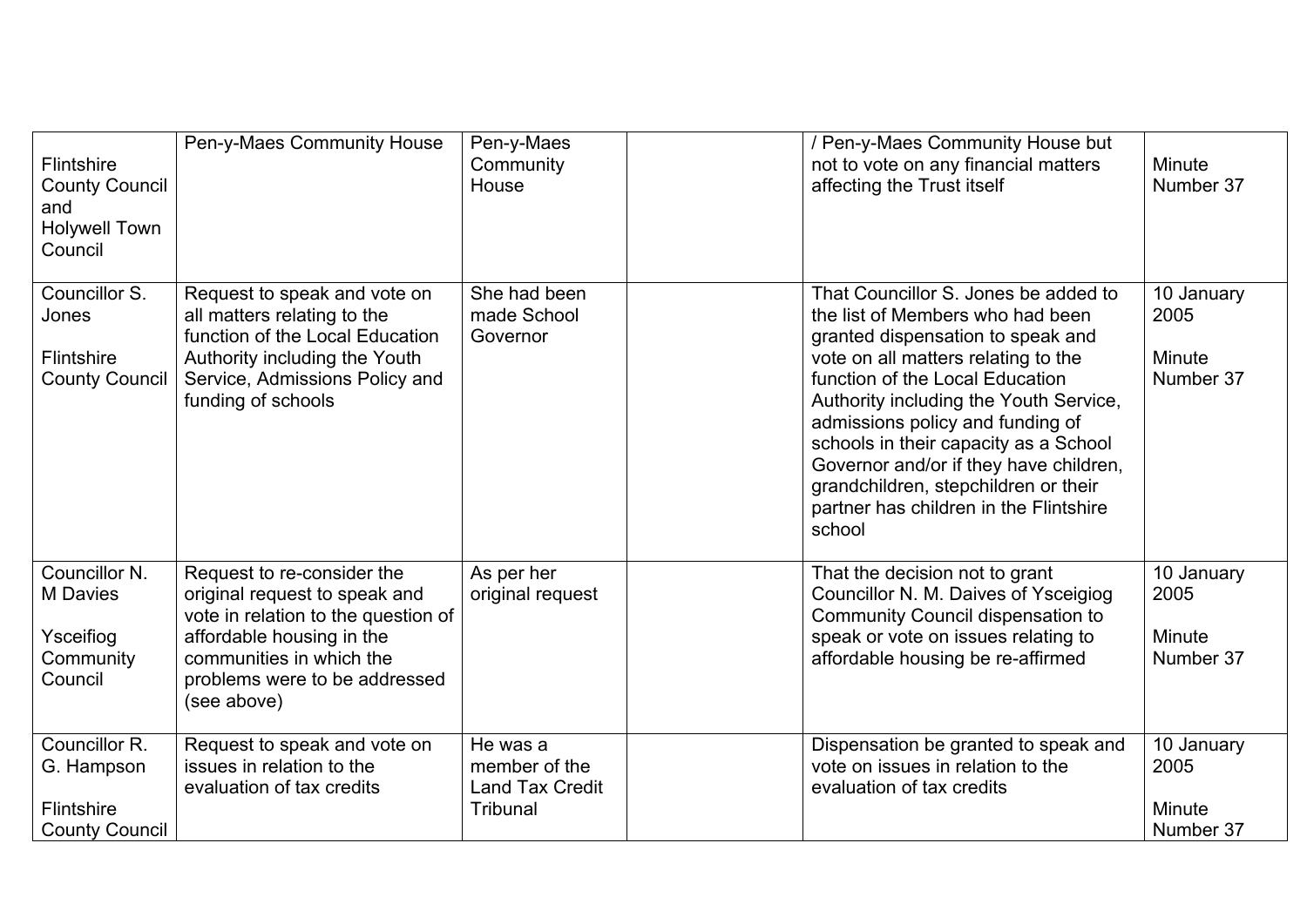| Councillor C.<br>Legg                                          | Request To speak and vote on<br>education issues in line with<br>dispensations previously<br>granted                                                                                                                  | He had been<br>made School<br>Governor                                                                                                                                                                                            | That Councillor Legg be added to the<br>list of Members who had been granted<br>dispensation to speak and vote on all<br>matters relating to the function of the<br>Local Education Authority including the<br>Youth Service, admissions policy and<br>funding of schools in their capacity as<br>a School Governor and/or if they have<br>children, grandchildren, stepchildren or<br>their partner has children in the<br>Flintshire school | 8 November<br>2004<br>Minute<br>Number 31 |
|----------------------------------------------------------------|-----------------------------------------------------------------------------------------------------------------------------------------------------------------------------------------------------------------------|-----------------------------------------------------------------------------------------------------------------------------------------------------------------------------------------------------------------------------------|-----------------------------------------------------------------------------------------------------------------------------------------------------------------------------------------------------------------------------------------------------------------------------------------------------------------------------------------------------------------------------------------------------------------------------------------------|-------------------------------------------|
| Councillor D.<br>Cox<br>Flintshire<br><b>County Council</b>    | Dispensation to speak on<br>matters relating to landfill and<br>environmental issues                                                                                                                                  | He was a Board<br>Member of<br>Flintshire<br>Furniture<br><b>Recyclers</b>                                                                                                                                                        | Dispensation be granted to speak only<br>on matters relating to landfill and<br>environmental issues in his capacity as<br><b>Board Member of Flintshire Furniture</b><br>Recyclers                                                                                                                                                                                                                                                           | 8 November<br>2004<br>Minute<br>Number 31 |
| Councillor D.<br>Cox<br><b>Flintshire</b><br>County<br>Council | Dispensation to speak on items<br>which may arise with his<br>involvement with the Air Training<br>Corp RAF, Citizens Advice<br>Bureau, North Wales Rating and<br><b>Valuation Unit and Flintshire</b><br>Magistrates | He was Chairman<br>of the Air Training<br>Corp RAF, a<br>trustee director of<br>the Citizens<br>Advice Bureau, a<br>Flintshire<br>Magistrate and a<br><b>Tribunal Member</b><br>with Wales<br>Rating and<br><b>Valuation Unit</b> | General dispensation be granted to<br>speak only on items which may arise<br>with his involvement with the Air<br>Training Corp RAF, Citizens Advice<br>Bureau, North Wales Rating and<br><b>Valuation Unit and Flintshire</b><br>Magistrates and if there were any<br>specific issues then he should contact<br>the Monitoring Officer for further advice                                                                                    | 8 November<br>2004<br>Minute<br>Number 31 |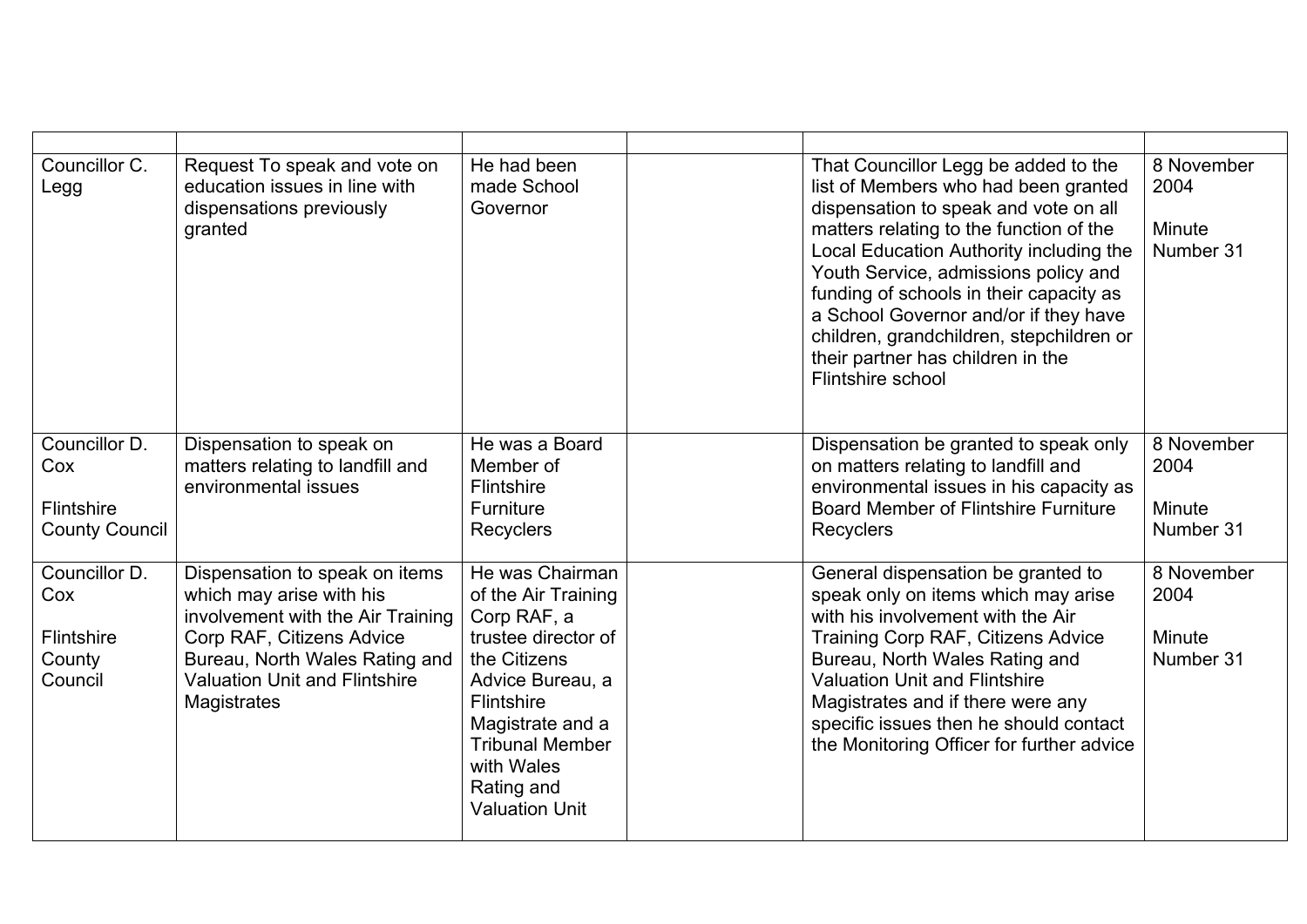| Councillor N.<br>M. Davies<br>Ysceifiog<br>Community<br>Council           | Dispensation to speak and if<br>necessary to vote at the next<br>meeting of the Community<br>Council in relation to the<br>question of affordable houses in<br>the communities, the ways in<br>which problems were to be<br>addressed without particular<br>reference to Cymdeithas Tai<br>Clwyd Cyf - she indicated that<br>none of the officers from that<br>association would be invited to<br>that meeting | She worked as a<br>Solicitor of a firm<br>which undertook<br>legal work for the<br>housing<br>association<br>Cymdeithas Tai<br>Clwyd Cyf | That dispensation not be granted to<br>speak or vote on issues relating to<br>affordable housing                                                                                                                                                                                                                                                                                                                                                 | 8 November<br>2004<br>Minute<br>Number 31 |
|---------------------------------------------------------------------------|----------------------------------------------------------------------------------------------------------------------------------------------------------------------------------------------------------------------------------------------------------------------------------------------------------------------------------------------------------------------------------------------------------------|------------------------------------------------------------------------------------------------------------------------------------------|--------------------------------------------------------------------------------------------------------------------------------------------------------------------------------------------------------------------------------------------------------------------------------------------------------------------------------------------------------------------------------------------------------------------------------------------------|-------------------------------------------|
| Councillor R.<br>C. Bithell<br><b>Flintshire</b><br><b>County Council</b> | Request to speak and vote on<br>all matters relating to the<br>function of the Local Education<br>Authority including the Youth<br>Service, Admissions Policy and<br>funding of schools                                                                                                                                                                                                                        | He had a<br>grandchild<br>attending nursery<br>school                                                                                    | That Councillor Bithell be added to the<br>list of Members who had been granted<br>dispensation to speak and vote on all<br>matters relating to the function of the<br>Local Education Authority including the<br>Youth Service, admissions policy and<br>funding of schools in their capacity as<br>a School Governor and/or if they have<br>children, grandchildren, stepchildren or<br>their partner has children in the<br>Flintshire school | 11 October<br>2004<br>Minute<br>Number 19 |
| Councillor M.<br>Warburton<br>Flintshire<br><b>County Council</b>         | Request to speak and vote on<br>all matters relating to the<br>function of the Local Education<br>Authority including the Youth<br>Service, Admissions Policy and<br>funding of schools                                                                                                                                                                                                                        | He had been<br>appointed School<br>Governor                                                                                              | That Councillor Warburton be added to<br>the list of Members who had been<br>granted dispensation to speak and<br>vote on all matters relating to the<br>function of the Local Education<br>Authority including the Youth Service,<br>admissions policy and funding of                                                                                                                                                                           | 11 October<br>2004<br>Minute<br>Number 19 |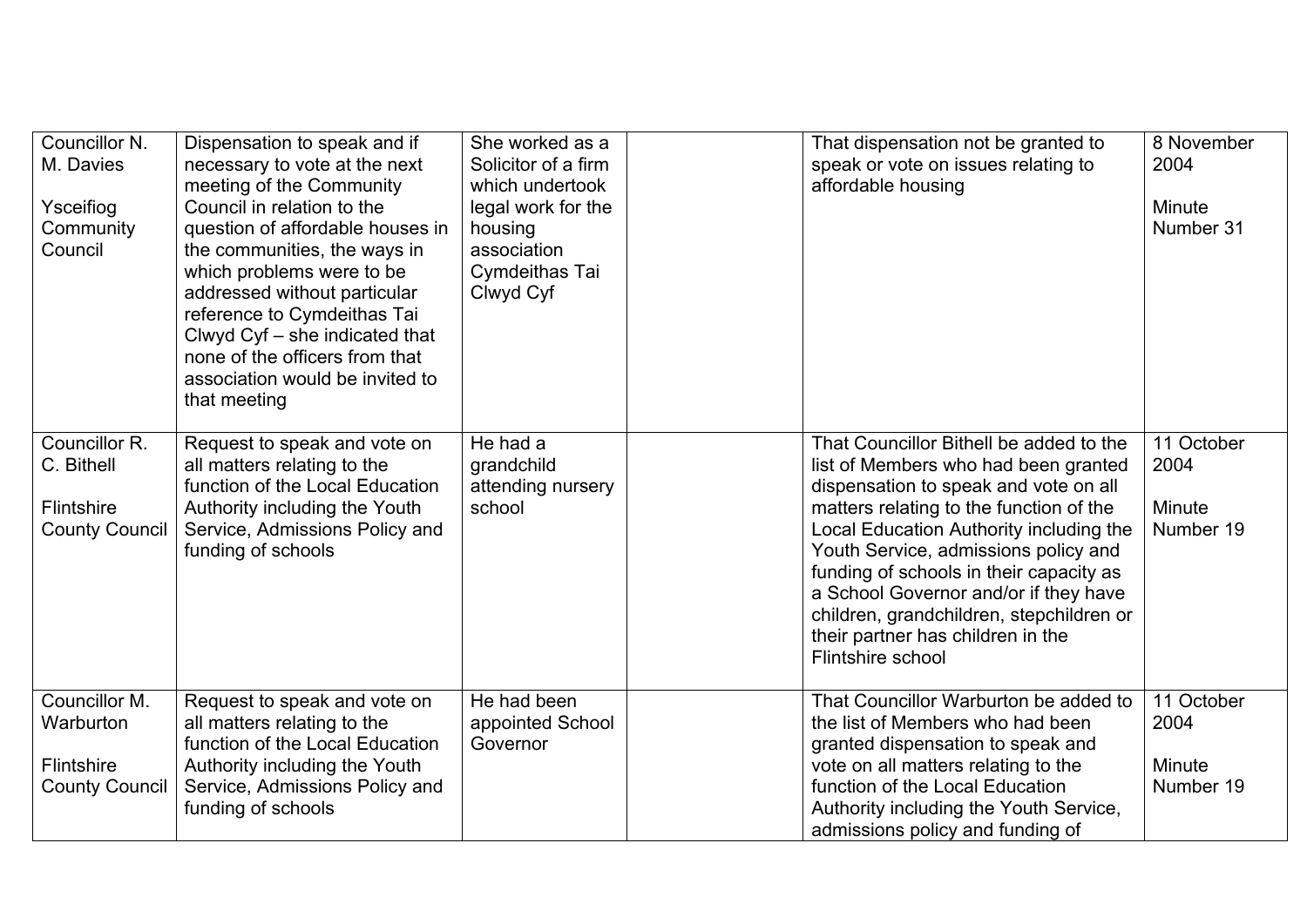|                                                                      |                                                                                 |                                                                            | schools in their capacity as a School<br>Governor and/or if they have children,<br>grandchildren, stepchildren or their<br>partner has children in the Flintshire<br>school           |                                            |
|----------------------------------------------------------------------|---------------------------------------------------------------------------------|----------------------------------------------------------------------------|---------------------------------------------------------------------------------------------------------------------------------------------------------------------------------------|--------------------------------------------|
| Councillor B.<br>Dunn<br>Flintshire<br><b>County Council</b>         | Request to speak on matters<br>relating to landfill and<br>environmental issues | He was a Board<br>Member of<br>Flintshire<br>Furniture<br><b>Recyclers</b> | Dispensation be granted to speak only<br>on matters relating to landfill and<br>environmental issues in his capacity as<br>a Board Member of Flintshire Furniture<br><b>Recyclers</b> | 11 October<br>2004<br>Minute<br>Number 19  |
| Councillor S.<br>R. Baker<br>Flintshire<br><b>County Council</b>     | Request to speak and vote on<br>issues relating to Greenfield<br>Valley         | He was a Trustee<br>of the Greenfield<br><b>Valley Trust</b>               | Dispensation be granted to speak and<br>vote on issues relating to Greenfield<br>Valley                                                                                               | 11 October<br>2004<br>Minute<br>Number 19  |
| Councillor P.<br><b>Brighton</b><br>Whitford<br>Community<br>Council | Request to speak and vote on<br>issues relating to Carmel Cricket<br>Club       | Due to his<br>involvement with<br>the Club                                 | Dispensation be granted to speak but<br>not vote on issues relating to Carmel<br><b>Cricket Club</b>                                                                                  | 6 September<br>2004<br>Minute<br>Number 12 |
| Councillor P.<br><b>Brighton</b><br>Whitford<br>Community<br>Council | Request to speak and vote on<br>issues relating to Grwp Pennant                 | Due to his<br>involvement with<br><b>Grwp Pennant</b>                      | Dispensation be granted to speak but<br>not vote on issues relating to Grwp<br>Pennant                                                                                                | 6 September<br>2004<br>Minute<br>Number 12 |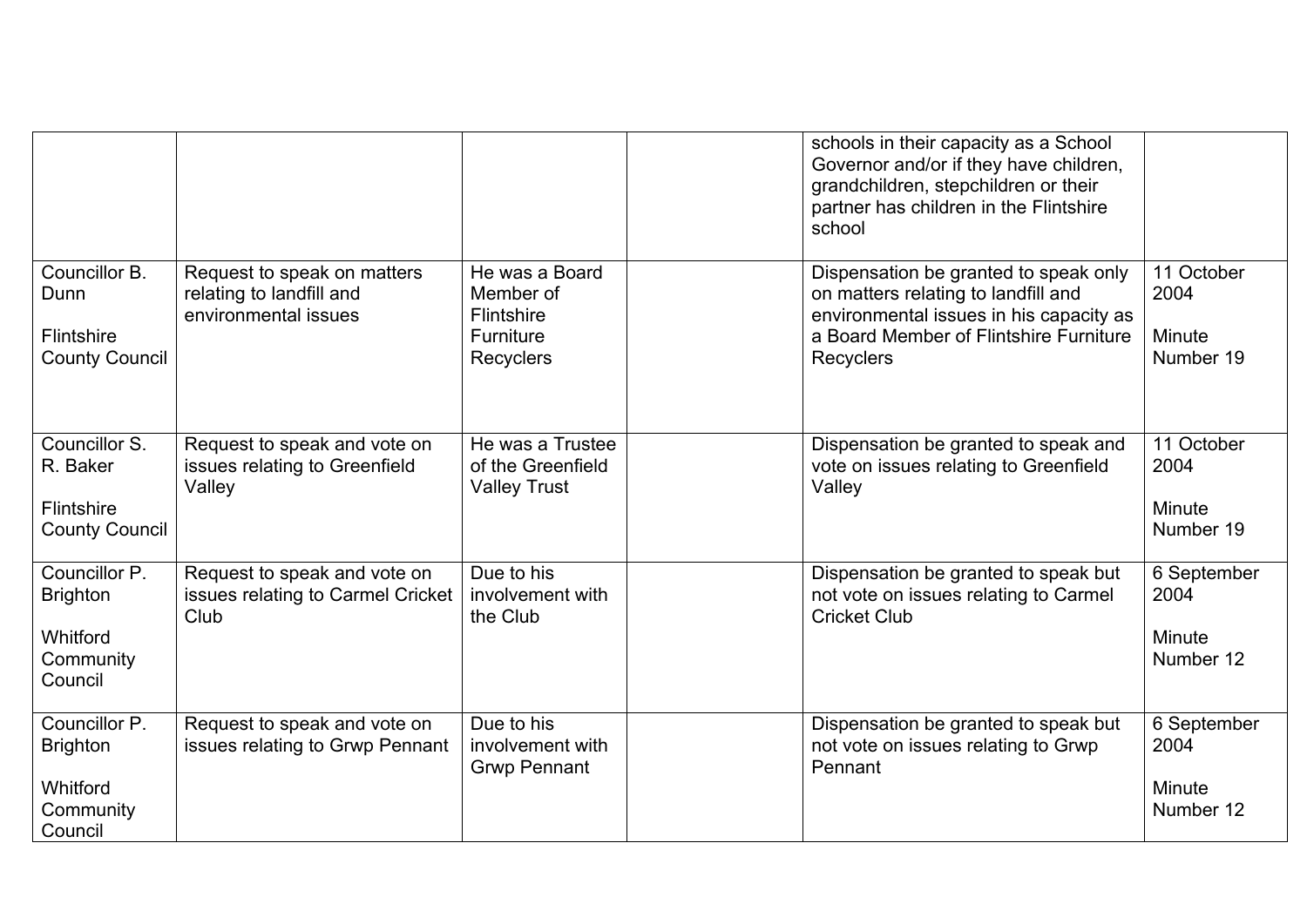| Councillor D.<br>R. Wilkes<br>Flintshire<br><b>County Council</b>      | Request to speak on all Health<br>and Social Services matters,<br>subject to him being appointed<br>to the Local Health Board                                                           | Due to the<br>likelihood that<br><b>Councillor Wilkes</b><br>would be the<br><b>County Council's</b><br>nomination on the<br><b>Local Health</b><br><b>Board</b> | That in relation to his nomination to the<br>Local Health Board Councillor D. R.<br>Wilkes be gratned dispensation to<br>speak and vote on all Social and<br><b>Health matters</b>                                                                                                                                                                                                                                                               | 6 September<br>2004<br>Minute<br>Number 12 |
|------------------------------------------------------------------------|-----------------------------------------------------------------------------------------------------------------------------------------------------------------------------------------|------------------------------------------------------------------------------------------------------------------------------------------------------------------|--------------------------------------------------------------------------------------------------------------------------------------------------------------------------------------------------------------------------------------------------------------------------------------------------------------------------------------------------------------------------------------------------------------------------------------------------|--------------------------------------------|
| Councillor C.<br><b>Bithell</b><br>Flintshire<br><b>County Council</b> | Request to speak and vote on<br>all matters relating to the<br>function of the Local Education<br>Authority including the Youth<br>Service, Admissions Policy and<br>funding of schools | He had been<br>appointed School<br>Governor                                                                                                                      | That Councillor Bithell be added to the<br>list of Members who had been granted<br>dispensation to speak and vote on all<br>matters relating to the function of the<br>Local Education Authority including the<br>Youth Service, admissions policy and<br>funding of schools in their capacity as<br>a School Governor and/or if they have<br>children, grandchildren, stepchildren or<br>their partner has children in the<br>Flintshire school | 6 September<br>2004<br>Minute<br>Number 12 |
| Councillor B.<br>Dunn<br>Flintshire<br><b>County Council</b>           | Request to speak and vote on<br>all matters relating to the<br>function of the Local Education<br>Authority including the Youth<br>Service, Admissions Policy and<br>funding of schools | He had been<br>appointed School<br>Governor                                                                                                                      | That Councillor Dunn be added to the<br>list of Members who had been granted<br>dispensation to speak and vote on all<br>matters relating to the function of the<br>Local Education Authority including the<br>Youth Service, admissions policy and<br>funding of schools in their capacity as<br>a School Governor and/or if they have<br>children, grandchildren, stepchildren or<br>their partner has children in the<br>Flintshire school    | 6 September<br>2004<br>Minute<br>Number 12 |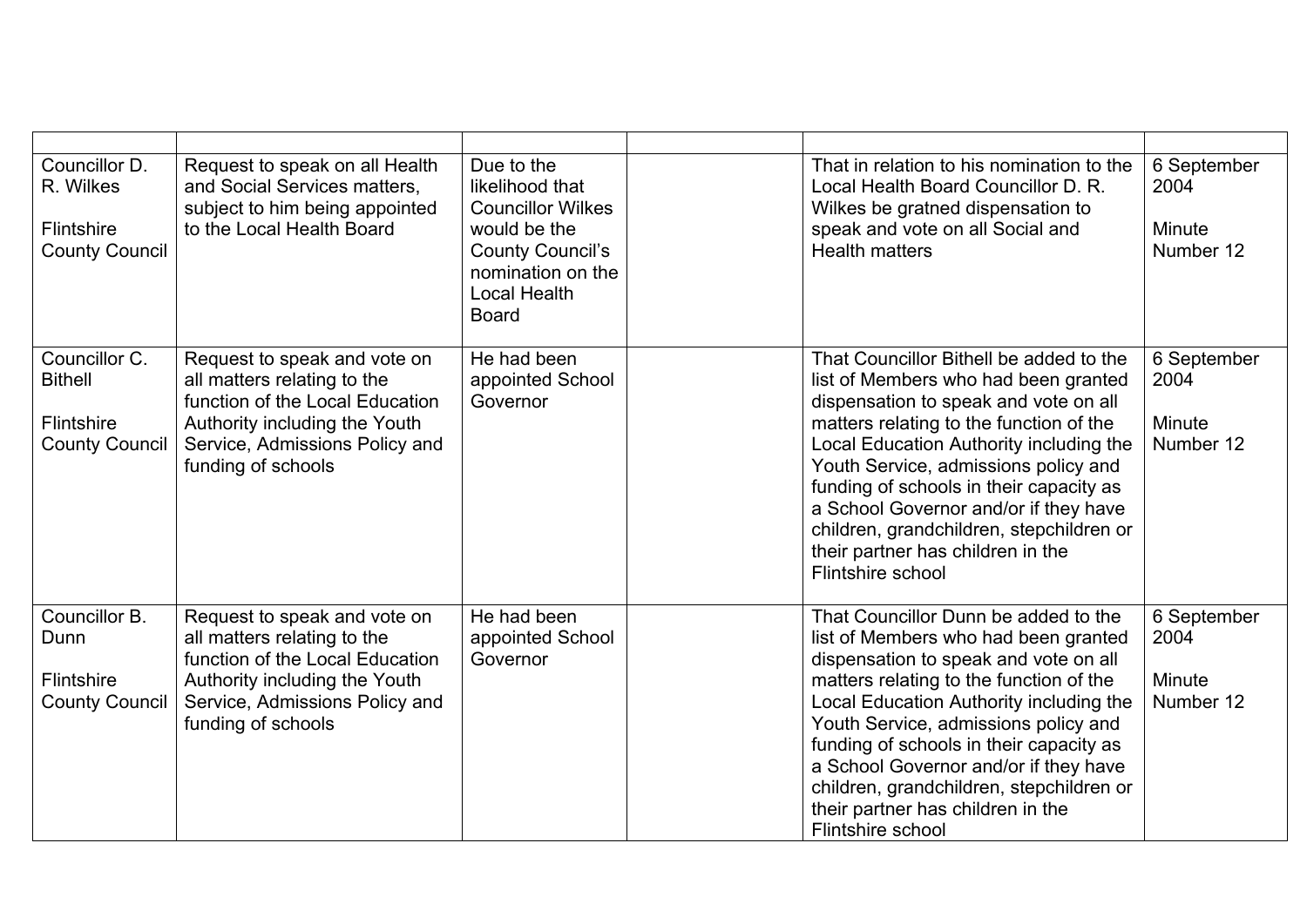| Councillor C.<br>A. Ellis<br>Flintshire<br><b>County Council</b> | Request to speak and vote on<br>all matters relating to the<br>function of the Local Education<br>Authority including the Youth<br>Service, Admissions Policy and<br>funding of schools                                 | She had been<br>appointed School<br>Governor | That Councillor Ellis be added to the<br>list of Members who had been granted<br>dispensation to speak and vote on all<br>matters relating to the function of the<br>Local Education Authority including the<br>Youth Service, admissions policy and<br>funding of schools in their capacity as<br>a School Governor and/or if they have<br>children, grandchildren, stepchildren or<br>their partner has children in the<br>Flintshire school | 6 September<br>2004<br>Minute<br>Number 12 |
|------------------------------------------------------------------|-------------------------------------------------------------------------------------------------------------------------------------------------------------------------------------------------------------------------|----------------------------------------------|------------------------------------------------------------------------------------------------------------------------------------------------------------------------------------------------------------------------------------------------------------------------------------------------------------------------------------------------------------------------------------------------------------------------------------------------|--------------------------------------------|
| Councillor<br>Isherwood<br>Flintshire<br><b>County Council</b>   | Request to speak and vote on<br>all matters relating to the<br>function of the Local Education<br>Authority including the Youth<br>Service, Admissions Policy and<br>funding of schools including<br>statemented pupils |                                              | Dispensation be granted to speak and<br>vote on general matters in relation to<br>statemented pupils but if there were<br>specifici issues relating to the school<br>her son attended that she should seek<br>further advice from the Monitoring<br>Officer                                                                                                                                                                                    | 6 September<br>2004<br>Minute<br>Number 12 |
| Councillor A.<br>Woolley<br>Flintshire<br><b>County Council</b>  | Request to speak and vote on<br>all matters relating to the<br>function of the Local Education<br>Authority including the Youth<br>Service, Admissions Policy and<br>funding of schools                                 | He had been<br>appointed School<br>Governor  | That Councillor Woolley be added to<br>the list of Members who had been<br>granted dispensation to speak and<br>vote on all matters relating to the<br>function of the Local Education<br>Authority including the Youth Service,<br>admissions policy and funding of<br>schools in their capacity as a School<br>Governor and/or if they have children,<br>grandchildren, stepchildren or their<br>partner has children in the Flintshire      | 6 September<br>2004<br>Minute<br>Number 12 |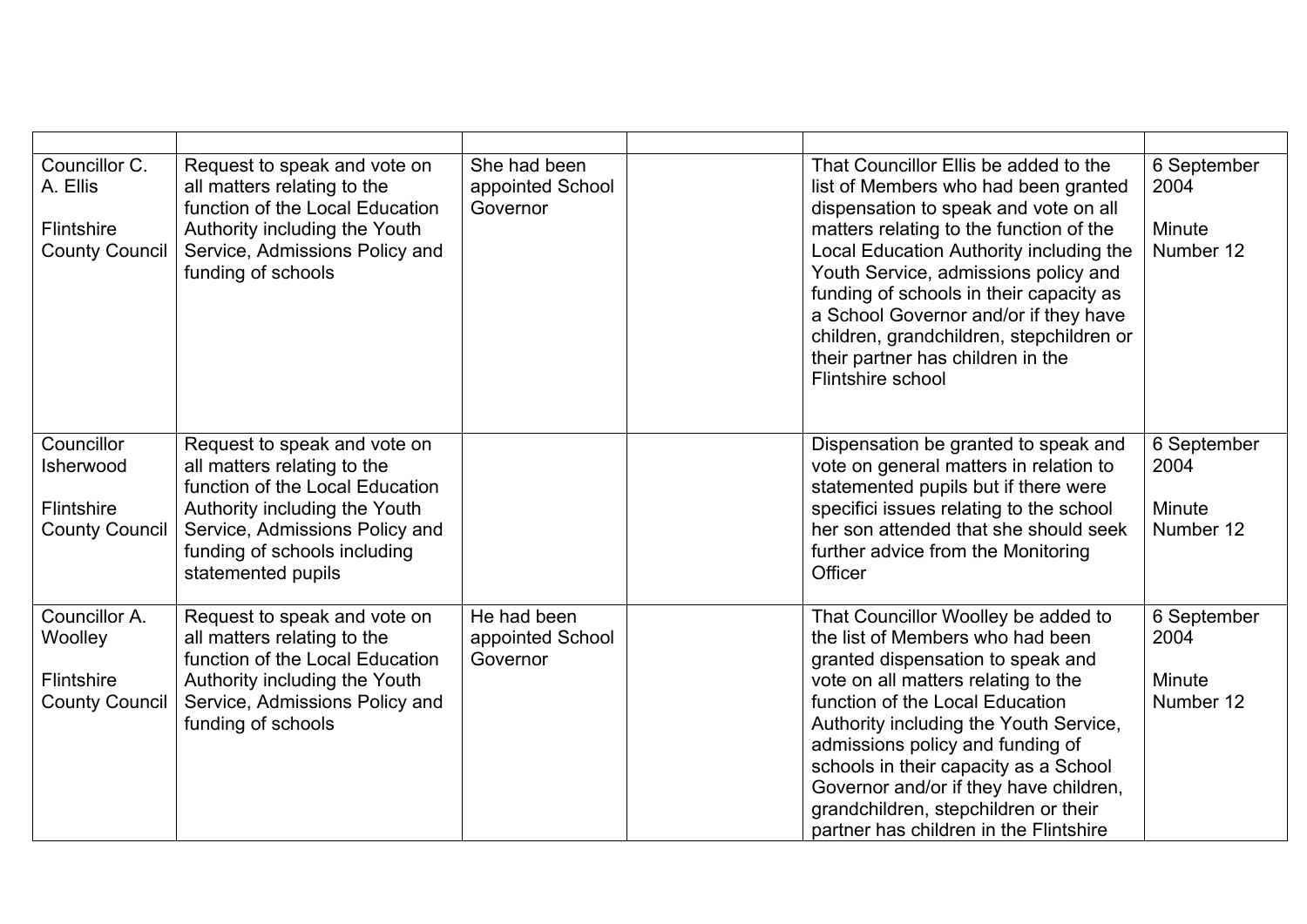|                                                                         |                                                                                                                         |                                             | school                                                                                                                                                                                                                                                                                                                                              |                                    |
|-------------------------------------------------------------------------|-------------------------------------------------------------------------------------------------------------------------|---------------------------------------------|-----------------------------------------------------------------------------------------------------------------------------------------------------------------------------------------------------------------------------------------------------------------------------------------------------------------------------------------------------|------------------------------------|
| Councillor A.<br>Woolley<br><b>Fklintshire</b><br><b>County Council</b> | Request to speak and vote on<br>general matters relating to the<br><b>Environment, Waste Collection</b><br>and Disposal | He was a<br>member of a<br>number of groups | Dispensation be granted to speak and<br>vote on general matters relating to the<br>2004<br>Environment, Waste Collection and<br>Disposal but if there was a specific<br>application relating to the Groups in<br>which he was involved the<br>dispensation did not apply and he<br>should seek further advice from the<br><b>Monitoring Officer</b> | 6 September<br>Minute<br>Number 12 |
| Councillor A.<br>Woolley<br>Flintshire<br><b>County Council</b>         | Request to speak and vote on<br>transportation issues and on<br>issues relating to Citizen's<br><b>Advice Bureau</b>    |                                             | Dispensation be granted to speak and<br>vote on transportation issues and on<br>2004<br>issues relating to Citizen's Advice<br>Bureau except where there were<br>funding issues for consideration                                                                                                                                                   | 6 September<br>Minute<br>Number 12 |
| Councillor A.<br>Woolley<br>Flintshire<br><b>County Council</b>         | Request to speak and vote on<br>general housing matters                                                                 |                                             | Dispensation be granted to speak and<br>vote on general housing matters but if<br>2004<br>there were any issues relating to<br>Jubilee Court then he has permission<br>to speak only                                                                                                                                                                | 6 September<br>Minute<br>Number 12 |
| Councillor P.<br><b>Brighton</b><br>Whitford<br>Community<br>Council    | Request to speak and vote on<br>issues in relation to the<br>provision of a street sign in<br>Crecas Lane, Carmel       | He was resident<br>on the Lane              | Dispensation be granted to speak and<br>vote on matters relating to the<br>provision of a street sign in Crecas<br>Lane, Carmel until the end of the<br>2003/04 Municipal Year                                                                                                                                                                      | 5 April 2004<br>Minute<br>Number 3 |
| Councillor S.<br><b>Brighton</b>                                        | Request to speak and vote on<br>issues in relation to the                                                               | She was resident<br>on the Lane             | Dispensation be granted to speak and<br>vote on matters relating to the                                                                                                                                                                                                                                                                             | 5 April 2004                       |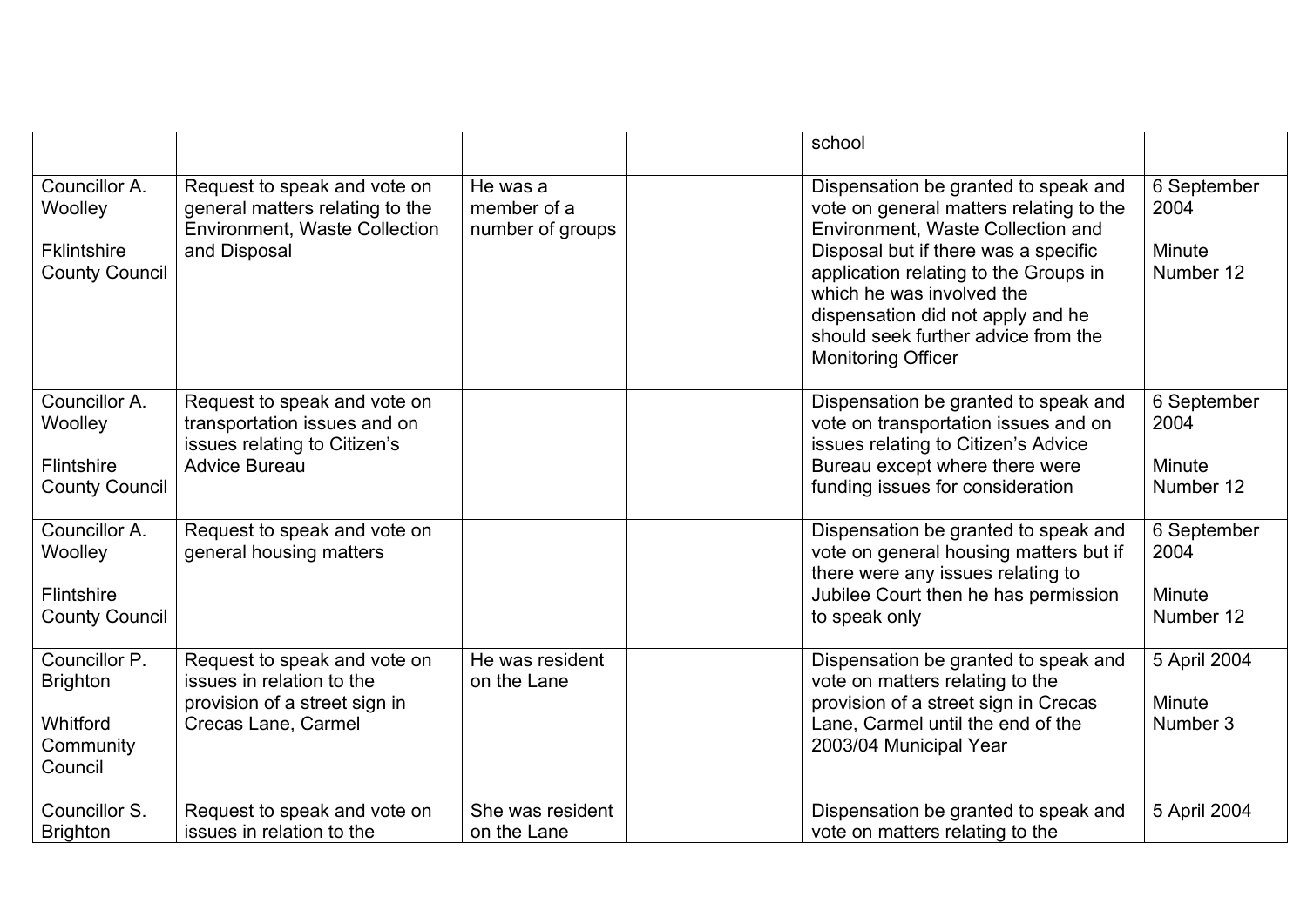| Whitford<br>Community<br>Council                                                 | provision of a street sign in<br>Crecas Lane, Carmel                                                                                                                 |                                                                                                                                                                        | provision of a street sign in Crecas<br>Lane, Carmel until the end of the<br>2003/04 Municipal Year                                                                                                                                                                                                                                                                                             | Minute<br>Number 3                 |
|----------------------------------------------------------------------------------|----------------------------------------------------------------------------------------------------------------------------------------------------------------------|------------------------------------------------------------------------------------------------------------------------------------------------------------------------|-------------------------------------------------------------------------------------------------------------------------------------------------------------------------------------------------------------------------------------------------------------------------------------------------------------------------------------------------------------------------------------------------|------------------------------------|
| Councillor G.<br>Hardcastle<br><b>Flintshire</b><br><b>County Council</b>        | Request to speak and vote on<br><b>General Education Matters</b><br>including Funding and School<br><b>Admissions Policy</b>                                         | He was a School<br>Governor                                                                                                                                            | Dispensation be granted to speak and<br>vote on General Education Matters<br>including Funding and School<br>Admissions Policy until the end of<br>2003/04 Municipal Year                                                                                                                                                                                                                       | 5 April 2004<br>Minute<br>Number 3 |
| Councillor I. B.<br><b>Roberts</b><br><b>Flintshire</b><br><b>County Council</b> | Request to speak and vote on<br>issues relating to Special<br><b>Education and Statemented</b><br><b>Pupils</b>                                                      | The Exclusions<br>from Schools<br>report mentioned<br>the Alyn Unit at<br>which Councillor<br>Roberts' son<br>attended                                                 | Dispensation be granted to speak and<br>vote on issues relating to Special<br><b>Education and Statemented Pupils but</b><br>not in respect of issues directly<br>concerning his son                                                                                                                                                                                                            | 5 April 2004<br>Minute<br>Number 3 |
| Councillor R.<br>K. Evans<br>Flintshire<br><b>County Council</b>                 | Request to speak at future<br>meetings of the Environment<br>and Economic Well-Being<br><b>Overview and Scrutiny</b><br>Committee in relation to Waste<br>Management | He was a Director<br>and Chairman of<br>A. D. Waste<br>Limited which<br>was Flintshire<br><b>County Council's</b><br>"arms length"<br>Waste<br>Management<br>Committee | Dispensation not be granted to<br>Councillor R. K. Evans but he be<br>advised, that subject to the agreement<br>of the Environment and Economic<br><b>Well-Being Overview and Scrutiny</b><br>Committee, that he could attend as an<br>official of A. D. Waste Limited to speak<br>on that specific issue but not as a<br>member of the Committee and as part<br>of the decision making process | 5 April 2004<br>Minute<br>Number 3 |
| Councillor A.<br>Woolley                                                         | Request to submit a paper to<br><b>Buckley Town Council in relation</b><br>to his opposition to an                                                                   | He was Chairman<br>of CANK, a<br>Community                                                                                                                             | Deferred.<br>For the Council to consider such                                                                                                                                                                                                                                                                                                                                                   | 13 October<br>2003                 |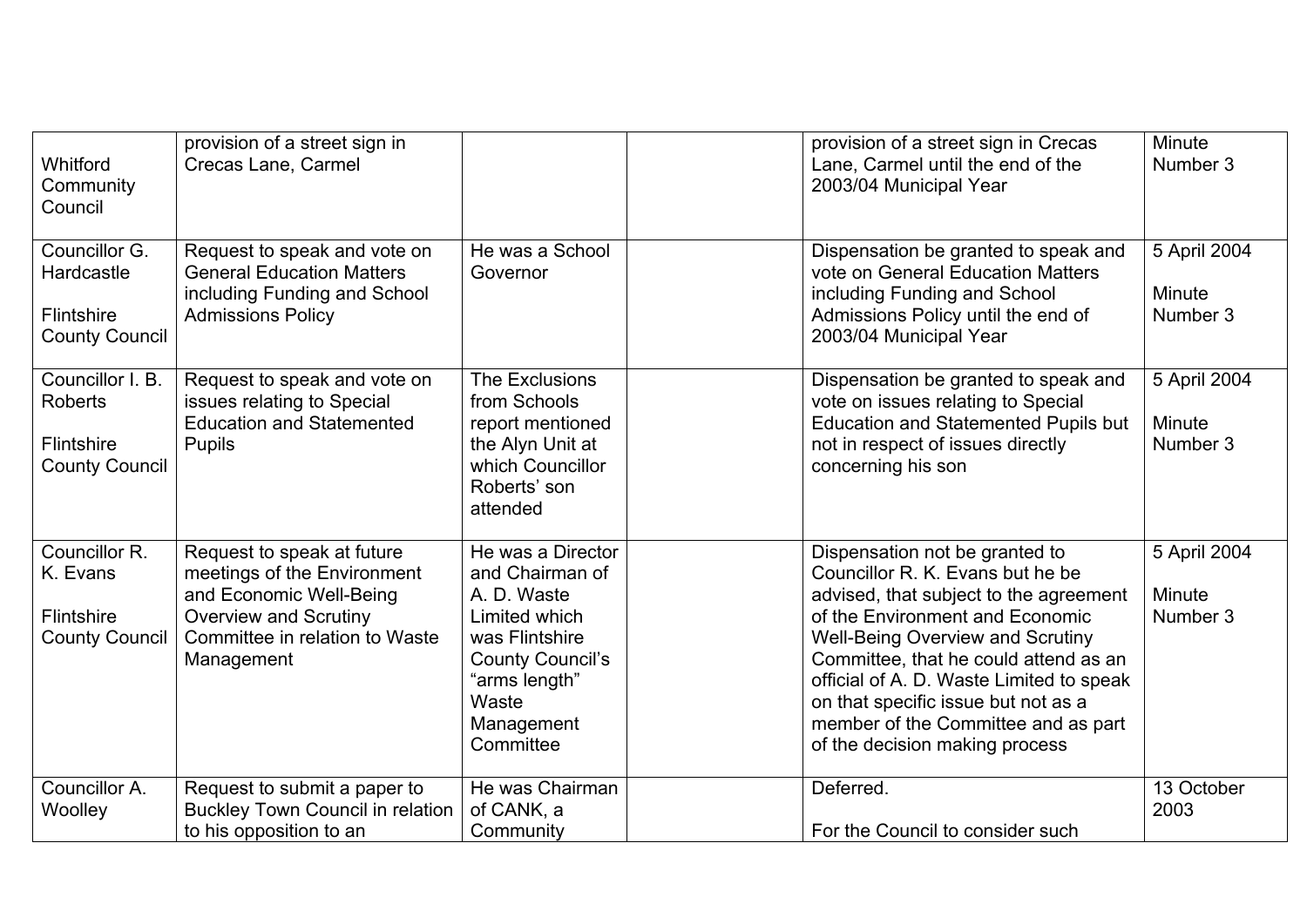| <b>Buckley Town</b><br>Council                               | application to the Environment<br>Agency for IPPC Licences for<br>the Kiln at Castle Cement.<br>Padeswood | Group which was<br>opposed to the<br>Kiln at Castle<br>Cement. He was<br>actively involved<br>in the Group. He<br>accepted that he<br>could have a<br>prejudicial<br>interest but that<br>he was in a<br>position to covey<br>his information<br>and knowledge to<br>other members of<br><b>Buckley Town</b><br>Council which<br>could be of<br>benefit to them | matters, independent expert advice<br>was required. Whist it was accepted<br>that Councillor Woolley had<br>undertaken considerable research in<br>this matter, it could not be regarded as<br>expert as defined in the Code. It was<br>understood that Councillor Woolley's<br>submission had been submitted to the<br>Environment Agency and it was felt it<br>would be useful for the report of the<br>Agency to be seen in conjunction with<br>the information prepared by Councillor<br>Woolley. Therefore, the decision was<br>deferred to allow receipt of this<br>information | Minute<br>Number 5                       |
|--------------------------------------------------------------|-----------------------------------------------------------------------------------------------------------|-----------------------------------------------------------------------------------------------------------------------------------------------------------------------------------------------------------------------------------------------------------------------------------------------------------------------------------------------------------------|---------------------------------------------------------------------------------------------------------------------------------------------------------------------------------------------------------------------------------------------------------------------------------------------------------------------------------------------------------------------------------------------------------------------------------------------------------------------------------------------------------------------------------------------------------------------------------------|------------------------------------------|
| Councillor C.<br>M. Jones<br>Sealand<br>Community<br>Council | To speak and vote on issues<br>regarding the development of a<br>play area at Kingsley Road               | She had an<br>involvement with<br>S.P.A.C.E.S<br>which was an<br>organisation<br>established to<br>raise funds for<br>the play area                                                                                                                                                                                                                             | Dispensation be granted to speak but<br>not vote on the issue                                                                                                                                                                                                                                                                                                                                                                                                                                                                                                                         | 13 October<br>2003<br>Minute<br>Number 5 |
| Councillor J. J.<br>Griffiths<br>Sealand                     | To speak and vote on issues<br>regarding the development of a<br>play area at Kingsley Road               | He had an<br>involvement with<br>S.P.A.C.E.S<br>which was an                                                                                                                                                                                                                                                                                                    | Dispensation be granted to speak but<br>not vote on the issue                                                                                                                                                                                                                                                                                                                                                                                                                                                                                                                         | 13 October<br>2003<br>Minute             |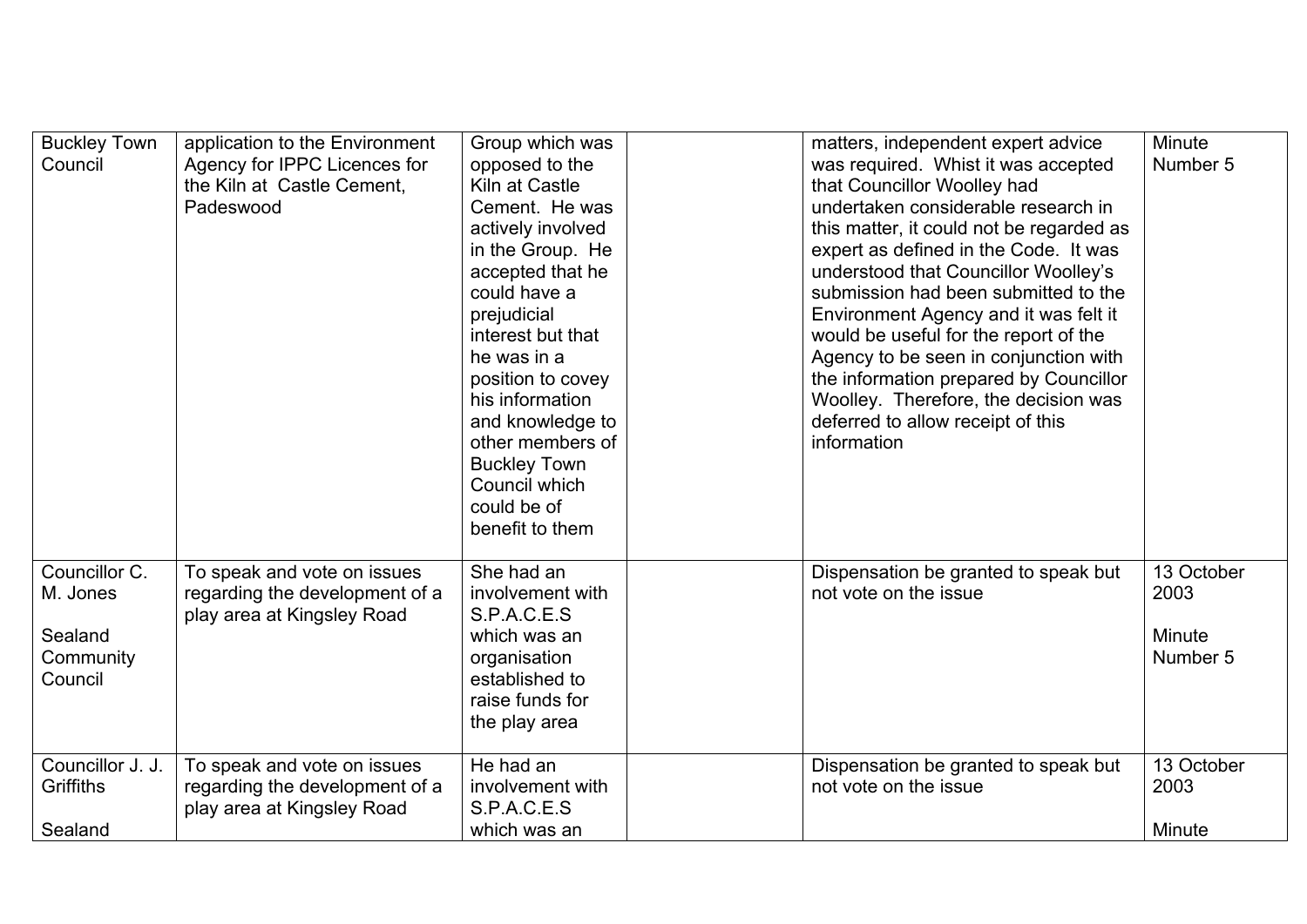| Community<br>Council                                                      |                                                                                                                                                                                       | organisation<br>established to<br>raise funds for<br>the play area                                                                  |                                                                                                                                                                                                                                             | Number 5                                 |
|---------------------------------------------------------------------------|---------------------------------------------------------------------------------------------------------------------------------------------------------------------------------------|-------------------------------------------------------------------------------------------------------------------------------------|---------------------------------------------------------------------------------------------------------------------------------------------------------------------------------------------------------------------------------------------|------------------------------------------|
| Councillor A.<br>Harty<br>Sealand<br>Community<br>Council                 | To speak and vote on issues<br>regarding the development of a<br>play area at Kingsley Road                                                                                           | He had an<br>involvement with<br>S.P.A.C.E.S<br>which was an<br>organisation<br>established to<br>raise funds for<br>the play area  | Dispensation be granted to speak but<br>not vote on the issue                                                                                                                                                                               | 13 October<br>2003<br>Minute<br>Number 5 |
| Councillor J.<br>Harty<br>Sealand<br>Community<br>Council                 | To speak and vote on issues<br>regarding the development of a<br>play area at Kingsley Road                                                                                           | She had an<br>involvement with<br>S.P.A.C.E.S<br>which was an<br>organisation<br>established to<br>raise funds for<br>the play area | Dispensation be granted to speak but<br>not vote on the issue                                                                                                                                                                               | 13 October<br>2003<br>Minute<br>Number 5 |
| Councillor P.<br>Macfarlane<br><b>Flintshire</b><br><b>County Council</b> | Extension to speak and vote in<br>relation to issues on General<br>Youth Service, Education<br>Matters and the Schools<br>Admission Policy until the end of<br>2003/04 Municipal Year | He was a School<br>Governor                                                                                                         | Dispensation be granted to extend the<br>current dispensation to speak and vote<br>on issues relating to the General Youth<br>Service, Education Matters and the<br>School Admissions Policy until the end<br>of the 2003/04 Municipal Year | 9 June 2003<br>Minute<br>Number 4        |
| Councillor G.<br>D. Diskin                                                | Extension to speak and vote in<br>relation to issues on General<br>Youth Service, Education                                                                                           | She was a<br><b>School Governor</b>                                                                                                 | Dispensation be granted to extend the<br>current dispensation to speak and vote<br>on issues relating to the General Youth                                                                                                                  | 9 June 2003<br>Minute                    |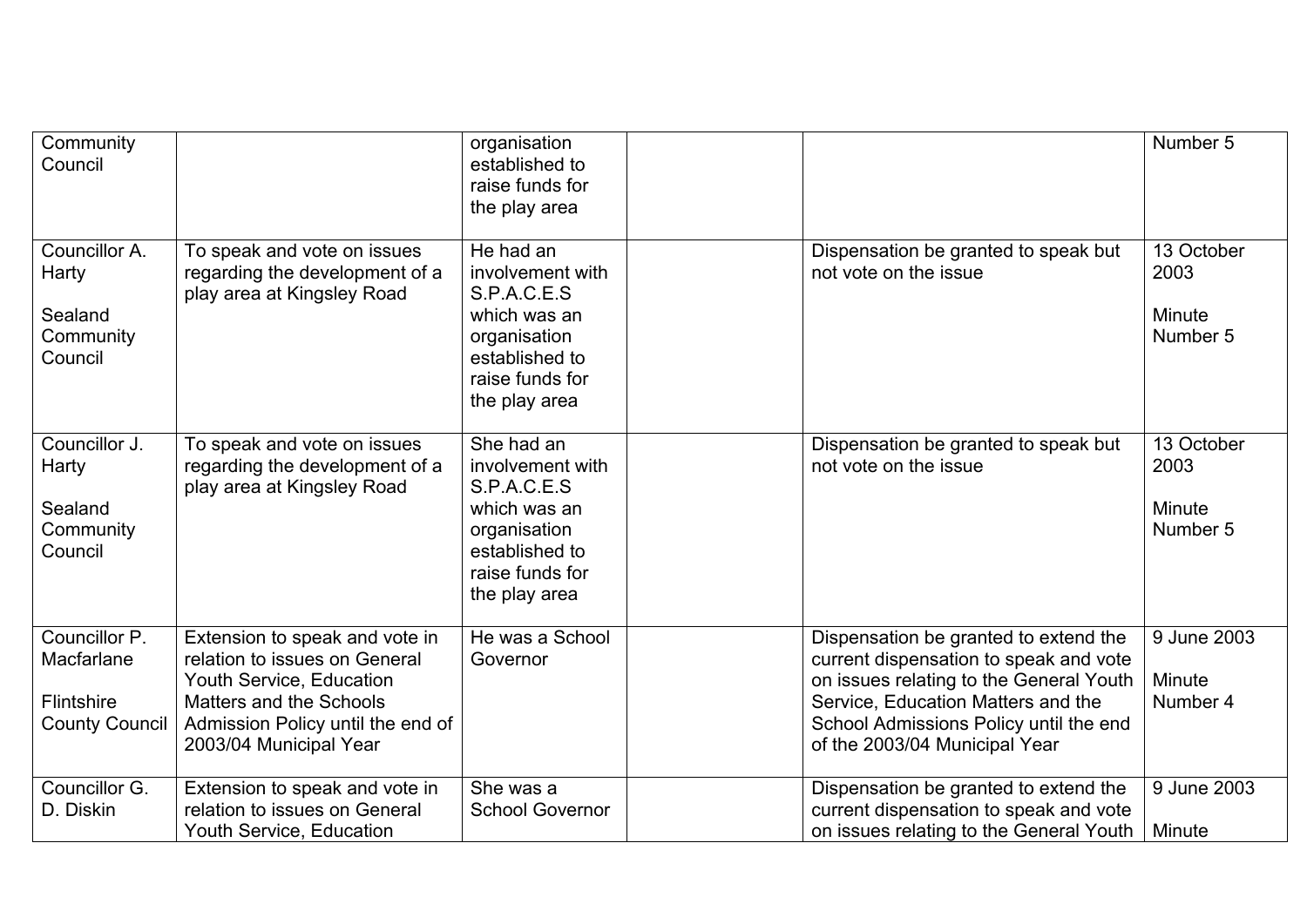| Flintshire<br><b>County Council</b>                                  | Matters and the Schools<br>Admission Policy until the end of<br>2003/04 Municipal Year                                                                                                |                                                                                                           | Service, Education Matters and the<br>School Admissions Policy until the end<br>of the 2003/04 Municipal Year                                                                                                                               | Number 4                             |
|----------------------------------------------------------------------|---------------------------------------------------------------------------------------------------------------------------------------------------------------------------------------|-----------------------------------------------------------------------------------------------------------|---------------------------------------------------------------------------------------------------------------------------------------------------------------------------------------------------------------------------------------------|--------------------------------------|
| Mrs M. R.<br>Hanson<br>Flintshire<br><b>County Council</b>           | Extension to speak and vote in<br>relation to issues on General<br>Youth Service, Education<br>Matters and the Schools<br>Admission Policy until the end of<br>2003/04 Municipal Year | She was a<br><b>School Governor</b><br>and a parent of<br>children attending<br><b>Flintshire Schools</b> | Dispensation be granted to extend the<br>current dispensation to speak and vote<br>on issues relating to the General Youth<br>Service, Education Matters and the<br>School Admissions Policy until the end<br>of the 2003/04 Municipal Year | 9 June 2003<br>Minute<br>Number 4    |
| Councillor A.<br>S. Jennings<br>Whitford<br>Community<br>Council     | Request to speak and vote at<br>meetings of the Community<br>Council in relation to a planning<br>application relative to the<br>Pantasaph Convent                                    |                                                                                                           | Dispensation to speak and vote on a<br>planning application in relation to<br>Pantasaph Convent be refused                                                                                                                                  | 28 April 2003<br>Minute<br>Number 63 |
| Councillor K.<br><b>Iball</b><br>Flintshire<br><b>County Council</b> | Request to speak and vote on<br>matters in relation to Schools<br>Admission Policy and general<br>Youth Service and Education<br>Matters, including funding of<br>schools             | He was a School<br>Governor                                                                               | Dispensation be granted to speak and<br>vote on matters in relation to Schools<br>Admissions Policy, general Youth<br>Service and Education Matters,<br>including funding of schools, until July                                            | 10 March 2003<br>Minute<br>Number 53 |
| Councillor T.<br>Renshaw<br>Flintshire<br><b>County Council</b>      | Request to speak and vote on<br>matters in relation to Schools<br>Admission Policy and general<br><b>Youth Service and Education</b><br>Matters, including funding of<br>schools      | He was a School<br>Governor                                                                               | Dispensation be granted to speak and<br>vote on matters in relation to Schools<br>Admissions Policy and general Youth<br>Service and Education Matters,<br>including funding of schools, until July<br>2003                                 | 10 March 2003<br>Minute<br>Number 53 |
| Councillor G.                                                        | Request to speak and vote on                                                                                                                                                          | He was a School                                                                                           | Dispensation be granted to speak and                                                                                                                                                                                                        | 10 March 2003                        |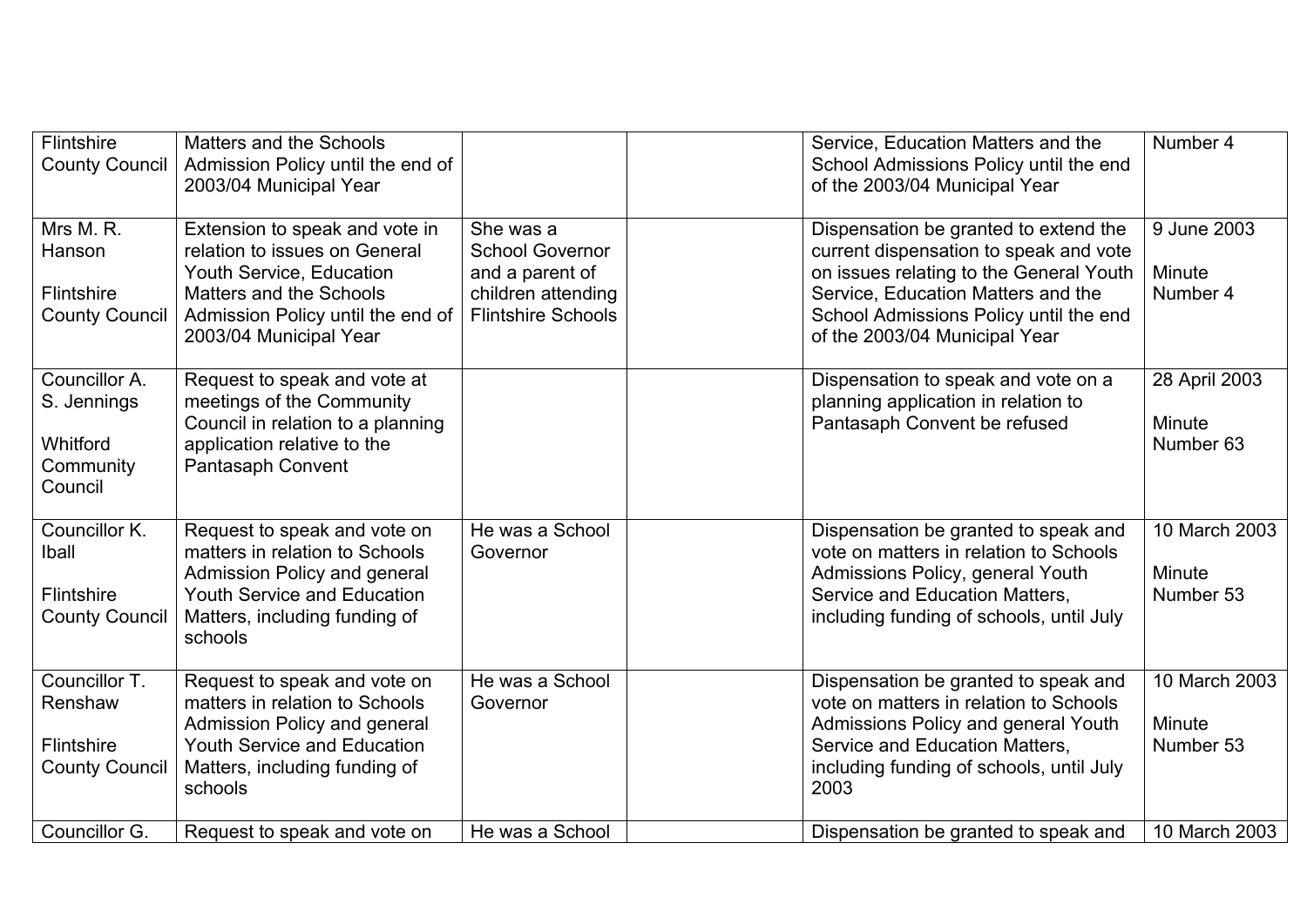| <b>B.</b> Roberts                                                            | matters in relation to Schools<br>Admission Policy and general<br><b>Youth Service and Education</b><br>Matters, including funding of<br>schools                                 | Governor                                                      | vote on matters in relation to Schools<br>Admissions Policy and general Youth<br>Service and Education Matters,<br>including funding of schools, until July<br>2003                                                                                                                                                                                                  | Minute<br>Number 53                  |
|------------------------------------------------------------------------------|----------------------------------------------------------------------------------------------------------------------------------------------------------------------------------|---------------------------------------------------------------|----------------------------------------------------------------------------------------------------------------------------------------------------------------------------------------------------------------------------------------------------------------------------------------------------------------------------------------------------------------------|--------------------------------------|
| Councillor H.<br>G. Roberts<br>Flintshire<br><b>County Council</b>           | Request to speak and vote on<br>matters in relation to Schools<br>Admission Policy and general<br><b>Youth Service and Education</b><br>Matters, including funding of<br>schools | Chairman of<br><b>Holway Youth</b><br>Club until July<br>2003 | Dispensation be granted to speak and<br>vote on matters in relation to Schools<br>Admissions Policy and general Youth<br>Service and Education Matters,<br>including funding of schools, until July<br>2003                                                                                                                                                          | 10 March 2003<br>Minute<br>Number 53 |
| Councillor H.<br>G. Roberts<br>Flintshire<br><b>County Council</b>           | Request to speak and vote on<br>matters relating to Town Centre<br><b>Managers</b>                                                                                               |                                                               | Dispensation be granted to speak and<br>vote on matters relating to Town<br>Centre Managers, until 8 September<br>2003                                                                                                                                                                                                                                               | 10 March 2003<br>Minute<br>Number 53 |
| Councillor R.<br>P. Macfarlane<br><b>Flintshire</b><br><b>County Council</b> | Request to speak and vote on<br>issues relating to Private<br><b>Nursing and Residential Homes</b><br>for the Elderly                                                            | His wife worked<br>in a Home                                  | Dispensation be granted to speak and<br>vote on issues relating to Private<br>Nursing and Residential Homes for the<br>Elderly until February 2004 but if there<br>was a specific issue in relating to the<br>Home where his wife worked the he<br>would need to seek further advice from<br>the Monitoring Officer with a view to<br>seeking a further dispensation | 10 March 2003<br>Minute<br>Number 53 |
| Councillor H. J.<br><b>McGuill</b>                                           | Request to speak and vote on<br>all matters relating to Health<br>issues at Flintshire County                                                                                    | She was a<br>member of the<br><b>Local Health</b>             | Dispensation be granted to speak and<br>vote on all matters relating to Health<br>issues until February 2004 at Flintshire                                                                                                                                                                                                                                           | 10 March 2003<br>Minute              |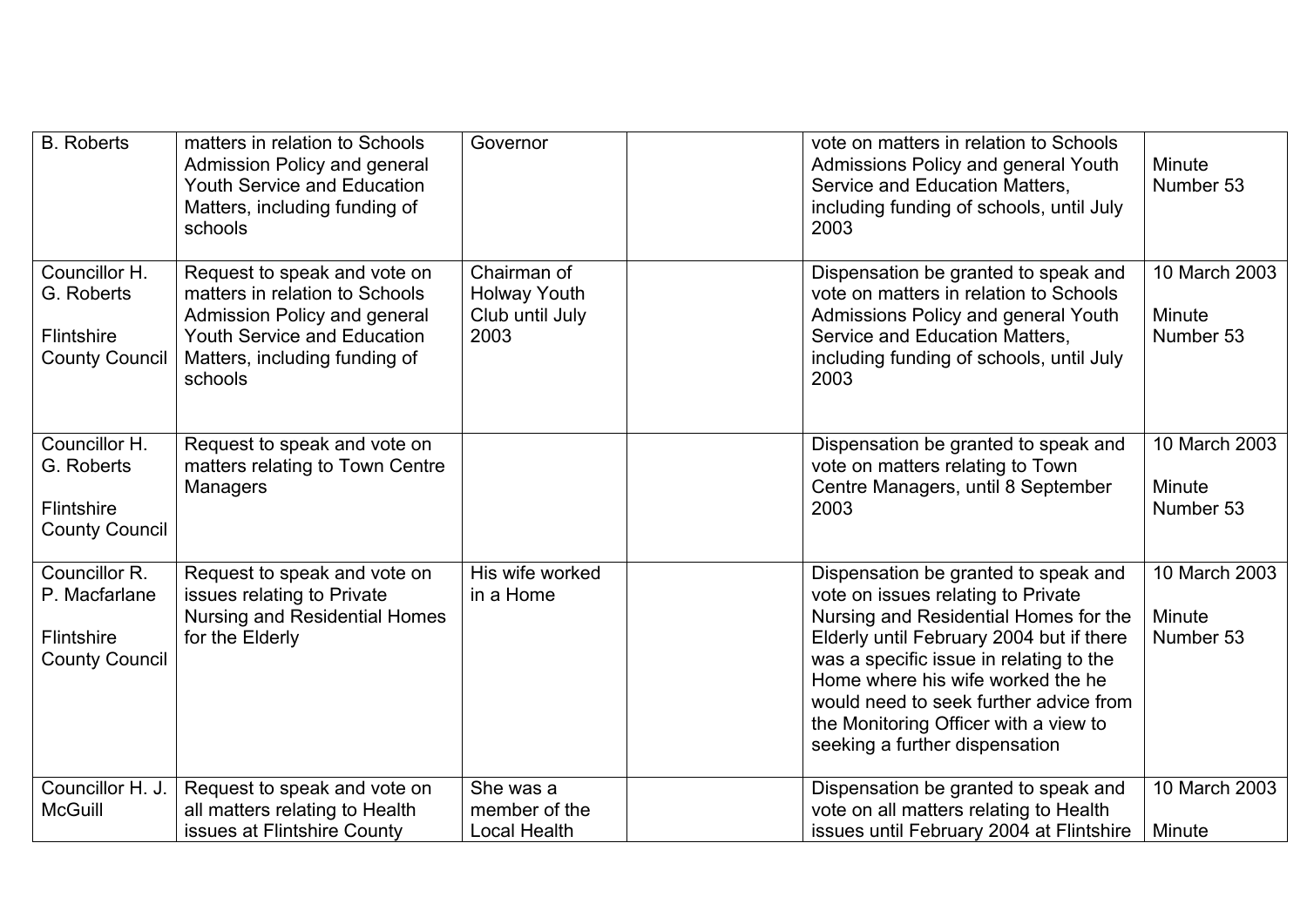| <b>Flintshire</b><br><b>County Council</b><br>Argoed<br>Community<br>Council | <b>Council and Argoed Community</b><br><b>Council meetings</b>                                                                                           | <b>Board</b>                                                                         | County Council and May 2004 at<br><b>Argoed Community Council</b>                                                                                                                               | Number 53                                   |
|------------------------------------------------------------------------------|----------------------------------------------------------------------------------------------------------------------------------------------------------|--------------------------------------------------------------------------------------|-------------------------------------------------------------------------------------------------------------------------------------------------------------------------------------------------|---------------------------------------------|
| Councillor I. L.<br><b>Roberts</b><br><b>Flintshire</b><br>County<br>Council | Request to speak and vote on<br>all matters relating to Health<br>issues at Flintshire County<br><b>Council and Argoed Community</b><br>Council meetings | He was a<br>member of the<br><b>Local Health</b><br><b>Board</b>                     | Dispensation be granted to speak and<br>vote on all matters relating to Health<br>issues until February 2004 at Flintshire<br>County Council and May 2004 at<br><b>Argoed Community Council</b> | 10 March 2003<br>Minute<br>Number 53        |
| Councillor P.<br><b>Brighton</b><br>Whitford<br>Community<br>Council         | Request to speak and vote at<br><b>Whitford Community Council on</b><br>a planning application for<br>Pantasaph                                          | He had an<br>involvement in<br>Pantasaph<br>Conservation<br>Group                    | Dispensation be granted to speak but<br>not vote on the planning application                                                                                                                    | 10 March 2003<br>Minute<br>Number 53        |
| Councillor S.<br><b>Brighton</b><br>Whitford<br>Community<br>Council         | Request to speak and vote at<br><b>Whitford Community Council on</b><br>a planning application for<br>Pantasaph                                          | She had an<br>involvement in<br>Pantasaph<br>Conservation<br>Group                   | Dispensation be granted to speak but<br>not vote on the planning application                                                                                                                    | 10 March 2003<br><b>Minute</b><br>Number 53 |
| Councillor K.<br>W. Richardson<br><b>Flintshire</b><br><b>County Council</b> | Request to speak and vote on<br>matters relating to the General<br><b>Youth Service and Education</b><br>Matters, including funding                      | He was a School<br>Governor. He<br>already had a<br>dispensation<br>granted to speak | Dispensation be granted to speak and<br>vote on matters relating to the General<br>Youth Service and Education Matters.<br>including funding                                                    | 24 February<br>2003<br>Minute<br>Number 46  |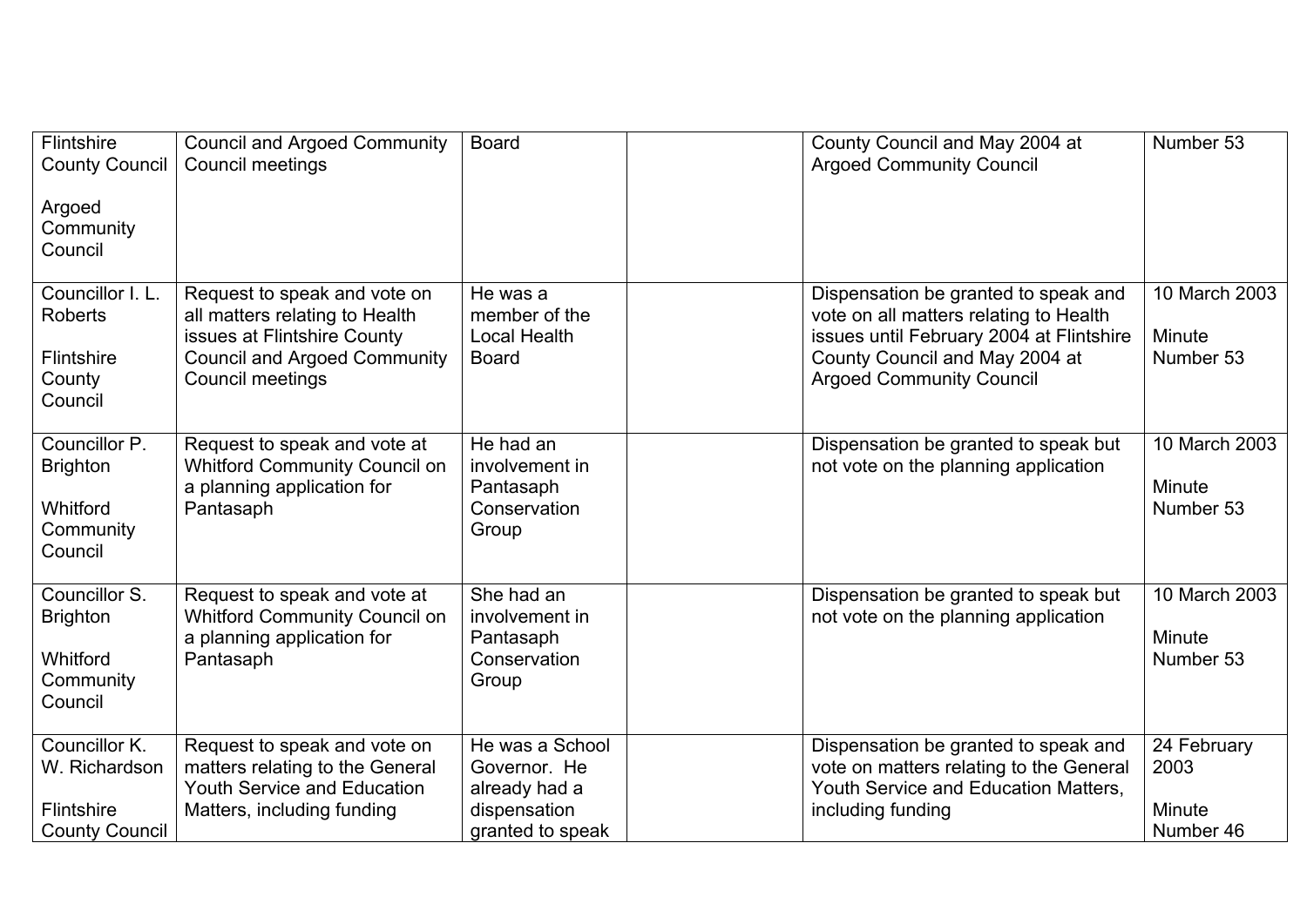|                                                                              |                                                                                                                                                                                                | on the Schools<br><b>Admissions</b><br>Policy                                                                                                                                          |                                                                                                                                                                                                           |                                            |
|------------------------------------------------------------------------------|------------------------------------------------------------------------------------------------------------------------------------------------------------------------------------------------|----------------------------------------------------------------------------------------------------------------------------------------------------------------------------------------|-----------------------------------------------------------------------------------------------------------------------------------------------------------------------------------------------------------|--------------------------------------------|
| Councillor R.<br>K. Evans<br><b>Flintshire</b><br><b>County Council</b>      | Request to speak and vote on<br>matters relating to the School<br>Admissions Policy, the General<br><b>Youth Service and Education</b><br>Matters, including funding                           | He had a<br>grandchild<br>attending a<br>school in<br>Flintshire. He<br>already had a<br>dispensation for<br>all of those<br>requested in his<br>capacity as<br><b>School Governor</b> | Dispensation be granted to speak and<br>vote on matters relating to the School<br>Admissions Policy, General Youth<br>Service and Education Matters,<br>including funding                                 | 24 February<br>2003<br>Minute<br>Number 46 |
| Councillor D.<br><b>Butler</b><br><b>Flintshire</b><br><b>County Council</b> | Request for a further<br>dispensation to speak and vote<br>in relation to General Youth<br><b>Service and Education Matters</b><br>(including funding) in addition to<br>that already received | He was a School<br>Governor                                                                                                                                                            | Further dispensation be granted to<br>speak and vote in relation to General<br><b>Youth Service and Education Matters</b><br>(including funding) in addition to that<br>already received, until July 2003 | 10 February<br>2003<br>Minute<br>Number 38 |
| Councillor Q.<br>R. H. Dodd<br><b>Flintshire</b><br><b>County Council</b>    | Request for a further<br>dispensation to speak and vote<br>in relation to General Youth<br><b>Service and Education Matters</b><br>(including funding) in addition to<br>that already received | He was a School<br>Governor                                                                                                                                                            | Further dispensation be granted to<br>speak and vote in relation to General<br><b>Youth Service and Education Matters</b><br>(including funding) in addition to that<br>already received, until July 2003 | 10 February<br>2003<br>Minute<br>Number 38 |
| Councillor R.<br>V. Hill                                                     | Request for a further<br>dispensation to speak and vote<br>in relation to General Youth                                                                                                        | He was a School<br>Governor                                                                                                                                                            | Further dispensation be granted to<br>speak and vote in relation to General<br><b>Youth Service and Education Matters</b>                                                                                 | 10 February<br>2003                        |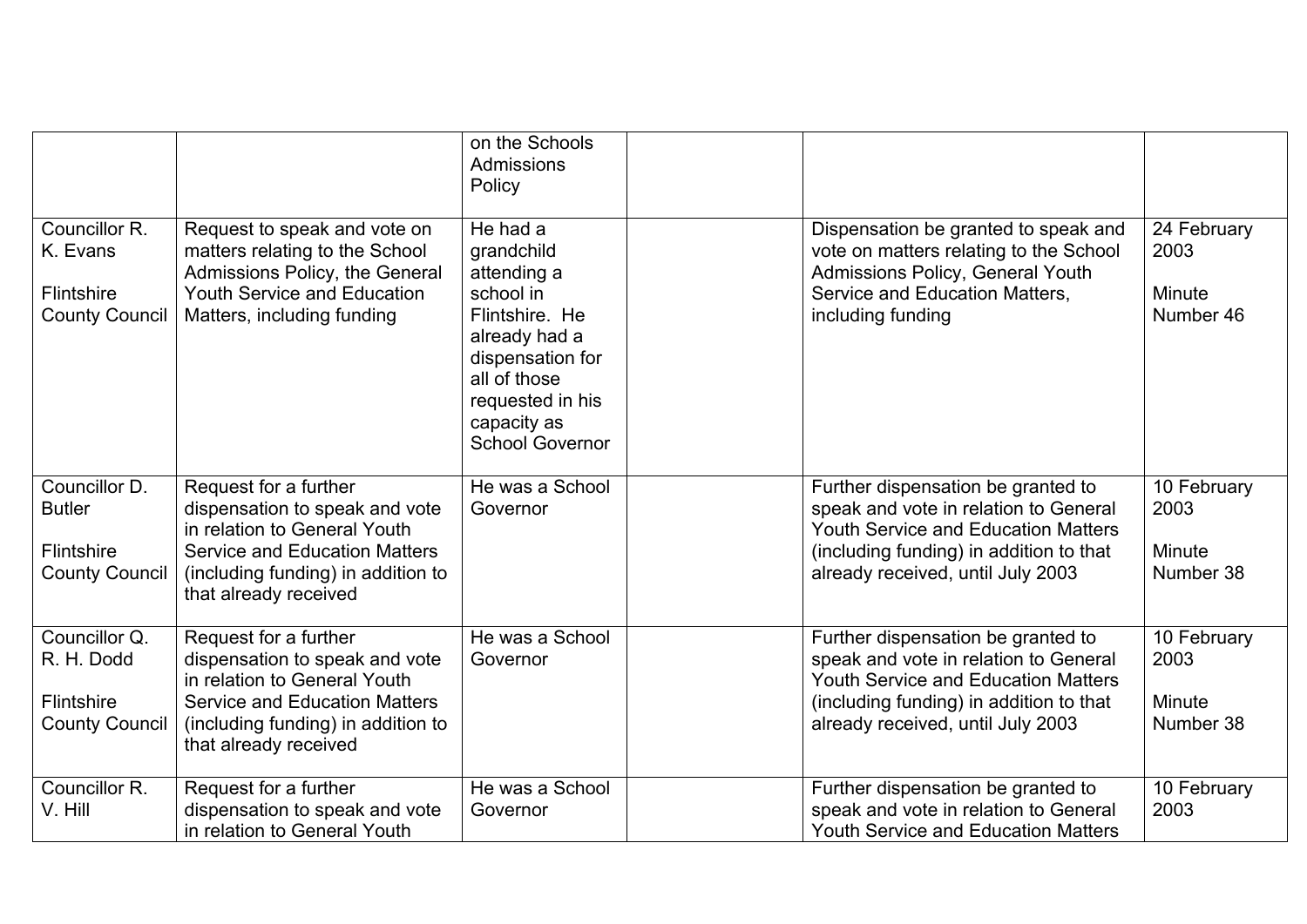| Flintshire<br><b>County Council</b>                                      | <b>Service and Education Matters</b><br>(including funding) in addition to<br>that already received                                                                                            |                             | (including funding) in addition to that<br>already received, until July 2003                                                                                                                                      | Minute<br>Number 38                        |
|--------------------------------------------------------------------------|------------------------------------------------------------------------------------------------------------------------------------------------------------------------------------------------|-----------------------------|-------------------------------------------------------------------------------------------------------------------------------------------------------------------------------------------------------------------|--------------------------------------------|
| Councillor J. F.<br>Jones<br>Flintshire<br><b>County Council</b>         | Request for a further<br>dispensation to speak and vote<br>in relation to General Youth<br><b>Service and Education Matters</b><br>(including funding) in addition to<br>that already received | He was a School<br>Governor | Further dispensation be granted to<br>speak and vote in relation to General<br><b>Youth Service and Education Matters</b><br>(including funding) in addition to that<br>already received, until July 2003         | 10 February<br>2003<br>Minute<br>Number 38 |
| Councillor J. A.<br><b>Davies</b><br>Flintshire<br><b>County Council</b> | Request to speak and vote on<br>matters in relation to School<br><b>Admissions Policy and General</b><br><b>Youth Service and Education</b><br>Matters, including funding of<br>schools        | He was a school<br>Governor | Dispensation be granted to speak and<br>vote on matters in relation to School<br><b>Admissions Policy and General Youth</b><br>Service and Education Matters,<br>including funding of schools, until July<br>2003 | 10 February<br>2003<br>Minute<br>Number 38 |
| Councillor J. J.<br>Griffiths<br>Flintshire<br><b>County Council</b>     | Request to speak and vote on<br>matters in relation to School<br><b>Admissions Policy and General</b><br><b>Youth Service and Education</b><br>Matters, including funding of<br>schools        | He was a school<br>Governor | Dispensation be granted to speak and<br>vote on matters in relation to School<br><b>Admissions Policy and General Youth</b><br>Service and Education Matters,<br>including funding of schools, until July<br>2003 | 10 February<br>2003<br>Minute<br>Number 38 |
| Councillor J.<br>O. Jones<br>Flintshire<br><b>County Council</b>         | Request to speak and vote on<br>matters in relation to School<br><b>Admissions Policy and General</b><br><b>Youth Service and Education</b><br>Matters, including funding of<br>schools        | He was a school<br>Governor | Dispensation be granted to speak and<br>vote on matters in relation to School<br><b>Admissions Policy and General Youth</b><br>Service and Education Matters,<br>including funding of schools, until July<br>2003 | 10 February<br>2003<br>Minute<br>Number 38 |
| Councillor W.                                                            | Request to speak and vote on                                                                                                                                                                   | He was a school             | Dispensation be granted to speak and                                                                                                                                                                              | 10 February                                |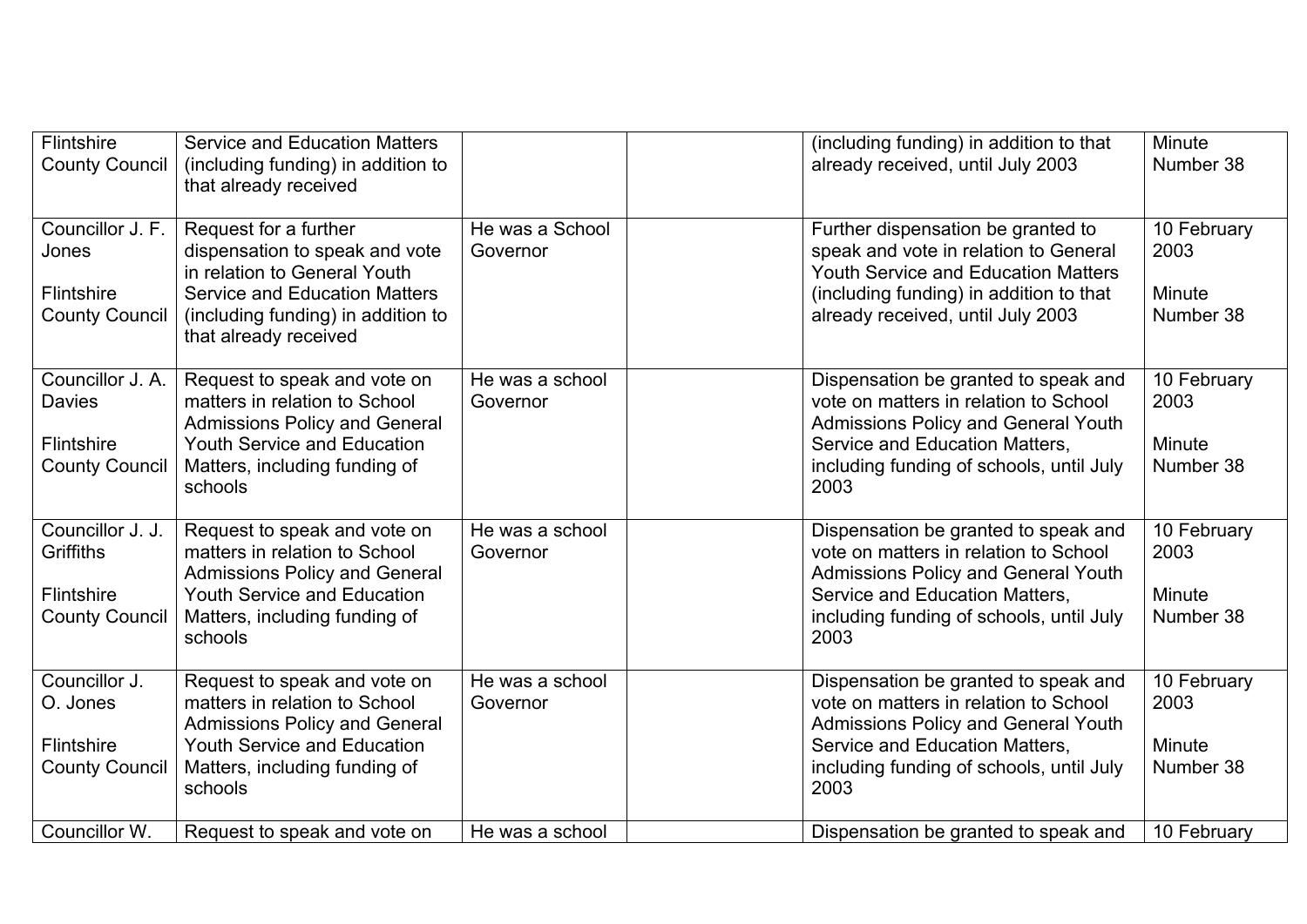| A. Jones<br>Flintshire<br><b>County Council</b>                                  | matters in relation to School<br><b>Admissions Policy and General</b><br><b>Youth Service and Education</b><br>Matters, including funding of<br>schools                                 | Governor                     | vote on matters in relation to School<br><b>Admissions Policy and General Youth</b><br>Service and Education Matters,<br>including funding of schools, until July<br>2003                                         | 2003<br>Minute<br>Number 38                |
|----------------------------------------------------------------------------------|-----------------------------------------------------------------------------------------------------------------------------------------------------------------------------------------|------------------------------|-------------------------------------------------------------------------------------------------------------------------------------------------------------------------------------------------------------------|--------------------------------------------|
| Councillor D.<br>G. Parry<br><b>Flintshire</b><br><b>County Council</b>          | Request to speak and vote on<br>matters in relation to School<br><b>Admissions Policy and General</b><br><b>Youth Service and Education</b><br>Matters, including funding of<br>schools | He was a school<br>Governor  | Dispensation be granted to speak and<br>vote on matters in relation to School<br><b>Admissions Policy and General Youth</b><br>Service and Education Matters,<br>including funding of schools, until July<br>2003 | 10 February<br>2003<br>Minute<br>Number 38 |
| <b>Councillor Mrs</b><br>V. L. H. Parry<br>Flintshire<br><b>County Council</b>   | Request to speak and vote on<br>matters in relation to School<br><b>Admissions Policy and General</b><br><b>Youth Service and Education</b><br>Matters, including funding of<br>schools | She was a school<br>Governor | Dispensation be granted to speak and<br>vote on matters in relation to School<br>Admissions Policy and General Youth<br>Service and Education Matters,<br>including funding of schools, until July<br>2003        | 10 February<br>2003<br>Minute<br>Number 38 |
| Councillor A.<br>Popplewell<br><b>Flintshire</b><br><b>County Council</b>        | Request to speak and vote on<br>matters in relation to School<br><b>Admissions Policy and General</b><br><b>Youth Service and Education</b><br>Matters, including funding of<br>schools | He was a school<br>Governor  | Dispensation be granted to speak and<br>vote on matters in relation to School<br><b>Admissions Policy and General Youth</b><br>Service and Education Matters,<br>including funding of schools, until July<br>2003 | 10 February<br>2003<br>Minute<br>Number 38 |
| Councillor I. B.<br><b>Roberts</b><br><b>Flintshire</b><br><b>County Council</b> | Request to speak and vote on<br>matters in relation to School<br><b>Admissions Policy and General</b><br><b>Youth Service and Education</b><br>Matters, including funding of            | He was a school<br>Governor  | Dispensation be granted to speak and<br>vote on matters in relation to School<br><b>Admissions Policy and General Youth</b><br>Service and Education Matters,<br>including funding of schools, until July         | 10 February<br>2003<br>Minute<br>Number 38 |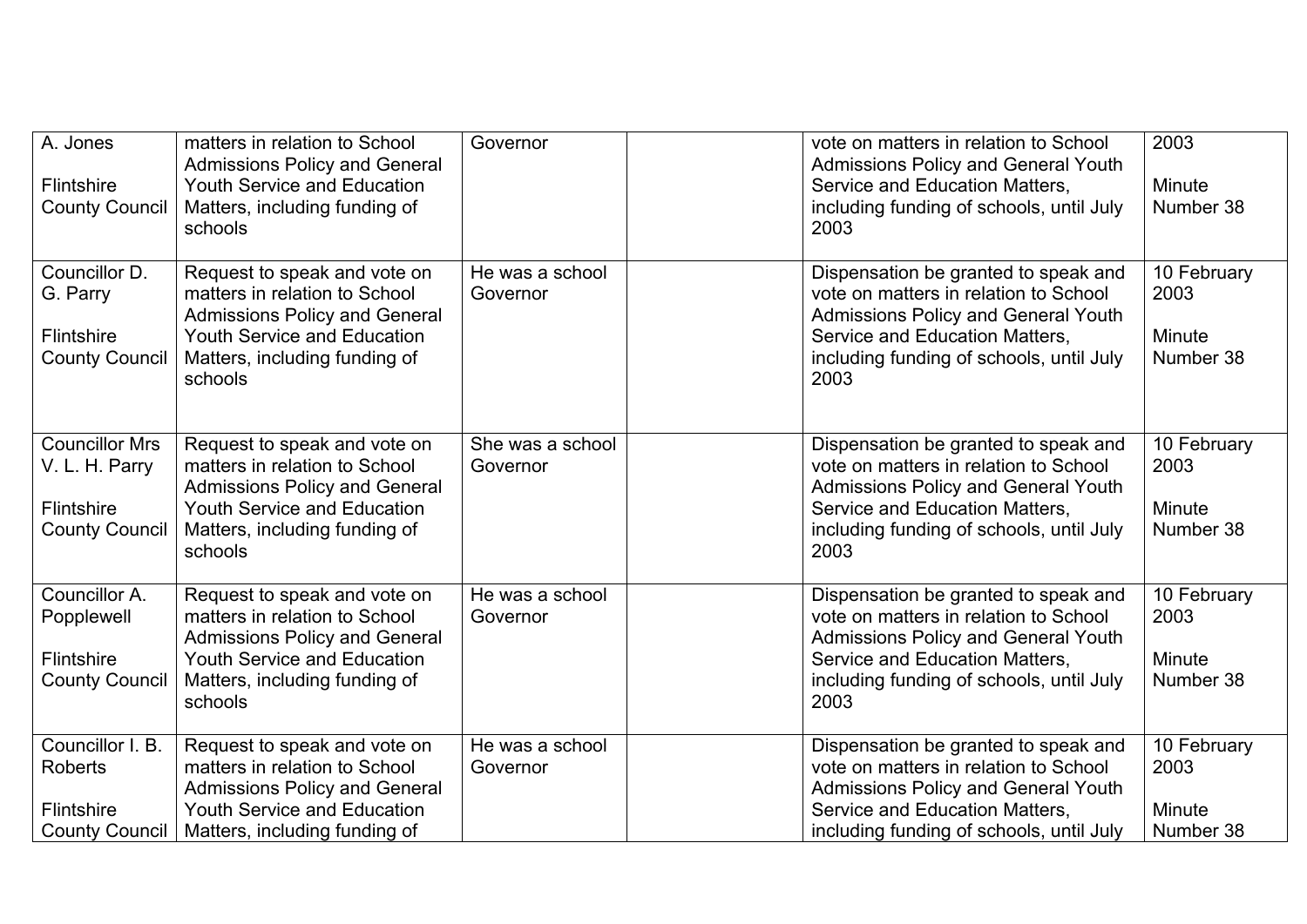|                                                                              | schools                                                                                                                                                                                                    |                                                                                          | 2003                                                                                                                                                                                                       |                                            |
|------------------------------------------------------------------------------|------------------------------------------------------------------------------------------------------------------------------------------------------------------------------------------------------------|------------------------------------------------------------------------------------------|------------------------------------------------------------------------------------------------------------------------------------------------------------------------------------------------------------|--------------------------------------------|
| <b>Councillor Mrs</b><br>P. J. Walkden                                       | Request to speak and vote on<br>matters in relation to School<br><b>Admissions Policy and General</b><br><b>Youth Service and Education</b><br>Matters, including funding of<br>schools                    | She was a school<br>Governor                                                             | Dispensation be granted to speak and<br>vote on matters in relation to School<br>Admissions Policy and General Youth<br>Service and Education Matters,<br>including funding of schools, until July<br>2003 | 10 February<br>2003<br>Minute<br>Number 38 |
| Councillor G.<br>D. Williams<br>Flintshire<br><b>County Council</b>          | Request to speak and vote on<br><b>General Education and Youth</b><br>Service Matters (in addition to<br>his dispensation as a School<br>Governor to speak and vote on<br><b>School Admissions Policy)</b> | He was now both<br>a School<br>Governor and a<br>parent                                  | Dispensation be granted to speak and<br>vote on General Education and Youth<br>Service Matters until July 2003                                                                                             | 10 February<br>2003<br>Minute<br>Number 38 |
| Councillor D.<br>Darlington<br><b>Flintshire</b><br><b>County Council</b>    | Request to speak and vote on<br>School Admissions Policy and<br><b>General Education and Youth</b><br><b>Service and Education Matters</b><br>(including funding)                                          | He was a School<br>Governor                                                              | Dispensation be granted to speak and<br>vote on School Admissions Policy and<br><b>General Education and Youth Service</b><br>and Education Matters (including<br>funding) until July 2003                 | 10 February<br>2003<br>Minute<br>Number 38 |
| <b>Councillor Mrs</b><br>N. Humphreys<br>Flintshire<br><b>County Council</b> | Request to speak and vote on<br>School Admissions Policy and<br><b>General Education and Youth</b><br><b>Service and Education Matters</b><br>(including funding)                                          | She was a<br><b>School Governor</b><br>and had a<br>grandchild in a<br>Flintshire school | Dispensation be granted to speak and<br>vote on School Admissions Policy and<br><b>General Education and Youth Service</b><br>and Education Matters (including<br>funding) until July 2003                 | 10 February<br>2003<br>Minute<br>Number 38 |
| Councillor H.<br>G. Roberts<br><b>Flintshire</b><br><b>County Council</b>    | Request to speak and vote on<br>School Admissions Policy and<br><b>General Education and Youth</b><br><b>Service and Education Matters</b><br>(including funding)                                          | He was a School<br>Governor                                                              | Dispensation be granted to speak and<br>vote on School Admissions Policy and<br><b>General Education and Youth Service</b><br>and Education Matters (including<br>funding) until July 2003 in his capacity | 10 February<br>2003<br>Minute<br>Number 38 |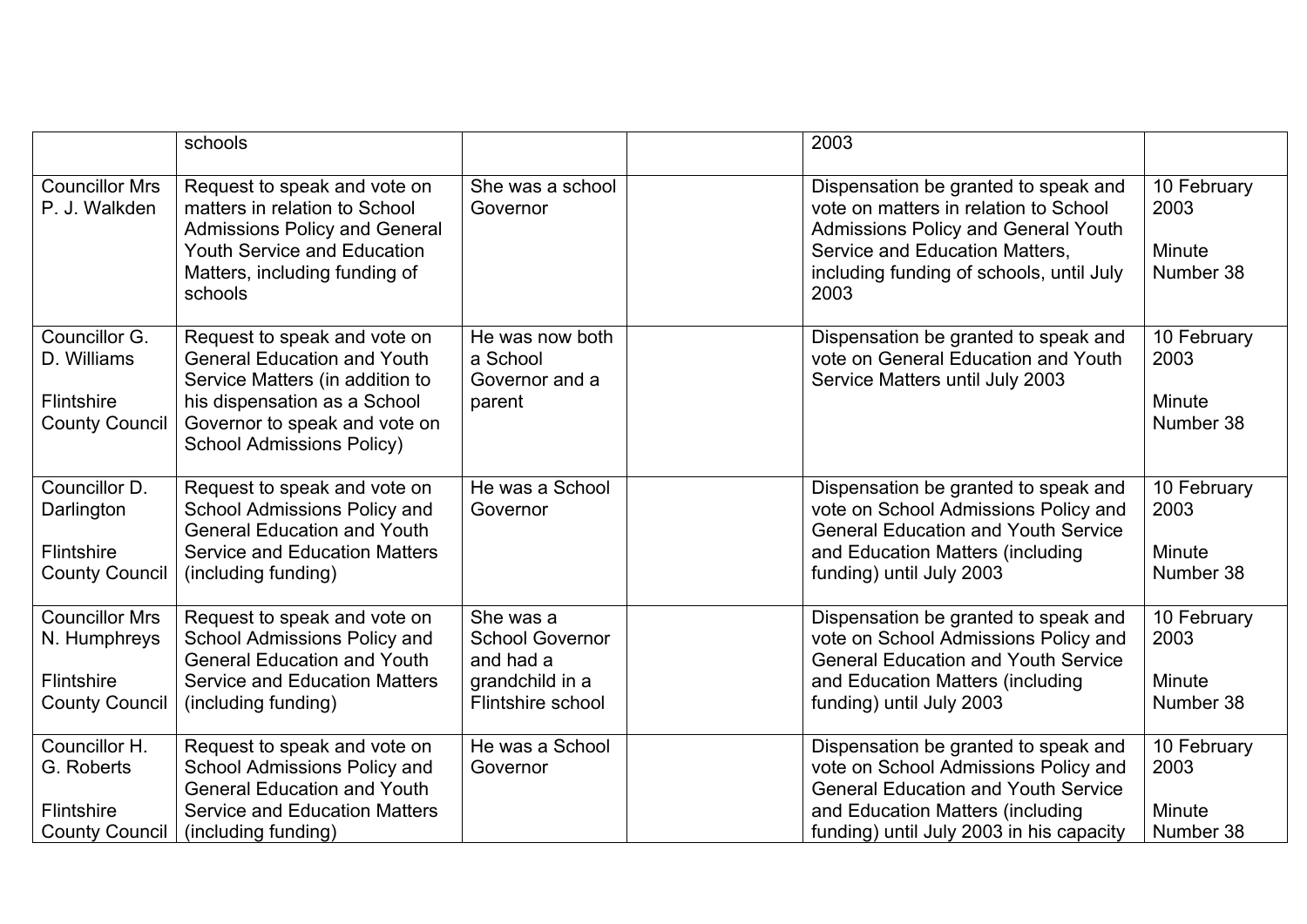|                                                                |                                                                                                                                                                   |                                                                                                  | as School Governor but if there were<br>any matters relating specifically to<br><b>Ysgol Gwenffrwd and particularly</b><br>relating to employment issues at the<br>school, then advice on the need for a<br>further dispensation should be sought<br>and considered at the appropriate time                                                                                                                                                                                                                                                                 |                                            |
|----------------------------------------------------------------|-------------------------------------------------------------------------------------------------------------------------------------------------------------------|--------------------------------------------------------------------------------------------------|-------------------------------------------------------------------------------------------------------------------------------------------------------------------------------------------------------------------------------------------------------------------------------------------------------------------------------------------------------------------------------------------------------------------------------------------------------------------------------------------------------------------------------------------------------------|--------------------------------------------|
| Councillor D.<br>Evans<br>Flintshire<br><b>County Council</b>  | Request to speak and vote on<br>School Admissions Policy and<br><b>General Education and Youth</b><br><b>Service and Education Matters</b><br>(including funding) | He was a School<br>Governor and a<br>parent of a child<br>attending a<br>school in<br>Flintshire | Dispensation be granted to speak and<br>vote on General Youth Service and<br><b>Education Matters on the School</b><br>Admissions Policy until July 2003 in his<br>capacity as a School Governor and as<br>a parent of a child attending a school in<br>Flintshire but if there were any matters<br>relating specifically relating to Sealand<br>Youth Centre and particularly relating<br>to employment issues relative to this<br>role, then advice for the need for a<br>further dispensation should be sought<br>and considered at the appropriate time | 10 February<br>2003<br>Minute<br>Number 38 |
| Councillor M.<br>Higham<br>Flintshire<br><b>County Council</b> | Request to speak and vote on<br>the School Admissions Policy<br>and General Youth Service and<br><b>Education Matters, including</b><br>funding                   | He was a School<br>Governor and<br>parent of a child<br>in a Flintshire<br>School                | Dispensation be granted to speak and<br>vote on the School Admissions Policy<br>and General Youth Service and<br>Education Matters, including funding in<br>his capacity as a School Governor and<br>the parent of a child in a Flintshire<br>school, until July 2003                                                                                                                                                                                                                                                                                       | 10 February<br>2003<br>Minute<br>Number 38 |
| Councillor G.<br>C. Ellis                                      | Request to speak and vote on<br><b>General Youth Service and</b><br><b>Education Matters, including</b>                                                           | He was a School<br>Governor                                                                      | Dispensation be granted to speak and<br>vote on General Youth Service and<br>Education Matters, including funding,                                                                                                                                                                                                                                                                                                                                                                                                                                          | 10 February<br>2003                        |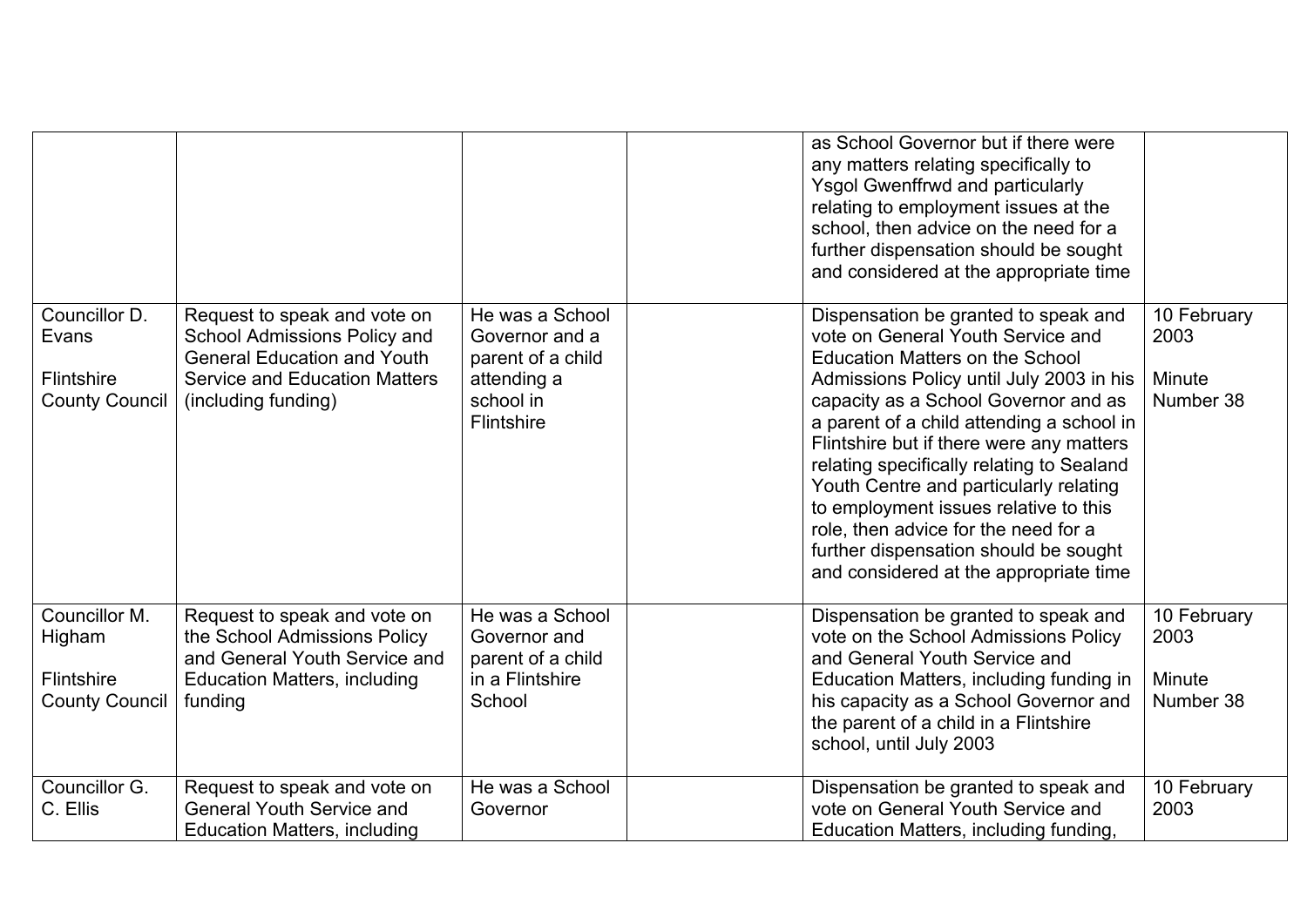| Flintshire<br><b>County Council</b>                                            | funding, in addition to the<br>dispensation already received<br>as a School Governor on the<br><b>School Admissions Policy</b> |                              | in addition to the dispensation already<br>received as a School Governor on the<br>School Admissions Policy, until July<br>2003                                                                                                                                                                                                         | Minute<br>Number 38                        |
|--------------------------------------------------------------------------------|--------------------------------------------------------------------------------------------------------------------------------|------------------------------|-----------------------------------------------------------------------------------------------------------------------------------------------------------------------------------------------------------------------------------------------------------------------------------------------------------------------------------------|--------------------------------------------|
| Councillor N.<br><b>Phillips</b><br><b>Flintshire</b><br><b>County Council</b> | Request to speak and vote on<br>all matters of general Housing<br>policy                                                       | His son worked in<br>Housing | Dispensation be granted to speak and<br>vote on all matters of general Housing<br>policy, until January 2004, but if there<br>were matters relative to the<br>employment issues within the Housing<br>Division, Community and Housing<br>Services Department, then advice on<br>the need for a further dispensation<br>should be sought | 10 February<br>2003<br>Minute<br>Number 38 |
| Councillor D.<br>R. Wilkes<br><b>Flintshire</b><br><b>County Council</b>       | Request to speak and vote on<br>the Charging Policy for Non-<br><b>Residential Social Services</b>                             |                              | Dispensation be granted to speak and<br>vote on the Charging Policy for Non-<br><b>Residential Social Services until</b><br>January 2004                                                                                                                                                                                                | 10 February<br>2003<br>Minute<br>Number 38 |
| Councillor D.<br>R. Wilkes                                                     | Request to speak and vote on<br>matters relating to Town Centre<br><b>Managers</b>                                             |                              | Dispensation be granted to speak and<br>vote on matters relating to Town<br>Centre Managers until January 2004                                                                                                                                                                                                                          | 10 February<br>2003<br>Minute<br>Number 38 |
| Councillor R.<br>C. Bithell                                                    | Request to speak and vote on<br>matters relating to Town Centre<br><b>Managers</b>                                             |                              | Dispensation be granted to speak and<br>vote on matters relating to Town<br>Centre Managers until January 2004                                                                                                                                                                                                                          | 10 February<br>2003<br>Minute<br>Number 38 |
| Councillor H.                                                                  | Request to speak and vote on                                                                                                   | He owned land                | Dispensation be granted to speak only                                                                                                                                                                                                                                                                                                   | 10 February                                |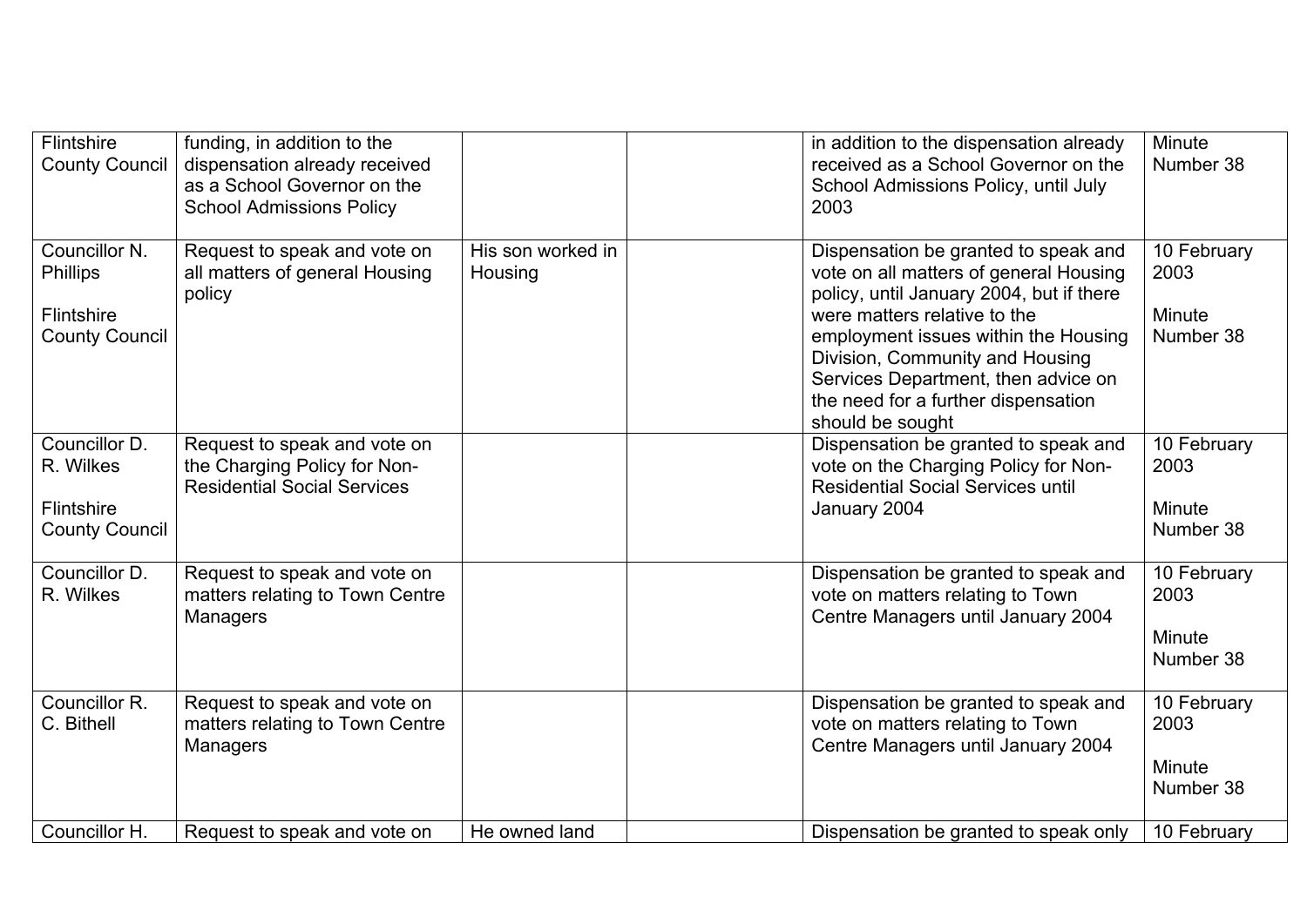| D. Hutchinson<br><b>Flintshire</b><br><b>County Council</b>                  | matters being considered as<br>part of the Unitary Development<br>Plan process                                                                                                                |                                                                                                       | in relation to matters being considered<br>as part of the Unitary Development<br>Plan process but this would not apply if<br>the land in his ownership was under<br>discussion or if there were discussions | 2003<br>Minute<br>Number 38               |
|------------------------------------------------------------------------------|-----------------------------------------------------------------------------------------------------------------------------------------------------------------------------------------------|-------------------------------------------------------------------------------------------------------|-------------------------------------------------------------------------------------------------------------------------------------------------------------------------------------------------------------|-------------------------------------------|
|                                                                              |                                                                                                                                                                                               |                                                                                                       | on other areas of land and topics which<br>could have a bearing on the future use<br>of his land                                                                                                            |                                           |
| Councillor J.<br>Connah                                                      | Request to speak and vote on<br>an item in relation to the closure<br>of Sub-Post Offices in Buckley                                                                                          | He was employed<br>by Royal Mail in<br>the Sorting Office                                             | Dispensation be granted to speak on<br>the closure of the Sub-Post Offices in<br><b>Buckley</b>                                                                                                             | 20 January<br>2003                        |
| <b>Buckley Town</b><br>Council                                               |                                                                                                                                                                                               |                                                                                                       |                                                                                                                                                                                                             | Minute<br>Number 30                       |
| Councillor A.<br><b>Davies</b><br><b>Flintshire</b><br><b>County Council</b> | Request to speak and vote on<br>items relating to Town Centre<br>Managers at future meetings of<br>the Environment and Economic<br><b>Wellbeing Overview and</b><br><b>Scrutiny Committee</b> | He was a<br>member of a<br><b>Town Council</b><br>and a member of<br>the Shotton and<br>Connah's Quay | Dispensation be granted to speak and<br>vote on items relating to Town Centre<br>Managers until 8 September 2003                                                                                            | 20 January<br>2003<br>Minute<br>Number 30 |
|                                                                              |                                                                                                                                                                                               | Regneration<br>Committee which<br>involved Town<br><b>Centre Managers</b>                             |                                                                                                                                                                                                             |                                           |
| Councillor D.<br><b>Butler</b><br>Flintshire                                 | Request to speak and vote on<br>items relating to the School<br>Admissions Policy at future<br>Committees, Fora and Council                                                                   | He was a School<br>Governor                                                                           | Dispensation be granted to speak and<br>vote on the Schools Admissions Policy<br>until 7 July 2003                                                                                                          | 20 January<br>2003<br>Minute              |
| <b>County Council</b>                                                        | Meetings                                                                                                                                                                                      |                                                                                                       |                                                                                                                                                                                                             | Number 30                                 |
| Councillor W.<br>O. Thomas                                                   | Request to speak and vote on<br>items relating to the School                                                                                                                                  | He was a School<br>Governor                                                                           | Dispensation be granted to speak and<br>vote on the Schools Admissions Policy                                                                                                                               | 20 January<br>2003                        |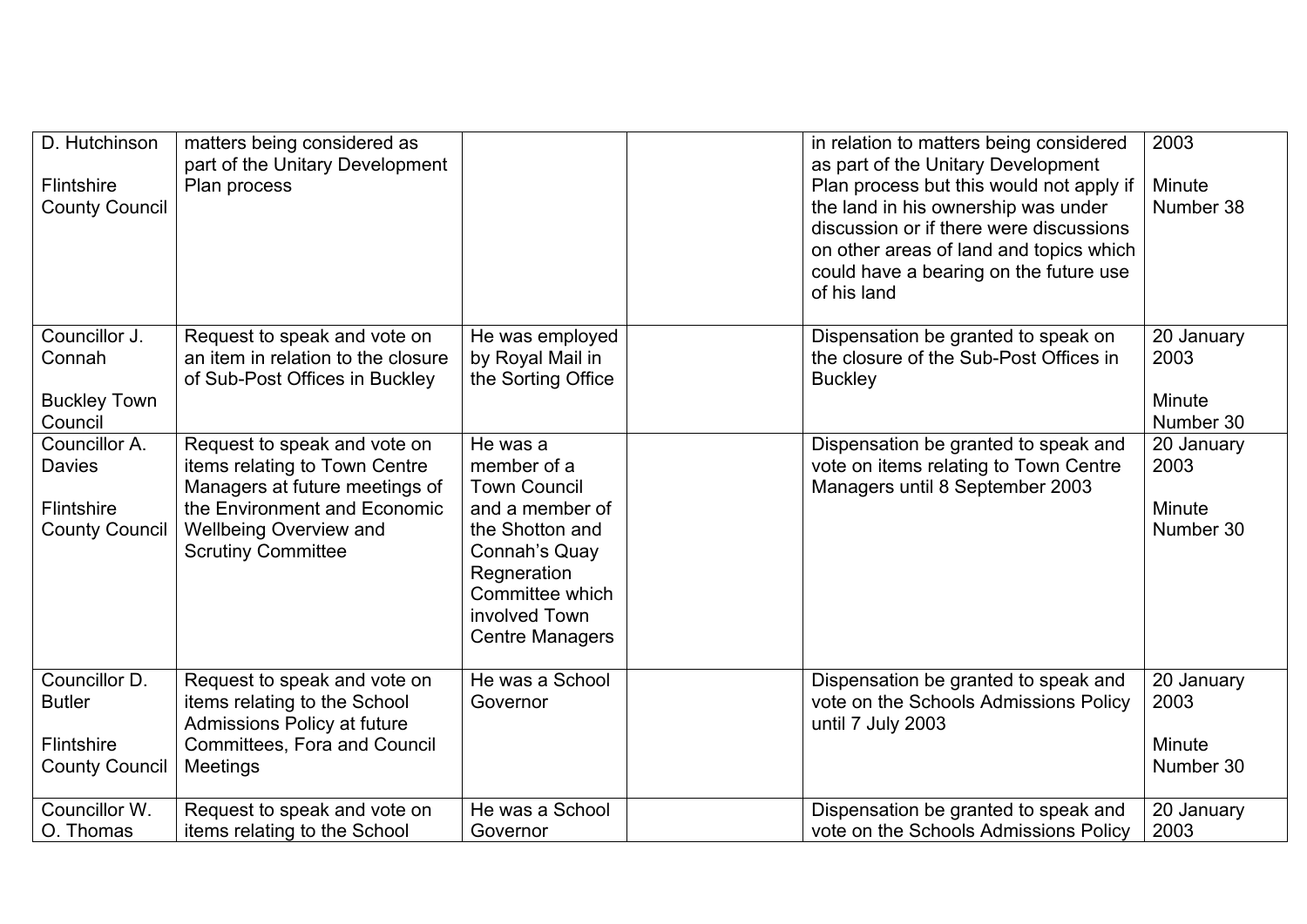| <b>Flintshire</b><br><b>County Council</b>                                                                                                                                                                                                              | Admissions Policy at future<br>meetings of Committees, Fora<br>and Council Meetings                                                                |                                                    | until 7 July 2003                                                                                               | Minute<br>Number 30                       |
|---------------------------------------------------------------------------------------------------------------------------------------------------------------------------------------------------------------------------------------------------------|----------------------------------------------------------------------------------------------------------------------------------------------------|----------------------------------------------------|-----------------------------------------------------------------------------------------------------------------|-------------------------------------------|
| Councillor J.<br>Ovens<br><b>Flintshire</b><br><b>County Council</b>                                                                                                                                                                                    | Request to speak and vote on<br>the Project Plan/Review of<br>Foster Care at future meetings<br>of Committees, Fora and<br><b>Council Meetings</b> | He was a<br>member of the<br><b>Adoption Panel</b> | Dispensation be granted to speak and<br>vote on the Project Plan/Review of<br>Foster Care until 19 January 2004 | 20 January<br>2003<br>Minute<br>Number 30 |
| Councillor K.<br>Armstrong-<br><b>Braun</b><br><b>Saltney Town</b><br>Council                                                                                                                                                                           | Request to speak and vote on<br>general education matters at<br>future meetings of the Town<br>Council                                             | He was a School<br>Governor                        | Dispensation be granted to speak and<br>vote on general education matters                                       | 20 January<br>2003<br>Minute<br>Number30  |
| Councillors L.<br>A. Aldridge, K.<br>Armstrong<br>Braun, J. A.<br>Barker, D.<br>Barratt, J.<br>Beard, A.<br>Cattermoul, A.<br>Chilton, D.<br>Clayton, A.<br>Davies, K<br>Davies, R.<br>Davies, Q.<br>Dodd, G. Ellis,<br>E. Evans, E. F.<br>Evans, R. K. | Request to speak and vote on<br><b>Schools Admissions Policy</b>                                                                                   | They were all<br>School<br>Governors               | Dispensation be granted to speak and<br>vote on Schools Admissions Policy                                       | 2 December<br>2002<br>Minute<br>Number 25 |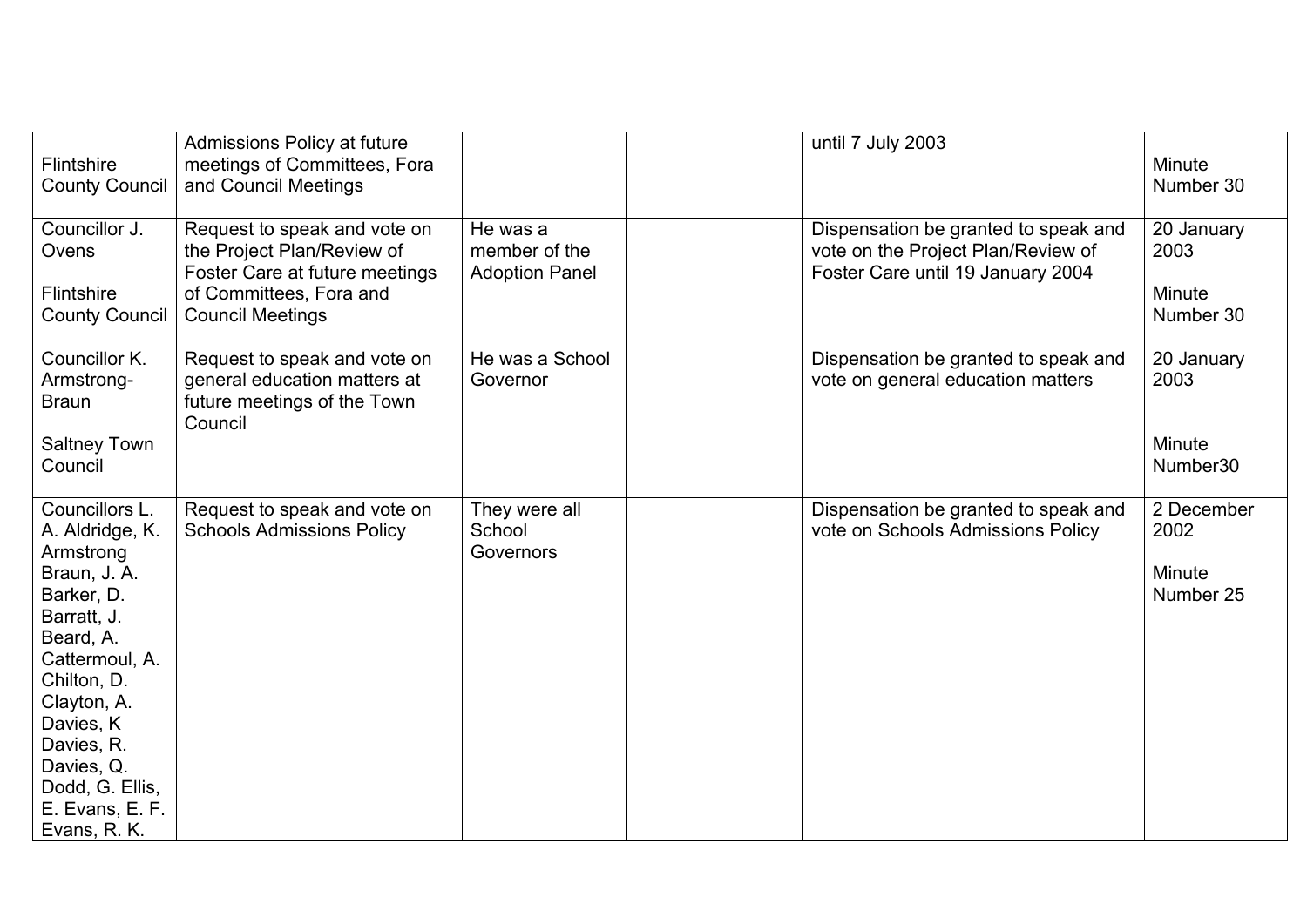| Evans, J. J.     |  |  |  |
|------------------|--|--|--|
| Griffiths, R.    |  |  |  |
| Griffiths, E.    |  |  |  |
| Hall, R.         |  |  |  |
| Hampson, M.      |  |  |  |
| Hanson, P.       |  |  |  |
| Heesom, M.       |  |  |  |
| Higham, R.       |  |  |  |
| Hill, T.         |  |  |  |
| Howorth, D.      |  |  |  |
| Hutchinson, K.   |  |  |  |
| Iball, G. Jones, |  |  |  |
| J. Jones, R.     |  |  |  |
| Jones. T.        |  |  |  |
| Jones, W.        |  |  |  |
| Jones, P.        |  |  |  |
| Macfarlane, E.   |  |  |  |
| Matthews, M.     |  |  |  |
| Matthews, H.     |  |  |  |
| McGuill, D.      |  |  |  |
| Messham, J.      |  |  |  |
| Ovens, D.        |  |  |  |
| Parry, V.        |  |  |  |
| Parry, N.        |  |  |  |
| Phillips, A.     |  |  |  |
| Popplewell, T.   |  |  |  |
| Renshaw,         |  |  |  |
| K.Richardson,    |  |  |  |
| G. Roberts, H.   |  |  |  |
| G. Roberts, I.   |  |  |  |
| Roberts, I. B.   |  |  |  |
| Roberts, C.      |  |  |  |
| Shone, A.        |  |  |  |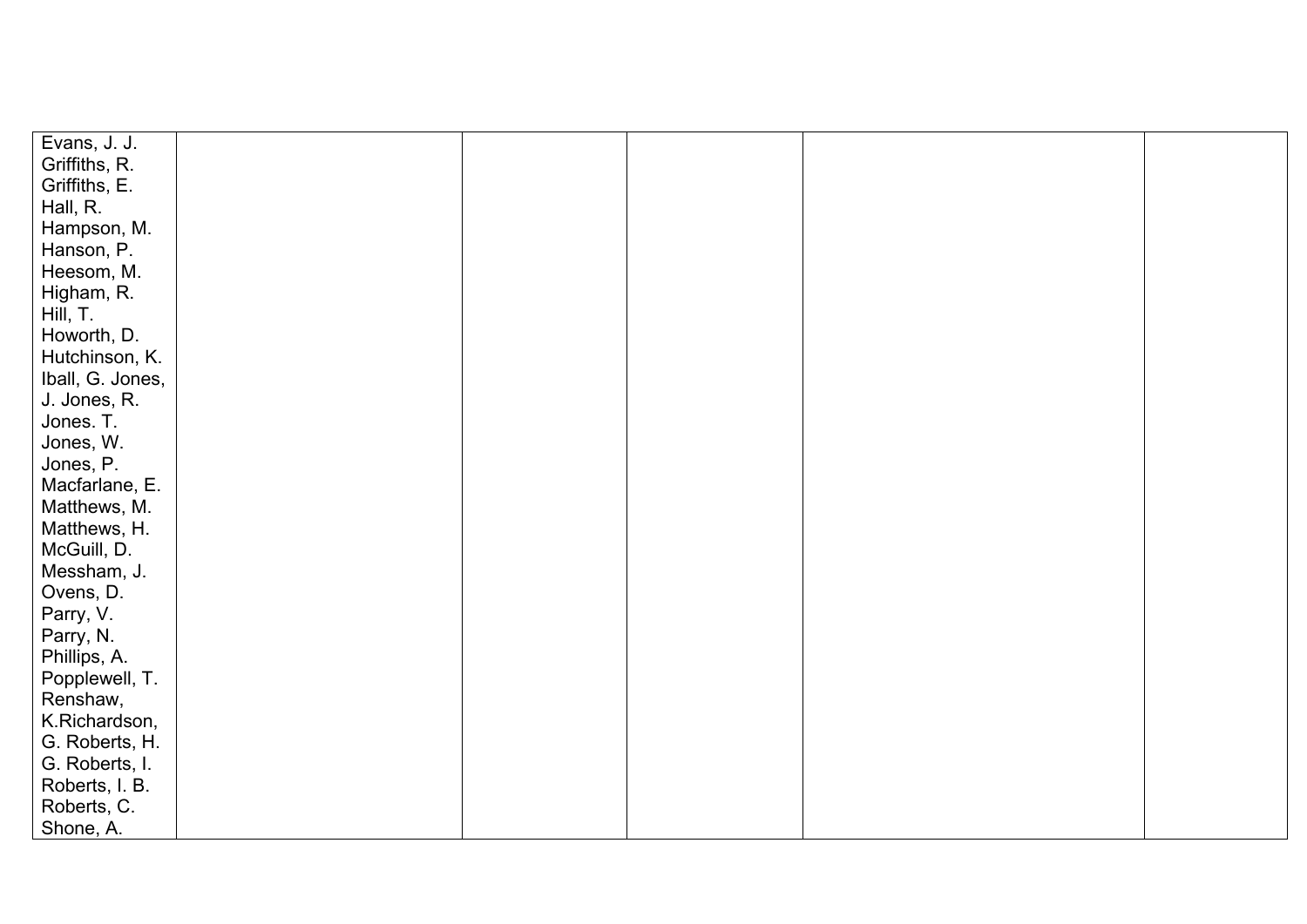| Shotton, A.<br>Slowik, N.<br>Steele-<br>Mortimer, J.<br>Thompson, P.<br>Walkden, D.<br>Wilkes, G.<br>Williams, P.<br>Yale                                                              |                                                                                              |                                                                                                        |                                                                                                                                                                                                                                                                                                                                                                                              |                                           |
|----------------------------------------------------------------------------------------------------------------------------------------------------------------------------------------|----------------------------------------------------------------------------------------------|--------------------------------------------------------------------------------------------------------|----------------------------------------------------------------------------------------------------------------------------------------------------------------------------------------------------------------------------------------------------------------------------------------------------------------------------------------------------------------------------------------------|-------------------------------------------|
| Councillors A.<br>Cattermoul, R.<br>Davies, R.<br>Hampson, N.<br>Phillips, T.<br>Renshaw, H.<br>G. Roberts, C.<br>Shone, D.<br>Wilkes, W.<br>Jones, A.<br>Davies, H.<br><b>McGuill</b> | Request to speak and vote on<br><b>General Youth Service and</b><br><b>Education Matters</b> | They were<br>School<br>Governors or a<br>member of the<br><b>Youth Club</b><br>Management<br>Committee | Dispensation be granted to speak and<br>vote on General Youth Service and<br>Education Matters until July 2003                                                                                                                                                                                                                                                                               | 2 December<br>2002<br>Minute<br>Number 25 |
| Councillor P.<br>Macfarlane                                                                                                                                                            | Request to speak and vote on<br><b>General Youth Service and</b><br><b>Education Matters</b> | He was a School<br>Governor                                                                            | Dispensation be granted to speak and<br>vote on General Youth Service and<br>Education Matters until July 2003 but if<br>there were any matters relating<br>specifically to Connah's Quay High<br>School and particularly relating to<br>employment issues at the school then<br>advice on the need for a further<br>dispensation should be sought and<br>considered at the appropriate time | 2 December<br>2002<br>Minute<br>Number 25 |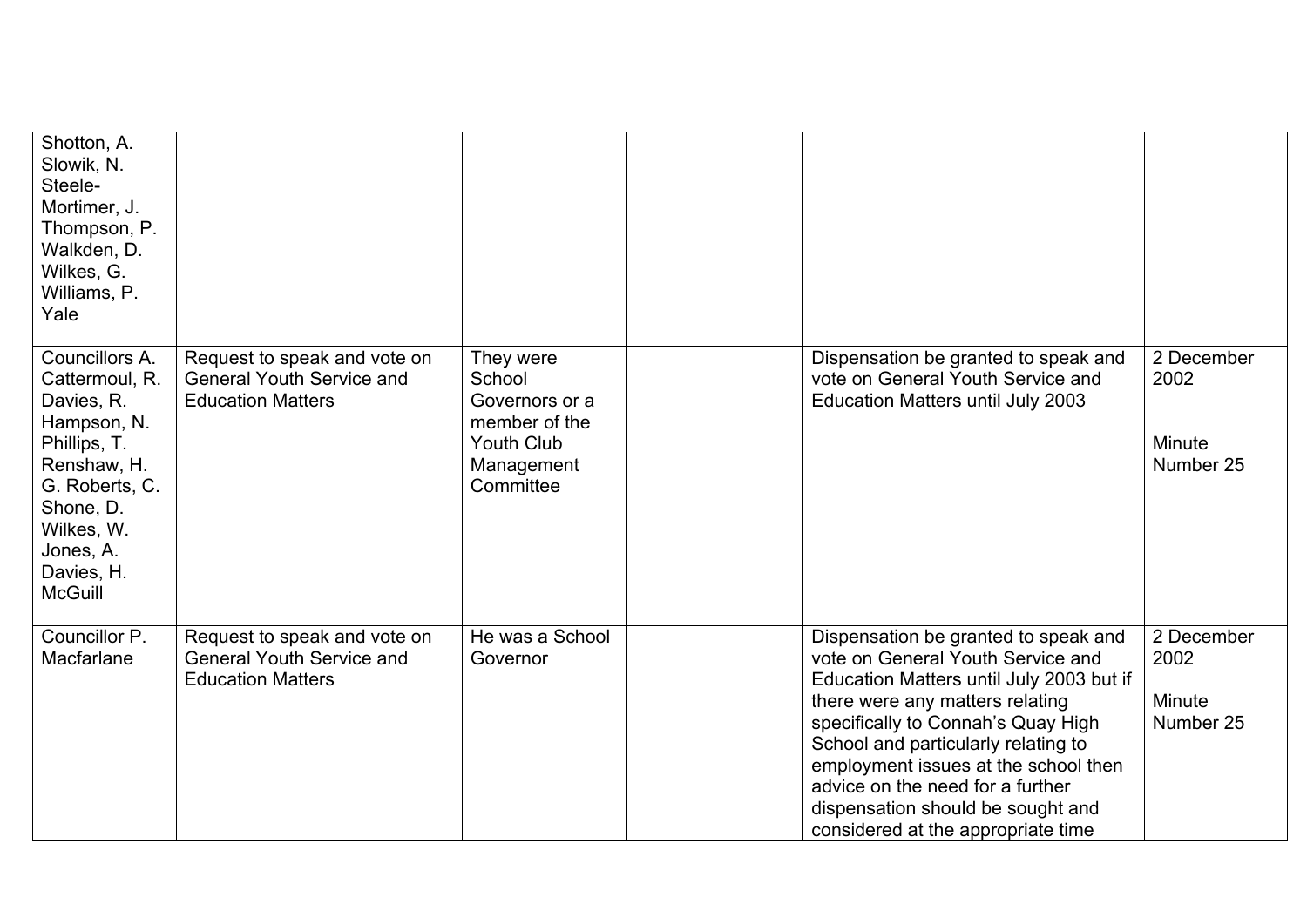| Councillor D.<br>Hutchinson                                                                                                                                                       | Request to speak and vote on<br>matters relating to Town Centre<br>Managers                                | He was a<br>Member of a<br><b>Town Council</b>                                                | Dispensation be granted to speak and<br>vote on matters relating to Town<br>Centre Managers until 8 September<br>2003                                           | 2 December<br>2012<br>Minute<br>Number 25  |
|-----------------------------------------------------------------------------------------------------------------------------------------------------------------------------------|------------------------------------------------------------------------------------------------------------|-----------------------------------------------------------------------------------------------|-----------------------------------------------------------------------------------------------------------------------------------------------------------------|--------------------------------------------|
| Councillor A.<br>M. Bagshaw<br>Halkyn<br>Community<br>Council                                                                                                                     | Request to speak and vote on<br>matters relating to Financial<br>Assistance to Halkyn Parish Hall<br>Trust |                                                                                               | Dispensation be granted to speak but<br>not vote on matters relating to<br>Financial Assistance to Halkyn Parish<br>Hall Trust to expire on 8 September<br>2003 | 11 November<br>2002<br>Minute<br>Number 15 |
| Councillor G.<br>T. Robinson<br>Halkyn<br>Community<br>Council                                                                                                                    | Request to speak and vote on<br>matters relating to Financial<br>Assistance to Halkyn Parish Hall<br>Trust |                                                                                               | Dispensation be granted to speak but<br>not vote on matters relating to<br>Financial Assistance to Halkyn Parish<br>Hall Trust to expire on 8 September<br>2003 | 11 November<br>2002<br>Minute<br>Number 15 |
| Councillors A.<br>Aldridge, K.<br>Armstrong<br>Braun, A.<br>Cattermoul, A.<br>Chilton, K.<br>Davies, J.<br>Griffiths, E.<br>Hall, P.<br>Heesom, T.<br>Howorth, M.<br>Matthews, D. | Request to speak and vote on<br><b>General Youth Service and</b><br><b>Education matters</b>               | Governors of<br>Schools or a<br>member of the<br><b>Youth Club</b><br>Management<br>Committee | Dispensation be granted to speak and<br>vote on General Youth Service and<br>Education Matters until July 2003                                                  | 11 November<br>2002<br>Minute<br>Number 15 |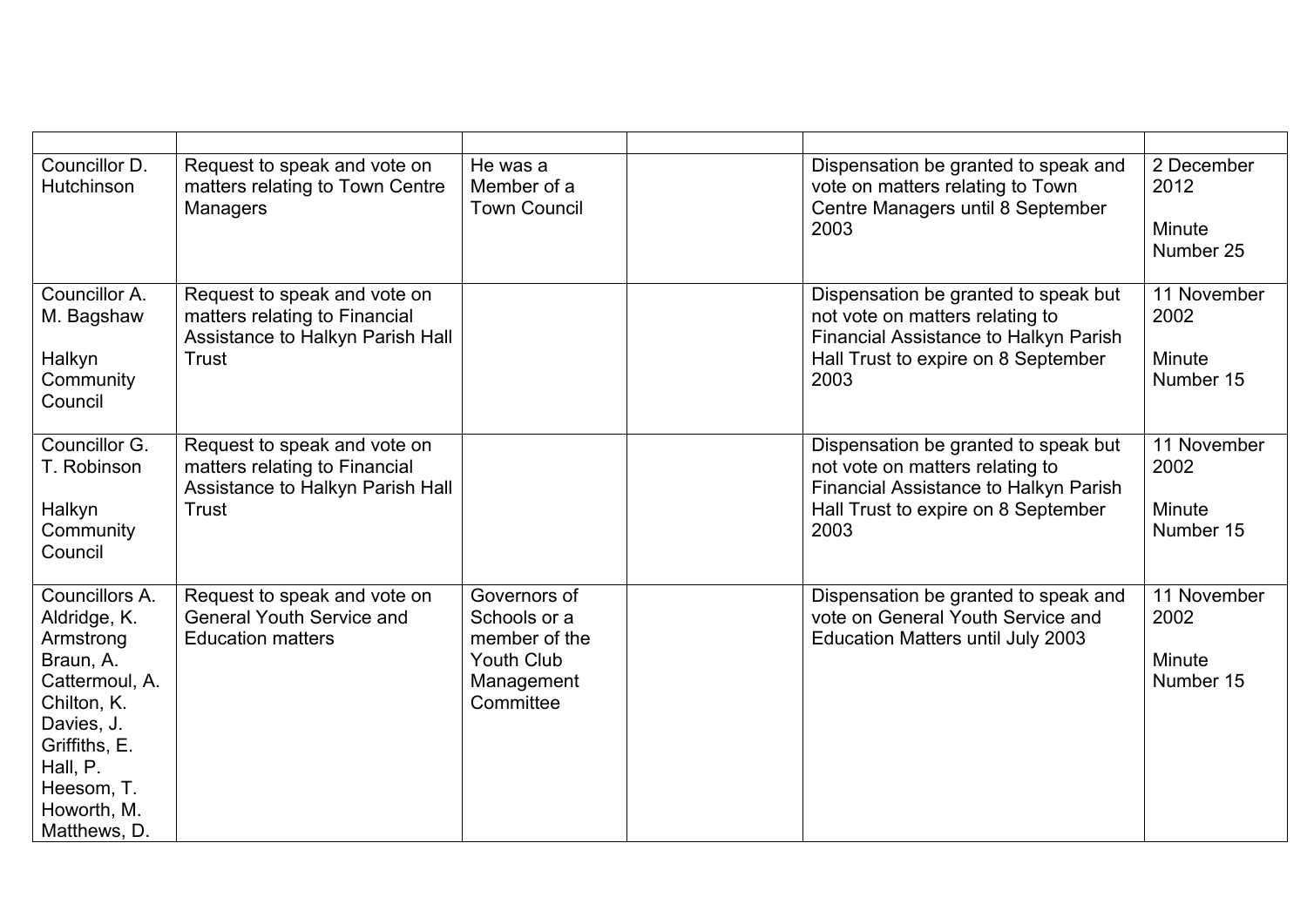| Parry, N.<br>Steele-<br>Mortimer, O.<br>Thomas, J.<br>Thompson, I.<br>L. Roberts, P.<br>Walkden<br><b>Flintshire</b><br><b>County Council</b> |                                                                                                                                                                                             |                                  |                                                                                                                         |                                            |
|-----------------------------------------------------------------------------------------------------------------------------------------------|---------------------------------------------------------------------------------------------------------------------------------------------------------------------------------------------|----------------------------------|-------------------------------------------------------------------------------------------------------------------------|--------------------------------------------|
| Councillor I. L.<br><b>Roberts</b><br>Flintshire<br><b>County Council</b>                                                                     | Request to speak and vote on<br>items relating to Town Centres'<br>Managers due to be considered<br>by the Environment and<br><b>Economic Well being Overview</b><br>and Scrutiny Committee | He was a Town<br>Council member  | Dispensation be granted to speak and<br>vote on matters relating to Town<br>Centres' Managers until 8 September<br>2003 | 11 November<br>2002<br>Minute<br>Number 15 |
| Councillors T.<br>Jones, J.<br>Jones, A.<br>Slowik, R.<br>Griffiths<br>Flintshire<br><b>County Council</b>                                    | Request to speak and vote on<br>general Youth Service and<br><b>Education Matters</b>                                                                                                       | They were<br>School<br>Governors | Dispensation be granted to speak and<br>vote on general Youth Service and<br><b>Education Matters until July 2003</b>   | 9 September<br>2002<br>Minute<br>Number 11 |
| Councillors K.<br>Iball, N.<br>Phillips, R.<br>Evans, R. Hill                                                                                 | Request to speak and vote on<br>matters relating to Town<br><b>Centres' Managers</b>                                                                                                        | Members of<br>Town Council's     | Dispensation be granted to speak and<br>vote on matters relating to Town<br><b>Centres' Managers</b>                    | 9 September<br>2002<br>Minute<br>Number 11 |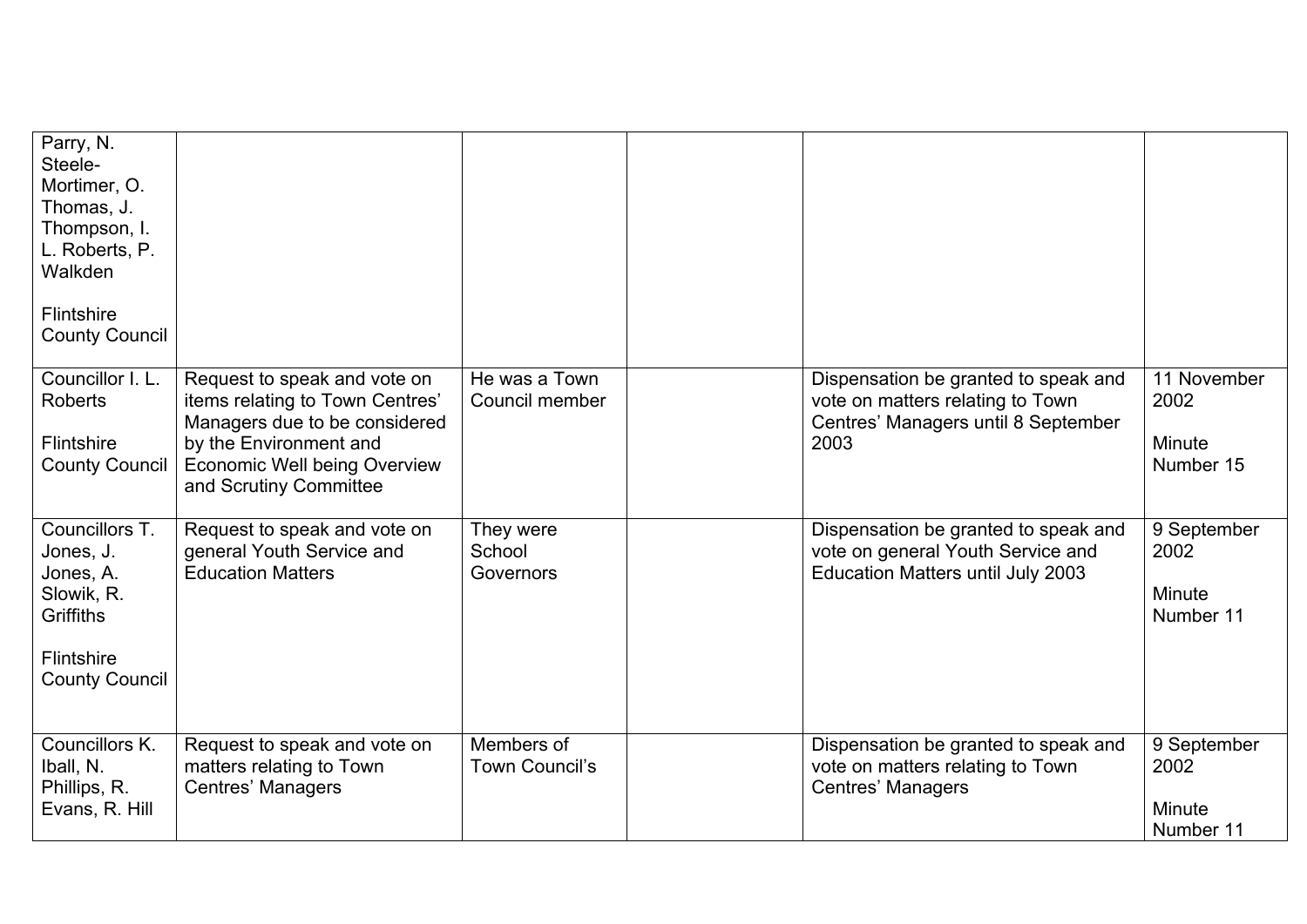| <b>Flintshire</b><br><b>County Council</b>                                                                                                                           |                                                                                                                    |                                  |                                                                                                                                                              |                                            |
|----------------------------------------------------------------------------------------------------------------------------------------------------------------------|--------------------------------------------------------------------------------------------------------------------|----------------------------------|--------------------------------------------------------------------------------------------------------------------------------------------------------------|--------------------------------------------|
| Councillors I.<br>Pierce, J.<br>Sigsworth, D.<br>Hughes, C.<br>Legg<br>Halkyn<br>Community<br>Council                                                                | Request to speak and vote on<br>matters relating to financial<br>assistance to Halkyn Parish Hall<br>Trust         |                                  | Dispensation be granted to speak, but<br>not vote, on matters relating to<br>financial assistance to Halkyn Parish<br>Hall Trust for a period of 12 months   | 9 September<br>2002<br>Minute<br>Number 11 |
| Councillors D.<br>Barratt, D.<br>Clayton, E. F.<br>Evans, R. K.<br>Evans, K. Iball,<br>E. Matthews,<br>J. Ovens, V.<br>Parry, A.<br>Popplewell, I.<br><b>Roberts</b> | Request to speak and vote on<br>issues relating to school matters<br>including funding of schools in<br>Flintshire | They were<br>School<br>Governors | Dispensation be granted to speak and<br>vote on issues relating to school<br>matters including funding of schools in<br>Flintshire for a period of 12 months | 8 July 2002<br>Minute<br>Number 4          |
| Co-opted: Ms<br>C. Hughes, Mr<br>F. Marney                                                                                                                           |                                                                                                                    |                                  |                                                                                                                                                              |                                            |
| Flintshire<br><b>County Council</b>                                                                                                                                  |                                                                                                                    |                                  |                                                                                                                                                              |                                            |
| Councillors I.                                                                                                                                                       | Request to speak and vote on                                                                                       | They were                        | Dispensation be granted to speak and                                                                                                                         | 8 July 2002                                |